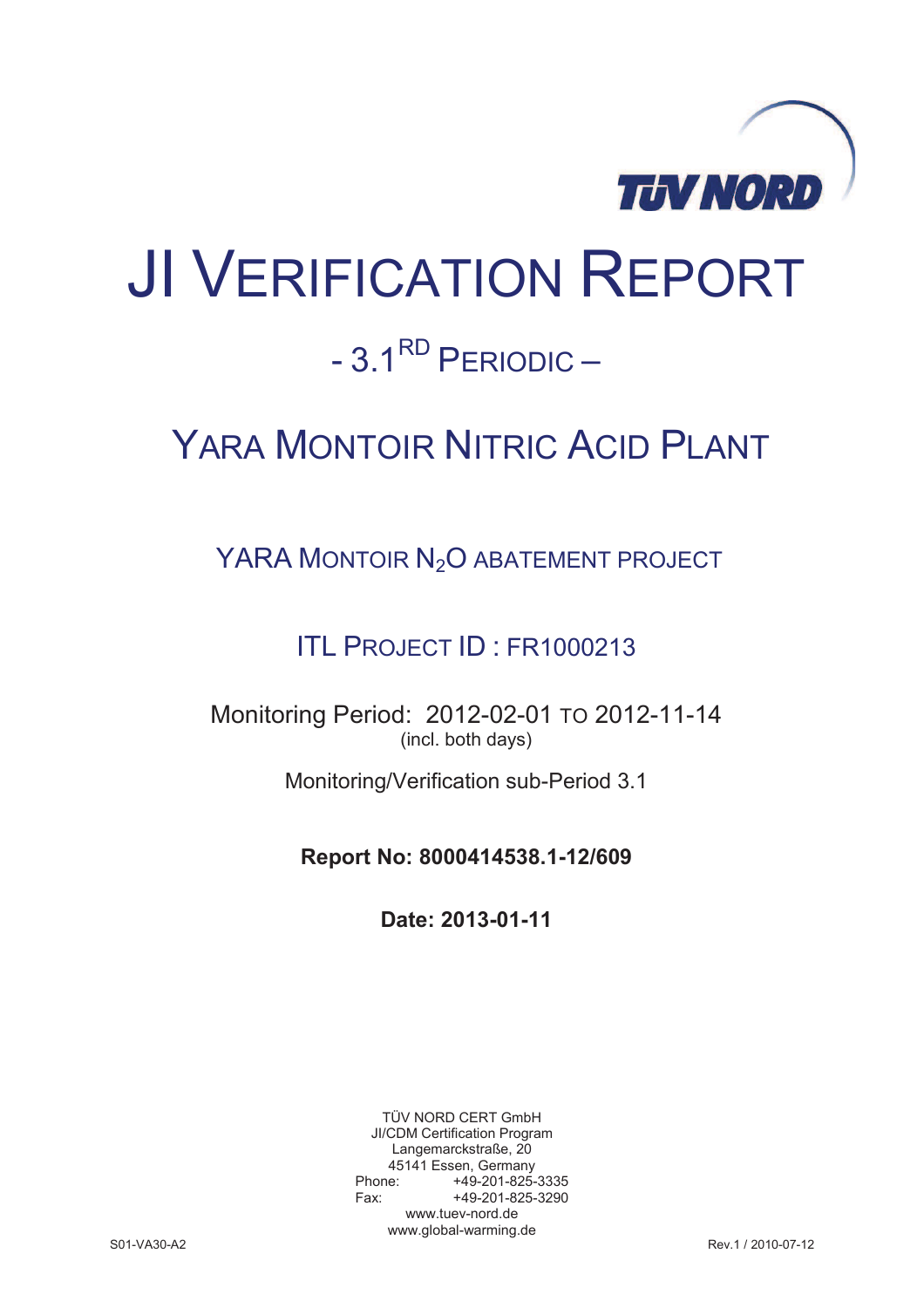

| <b>Verification Report:</b>                           | <b>Report No.</b>                                                                                                                                                                                                                                                                                                                                                                                                                                                                                                                                                                                                                                                                                                                                                                                                                                                                                                                                                                                                                                                                                                                                                                                                                                                                                                                                                                                                                                                                                                                                                                                                                                                                                                                                                                                                                                                                                                                                                                                                                                                                                                                                                              | Rev. No. | Date of 1 <sup>st</sup> issue:        | Date of this rev.                |
|-------------------------------------------------------|--------------------------------------------------------------------------------------------------------------------------------------------------------------------------------------------------------------------------------------------------------------------------------------------------------------------------------------------------------------------------------------------------------------------------------------------------------------------------------------------------------------------------------------------------------------------------------------------------------------------------------------------------------------------------------------------------------------------------------------------------------------------------------------------------------------------------------------------------------------------------------------------------------------------------------------------------------------------------------------------------------------------------------------------------------------------------------------------------------------------------------------------------------------------------------------------------------------------------------------------------------------------------------------------------------------------------------------------------------------------------------------------------------------------------------------------------------------------------------------------------------------------------------------------------------------------------------------------------------------------------------------------------------------------------------------------------------------------------------------------------------------------------------------------------------------------------------------------------------------------------------------------------------------------------------------------------------------------------------------------------------------------------------------------------------------------------------------------------------------------------------------------------------------------------------|----------|---------------------------------------|----------------------------------|
|                                                       | 8000414538.1-12/609                                                                                                                                                                                                                                                                                                                                                                                                                                                                                                                                                                                                                                                                                                                                                                                                                                                                                                                                                                                                                                                                                                                                                                                                                                                                                                                                                                                                                                                                                                                                                                                                                                                                                                                                                                                                                                                                                                                                                                                                                                                                                                                                                            | 0        | 2013-01-11                            | 2013-01-11                       |
| Project:                                              | Title:                                                                                                                                                                                                                                                                                                                                                                                                                                                                                                                                                                                                                                                                                                                                                                                                                                                                                                                                                                                                                                                                                                                                                                                                                                                                                                                                                                                                                                                                                                                                                                                                                                                                                                                                                                                                                                                                                                                                                                                                                                                                                                                                                                         |          | <b>Registration date:</b>             | <b>UNFCCC-No.:</b>               |
|                                                       | "Yara Montoir N <sub>2</sub> O Abatement Project"                                                                                                                                                                                                                                                                                                                                                                                                                                                                                                                                                                                                                                                                                                                                                                                                                                                                                                                                                                                                                                                                                                                                                                                                                                                                                                                                                                                                                                                                                                                                                                                                                                                                                                                                                                                                                                                                                                                                                                                                                                                                                                                              |          | 2010-09-12                            | FR1000213                        |
| <b>Project Participant(s):</b>                        | Host party:                                                                                                                                                                                                                                                                                                                                                                                                                                                                                                                                                                                                                                                                                                                                                                                                                                                                                                                                                                                                                                                                                                                                                                                                                                                                                                                                                                                                                                                                                                                                                                                                                                                                                                                                                                                                                                                                                                                                                                                                                                                                                                                                                                    |          | Other involved parties:               |                                  |
|                                                       | France                                                                                                                                                                                                                                                                                                                                                                                                                                                                                                                                                                                                                                                                                                                                                                                                                                                                                                                                                                                                                                                                                                                                                                                                                                                                                                                                                                                                                                                                                                                                                                                                                                                                                                                                                                                                                                                                                                                                                                                                                                                                                                                                                                         |          | Belgium                               |                                  |
| <b>Applied</b>                                        | Title:                                                                                                                                                                                                                                                                                                                                                                                                                                                                                                                                                                                                                                                                                                                                                                                                                                                                                                                                                                                                                                                                                                                                                                                                                                                                                                                                                                                                                                                                                                                                                                                                                                                                                                                                                                                                                                                                                                                                                                                                                                                                                                                                                                         |          | No.:                                  | Scope:                           |
| methodology/ies:                                      | Project specific methodology: 'Catalytic reduction of<br>N2O at nitric acid plants'                                                                                                                                                                                                                                                                                                                                                                                                                                                                                                                                                                                                                                                                                                                                                                                                                                                                                                                                                                                                                                                                                                                                                                                                                                                                                                                                                                                                                                                                                                                                                                                                                                                                                                                                                                                                                                                                                                                                                                                                                                                                                            |          | N/A                                   | 5                                |
| <b>Monitoring:</b>                                    | <b>Monitoring period (MP):</b>                                                                                                                                                                                                                                                                                                                                                                                                                                                                                                                                                                                                                                                                                                                                                                                                                                                                                                                                                                                                                                                                                                                                                                                                                                                                                                                                                                                                                                                                                                                                                                                                                                                                                                                                                                                                                                                                                                                                                                                                                                                                                                                                                 |          | No. of days:                          | <b>MP No.</b>                    |
|                                                       | 2012-02-01 to 2012-11-14- both days included                                                                                                                                                                                                                                                                                                                                                                                                                                                                                                                                                                                                                                                                                                                                                                                                                                                                                                                                                                                                                                                                                                                                                                                                                                                                                                                                                                                                                                                                                                                                                                                                                                                                                                                                                                                                                                                                                                                                                                                                                                                                                                                                   |          | 288                                   | 3.1                              |
| <b>Monitoring report:</b>                             | Title:                                                                                                                                                                                                                                                                                                                                                                                                                                                                                                                                                                                                                                                                                                                                                                                                                                                                                                                                                                                                                                                                                                                                                                                                                                                                                                                                                                                                                                                                                                                                                                                                                                                                                                                                                                                                                                                                                                                                                                                                                                                                                                                                                                         |          | <b>Draft version:</b>                 | <b>Final version:</b>            |
|                                                       | "Yara Montoir N <sub>2</sub> O Abatement Project"                                                                                                                                                                                                                                                                                                                                                                                                                                                                                                                                                                                                                                                                                                                                                                                                                                                                                                                                                                                                                                                                                                                                                                                                                                                                                                                                                                                                                                                                                                                                                                                                                                                                                                                                                                                                                                                                                                                                                                                                                                                                                                                              |          | v1 dated 2012-11-<br>09               | v3 dated 2012-<br>$12 - 05$      |
| Verification team /<br><b>Technical Review and</b>    | <b>Verification Team:</b>                                                                                                                                                                                                                                                                                                                                                                                                                                                                                                                                                                                                                                                                                                                                                                                                                                                                                                                                                                                                                                                                                                                                                                                                                                                                                                                                                                                                                                                                                                                                                                                                                                                                                                                                                                                                                                                                                                                                                                                                                                                                                                                                                      |          | <b>Technical review:</b>              | Final approval:                  |
| <b>Final Approval</b>                                 | Rainer Winter (TL)<br>Sabine Meyer<br>Dirk Speyer                                                                                                                                                                                                                                                                                                                                                                                                                                                                                                                                                                                                                                                                                                                                                                                                                                                                                                                                                                                                                                                                                                                                                                                                                                                                                                                                                                                                                                                                                                                                                                                                                                                                                                                                                                                                                                                                                                                                                                                                                                                                                                                              |          | Susanne Pasch<br><b>Ulrich Walter</b> | Eric Krupp                       |
| <b>Emission reductions:</b><br>[t CO <sub>2</sub> el] | <b>Verified amount</b>                                                                                                                                                                                                                                                                                                                                                                                                                                                                                                                                                                                                                                                                                                                                                                                                                                                                                                                                                                                                                                                                                                                                                                                                                                                                                                                                                                                                                                                                                                                                                                                                                                                                                                                                                                                                                                                                                                                                                                                                                                                                                                                                                         |          | As per Draft MR:                      | As per PDD<br>V 06 (2010.08.10): |
|                                                       | 58,513                                                                                                                                                                                                                                                                                                                                                                                                                                                                                                                                                                                                                                                                                                                                                                                                                                                                                                                                                                                                                                                                                                                                                                                                                                                                                                                                                                                                                                                                                                                                                                                                                                                                                                                                                                                                                                                                                                                                                                                                                                                                                                                                                                         |          | 53,544                                | 39,757 (50,387<br>per year)      |
| <b>Verification Opinion:</b>                          | Yara Montoir Nitric Acid Plant has commissioned the TÜV NORD JI/CDM<br>Certification Program to carry out the $3rd$ periodic verification (sub period 3.1 and 3.2)<br>of the project: "Yara Montoir N <sub>2</sub> O Abatement Project", with regard to the relevant<br>requirements for JI (Track 1) project activities. The project reduces GHG emissions<br>due to reduction of $N_2O$ emissions. This verification covers the sub period (3.1) from<br>2012-02-01 to 2012-11-14 (including both days).<br>In the course of the verification 3 Corrective Action Requests (CAR) and 1<br>Clarification Request (CL) were raised and successfully closed. Furthermore 1 FAR<br>has been raised The verification is based on the draft monitoring report, revised<br>monitoring report, and the monitoring plan as set out in the registered PDD, the<br>determination report, emission reduction calculation spreadsheet and supporting<br>documents made available to the TÜV NORD JI/CDM CP by the project participant.<br>As a result of this verification, the verifier confirms that:<br>all operations of the project are implemented and installed as planned and<br>described in the project design document.<br>the monitoring plan is in accordance with the applied country specific<br>methodology: Méthode pour les Projets Domestiques: "Réduction catalytique<br>du N2O dans des usines d'acide nitrique".<br>the installed equipment essential for measuring parameters required for<br>calculating emission reductions are calibrated appropriately.<br>the monitoring system is in place and functional. The project has generated<br>GHG emission reductions.<br>As the result of the verification of sub period 3.1, the verifier confirms that the GHG<br>emission reductions are calculated without material misstatements in a conservative<br>and appropriate manner. TÜV NORD JI/CDM CP herewith confirms that the project<br>has achieved emission reductions in the above mentioned reporting period as follows:<br>t CO <sub>2</sub> e<br>Emission reductions:<br>58,513<br>Including a deduction of 10% according to the Arrêté du 2 mars 2007. |          |                                       |                                  |
| <b>Document</b>                                       | Filename:                                                                                                                                                                                                                                                                                                                                                                                                                                                                                                                                                                                                                                                                                                                                                                                                                                                                                                                                                                                                                                                                                                                                                                                                                                                                                                                                                                                                                                                                                                                                                                                                                                                                                                                                                                                                                                                                                                                                                                                                                                                                                                                                                                      |          |                                       | No. of pages:                    |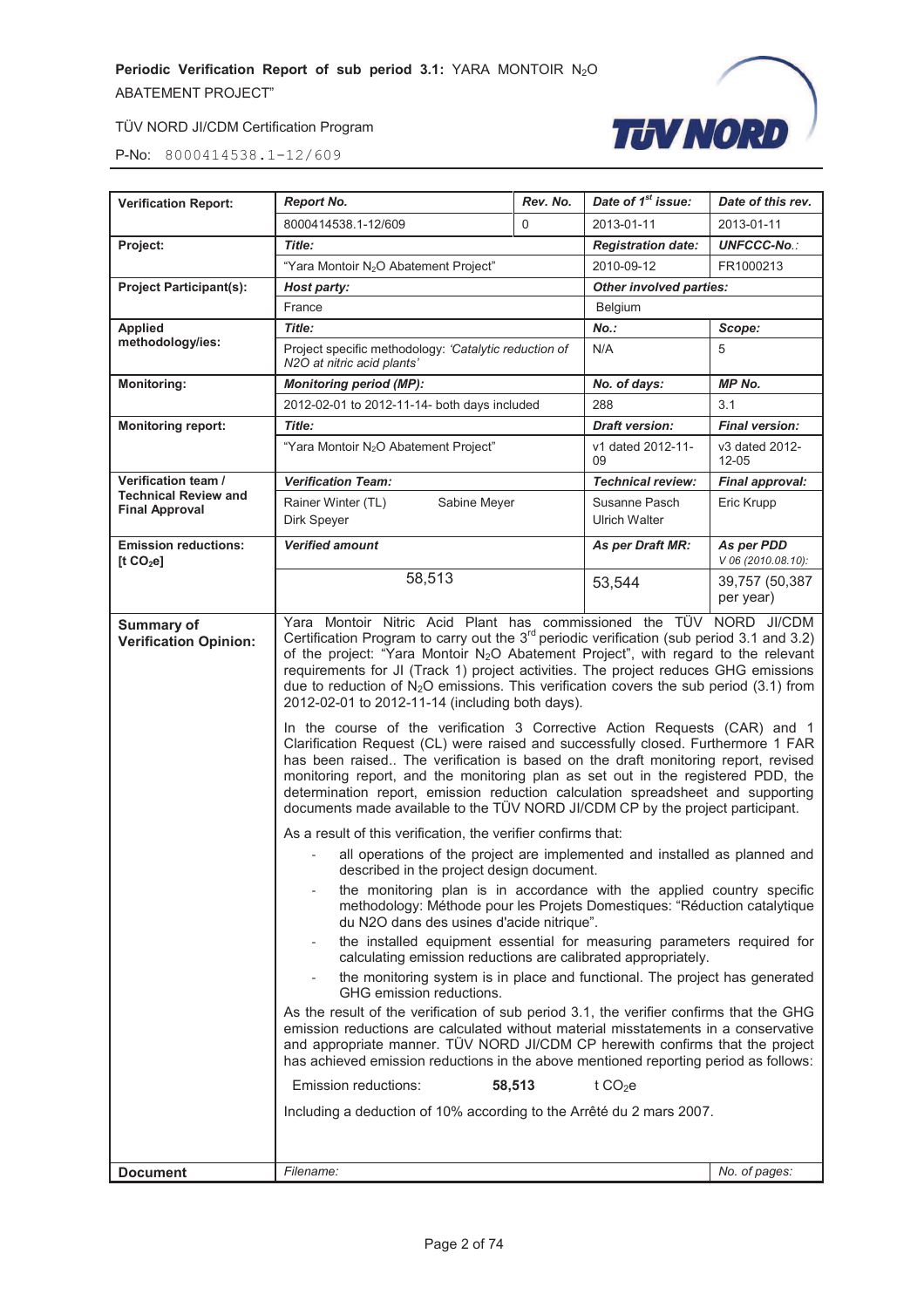P-No: 8000414538.1-12/609



| <b>I</b> information:<br>$2013 - 01 -$<br>FVR Yara Montoir Ver 3.1final.docx<br>$\begin{array}{c} 1 & 1 \\ 1 & 1 \end{array}$ |
|-------------------------------------------------------------------------------------------------------------------------------|
|-------------------------------------------------------------------------------------------------------------------------------|

#### **Abbreviations:**

| <b>AIE</b>       | <b>Accredited Independent Entity</b>                  |
|------------------|-------------------------------------------------------|
| <b>AMS</b>       | <b>Automated Measuring System</b>                     |
| CA               | <b>Corrective Action / Clarification Action</b>       |
| <b>CAR</b>       | <b>Corrective Action Request</b>                      |
| <b>CDM</b>       | <b>Clean Development Mechanism</b>                    |
| <b>CL</b>        | <b>Clarification Request</b>                          |
| CO <sub>2</sub>  | <b>Carbon dioxide</b>                                 |
| $CO2$ e          | Carbon dioxide equivalent                             |
| <b>DVM</b>       | <b>Determination and Verification Manual</b>          |
| <b>ER</b>        | <b>Emission Reduction</b>                             |
| <b>ERU</b>       | <b>Emission Reduction Units</b>                       |
| <b>FAR</b>       | <b>Forward Action Request</b>                         |
| <b>GHG</b>       | Greenhouse gas(es)                                    |
| HnO <sub>3</sub> | <b>Nitric Acid</b>                                    |
| JI               | <b>Joint Implementation</b>                           |
| <b>MP</b>        | <b>Monitoring Plan</b>                                |
| <b>MR</b>        | <b>Monitoring Report</b>                              |
| N <sub>2</sub> O | <b>Nitrous Oxide</b>                                  |
| <b>PCS</b>       | <b>Process Control System</b>                         |
| <b>PDD</b>       | <b>Project Design Document</b>                        |
| <b>PP</b>        | <b>Project Participant</b>                            |
| QA/QC            | <b>Quality Assurance / Quality Control</b>            |
| <b>UNFCCC</b>    | United Nations Framework Convention on Climate Change |
| <b>XLS</b>       | <b>Emission Reduction Calculation Spread Sheet</b>    |
|                  |                                                       |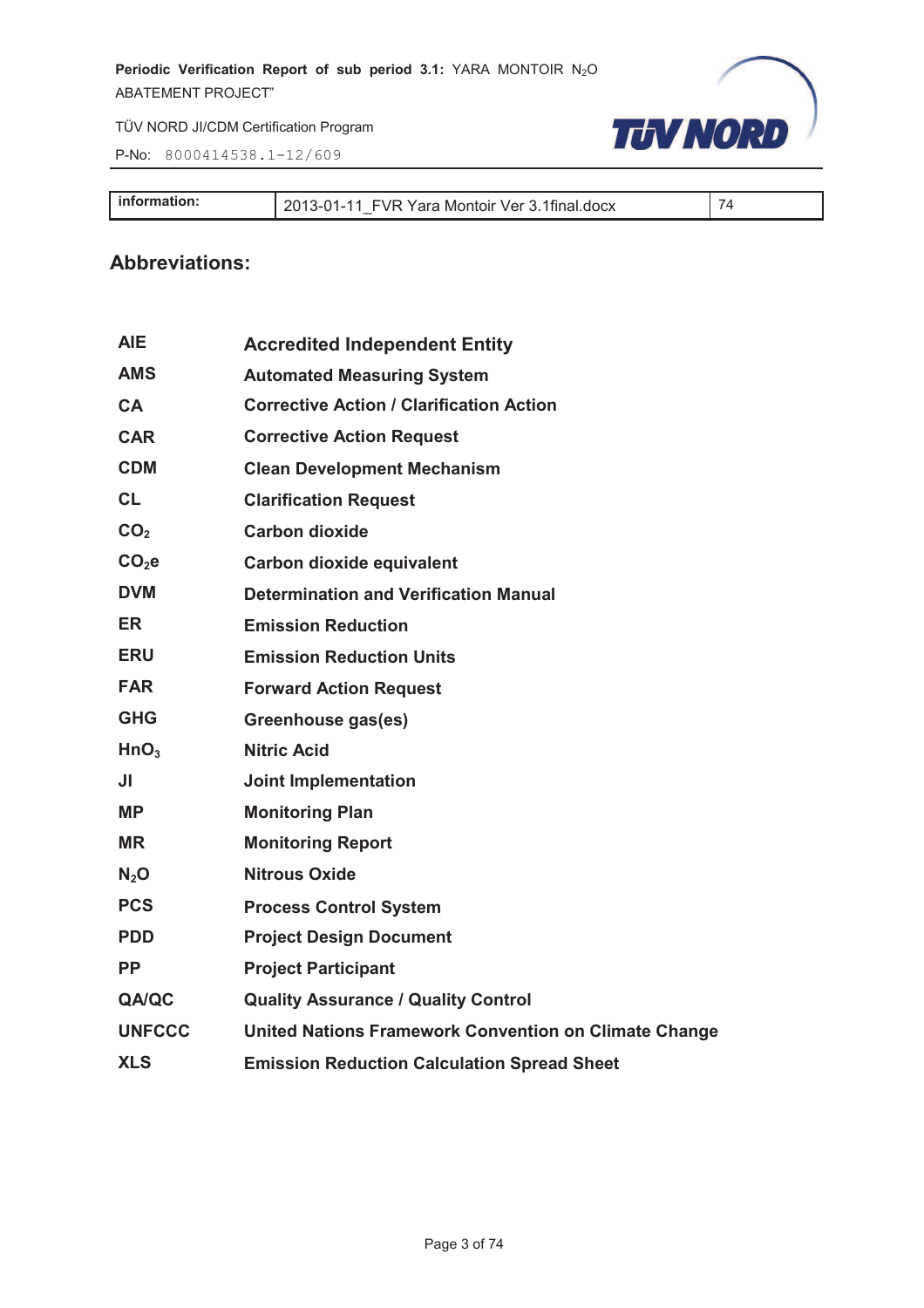P-No: 8000414538.1-12/609



#### **Table of Contents** *Page Page Page Page*

| 1.                                                                 |                                                                                                                                                                                                                             | .6                                           |
|--------------------------------------------------------------------|-----------------------------------------------------------------------------------------------------------------------------------------------------------------------------------------------------------------------------|----------------------------------------------|
| 1.1.                                                               | Objective                                                                                                                                                                                                                   | 6                                            |
| 1.2.                                                               | Scope                                                                                                                                                                                                                       | 6                                            |
| 2.                                                                 |                                                                                                                                                                                                                             | .8                                           |
| 2.1.                                                               | <b>Project Characteristics</b>                                                                                                                                                                                              | 8                                            |
| 2.2.                                                               | <b>Project Verification History</b>                                                                                                                                                                                         | 8                                            |
| 2.3.                                                               | <b>Involved Parties and Project Participants</b>                                                                                                                                                                            | 9                                            |
| 2.4.                                                               | <b>Project Location</b>                                                                                                                                                                                                     | 9                                            |
| 2.5.                                                               | <b>Technical Project Description</b>                                                                                                                                                                                        | 9                                            |
| 3.                                                                 |                                                                                                                                                                                                                             | .11                                          |
| 3.1.                                                               | <b>Verification Steps</b>                                                                                                                                                                                                   | 11                                           |
| 3.2.                                                               | <b>Contract review</b>                                                                                                                                                                                                      | 11                                           |
| 3.3.                                                               | Appointment of team members and technical reviewers                                                                                                                                                                         | 12                                           |
| 3.4.                                                               | Publication of the Monitoring Report                                                                                                                                                                                        | 13                                           |
| 3.5.                                                               | <b>Verification Planning</b>                                                                                                                                                                                                | 13                                           |
| 3.6.                                                               | Desk review                                                                                                                                                                                                                 | 15                                           |
| 3.7.                                                               | On-site assessment                                                                                                                                                                                                          | 16                                           |
| 3.8.                                                               | Draft verification reporting                                                                                                                                                                                                | 17                                           |
| 3.9.                                                               | Resolution of CARs, CLs and FARs                                                                                                                                                                                            | 17                                           |
| 3.10.                                                              | Final reporting                                                                                                                                                                                                             | 18                                           |
| 3.11.                                                              | <b>Technical review</b>                                                                                                                                                                                                     | 18                                           |
| 3.12.                                                              | Final approval                                                                                                                                                                                                              | 18                                           |
| 4.                                                                 |                                                                                                                                                                                                                             |                                              |
| 5.<br>5.1.<br>5.2.<br>5.3.<br>5.4.<br>5.5.<br>5.6.<br>5.7.<br>5.8. | Implementation of the project<br><b>Project history</b><br>Special events<br>Compliance with the monitoring plan<br><b>Monitoring parameters</b><br>Monitoring report<br><b>ER Calculation</b><br><b>Quality Management</b> | 24<br>24<br>24<br>25<br>25<br>26<br>26<br>27 |
| 5.9.                                                               | Overall Aspects of the Verification                                                                                                                                                                                         | 28                                           |
| 5.10.                                                              | Hints for next periodic Verification                                                                                                                                                                                        | 28                                           |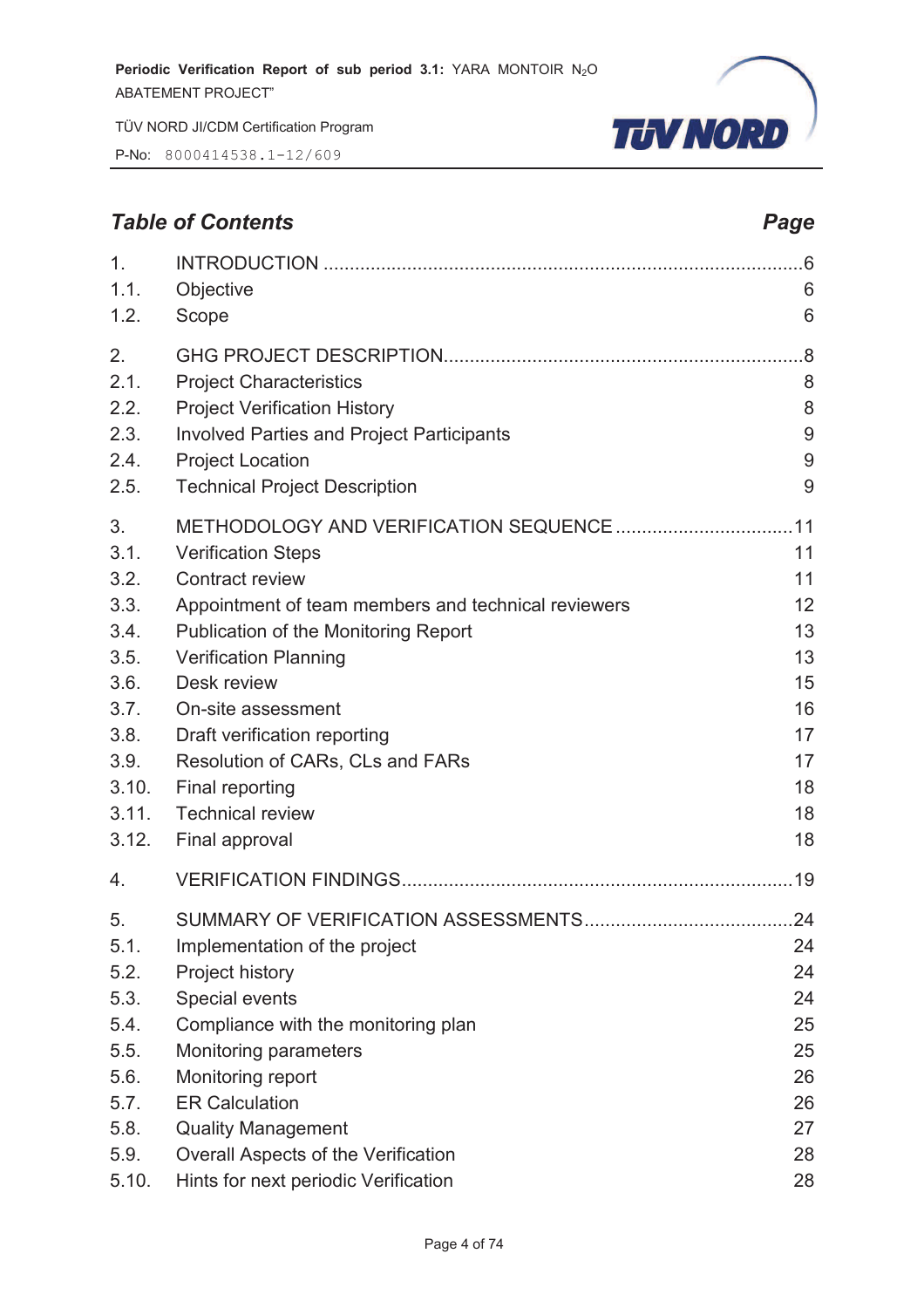TÜV NORD JI/CDM Certification Program

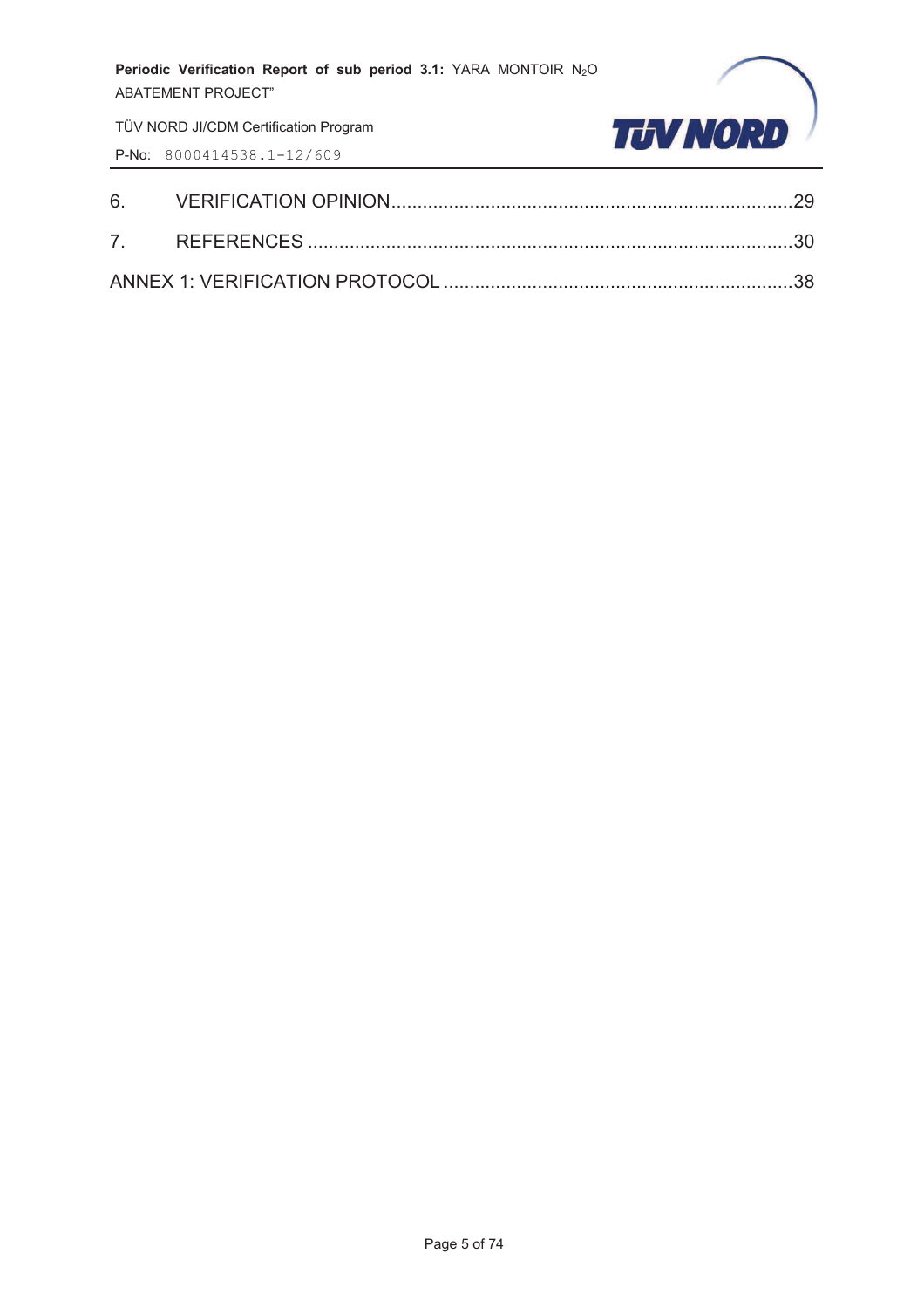TÜV NORD JI/CDM Certification Program



P-No: 8000414538.1-12/609

#### **1. INTRODUCTION**

YARA Montoir NITRIC ACID PLANT (Yara France) has commissioned the TÜV NORD JI/CDM Certification Program (CP) to carry out the  $3<sup>rd</sup>$  periodic verification of the project

#### *"YARA MONTOIR N2O ABATEMENT PROJECT"*

with regard to the relevant requirements for JI (Track 1) project activities. The verifiers have reviewed the implementation of the monitoring plan (MP) in the registered JI project number  $FR1000213^1$ .

GHG data for the monitoring period covering the sub period 3.1 from 2012-02-01 to 2012-11-14 was verified in detailed manner applying the set of requirements, audit practices and principles as required under the Determination and Verification Manual /DVM/ of the UNFCCC.

This report summarizes the findings and conclusions of this periodic verification of sub period 3.1 of the above mentioned UNFCCC registered project activity.

#### *1.1. Objective*

The objective of the verification is the review and ex-post determination by an independent entity of the GHG emission reductions. It includes the verification of the:

- implementation and operation of the project activity as given in the PDD,
- compliance with applied approved monitoring plan,
- data given in the monitoring report by checking the monitoring records, the emissions reduction calculation and supporting evidence,
- accuracy of the monitoring equipment,
- quality of evidence,
- significance of reporting risks and risks of material misstatements.

#### *1.2. Scope*

The verification of this registered project is based on the project design document  $\mu_{\text{PDD}}$ , the monitoring reports  $\mu_{\text{IR}}$ , emission reduction calculation spreadsheet  $\mu_{\text{SND}}$ supporting documents made available to the verifier and information collected through performing interviews and during the on-site assessment. Furthermore publicly available information was considered as far as available and required.

The verification is carried out on the basis of the following requirements, applicable for this project activity:

- Article 6 of the Kyoto Protocol <sup>/KP/</sup>,

 1 http://ji.unfccc.int/JIITLProject/DB/TI8WEH10KLOWWD6VKENE03RDY64DVV/details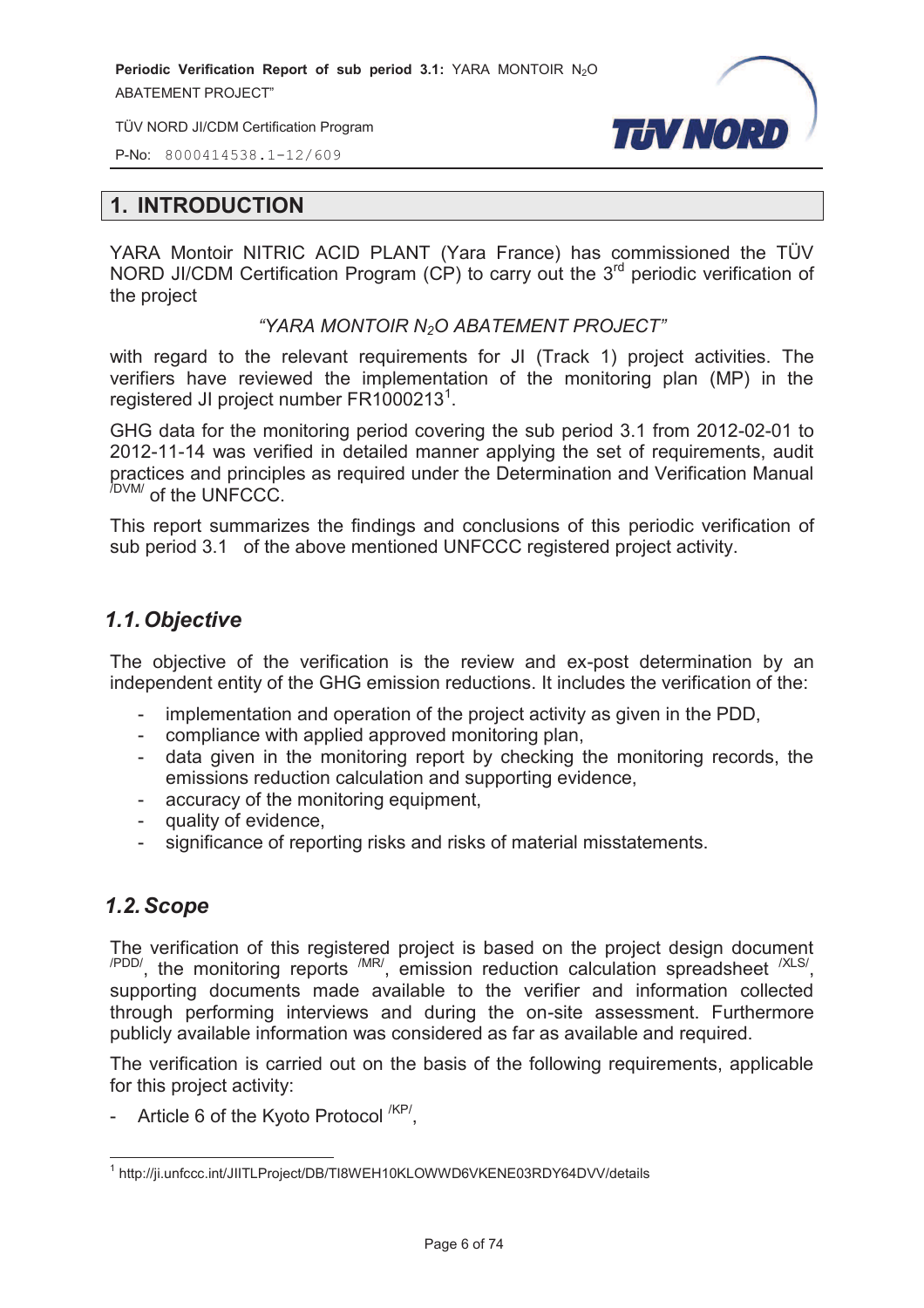TÜV NORD JI/CDM Certification Program



- guidelines for the implementation of Article 6 of the Kyoto Protocol as presented in the Marrakech Accords under decision  $9/CMP.1 \frac{MAV}{M}$ , and subsequent decisions made by the JISC and COP/MOP,
- other relevant rules, including the host country legislation,
- JI Validation and Verification Manual <sup>/DVM/</sup>,
- monitoring plan as given in the registered PDD<sup>/PDD/</sup>,
- Projet Domestique Methodology: "Catalytic reduction of  $N_2O$  at nitric acid plants " Méthode pour les Projets Domestiques: "Réduction catalytique du N2O dans des usines d'acide nitrique"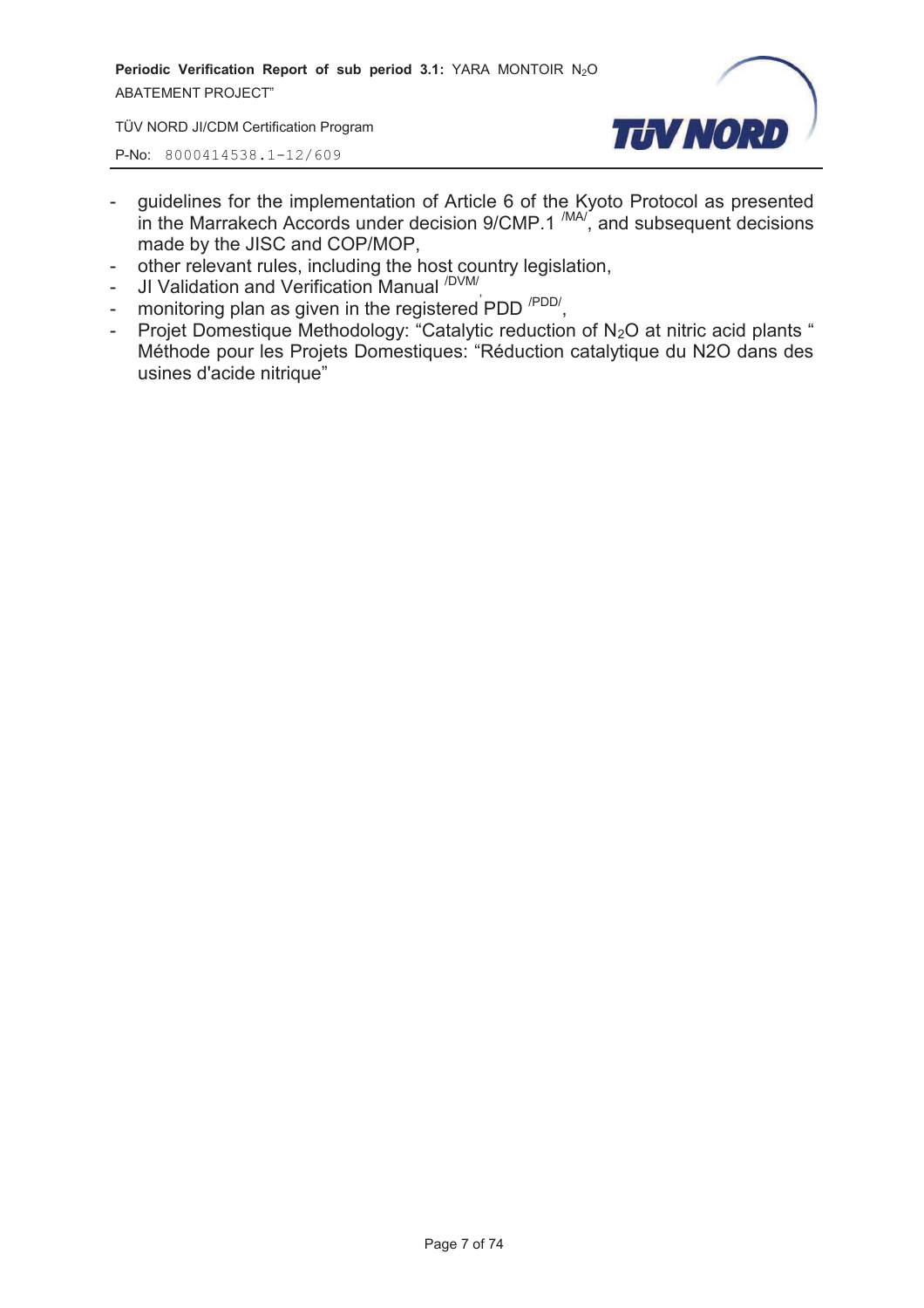P-No: 8000414538.1-12/609



#### **2. GHG PROJECT DESCRIPTION**

#### *2.1. Project Characteristics*

Essential data of the project is presented in the following Table 2-1.

|  |  | <b>Table 2-1: Project Characteristics</b> |
|--|--|-------------------------------------------|
|--|--|-------------------------------------------|

| Item                       | Data                                                                                              |  |  |
|----------------------------|---------------------------------------------------------------------------------------------------|--|--|
| Project title              | Yara Montoir N <sub>2</sub> O Abatement Project                                                   |  |  |
| JI Track                   | <b>JPA</b><br>Track 1<br>Track 2<br>$\times$                                                      |  |  |
| Project size               | <b>Small Scale</b><br>Large Scale                                                                 |  |  |
| JI Approach                | JI Specific Approach<br>Approved CDM Methodology<br>X                                             |  |  |
|                            | Energy Industries (renewable-/non-renewable sources)<br>1                                         |  |  |
|                            | 2<br>Energy distribution                                                                          |  |  |
|                            | 3<br>Energy demand                                                                                |  |  |
|                            | Manufacturing industries<br>$\overline{4}$                                                        |  |  |
|                            | $\boxtimes$<br>Chemical industry<br>5                                                             |  |  |
|                            | 6<br>Construction                                                                                 |  |  |
| <b>Project Scope</b>       | $\overline{7}$<br>Transport                                                                       |  |  |
| (according to UNFCCC       | Mining/Mineral production<br>8                                                                    |  |  |
| sectoral scope numbers for | 9<br>Metal production                                                                             |  |  |
| CDM)                       | Fugitive emissions from fuels (solid, oil and gas)<br>10                                          |  |  |
|                            | Fugitive emissions from production and<br>consumption<br>of<br>11<br>halocarbons and hexafluoride |  |  |
|                            | 12<br>Solvents use                                                                                |  |  |
|                            | Waste handling and disposal<br>13                                                                 |  |  |
|                            | Land-use, land-use change and forestry<br>14                                                      |  |  |
|                            | 15<br>Agriculture                                                                                 |  |  |
| Methodology:               | Project Domestique Methodology: "Catalytic reduction of N <sub>2</sub> O at                       |  |  |
|                            | nitric acid plants"                                                                               |  |  |
| Technical Area(s):         | $N2O$ (chemical process industries)<br>5.1:                                                       |  |  |
| ITL Project ID No.:        | FR1000213                                                                                         |  |  |
| Crediting period           | Renewable Crediting Period (7 y)                                                                  |  |  |
|                            | Fixed Crediting Period $(2.3 y)^{1/2}$<br>$\boxtimes$                                             |  |  |

\*) Until the end of the 1<sup>st</sup> Kyoto Commitment period on 31/12/2012, in accordance with the host country LoA.

#### *2.2. Project Verification History*

Essential events since the registration of the project are presented in the following Table 2-2.

|  | <b>Table 2-2: Project verification history</b> |
|--|------------------------------------------------|
|--|------------------------------------------------|

| #            | <b>Item</b>                                        | Time                 | <b>Status</b>     |
|--------------|----------------------------------------------------|----------------------|-------------------|
|              | Date of registration                               | $2010 - 09 - 12^{2}$ |                   |
| $\mathcal P$ | Start of crediting period                          | 2010-09-12           |                   |
| 3            | 1 <sup>st</sup> Monitoring period                  | 2010-09-12 to        | Closed, ERUs were |
|              |                                                    | 2010-12-31           | issued            |
|              | 2 <sup>nd</sup> Monitoring period                  | 2011-01-01 to        | Closed, ERUs were |
|              |                                                    | 2012-01-31           | issued            |
| 5            | considering<br>Re-determination<br>specific<br>the |                      |                   |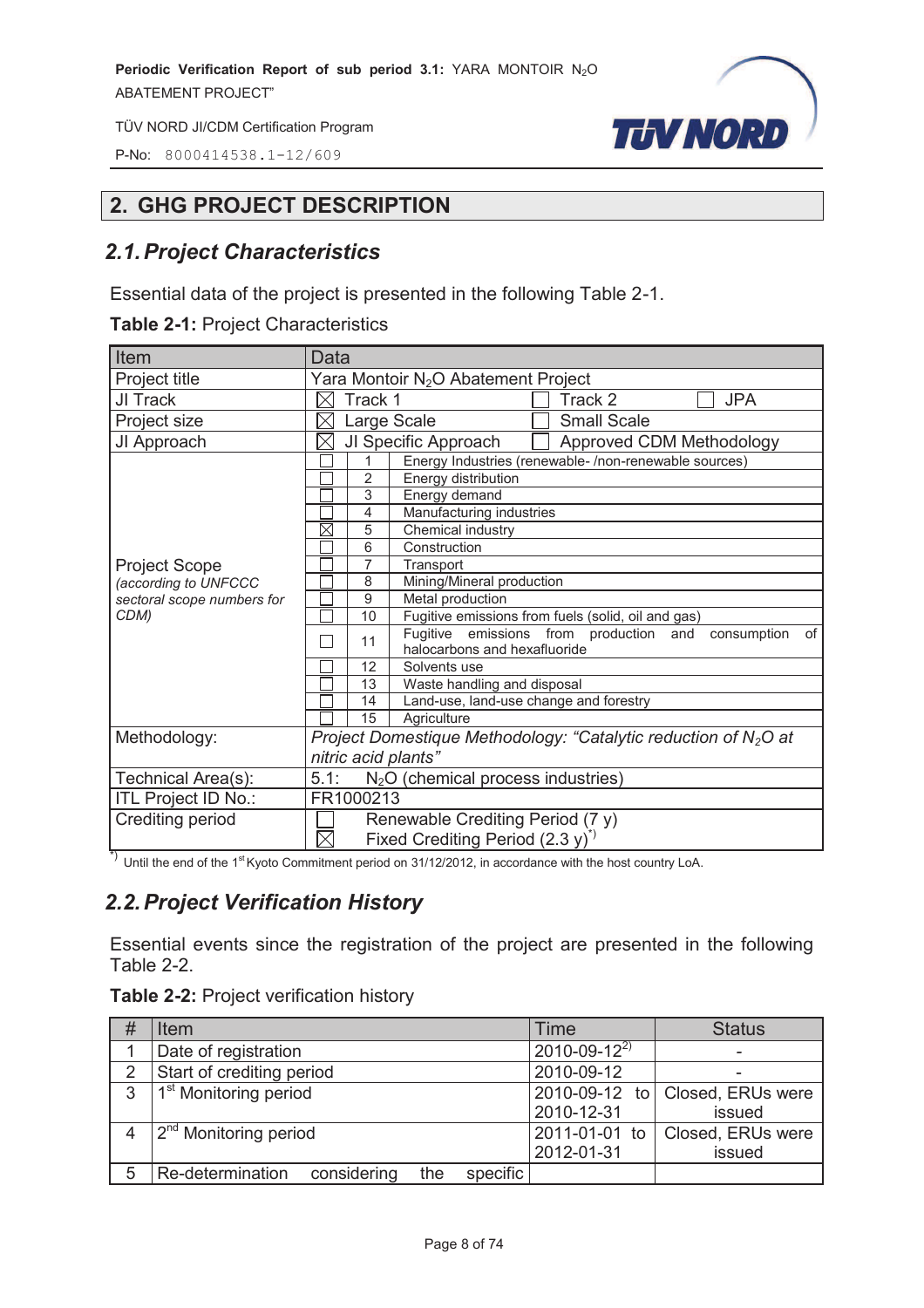

P-No: 8000414538.1-12/609

| # | <b>Item</b>                                                                                                                                               | Time                        | <b>Status</b>                          |
|---|-----------------------------------------------------------------------------------------------------------------------------------------------------------|-----------------------------|----------------------------------------|
|   | project emissions of the $1^{st}$ , $2^{nd}$ as well as 4   2012-10-18<br>months of the 3 <sup>rd</sup> verification period for the<br>estimation of ERUs |                             | Closed                                 |
| 6 | Revision of LoA with a new cap for emission 2012-11-13<br>reductions to be issued for this project is now<br>185,437 after deduction                      |                             | Issued                                 |
|   | Monitoring period 3: sub period 3.1                                                                                                                       | 2012-02-01 to<br>2012-11-14 | Subject of this<br>verification report |

2) Date of registration is the date two month after submission of the full project documentation and request for LoA to the MEEDDM

#### *2.3. Involved Parties and Project Participants*

The following parties to the Kyoto Protocol and project participants are involved in this project activity (Table 2-3).

**Table 2-3:** Project Parties and project participants

| Characteristic              | Partv          | <b>Project Participant</b>          |
|-----------------------------|----------------|-------------------------------------|
| Host party                  | France         | <b>YARA France SAS</b>              |
|                             |                | <b>YARA International ASA</b>       |
|                             |                | N.serve Environmental Services GmbH |
| <b>Other Involved Party</b> | <b>Belgium</b> | <b>YARA France SAS</b>              |

#### *2.4. Project Location*

The details of the project location are given in table 2-4:

**Table 2-4:** Project Location

| No.               | <b>Project Location</b>                    |  |
|-------------------|--------------------------------------------|--|
| Host Country:     | France                                     |  |
| Region:           | Region North West,                         |  |
|                   | Department: Loire-Atlantique;              |  |
|                   | Commune: Montoir-de-Bretagne               |  |
| Project location: | Plant absorption tower and tail gas stack: |  |
|                   | 47°18'3 0.85"N, 2° 7'4.50"W                |  |
|                   | Ammonia burner:                            |  |
|                   | 47°18'30.67"N, 2° 7'9.02"W                 |  |

#### *2.5. Technical Project Description*

The project activity aims to reduce levels of  $N_2O$  emissions from the production of nitric acid with a secondary  $N_2O$  abatement technology: the project involves the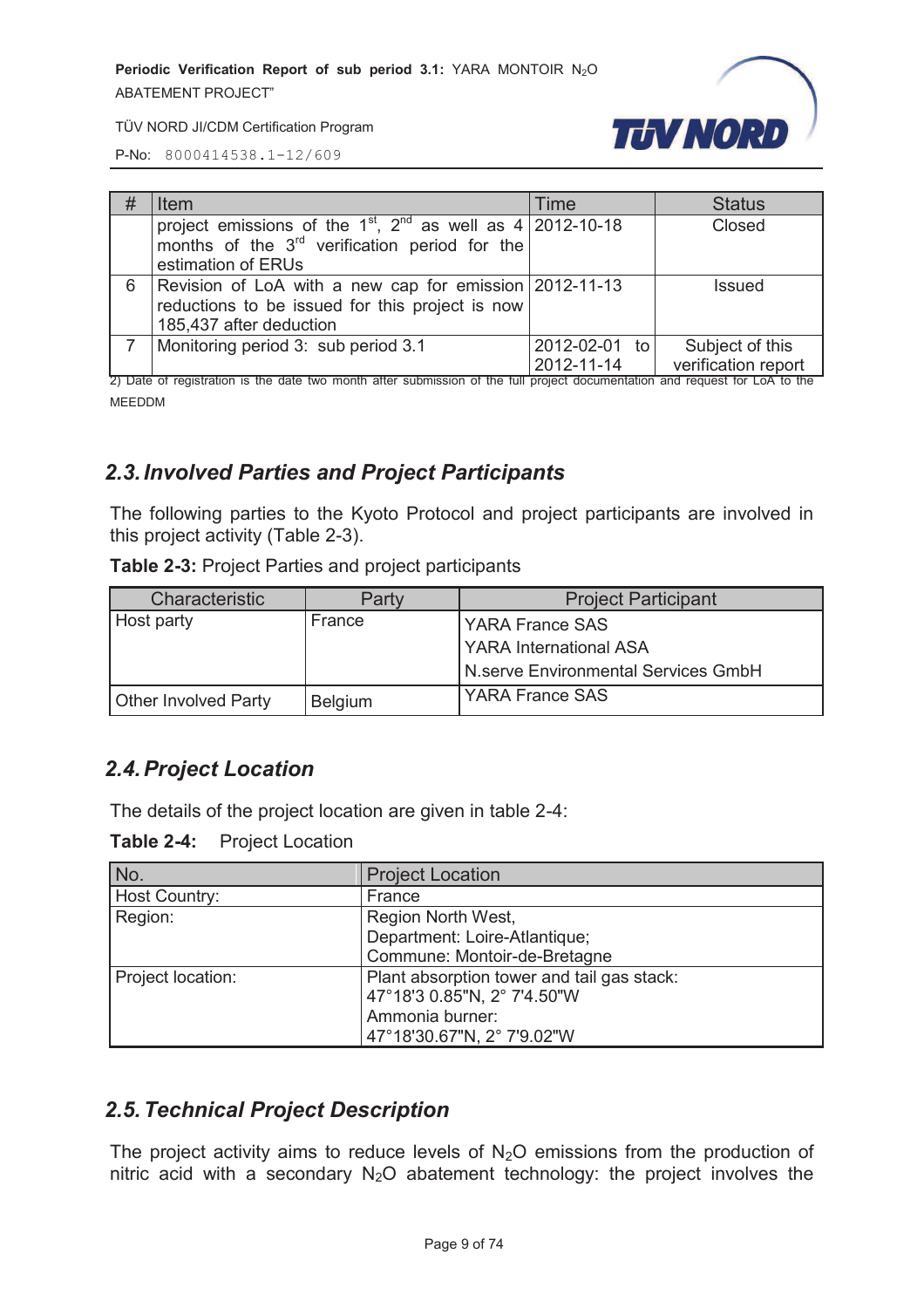P-No: 8000414538.1-12/609

**TUV NORD** 

installation of a secondary  $N_2O$  reduction catalyst at the nitric acid production plant. The emission reductions are a result of the catalytic decomposition of nitrous oxide. Nitrous oxide which is formed as by-product of the nitric acid production will be removed by the catalyst installed below the standard precious metal gauze pack in the ammonia burner. The nitrous oxide would otherwise be emitted as part of the tail gas of the nitric acid plant to the atmosphere.

The key parameters for the project are given in table 2-5:

| Technical data of the plant<br><b>Table 2-5:</b> |  |
|--------------------------------------------------|--|
|--------------------------------------------------|--|

| Parameter                                    | Unit                     | Value                              |
|----------------------------------------------|--------------------------|------------------------------------|
| 2 Ammonia Oxidation Reactors                 |                          |                                    |
| Plant type                                   |                          | 3 bar medium pressure plant        |
| Manufacturer                                 | -                        | <b>Uhde/Grande Paroisse</b>        |
| Start of commercial production               | ÷,                       | February 1972                      |
| Operating conditions<br>as<br>per            |                          |                                    |
| specifications (trip point values)           |                          |                                    |
| - Temperature (min/max):                     | $^{\circ}C$              | 725 - 925                          |
| - Pressure (max):                            | Bar                      | 3.5                                |
| - Ammonia to Air ratio (max)                 | $\frac{0}{0}$            | 12.5                               |
| <b>Ammonia Oxidation Catalyst</b>            |                          |                                    |
| Manufacturer                                 | $\overline{\phantom{0}}$ | K. A Rasmussen AS                  |
| <b>Type</b>                                  | ÷,                       | n.a.                               |
| Composition:                                 | ÷                        | Pt-Rh-Pd                           |
| Absorber                                     |                          |                                    |
| Design capacity per day (100 %)              | tHNO <sub>3</sub> /d     | 1,030                              |
| Design capacity per day (legal)              | tHNO <sub>3</sub> /d     | 1,030                              |
| Annual production (design)                   | days/year                | 340                                |
| Annual production (practice)                 | days/year                | 340                                |
| <b>Secondary Catalyst</b>                    |                          |                                    |
| Start of operation                           |                          | May 2009                           |
| Manufacturer                                 |                          | <b>YARA</b>                        |
| Type                                         |                          | 58-Y1                              |
| Composition:                                 |                          | cobalt (ii, iii) oxide             |
|                                              |                          | dialuminium cobalt tetraoxide      |
|                                              |                          | Cu, Fe, Mn, Ni, Ce                 |
| Design efficiency N <sub>2</sub> O reduction | $\overline{\frac{0}{6}}$ | 88-95 %                            |
| (guaranteed by supplier)                     |                          |                                    |
| N <sub>2</sub> O Analyzer (stack)            |                          |                                    |
| Manufacturer                                 | $\overline{\phantom{0}}$ | Dr. Födisch Umweltmesstechnik GmbH |
| <b>Type</b>                                  | $\overline{\phantom{0}}$ | MCA 04                             |
| <b>Measurement Principle</b>                 |                          | IR absorption                      |
| volume<br><b>Stack</b><br>flow<br>rate       |                          |                                    |
| measurement                                  |                          |                                    |
| Manufacturer                                 | $\overline{\phantom{0}}$ | Dr. Födisch Umweltmesstechnik GmbH |
| Type                                         | ÷,                       | <b>FMD 99</b>                      |
| <b>Measurement Principle</b>                 | $\overline{\phantom{0}}$ | Differential pressure              |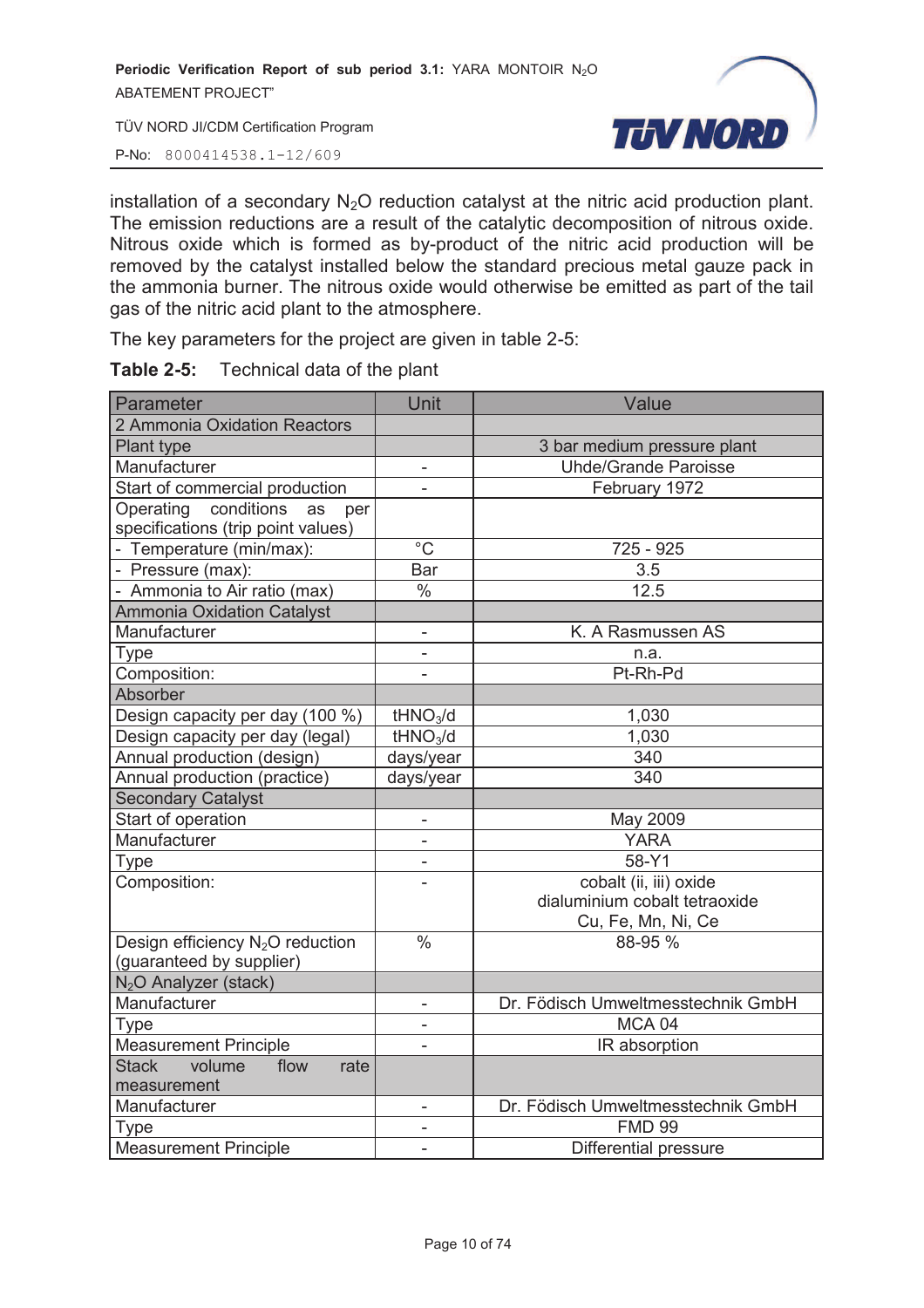TÜV NORD JI/CDM Certification Program

**TUV NORD** 

P-No: 8000414538.1-12/609

#### **3. METHODOLOGY AND VERIFICATION SEQUENCE**

#### *3.1. Verification Steps*

The verification consisted of the following steps:

- Contract review
- · Appointment of team members and technical reviewers
- · Publication of the monitoring report
- A desk review of the Monitoring Report<sup>MR/</sup> submitted by the client and additional supporting documents with the use of customised verification protocol <sup>/CPM/</sup> according to the Determination and Verification Manual <sup>/DVM/</sup>,
- · Verification planning,
- · On-Site assessment,
- · Background investigation and follow-up interviews with personnel of the project developer and its contractors,
- · Draft verification reporting
- Resolution of corrective actions (if any)
- · Final verification reporting
- · Technical review
- · Final approval of the verification.

The sequence of the verification is given in the table 3.1 below:

#### **Table 3.1:** Verification sequence

| <b>Topic</b>               | <b>Time</b> |
|----------------------------|-------------|
| Assignment of verification | 2012-10-31  |
| On-site-visit              | 2012-11-15  |
| Draft reporting finalised  | 2012-11-15  |
| Final reporting finalised  | 2013-01-11  |
| Technical review finalised | 2013-01-11  |

#### *3.2. Contract review*

To assure that

• the project falls within the scopes for which accreditation is held,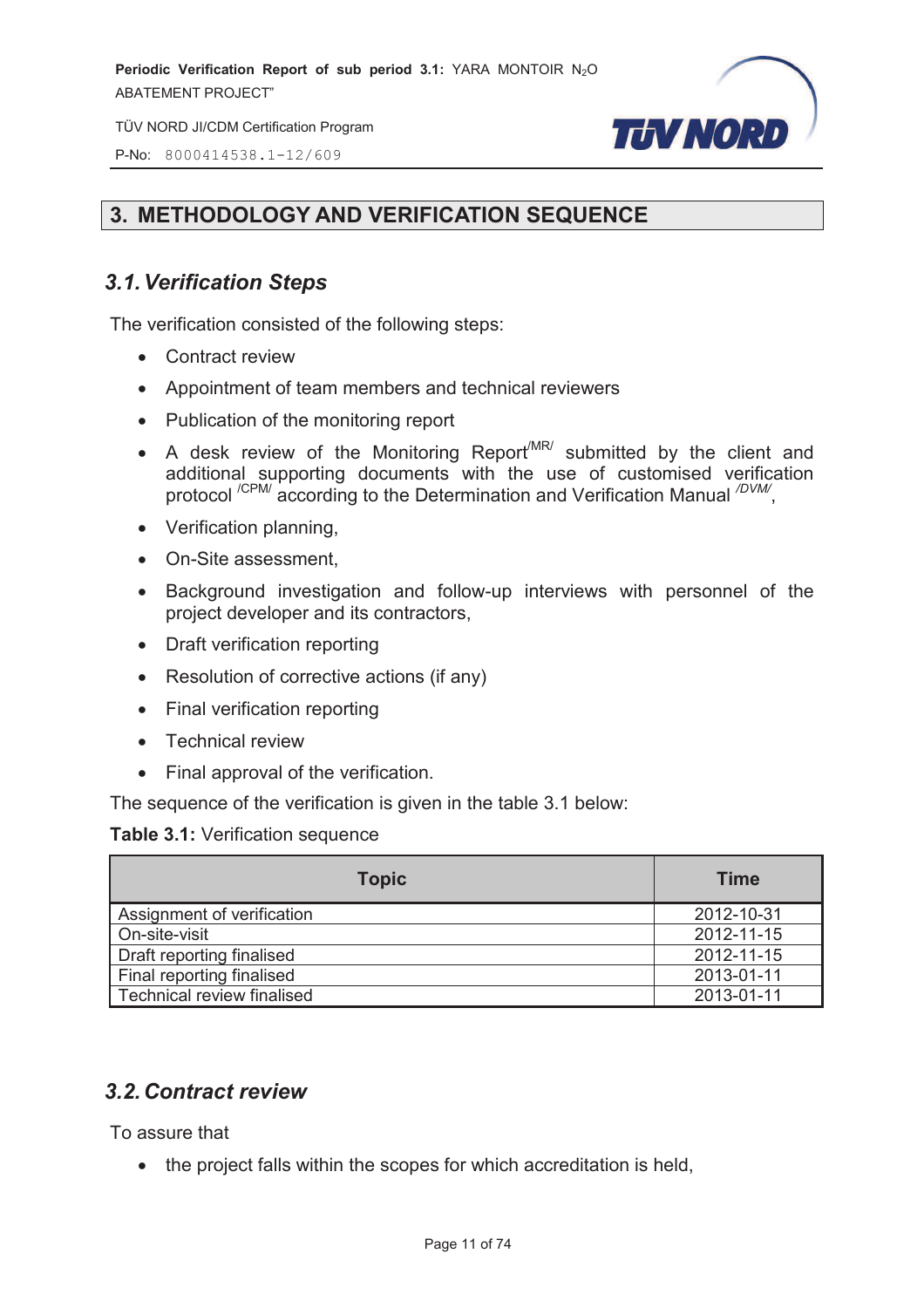

TÜV NORD JI/CDM Certification Program

P-No: 8000414538.1-12/609

- · the necessary competences to carry out the verification can be provided,
- · Impartiality issues are clear and in line with the CDM accreditation requirements

a contract review was carried out before the contract was signed.

#### *3.3. Appointment of team members and technical reviewers*

On the basis of a competence analysis and individual availabilities a verification team, consistent of one team leader and 1 additional team member, was appointed. Furthermore also the personnel for the technical review and the final approval were determined.

The list of involved personnel, the tasks assigned and the qualification status are summarized in the table 3-1 below.

|                                                             | <b>Name</b>          | <b>Company</b>  | Function <sup>1)</sup> | Qualification<br>stating <sup>2)</sup><br><b>Status</b> | $\widehat{\mathfrak{g}}$<br>competence<br><b>Scheme</b> | $\widehat{+}$<br>competence<br>Technical | 5<br>Verification<br>competence | Host country<br>Competence | On-site visit |
|-------------------------------------------------------------|----------------------|-----------------|------------------------|---------------------------------------------------------|---------------------------------------------------------|------------------------------------------|---------------------------------|----------------------------|---------------|
| $\overline{\square}$ Mr.<br>$\overline{\square}$ Ms.<br>Ms. | <b>Winter Rainer</b> | TN CERT<br>GmbH | $TL^{A)}$              | <b>SA</b>                                               | $\boxtimes$                                             | 5.1                                      | $\boxtimes$                     | $\Box$                     | П             |
| $\boxtimes$ Mr.<br>$\Box$ Ms.                               | Speyer, Dirk         | TN CERT<br>GmbH | $TM^{A)}$              | LA                                                      | $\boxtimes$                                             | 5.1                                      | $\boxtimes$                     | $\Box$                     | $\boxtimes$   |
| $\Box$<br>Mr.<br>$\overline{\boxtimes}$ Ms.                 | Meyer, Sabine        | TN CERT<br>GmbH | $TM^{A)}$              | LA                                                      | $\boxtimes$                                             |                                          | $\boxtimes$                     | $\boxtimes$                | П             |
| $\Box$<br>Mr.<br>$\boxtimes$ Ms.                            | Pasch, Susanne       | TN CERT<br>GmbH | $TR^{B)}$              | LA                                                      | $\boxtimes$                                             |                                          | $\boxtimes$                     | $\Box$                     |               |
| $\underline{\boxtimes}$ Mr.<br>$\Box$<br>Ms.                | Walter, Ulrich       | TN CERT<br>GmbH | $TR^{B)}$              | LA                                                      | $\boxtimes$                                             | 5.1                                      | $\boxtimes$                     | $\Box$                     |               |
| $\mathbb{\underline{\boxtimes}}$ Mr.<br>$\Box$<br>Ms.       | Eric Krupp           | TN CERT<br>GmbH | $FA^{B}$               | <b>SA</b>                                               | $\boxtimes$                                             |                                          | $\boxtimes$                     | $\Box$                     |               |

#### **Table 3-1:** Involved Personnel

 $1$ <sup>1)</sup> TL: Team Leader; TM: Team Member, TR: Technical review; OT: Observer-Team, OR: Observer-TR; FA: Final approval

<sup>2)</sup> GHG Auditor Status: A: Assessor; LA: Lead Assessor; SA: Senior Assessor; T: Trainee; TE: Technical Expert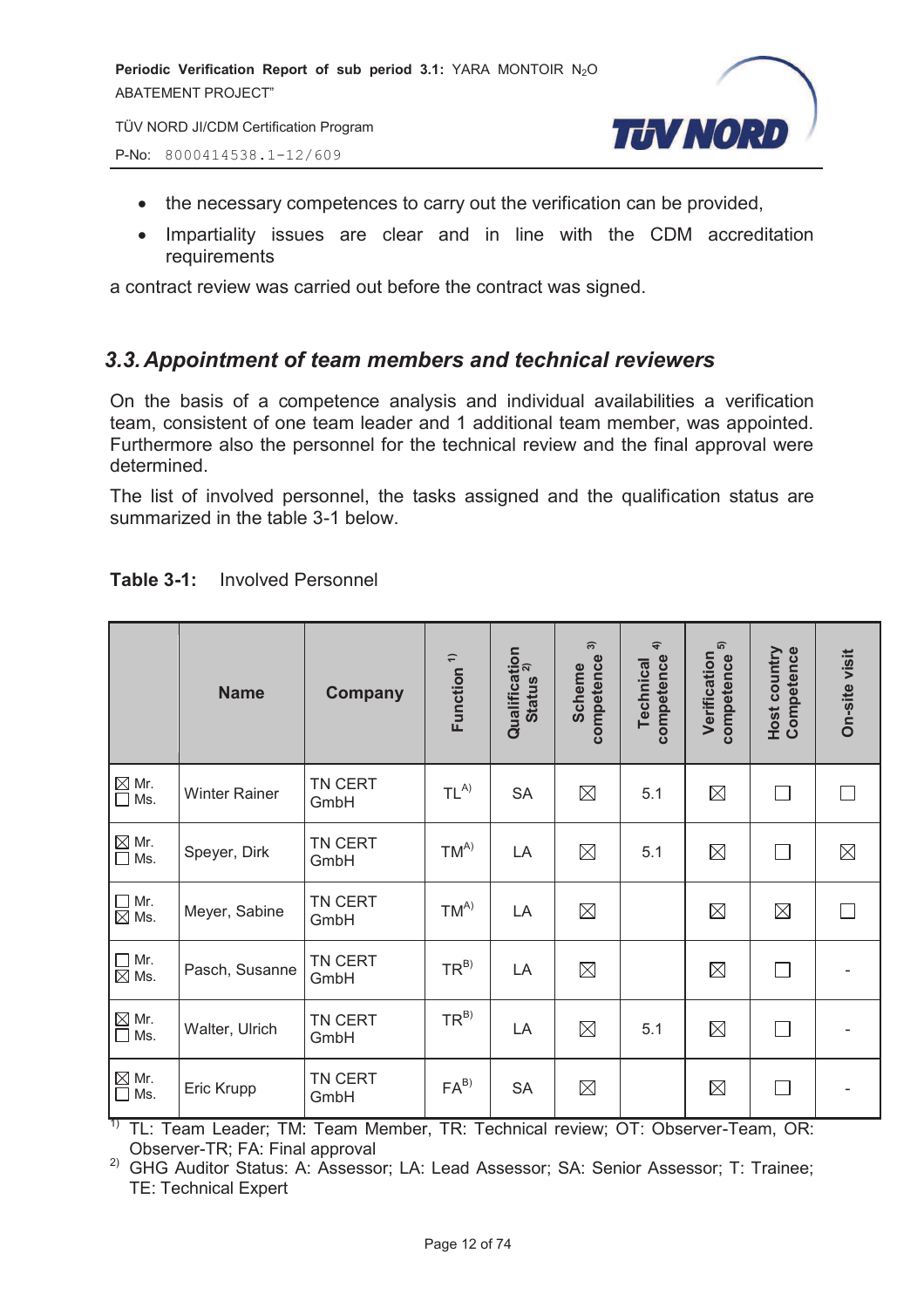TÜV NORD JI/CDM Certification Program

P-No: 8000414538.1-12/609



- <sup>3)</sup> GHG auditor status (at least Assessor)
- <sup>4)</sup> As per S01-MU03 or S01-VA070-A2 (such as 1.1, 1.2, ...)
- $5)$  In case of verification projects
- <sup>A)</sup> Team Member: GHG auditor (at least Assessor status), Technical Expert (incl. Host Country Expert or Verification Expert), not ETE
- $B)$  No team member

#### *3.4. Publication of the Monitoring Report*

In accordance with decision 9/CMP.1 (§ 36) the draft monitoring report, as received from the project participants, has been made publicly available on the TÜV NORD Website http://www.global-warming.de. Comments received are taken into account in the course of the verification, if applicable. No comments were received.

#### *3.5. Verification Planning*

In order to ensure a complete, transparent and timely execution of the verification task the team leader has planned the complete sequence of events necessary to arrive at a substantiated final verification opinion.

Various tools have been established in order to ensure an effective verification planning.

Risk analysis and detailed audit testing planning

For the identification of potential reporting risks and the necessary detailed audit testing procedures for residual risk areas table A-1 is used. The structure and content of this table is given in table 3-2 below.

#### **Table 3-2:** Table A-1; Identification of verification risk areas

| Table A-1: GHG calculation procedures and management control testing / Detailed audit<br>testing of residual risk areas and random testing |                                                                           |                               |                                                        |                                                                                                                            |
|--------------------------------------------------------------------------------------------------------------------------------------------|---------------------------------------------------------------------------|-------------------------------|--------------------------------------------------------|----------------------------------------------------------------------------------------------------------------------------|
| <b>Identification</b><br>of potential<br>reporting risk                                                                                    | Identification,<br>assessment and<br>testing of<br>management<br>controls | Areas of<br>residual<br>risks | <b>Additional</b><br>verification testing<br>performed | <b>Conclusions and</b><br><b>Areas Requiring</b><br>Improvement<br>(including<br><b>Forward Action</b><br><b>Requests)</b> |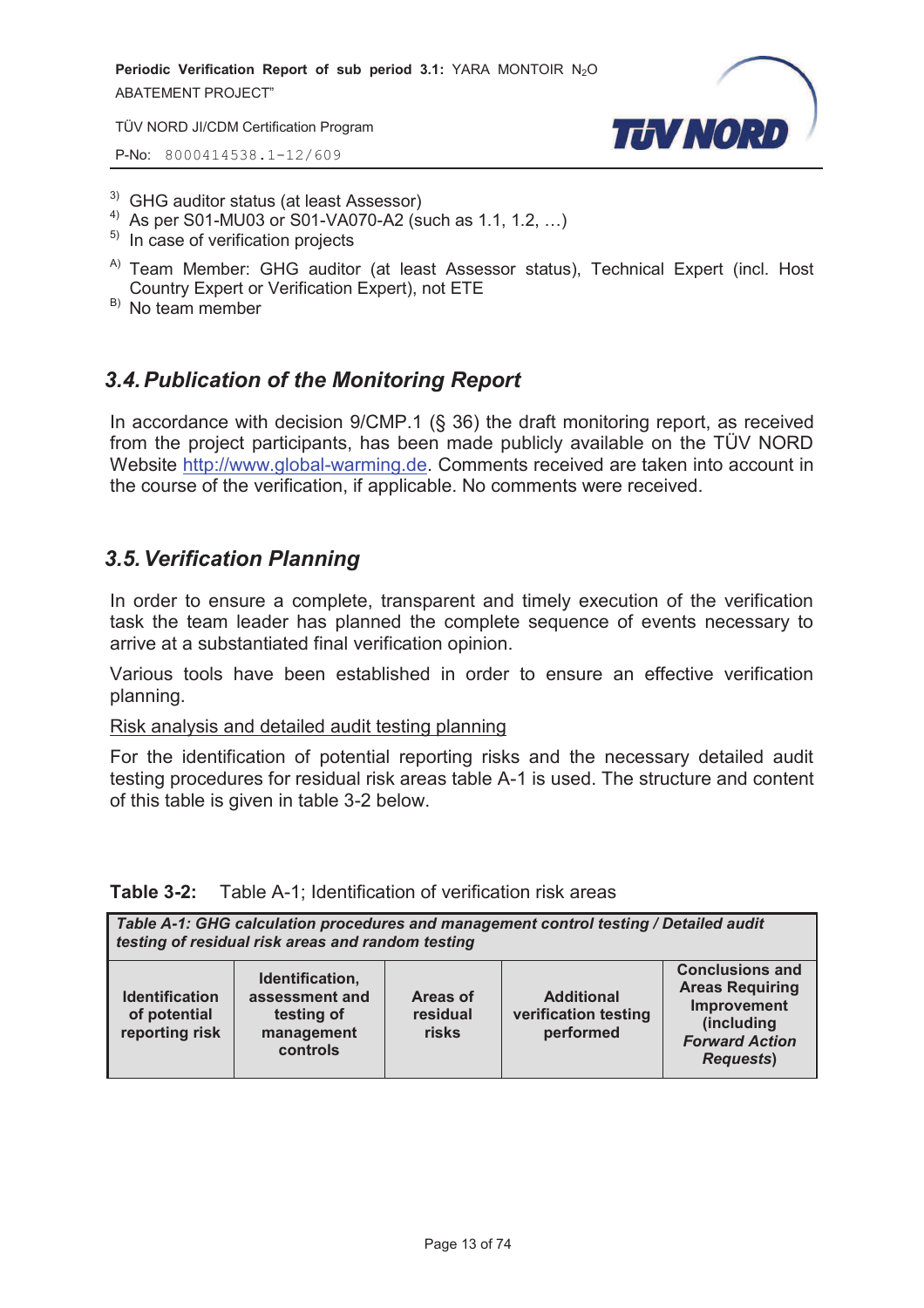

P-No: 8000414538.1-12/609

| Table A-1: GHG calculation procedures and management control testing / Detailed audit<br>testing of residual risk areas and random testing                     |                                                                                                                                                                                                                                                                                                                     |                                                                                                                                                                                                                                                    |                                                                                                                                                                                                                                                                                                                                                                                                                                                                                                                 |                                                                                                                                           |
|----------------------------------------------------------------------------------------------------------------------------------------------------------------|---------------------------------------------------------------------------------------------------------------------------------------------------------------------------------------------------------------------------------------------------------------------------------------------------------------------|----------------------------------------------------------------------------------------------------------------------------------------------------------------------------------------------------------------------------------------------------|-----------------------------------------------------------------------------------------------------------------------------------------------------------------------------------------------------------------------------------------------------------------------------------------------------------------------------------------------------------------------------------------------------------------------------------------------------------------------------------------------------------------|-------------------------------------------------------------------------------------------------------------------------------------------|
| <b>Identification</b><br>of potential<br>reporting risk                                                                                                        | Identification,<br>assessment and<br>testing of<br>management<br>controls                                                                                                                                                                                                                                           | Areas of<br>residual<br>risks                                                                                                                                                                                                                      | <b>Additional</b><br>verification testing<br>performed                                                                                                                                                                                                                                                                                                                                                                                                                                                          | <b>Conclusions and</b><br><b>Areas Requiring</b><br>Improvement<br>(including<br><b>Forward Action</b><br><b>Requests)</b>                |
| following<br>The<br>risks<br>potential<br>were identified<br>and divided and<br>structured<br>according<br>to<br>possible<br>the<br>οf<br>areas<br>occurrence. | The potential risks<br>data<br>оf<br>raw<br>generation<br>have<br>been identified in<br>the course of the<br>monitoring system<br>implementation.<br>The<br>following<br>measures<br>were<br>taken in order to<br>minimize<br>the<br>corresponding<br>risks.<br>The<br>following<br>measures<br>are<br>implemented: | Despite<br>the<br>measures<br>implemented<br>order<br>in<br>to<br>reduce<br>the<br>occurrence<br>probability the<br>following<br>residual risks<br>remain<br>and<br>to<br>be<br>have<br>addressed<br>in<br>the course of<br>every<br>verification. | The additional<br>verification testing<br>performed is<br>described. Testing<br>may include:<br>- Sample cross<br>checking of<br>manual transfers of<br>data<br>- Recalculation<br>- Spreadsheet 'walk<br>throughs' to check<br>links and equations<br>- Inspection of<br>calibration and<br>maintenance<br>records for key<br>equipment<br>- Check sampling<br>analysis results<br><b>Discussions with</b><br>process engineers<br>who have detailed<br>knowledge of<br>process<br>uncertainty/error<br>bands. | Having investigated<br>the residual risks,<br>the conclusions<br>should be noted<br>here. Errors and<br>uncertainties are<br>highlighted. |

The completed table A-1 is enclosed in the annex 1 (table A-1) to this report.

#### Project specific periodic verification checklist

In order to ensure transparency and consideration of all relevant assessment criteria, a project specific verification protocol has been developed. The protocol shows, in a transparent manner, criteria and requirements, means and results of the verification. The verification protocol serves the following purposes:

- It organises, details and clarifies the requirements a JI project is expected to meet for verification
- It ensures a transparent verification process where the verifying AIE documents how a particular requirement has been proved and the result of the verification.

The basic structure of this project specific verification protocol for the periodic verification is described in table 3-3.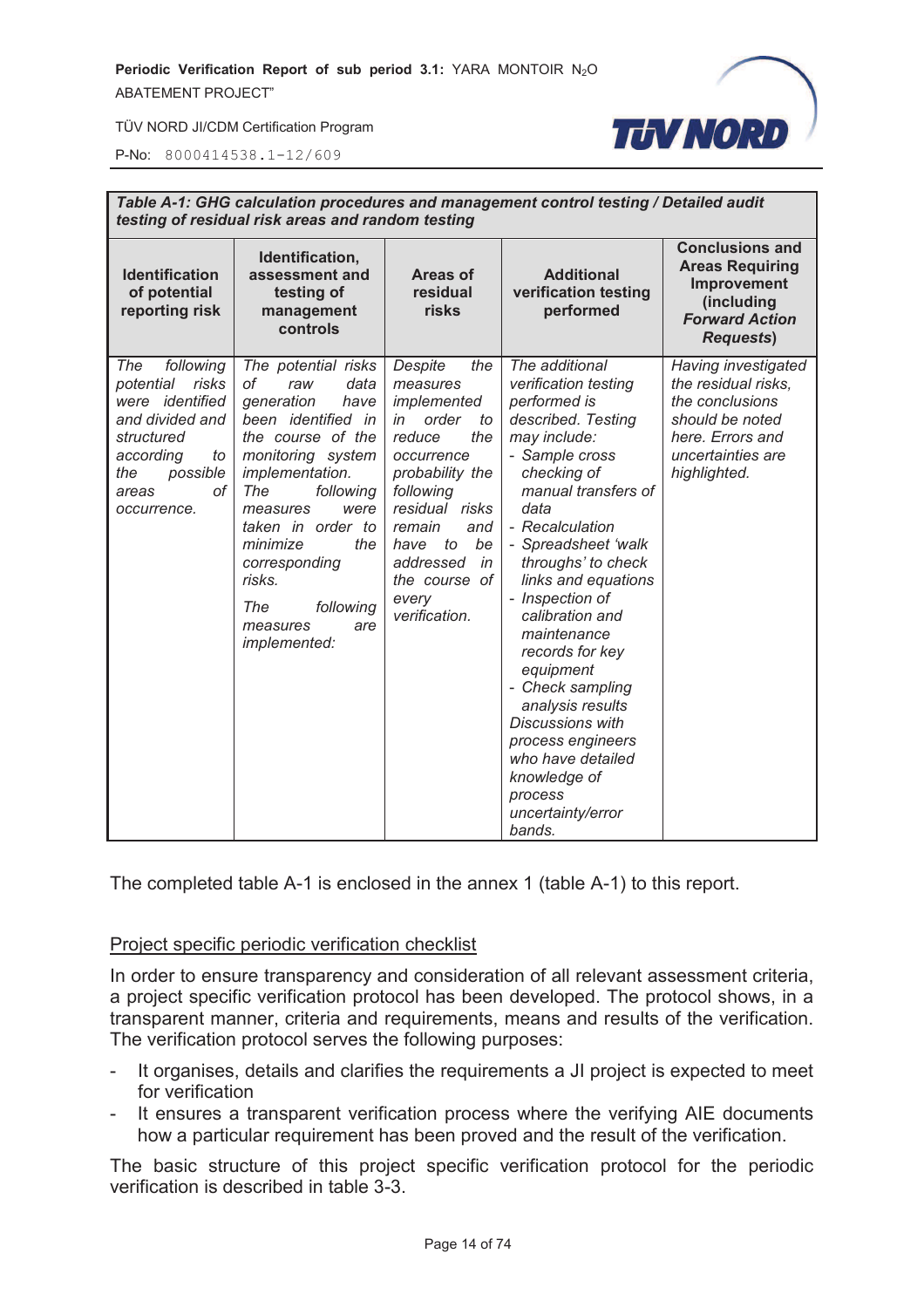P-No: 8000414538.1-12/609



|                                       | <b>Table A-2: Periodic verification checklist</b>                                                                                                                                                                                                                                                                                                                                                                    |                                                                                                                                                                                                                             |                                                                                                            |                                                                                                                                                                                                                                                                                                                 |                                                                                                                                                                                                                                                                                 |                                                                           |
|---------------------------------------|----------------------------------------------------------------------------------------------------------------------------------------------------------------------------------------------------------------------------------------------------------------------------------------------------------------------------------------------------------------------------------------------------------------------|-----------------------------------------------------------------------------------------------------------------------------------------------------------------------------------------------------------------------------|------------------------------------------------------------------------------------------------------------|-----------------------------------------------------------------------------------------------------------------------------------------------------------------------------------------------------------------------------------------------------------------------------------------------------------------|---------------------------------------------------------------------------------------------------------------------------------------------------------------------------------------------------------------------------------------------------------------------------------|---------------------------------------------------------------------------|
| No.                                   | $DVM^2$<br>paragraph /<br><b>Checklist</b><br><b>Item</b><br>(incl. guidance<br>for the determi-<br>nation team)                                                                                                                                                                                                                                                                                                     | <b>Initial</b><br><b>Finding</b><br>(Means and<br>results of<br>assessment)                                                                                                                                                 | Ref.                                                                                                       | <b>Action</b><br>requested to<br>project<br>participant<br>(CAR, CL, FAR)                                                                                                                                                                                                                                       | <b>Review of</b><br>PP's<br>action                                                                                                                                                                                                                                              | Conclu-<br>sion                                                           |
| Number of<br>the<br>checklist<br>item | The section<br>gives a<br>reference to<br>the relevant<br>paragraph of<br>the DVM.<br>The checklist<br><i>items</i> are<br>linked to the<br>various<br>requirements<br>the project<br>should meet.<br>The checklist<br>is organised<br>in various<br>sections.<br>Each section<br>is then fur-<br>ther subdivi-<br>ded as per<br>the require-<br>ments of the<br>topic and the<br>individual<br>project<br>activity. | The section<br>is used to<br>elaborate and<br>discuss the<br>checklist item<br>in detail. It<br>includes the<br>initial<br>assessment<br>of the<br>verification<br>team and<br>how the<br>assessment<br>was carried<br>out. | Gives<br>reference<br>to the in-<br>formation<br>source on<br>which the<br>assess-<br>ment is<br>based on. | Assessment<br>based on<br>evidence<br>provided if<br>the criterion<br>is not fulfilled<br>a CAR, CL or<br>FAR (details<br>of each<br>finding are<br>elaborated in<br>chapter 4) is<br>raised<br>otherwise no<br>action is<br>requested.<br>The assess-<br>ment refers<br>to the draft<br>verification<br>stage. | Assess-<br>ment<br>based on<br>the project<br>participant<br>action in<br>response<br>to the<br>raised<br>CAR, CL<br>or FAR<br>(details of<br>each<br>finding are<br>elaborated<br>in chapter<br>4). The<br>assess-<br>ment<br>refers to<br>the final<br>verification<br>stage. | Final<br>assessment<br>at the final<br>verification<br>stage is<br>given. |

#### **Table 3-3:** Structure of the project specific periodic verification checklist

The periodic verification checklist (verification protocol) is the backbone of the complete verification starting from the desk review until final assessment. Detailed assessments and findings are discussed within this checklist and not necessarily repeated in the main text of this report.

The completed verification protocol is enclosed in the annex (table A-2) to this report.

#### *3.6. Desk review*

During the desk review all documents initially provided by the client and publicly available documents relevant for the verification were reviewed. The main documents are listed below:

 2 JISC 19 Annex 4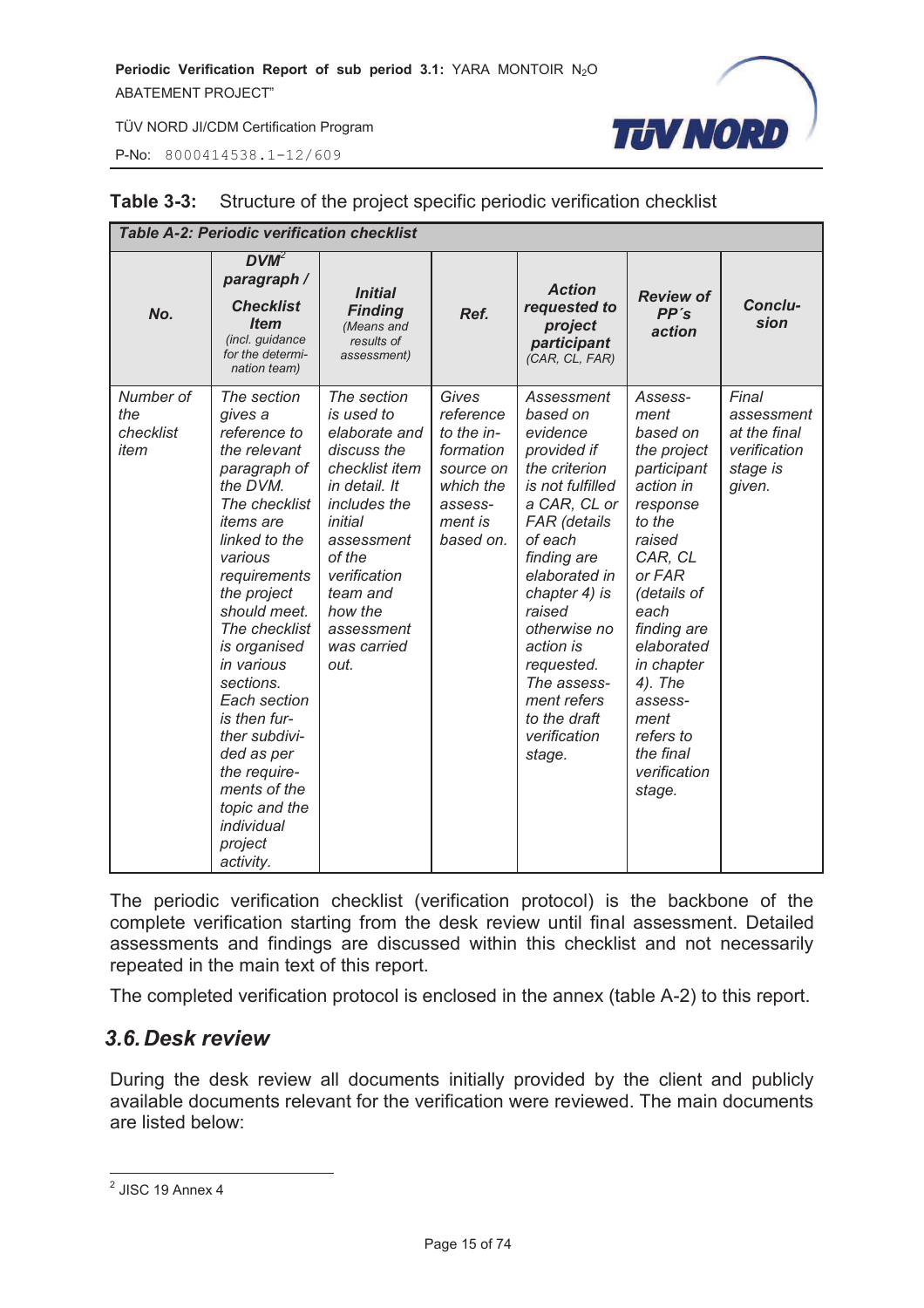P-No: 8000414538.1-12/609



- $\bullet$  the last revision of the PDD including the monitoring plan<sup>/PDD/</sup>,
- $\bullet$  the last revision of the determination report<sup>/DET/</sup>,
- · the monitoring report, including the claimed emission reductions for the project<sup>/MR/</sup>,
- $\bullet$  the emission reduction calculation spreadsheet<sup>(XLS/</sup>.

Other supporting documents, such as publicly available information on the UNFCCC / host country website and background information were also reviewed.

#### *3.7. On-site assessment*

As most essential part of the verification exercise it is indispensable to carry out an inspection on site in order to verify that the project is implemented in accordance with the applicable criteria. Furthermore the on-site assessment is necessary to check the monitoring data with respect to accuracy to ensure the calculation of emission reductions. The main tasks covered during the site visit include, but are not limited to:

- The on-site assessment included an investigation of whether all relevant equipment is installed and works as anticipated.
- · The operating staff was interviewed and observed in order to check the risks of inappropriate operation and data collection procedures.
- · Information processes for generating, aggregating and reporting the selected monitored parameters were reviewed.
- · The duly calibration of all metering equipment was checked.
- · The monitoring processes, routines and documentations were audited to check their proper application.
- The monitoring data were checked completely.
- The data aggregation trails were checked via spot sample down to the level of the meter recordings.

Before and during the on-site visit the verification team performed interviews with the project participants to confirm selected information and to resolve issues identified in the document review.

Representatives of Nitric Acid Plant and project developer (consultant) including the operational staff of the plant were interviewed. The main topics of the interviews are summarised in Table 3-4.

| <b>Interviewed Persons /</b><br><b>Entities</b>                                 | <b>Interview topics</b>                                                                                                                                         |
|---------------------------------------------------------------------------------|-----------------------------------------------------------------------------------------------------------------------------------------------------------------|
| 1. Projects & Operations<br>Personnel, Yara Montoir<br><b>Nitric Acid Plant</b> | - General aspects of the project<br>Technical equipment and operation<br>Changes since validation<br><b>Calibration procedures</b><br>Quality management system |

#### **Table 3-4:** Interviewed persons and interview topics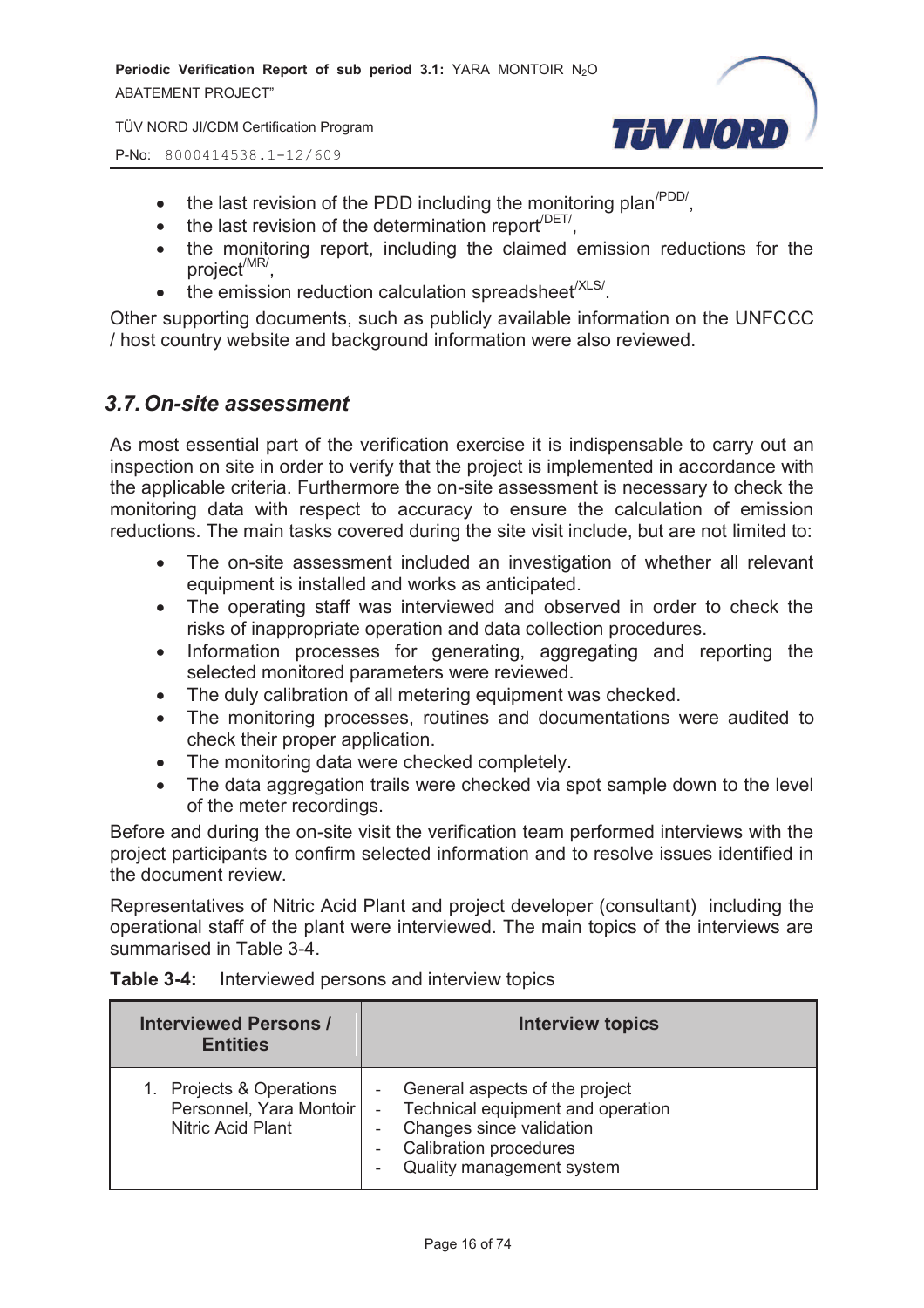

P-No: 8000414538.1-12/609

| <b>Interviewed Persons /</b><br><b>Entities</b> | Interview topics                                                                                                                                                                                              |
|-------------------------------------------------|---------------------------------------------------------------------------------------------------------------------------------------------------------------------------------------------------------------|
|                                                 | Involved personnel and responsibilities<br>Training and practice of the operational personnel<br>Implementation of the monitoring plan<br>Monitoring and measurement equipment<br>Maintenance                 |
| 2. Consultant, N.serve                          | Remaining issues from validation<br>Monitoring data management<br>Data uncertainty and residual risks<br>GHG emission reduction calculation<br>Procedural aspects of the verification<br>Environmental aspect |

#### *3.8. Draft verification reporting*

On the basis of the desk review, the on-site visit, follow-up interviews and further background investigation the verification protocol is completed. This protocol together with a general project and procedural description of the verification and a detailed list of the verification findings from the draft verification report. This report is sent to the client for resolution of raised CARs, CLs and FARs.

#### *3.9. Resolution of CARs, CLs and FARs*

Non-conformities raised during the verification can either be seen as a non-fulfilment of criteria ensuring the proper implementation of a project or where a risk to deliver high quality emission reductions is identified.

Corrective Action Requests (CARs) are issued, if:

- Non-conformities with the monitoring plan or methodology are found in monitoring and reporting, or if the evidence provided to prove conformity is insufficient;
- Mistakes have been made in applying assumptions, data or calculations of emission reductions which will impair the estimate of emission reductions;
- Issues identified in a FAR during validation or previous verifications requiring actions by the project participants to be verified during verification have not been resolved.

The verification team uses the term Clarification Request (CL), which is be issued if:

information is insufficient or not clear enough to determine whether the applicable JI requirements have been met.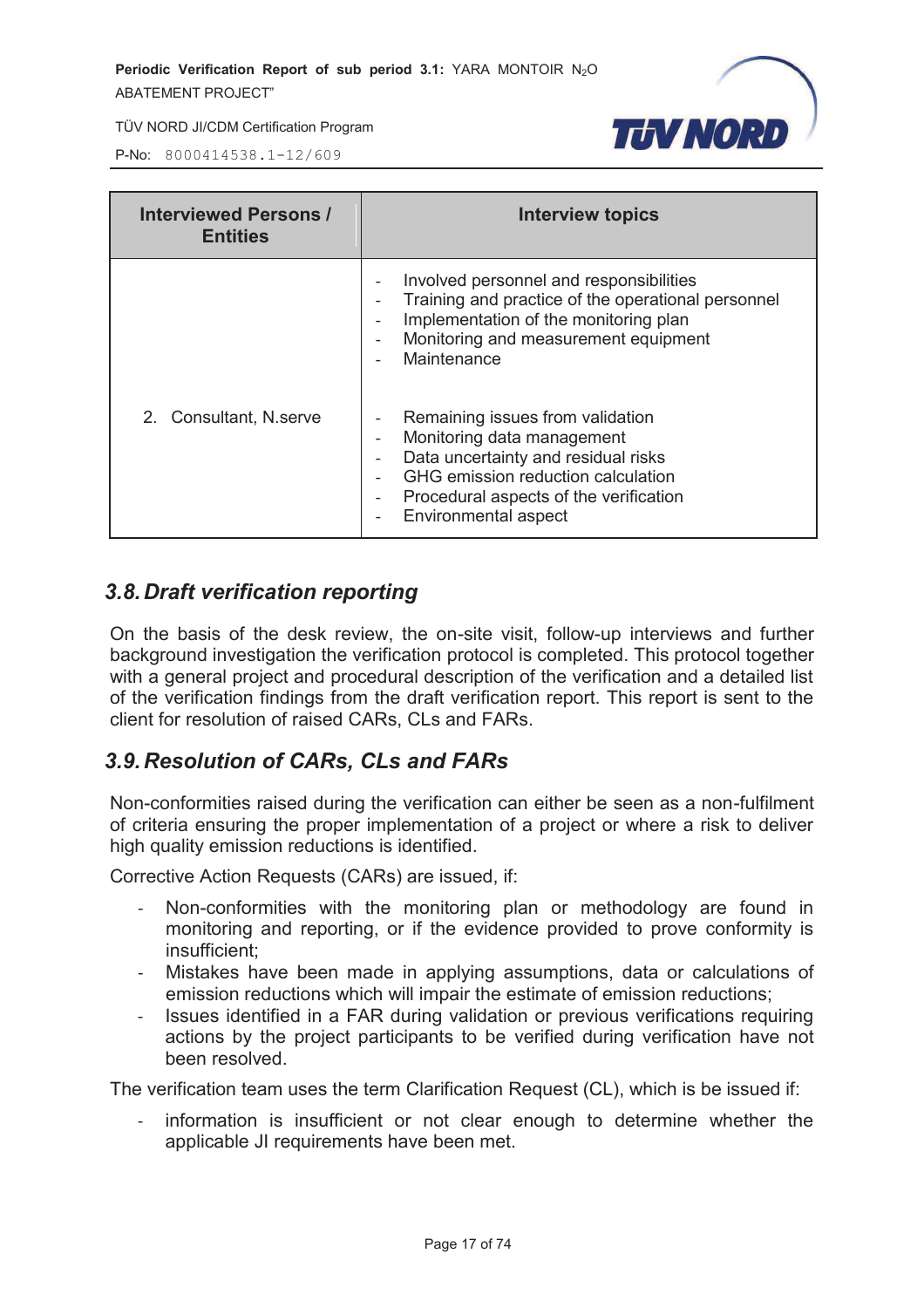TÜV NORD JI/CDM Certification Program

P-No: 8000414538.1-12/609



Forward Action Requests (FAR) indicate essential risks for further periodic verifications. Forward Action Requests are issued, if:

- the monitoring and reporting require attention and / or adjustment for the next verification period.

For a detailed list of all CARs, CLs and FARs raised in the course of the verification pl. refer to chapter 4.

#### *3.10. Final reporting*

Upon successful closure of all raised CARs and CLs the final verification report including a positive verification opinion can be issued. In case not all essential issues could finally be resolved, a final report including a negative verification opinion is issued.

The final report summarizes the final assessments w.r.t. all applicable criteria.

#### *3.11. Technical review*

Before submission of the final verification report a technical review of the whole verification procedure is carried out. The technical reviewer is a competent GHG auditor being appointed for the scope this project falls under. The technical reviewer is not considered to be part of the verification team and thus not involved in the decision making process up to the technical review.

As a result of the technical review process the verification opinion and the topic specific assessments as prepared by the verification team leader may be confirmed or revised. Furthermore reporting improvements might be achieved.

#### *3.12. Final approval*

After successful technical review an overall (esp. procedural) assessment of the complete verification will be carried out by a senior assessor located in the accredited premises of TÜV NORD.

After this step the request for issuance can be started.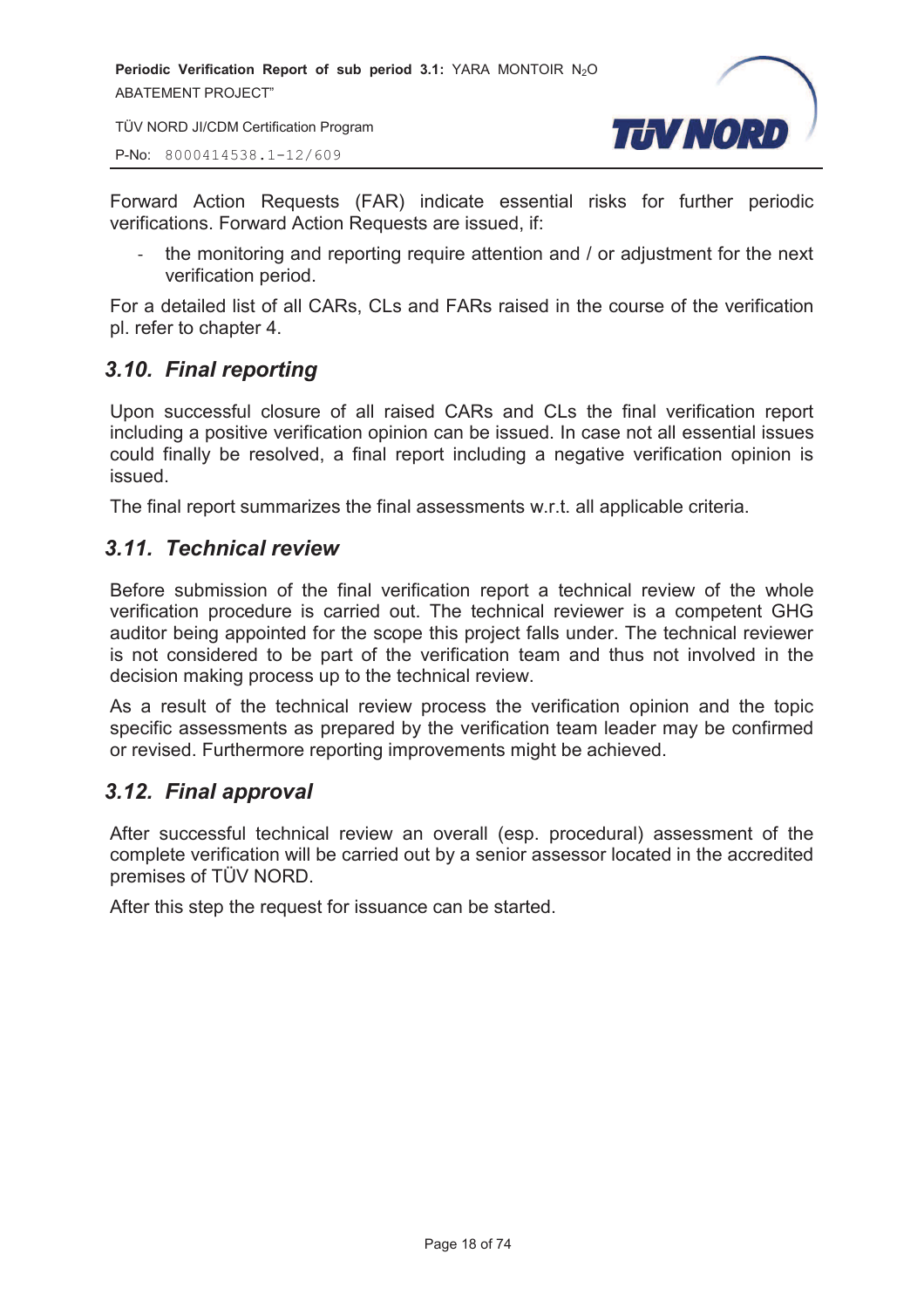

P-No: 8000414538.1-12/609

#### **4. VERIFICATION FINDINGS**

In the following paragraphs the findings from the desk review of the monitoring report<sup>/MR/</sup>, the calculation spreadsheet<sup>/XLS/</sup>, PDD<sup>/PDD/</sup> and other supporting documents, as well as from the on-site assessment and the interviews are summarised.

The summary of CAR, CL and FAR issued are shown in Table 4-1:

**Table 4-1:** Summary of CAR, CL and FAR

| <b>Verification topic</b>      | <b>No. of CAR</b> | No. of CL | <b>No. of FAR</b> |
|--------------------------------|-------------------|-----------|-------------------|
| A - Project Approvals          |                   |           |                   |
| B - Project Implementation     |                   |           |                   |
| C - Monitoring Plan Compliance |                   |           |                   |
| D - Monitoring Plan Revision   |                   |           |                   |
| $E$ – Data Management          | $\mathcal{P}$     |           |                   |
| <b>SUM</b>                     |                   |           |                   |

The following tables include all raised CARs, CLs and FARs and the assessments of the same by the verification team. For an in depth evaluation of all verification items it should be referred to the verification protocols (see Annex).

| Finding:                                                                                                                                                                             |            | <b>CAR A1</b> |                                                                                                                                                                                      |
|--------------------------------------------------------------------------------------------------------------------------------------------------------------------------------------|------------|---------------|--------------------------------------------------------------------------------------------------------------------------------------------------------------------------------------|
| <b>Classification</b>                                                                                                                                                                | <b>CAR</b> | <b>CL</b>     | <b>FAR</b>                                                                                                                                                                           |
| <b>Description of finding</b> The "new" host country LoA, based on the re-determination, is<br>Describe the finding in unam-<br>biguous style; address the<br>context (e.g. section) | pending.   |               | According to the French LoA issued on 2010-12-30, Ref.-No.:<br>100010022280, the number of ERUs of the whole monitoring<br>period must not exceed the maximum value (cap) of 117.571 |
|                                                                                                                                                                                      | requested. |               | $tCO2e$ (after 10% deduction). Further clarification is                                                                                                                              |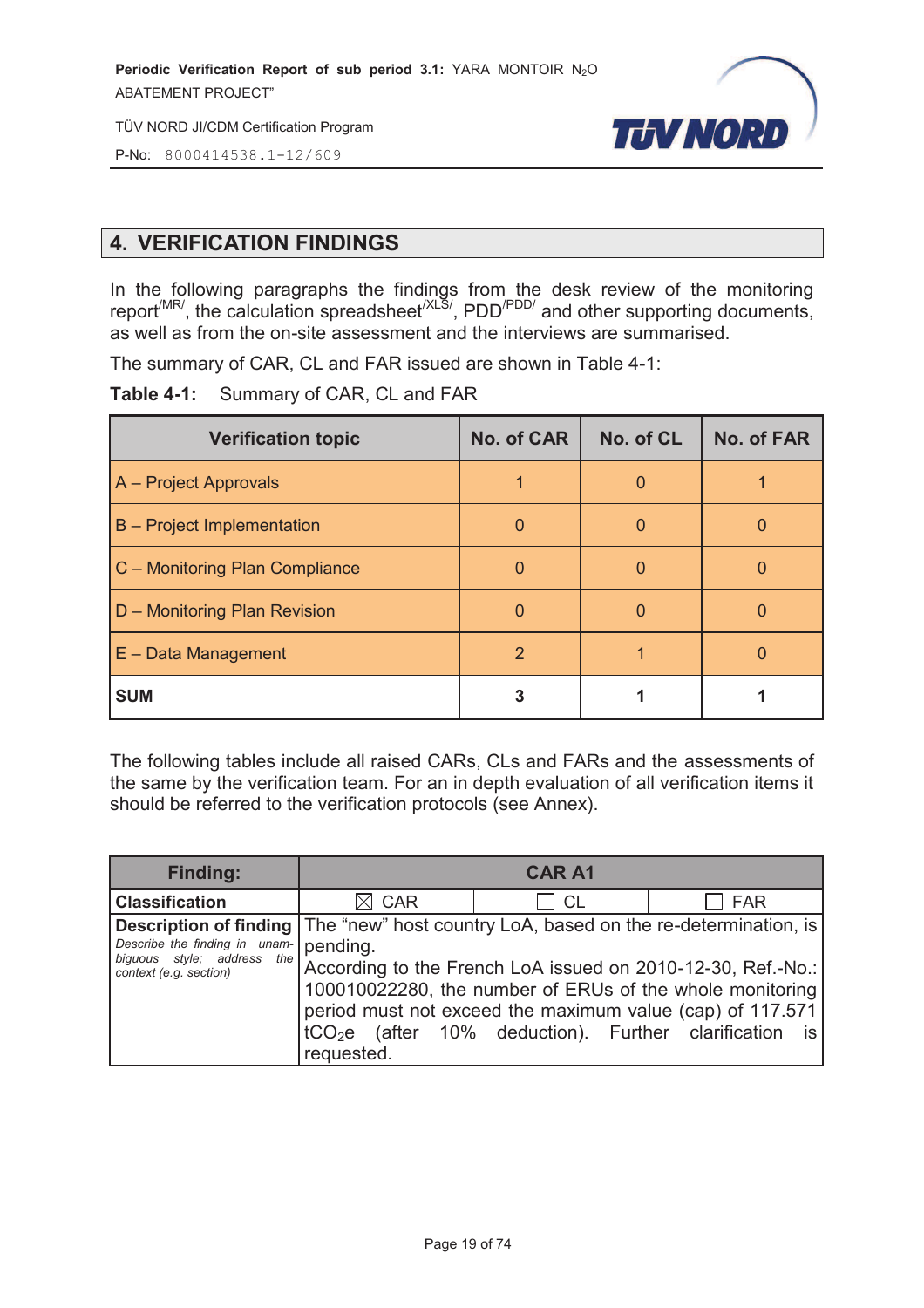

| <b>Finding:</b>                                                                                                                                                                                                    | <b>CAR A1</b>                                                                                                                                                                                                                                                                                                                                                                                                                                                                                                                                                                                                                                                                                                                                                                                                                                                                        |
|--------------------------------------------------------------------------------------------------------------------------------------------------------------------------------------------------------------------|--------------------------------------------------------------------------------------------------------------------------------------------------------------------------------------------------------------------------------------------------------------------------------------------------------------------------------------------------------------------------------------------------------------------------------------------------------------------------------------------------------------------------------------------------------------------------------------------------------------------------------------------------------------------------------------------------------------------------------------------------------------------------------------------------------------------------------------------------------------------------------------|
| <b>Corrective Action #1</b><br>This section shall be filled by<br>the PP. It shall address the cor-<br>rective action taken in details.                                                                            | The original host country LoA, issued in December 2010,<br>imposes a limit on the number of ERUs that can be earned<br>throughout the project's crediting period. This limit is currently<br>117,571 tonnes of CO2e. This cap was based on the ERU<br>estimations made in the original PDD, which were in turn<br>based on the minimum abatement efficiency guaranteed by<br>the catalyst supplier. Since the abatement efficiency has far<br>exceeded these conservative estimations, a re-determination<br>of the project PDD was carried out in 2012 to revise the total<br>ERU expectations for the crediting period. The re-determined<br>PDD and re-determination report have been provided to the<br>French DFP and a revision of the LoA was issued on<br>13/11/2012. The new cap for emission reductions to be issued<br>for this project is now 185,437 tonnes of $CO2e$ . |
| <b>IAE Assessment #1</b><br>The assessment shall encom-<br>pass all open issues in annex A-<br>1. In case of non-closure,<br>additional corrective action and<br>IAE assessments (#2, #3, etc.)<br>shall be added. | The revision of the LoA for this project activity issued on<br>13/11/2012 French DFP was submitted by N.serve to the<br>verifier.<br>It can be concluded that the new cap for emission reductions<br>to be issued for this project is now 185,437 tonnes of $CO2e$<br>(after 10% deduction). Total claimed ERUs for the project<br>activity including this subperiod are less.                                                                                                                                                                                                                                                                                                                                                                                                                                                                                                       |
| <b>Conclusion</b><br>Tick the appropriate checkbox                                                                                                                                                                 | To be checked during the first periodic verification<br>$\bowtie$<br>Appropriate action was taken<br>Project documentation was corrected correspondingly<br>$\boxtimes$<br>Additional action should be taken<br>The project complies with the requirements                                                                                                                                                                                                                                                                                                                                                                                                                                                                                                                                                                                                                           |

| <b>Finding:</b>                                                                                                                                                                                          | <b>FAR A2</b> |                                                           |                                                                                                                          |
|----------------------------------------------------------------------------------------------------------------------------------------------------------------------------------------------------------|---------------|-----------------------------------------------------------|--------------------------------------------------------------------------------------------------------------------------|
| <b>Classification</b>                                                                                                                                                                                    | <b>CAR</b>    | <b>CL</b>                                                 | <b>FAR</b>                                                                                                               |
| Description of finding<br>Describe the finding in unam-<br>biguous style; address the<br>context (e.g. section)                                                                                          |               | (after 10% deduction) stated in the new host country LoA. | The number of ERUs of the whole monitoring period must not<br>exceed the maximum value (cap) of 185,437 tonnes of $CO2e$ |
| <b>Corrective Action #1</b><br>This section shall be filled by<br>the PP. It shall address the cor-<br>rective action taken in details.                                                                  |               |                                                           |                                                                                                                          |
| AIE Assessment #1<br>The assessment shall encom-<br>pass all open issues in annex A-<br>In case of non-closure,<br>additional corrective action and<br>AIE assessments (#2, #3, etc.)<br>shall be added. |               |                                                           |                                                                                                                          |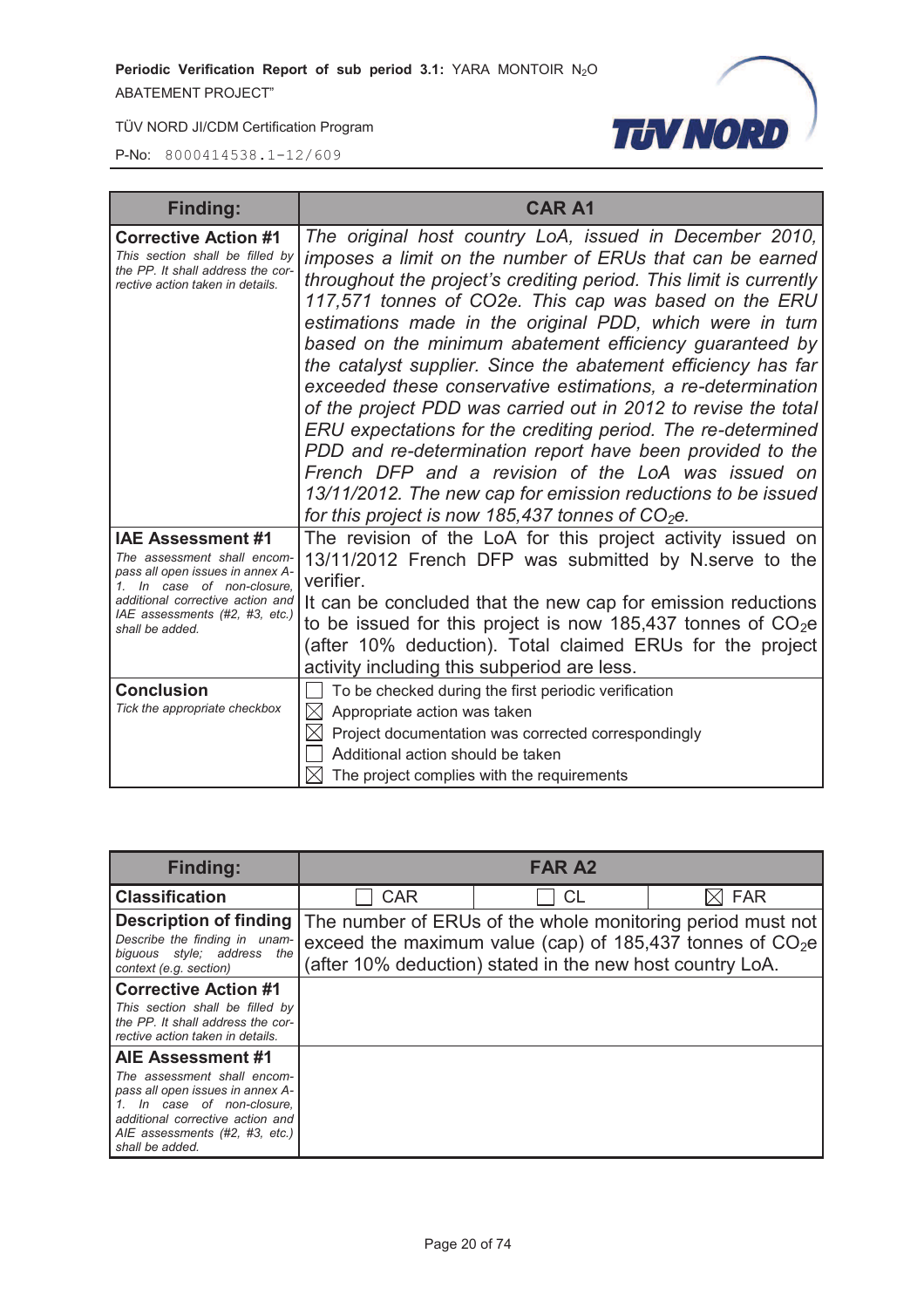

| <b>Finding:</b>               | <b>FAR A2</b>                                                    |
|-------------------------------|------------------------------------------------------------------|
| <b>Conclusion</b>             | $\boxtimes$ To be checked during the first periodic verification |
| Tick the appropriate checkbox | Appropriate action was taken                                     |
|                               | Project documentation was corrected correspondingly              |
|                               | Additional action should be taken                                |
|                               | The project complies with the requirements                       |

| <b>Finding:</b>                                                                                                                                                                                                    | <b>CARE1</b>                                                                                                                                                                                                                                                          |                                                                                                                                                                                                                       |                                                                                                                                                                              |
|--------------------------------------------------------------------------------------------------------------------------------------------------------------------------------------------------------------------|-----------------------------------------------------------------------------------------------------------------------------------------------------------------------------------------------------------------------------------------------------------------------|-----------------------------------------------------------------------------------------------------------------------------------------------------------------------------------------------------------------------|------------------------------------------------------------------------------------------------------------------------------------------------------------------------------|
| <b>Classification</b>                                                                                                                                                                                              | $\boxtimes$ CAR                                                                                                                                                                                                                                                       | <b>CL</b>                                                                                                                                                                                                             | <b>FAR</b>                                                                                                                                                                   |
| <b>Description of finding</b><br>Describe the finding in unam-<br>biguous style; address the<br>context (e.g. section)                                                                                             | QAL 2 factors:<br>conditions).                                                                                                                                                                                                                                        | a) QAL 2 factors for the volume flow (VSG) were<br>determined by Müller BBM based on normalized<br>b) Correct dates related the new QAL 2 audit (performed<br>during this monitoring period) shall be reported in MR. | figures (flow in $Nm^3/h$ ). But in the ER calculation the<br>QAL2 factors for VSG were applied on the not<br>normalized values (flow in m <sup>3</sup> /h under operation   |
| <b>Corrective Action #1</b><br>This section shall be filled by<br>the PP. It shall address the cor-<br>rective action taken in details.                                                                            | flow values (VSG).                                                                                                                                                                                                                                                    | used in the Monitoring report now.                                                                                                                                                                                    | a) The calculation sheet was updated accordingly and<br>now the QAL2 correction is applied to normalized stack<br>b) The correct information regarding the QAL2 test date is |
| <b>IAE Assessment #1</b><br>The assessment shall encom-<br>pass all open issues in annex A-<br>1. In case of non-closure.<br>additional corrective action and<br>IAE assessments (#2, #3, etc.)<br>shall be added. | The verifier checked the revised Excel sheet and monitoring<br>report and concludes:<br>a) QAL2 factors for VSG were applied correctly on the<br>flow values in $m^3/h$ under operation condition.<br>b) Correct information related QAL2 test are reported in<br>MR. |                                                                                                                                                                                                                       |                                                                                                                                                                              |
| <b>Conclusion</b><br>Tick the appropriate checkbox                                                                                                                                                                 | $\bowtie$<br>Appropriate action was taken<br>Additional action should be taken                                                                                                                                                                                        | To be checked during the first periodic verification<br>Project documentation was corrected correspondingly<br>The project complies with the requirements                                                             |                                                                                                                                                                              |

| <b>Finding:</b>       | <b>CARE2</b> |  |     |
|-----------------------|--------------|--|-----|
| <b>Classification</b> | CAR          |  | FAR |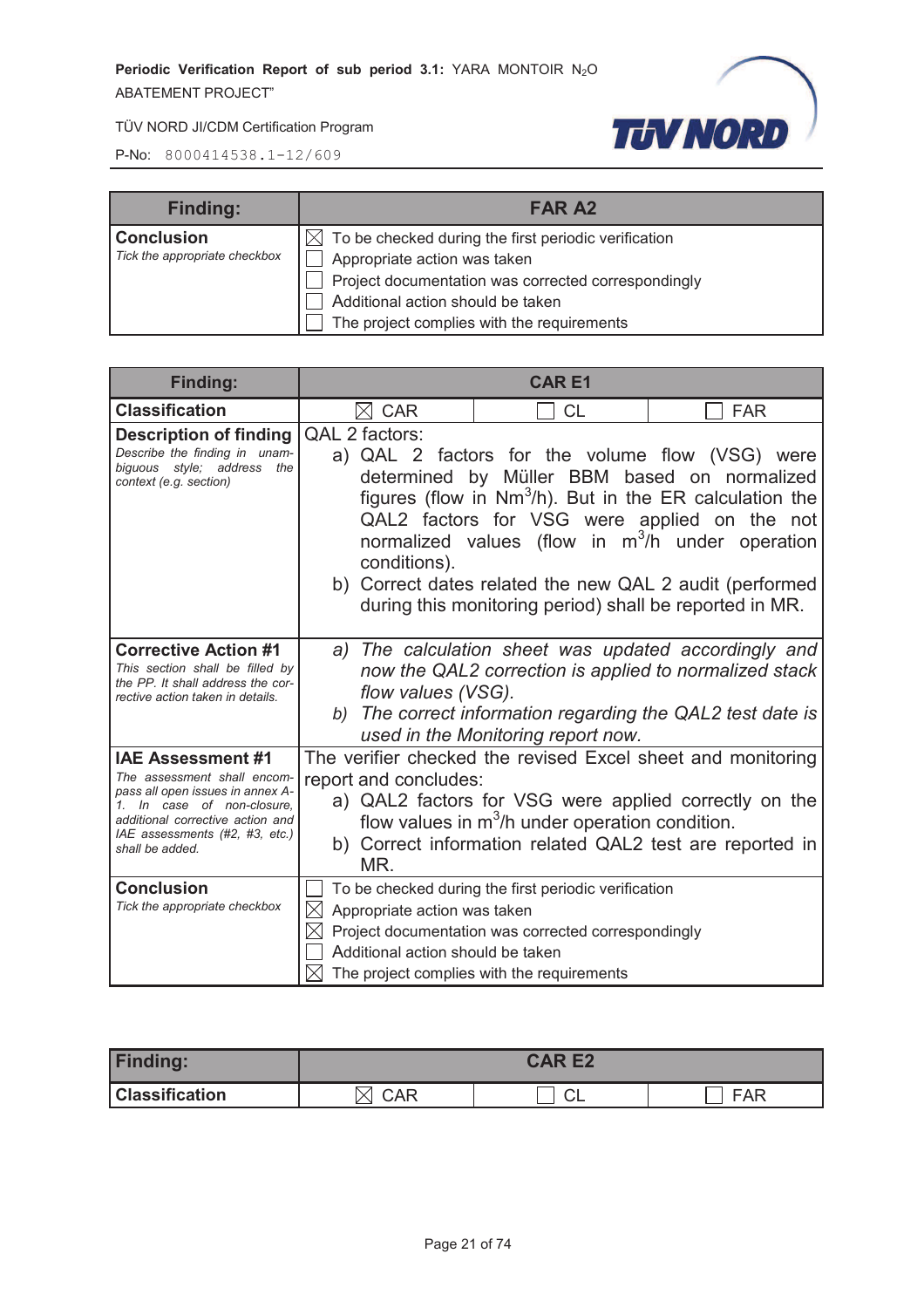

| <b>Finding:</b>                                                                                                                                                                                                                         | <b>CARE2</b>                                                                                                                                                                                                                                                                                                                                                                                                                                                                                                                                                                                                                                                                                                                  |  |  |
|-----------------------------------------------------------------------------------------------------------------------------------------------------------------------------------------------------------------------------------------|-------------------------------------------------------------------------------------------------------------------------------------------------------------------------------------------------------------------------------------------------------------------------------------------------------------------------------------------------------------------------------------------------------------------------------------------------------------------------------------------------------------------------------------------------------------------------------------------------------------------------------------------------------------------------------------------------------------------------------|--|--|
| <b>Description of finding</b><br>Describe the finding in unam-<br>biquous style: address the<br>context (e.g. section)                                                                                                                  | Foedisch Umweltmesstechnik AG<br>On 2012-06-02 Dr<br>performed a maintenance check of the stack gas flow meter<br>and changed the signal output parameter on instrument but<br>not in the DCS. The flow signal during 2012-06-02 till 2012-<br>06-14 was related to the velocity and not related to<br>normalized volume flow as before. For the related time the<br>substitute value of VSG was used in the ER calculation.<br>Data for recalculate the "real" measured flow is available. It<br>should be clarified if therefore correction is possible.<br>Furthermore in the Excel file the temperature of the stack gas,<br>which is now not more used for the normalisation, should be<br>checked related plausibility. |  |  |
| <b>Corrective Action #1</b><br>This section shall be filled by<br>the PP. It shall address the cor-<br>rective action taken in details.                                                                                                 | The correct VSG and TSG were recalculated from the stored<br>results in the data storage system by using the correct<br>parameter settings. The updated values for VSG and TSG are<br>now used in the calculation sheet for the period 2012-06-02<br>11:00 hours till 2012-06-14 16:00 hours.                                                                                                                                                                                                                                                                                                                                                                                                                                 |  |  |
| <b>IAE Assessment #1</b><br>The assessment shall encom-<br>pass all open issues in annex A-<br>1. In case of non-closure.<br>additional corrective action and<br>IAE assessments (#2, #3, etc.)<br>shall be added.<br><b>Conclusion</b> | The verifier checked the Excel sheet and concludes that for<br>2012-06-02 till 2012-06-14 the correct VSG and TSG were<br>used for ER calculation instead of substitute values. The<br>revised values for VSG and TSG are reasonable.<br>CAR has been closed out.<br>To be checked during the first periodic verification                                                                                                                                                                                                                                                                                                                                                                                                     |  |  |
| Tick the appropriate checkbox                                                                                                                                                                                                           | $\boxtimes$ Appropriate action was taken<br>$\boxtimes$ Project documentation was corrected correspondingly<br>Additional action should be taken<br>$\bowtie$<br>The project complies with the requirements                                                                                                                                                                                                                                                                                                                                                                                                                                                                                                                   |  |  |

| <b>Finding:</b>                                      |                                                                                                                                                                                                                                                                                                                                                                                                                                                 | CL <sub>E3</sub> |            |
|------------------------------------------------------|-------------------------------------------------------------------------------------------------------------------------------------------------------------------------------------------------------------------------------------------------------------------------------------------------------------------------------------------------------------------------------------------------------------------------------------------------|------------------|------------|
| <b>Classification</b>                                | <b>CAR</b>                                                                                                                                                                                                                                                                                                                                                                                                                                      | $\boxtimes$ CL   | <b>FAR</b> |
| biguous style; address the<br>context (e.g. section) | Description of finding   Inconsistencies have been observed related the determination  <br>Describe the finding in unam- of the hourly mean values of NCSG during hours in which the<br>calibrations were performed and the remaining status of the<br>analyser was >30 minutes. Data during the calibration is<br>correct excluded. But further clarification is requested related<br>the calculation of the mean value of the remaining data. |                  |            |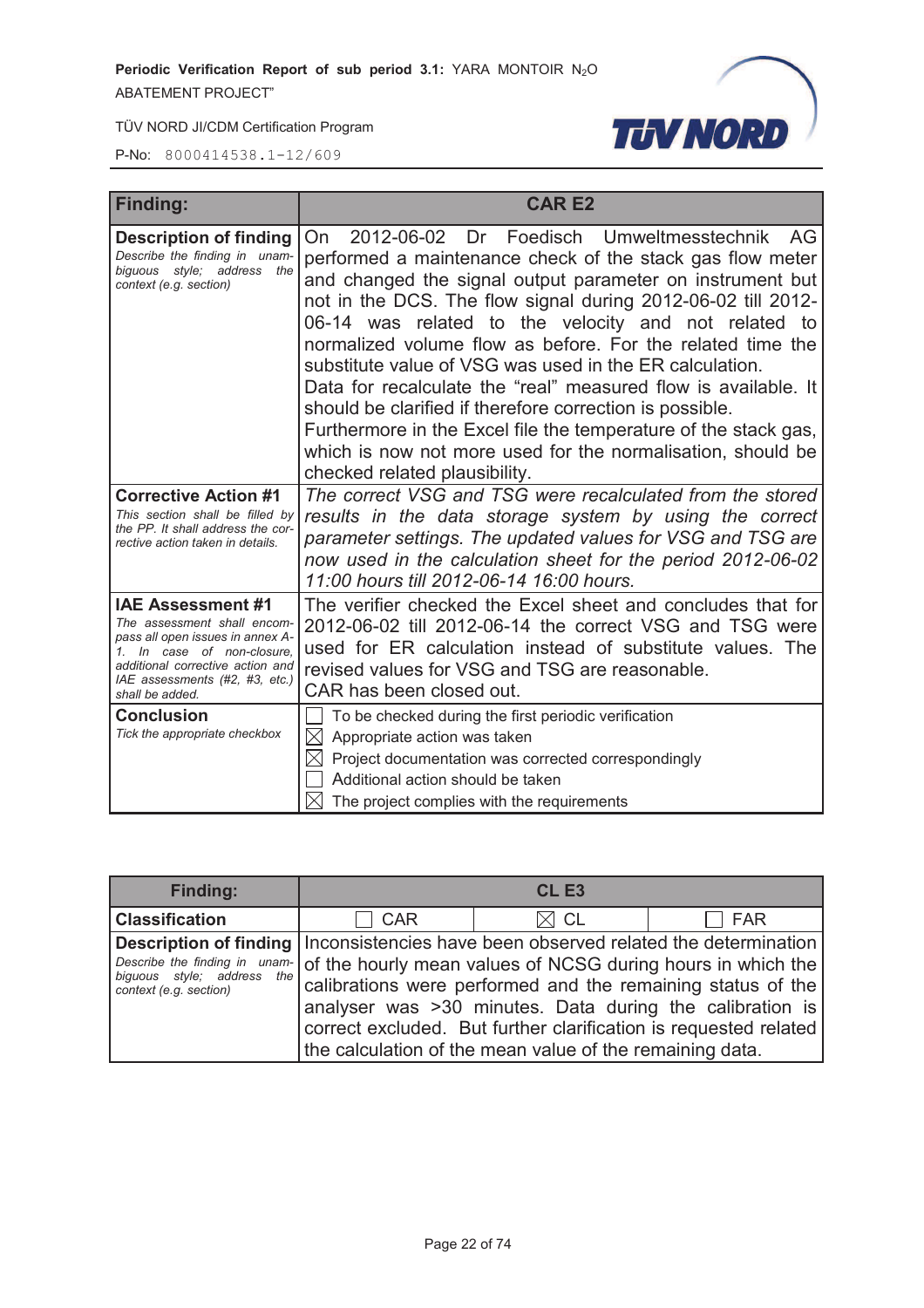

| <b>Corrective Action #1</b><br>This section shall be filled by<br>the PP. It shall address the cor-<br>rective action taken in details.                                                                            | Due to the setup of the data collection system it is not<br>possible to calculate the hourly average value for only a part<br>of the hour. In the case of the very short daily zero check the<br>hourly average value is estimated by dividing the hourly<br>average value (including the period of zero readings during<br>zero calibration) by the fraction of the hour that represents<br>normal analyser operation. By using this approach a small<br>deviation might occur compared to the approach of excluding<br>the analyser readings of the calibration period from the hourly<br>average. However, during the verification it was observed at<br>different samples that the difference was minor compared to<br>the overall measurement uncertainty. |
|--------------------------------------------------------------------------------------------------------------------------------------------------------------------------------------------------------------------|-----------------------------------------------------------------------------------------------------------------------------------------------------------------------------------------------------------------------------------------------------------------------------------------------------------------------------------------------------------------------------------------------------------------------------------------------------------------------------------------------------------------------------------------------------------------------------------------------------------------------------------------------------------------------------------------------------------------------------------------------------------------|
| <b>IAE Assessment #1</b><br>The assessment shall encom-<br>pass all open issues in annex A-<br>1. In case of non-closure,<br>additional corrective action and<br>IAE assessments (#2, #3, etc.)<br>shall be added. | The verifier checked during the audit the original data and the<br>calculation of hourly average values used for the emission<br>reduction calculation. In cases of determination of hourly<br>average values for only a part of the hour this value is<br>estimated by dividing the hourly average value including the<br>period of zero readings during zero calibration by the fraction<br>of the hour that represents normal analyser operation. Small<br>deviations were observed compared to the excluding of total<br>zero calibration time. The verifier confirms that the deviation<br>to the real value in the related hour is very small and has no<br>real influence on the measurement result or minor effect on<br>measurement uncertainty.       |
|                                                                                                                                                                                                                    | Therefore CL has been closed.                                                                                                                                                                                                                                                                                                                                                                                                                                                                                                                                                                                                                                                                                                                                   |
| <b>Conclusion</b><br>Tick the appropriate checkbox                                                                                                                                                                 | To be checked during the first periodic verification<br>$\boxtimes$<br>Appropriate action was taken<br>Project documentation was corrected correspondingly<br>$\boxtimes$<br>Additional action should be taken<br>$\boxtimes$ The project complies with the requirements                                                                                                                                                                                                                                                                                                                                                                                                                                                                                        |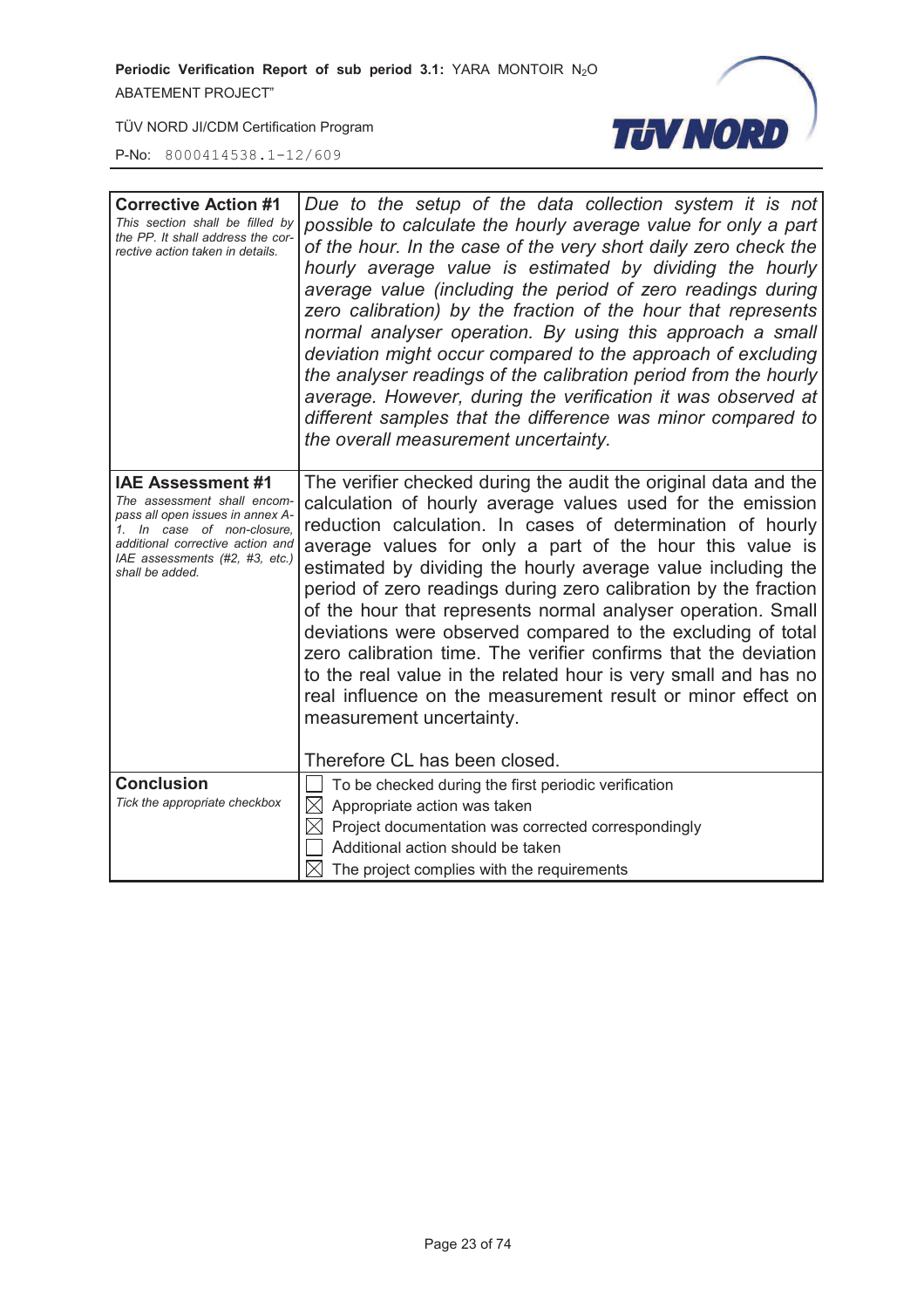



#### **5. SUMMARY OF VERIFICATION ASSESSMENTS**

The following paragraphs include the summary of the final verification assessments after all CARs and CRs are closed out. For details of the assessments pl. refer to the discussion of the verification findings in chapter 4 and the verification protocol (Annex 1).

#### *5.1. Implementation of the project*

During the verification a site visit was carried out. On the basis of this site visit and the reviewed project documentation it can be confirmed that w.r.t. the realized technology, the project equipments, as well as the monitoring and metering equipment, the project has been implemented and operated as described in the registered PDD.

#### *5.2. Project history*

There is one open FAR of the  $2<sup>nd</sup>$  verification, furthermore the same FAR related the maximum value (cap) of ERUs of the whole monitoring period stated in the valid host country LoA (pls see CAR A1 for further assessment). It can be concluded that the new cap for emission reductions to be issued for this project is now 185,437 tonnes of  $CO<sub>2</sub>e$  (after 10% deduction). Total claimed ERUs for the project activity are less.

#### *5.3. Special events*

No other special events with effect on the monitoring of the project have been observed during the monitoring period, except the reported situations in Appendix of MR regarding shutdowns of the nitric acid plant and the downtime of the automated measuring system:

| <b>Date</b>     | <b>Event</b>                                                                                                                                                                         |
|-----------------|--------------------------------------------------------------------------------------------------------------------------------------------------------------------------------------|
| Feb             |                                                                                                                                                                                      |
| 24/02 to 27/02  | Plant stop due to cooling water ingress in steam condenser                                                                                                                           |
| Mar/Apr         |                                                                                                                                                                                      |
| 29/03 to 30/04  | Annual plant shutdown. Replacement of gauzes and start of new<br>production campaign. Installation of new and improved baskets.<br>Installation of greater quantity of new catalyst. |
| <b>May</b>      |                                                                                                                                                                                      |
| $21/05 - 02/06$ | Plant stop due to leakage on one oxidation boiler                                                                                                                                    |
| Jun             |                                                                                                                                                                                      |
| 02/06 to 14/06  | Default value used for VSG due to problems with flow meter                                                                                                                           |
| 06/06 to 07/06  | AMS out of operation due to electrical shutdown on power supply                                                                                                                      |
| <b>Aug/Sep</b>  |                                                                                                                                                                                      |
| 06/08 to 12/09  | No VSG, temperature or pressure data. FMD99 electronic card<br>replaced. Default substitute values used.                                                                             |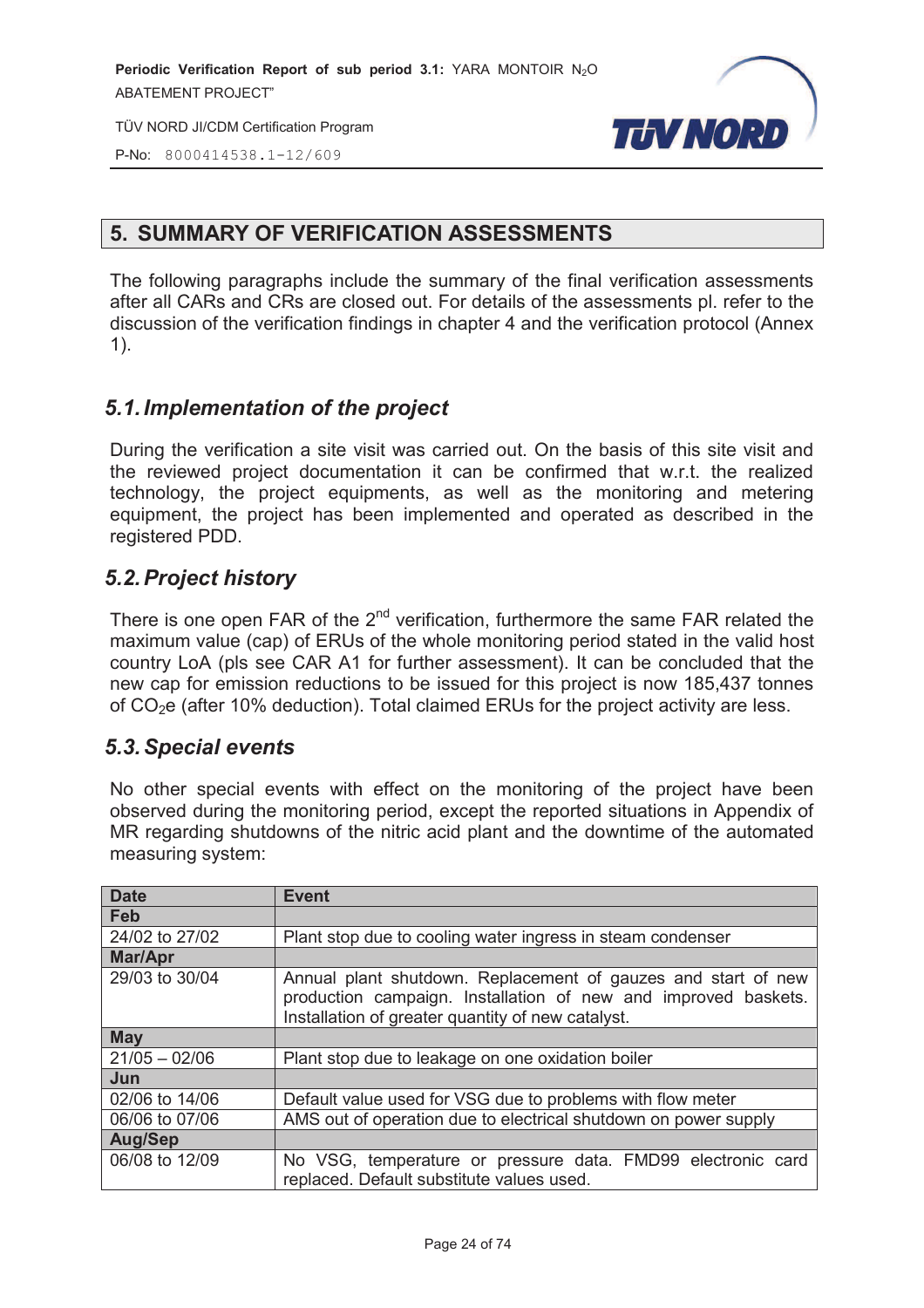TÜV NORD JI/CDM Certification Program



P-No: 8000414538.1-12/609

| Sep/Oct        |                                                                           |
|----------------|---------------------------------------------------------------------------|
| 12/09 to 01/11 | <b>PSG</b> transmitted incorrectly to DCS. Correct value on electronic of |
|                | FMD99. PSG value replaced by 1013 hPa                                     |

Table 5.3.: Special events

#### *5.4. Compliance with the monitoring plan*

The monitoring system and all applied procedures are in compliance to the registered monitoring plan; the monitoring plan is in accordance with the applied country specific methodology: Méthode pour les Projets Domestiques: "Réduction catalytique du N2O dans des usines d'acide nitrique".

#### *5.5. Monitoring parameters*

During the verification all relevant monitoring parameters (as listed in the PDD) have been verified with regard to the appropriateness of the applied measurement / determination method, the correctness of the values applied for ER calculation, the accuracy, and applied QA/QC measures. The results as well as the verification procedure are described parameter-wise in the project specific verification checklist.

It can be confirmed that all monitoring parameters have been measured / determined without material misstatements and in line with all applicable standards and relevant requirements.

| <b>Parameter:</b> | <b>Applied value</b> | meaning                                        |
|-------------------|----------------------|------------------------------------------------|
| NCSG <sub>n</sub> | [mg $N_2O/Nm^3$ ]    |                                                |
|                   | 62.54                | average                                        |
|                   | 0.00                 | limit of<br>confidence<br>lower<br>interval    |
|                   | 244.00               | limit of confidence<br>upper<br>interval       |
|                   |                      |                                                |
| $VSG_n$           | $[Nm^3/h]$           |                                                |
|                   | 114,191              | mean                                           |
|                   | 117,063.51           | limit<br>of<br>confidence<br>lower<br>interval |
|                   | 145,864              | confidence<br>limit of<br>upper<br>interval    |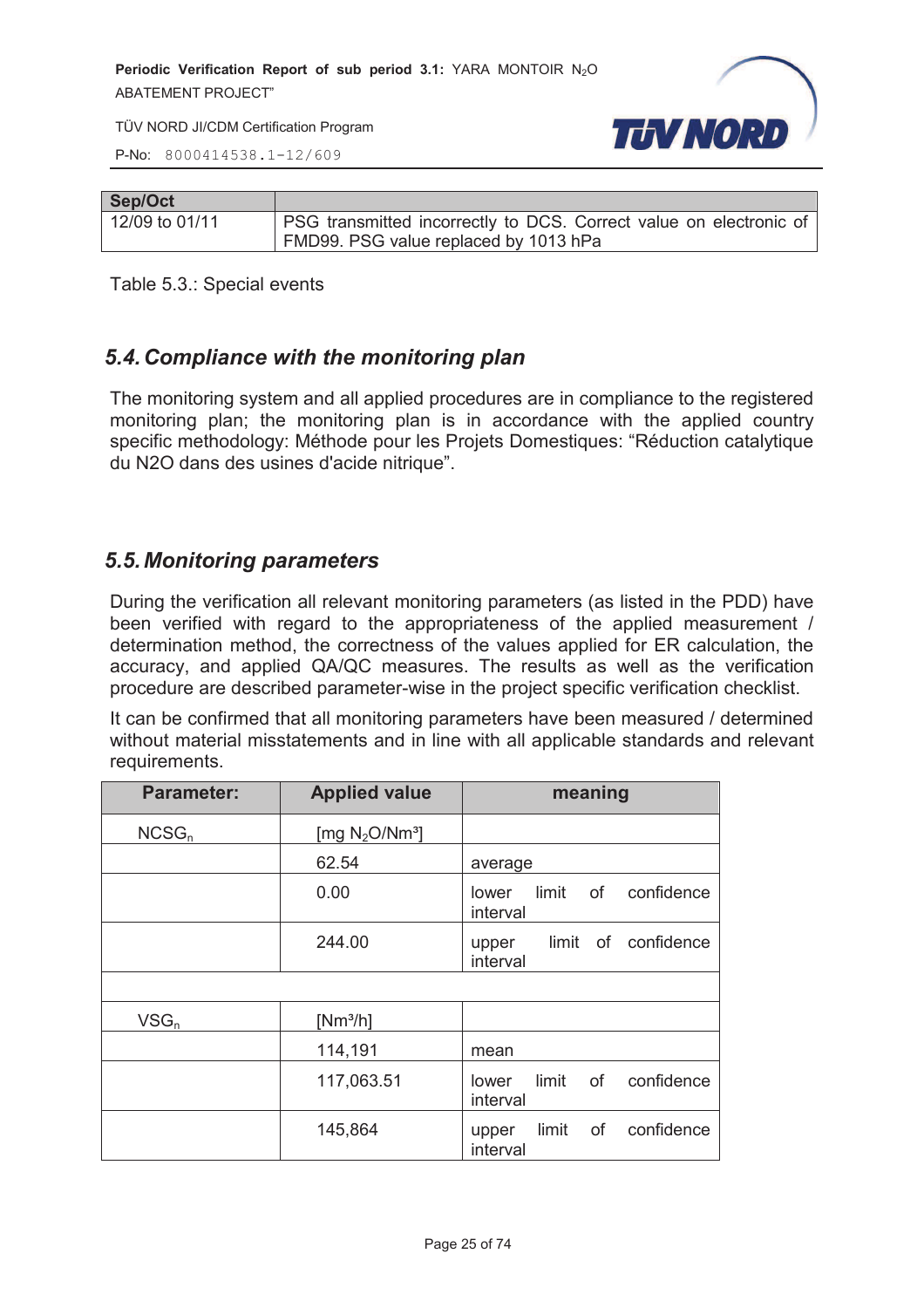

P-No: 8000414538.1-12/609

Table 5.5.1: Upper/Lower limits and mean value of NCSG and VSG according to statistical analysis applied for ER-calculation

| <b>Parameter:</b> | Unit:                                   | <b>Applied value:</b>                                                 |  |
|-------------------|-----------------------------------------|-----------------------------------------------------------------------|--|
| OH <sub>n</sub>   | [h]                                     | 5,660                                                                 |  |
| NAP <sub>n</sub>  | [tHN $O_3$ ]                            | 209,303.17                                                            |  |
| <b>OT</b>         | `°C]                                    | Not applicable                                                        |  |
| <b>AIFR</b>       | [%]                                     | Not applicable                                                        |  |
| <b>TSG</b>        | [°C]                                    | Not applicable                                                        |  |
| <b>PSG</b>        | [Pa]                                    | Not applicable                                                        |  |
| $EF_{req}$        | [kgN <sub>2</sub> O/tHNO <sub>3</sub> ] | 1.20 kg $N_2$ O/tHNO <sub>3</sub> for the<br>whole monitoring period. |  |
| EF <sub>n</sub>   | [ $kgN2O/tHNO3$ ]                       | 0.19798<br>formula:<br>According to<br>$EF_n = (PE_n / NAP_n)$        |  |
| PE <sub>n</sub>   | [ $kgN2O$ ]                             | 41,437.70                                                             |  |

Table 5.5.2: Monitored plant parameter/results of ER calculation

#### *5.6. Monitoring report*

A draft monitoring report was submitted to the verification team by the project participants. The verification team has made this report publicly available prior to the start of the verification activities. No comments were received.

During the verification, needs for clarifications were identified. The PP has carried out the requested corrections so that it can be confirmed that the monitoring report is complete and transparent and in accordance with the registered PDD and other relevant requirements.

#### *5.7. ER Calculation*

The calculation of the emission reduction is based on hourly averages data or parameters retrieved from the data processing unit.

A statistical evaluation of raw data (hourly averages) was applied for calculating campaign specific emissions:

- For all  $N_2O$  data sets a plausibility check was conducted. All data sets containing values that are implausible were eliminated.
- Calculation of the sample mean (x);
- Calculation of the sample standard deviation(s);
- Calculation of the 95% confidence interval (equal to 1.96 times the standard deviation);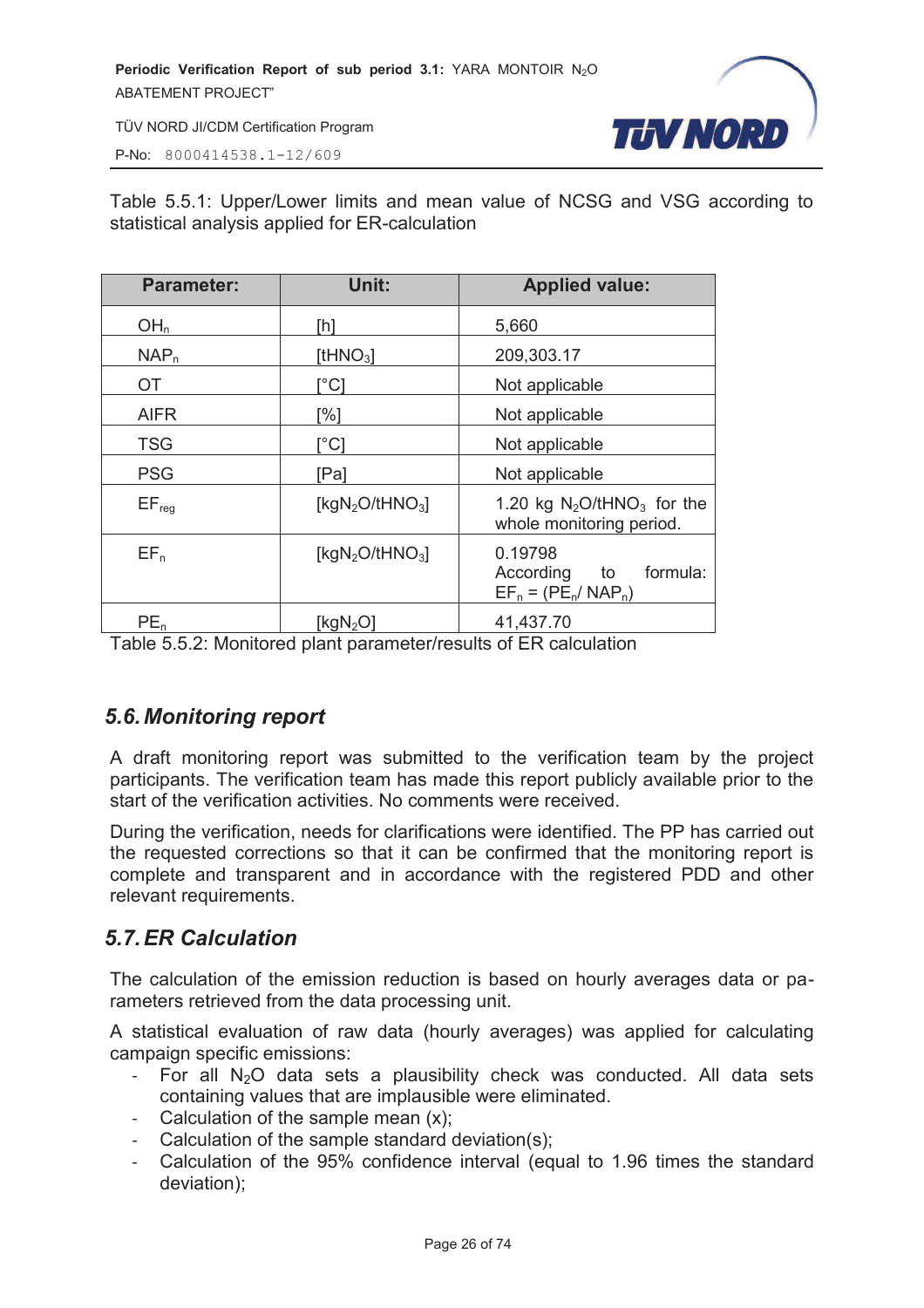

P-No: 8000414538.1-12/609

- Elimination of all data that lie outside the 95% confidence interval;
- Calculation of the new sample mean from the remaining values.

| <b>Parameter</b>                                            | <b>Value</b> | <b>Unit</b>                         |
|-------------------------------------------------------------|--------------|-------------------------------------|
| NAP Nitric Acid Production (100% concentrate)               | 209,303.17   | tHNO <sub>3</sub>                   |
| <b>PE Project Emissions</b>                                 | 41,437.70    | tCO <sub>2</sub> e                  |
| <b>EF Emission Factor</b>                                   | 0.19798      | kgN <sub>2</sub> O/HNO <sub>3</sub> |
| Governmental ERU deduction                                  | 10           | $\%$                                |
| Emission Reductions (this $3rd$ .1 period)                  | 58,513       | tCO <sub>2</sub> e                  |
| Emission Reductions (2 <sup>nd</sup> period)                | 62,249       | tCO <sub>2</sub> e                  |
| Emission Reduction (1 <sup>st</sup> period)                 | 21,653       | tCO <sub>2</sub> e                  |
| Sum of emission reduction generated                         | 142,415      | tCO <sub>2e</sub>                   |
| LoA-cap <sup><math>\text{LOA}</math></sup> (with deduction) | 185,437      | tCO <sub>2</sub> e                  |
| Max. emission reduction below cap                           | Yes          |                                     |

Table 5.7: Data for ER-calculation

#### *5.8. Quality Management*

Quality Management procedures for measurements, collection and compilation of data, data storage and archiving, calibration, maintenance and training of personnel in the framework of this JI project activity have been defined. The procedures defined can be assessed as appropriate for the purpose.

| <b>Parameter</b>             | <b>Measurement device</b>           | <b>QA/QS-Measures</b>                    |                                   |
|------------------------------|-------------------------------------|------------------------------------------|-----------------------------------|
|                              |                                     | Last                                     | <b>Next</b>                       |
| $N2O$ -mass flow             | Dr. Födisch MCA 04 <sup>/AST/</sup> | Calibration:<br>QAL 2 tested by          | Calibration:<br>N/A since this is |
|                              |                                     | Müller-BBM<br>2012-09-25 -<br>2012-09-27 | the last JI<br>verification       |
|                              |                                     | QAL3:<br>monthly <sup>/ML/</sup>         | Subsequent<br>month in 2012       |
| NAP [ $t$ HNO <sub>3</sub> ] | <b>FOXBORO IMT 25</b>               | Calibration:<br>regular cross-           |                                   |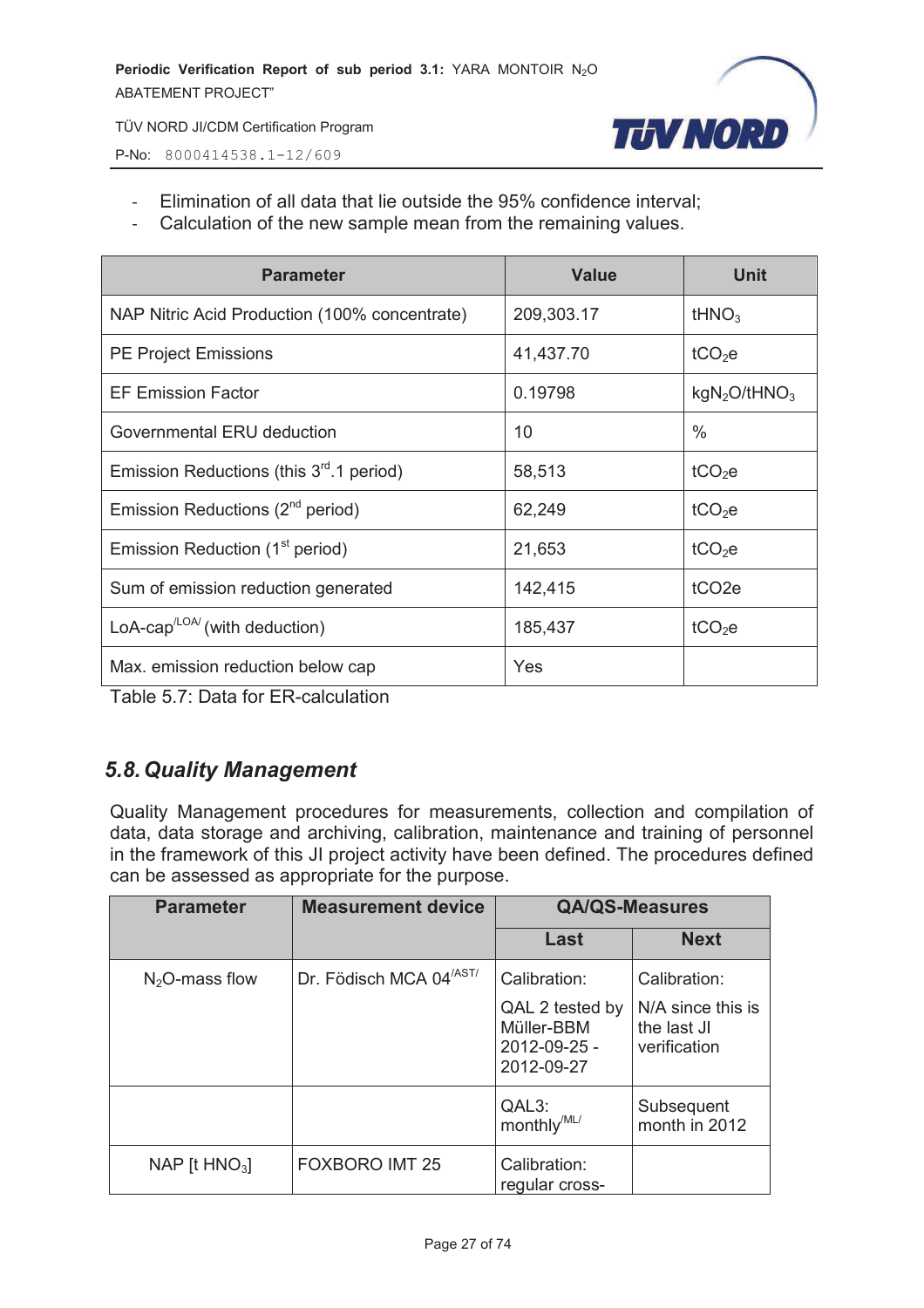

P-No: 8000414538.1-12/609

| nitric acid concentration check with plant Following month<br>measured by an Anton in-/output<br>Paar (mPDS2000) | Last<br>maintenance:<br>2012-04-12 of<br>massflow meter |  |
|------------------------------------------------------------------------------------------------------------------|---------------------------------------------------------|--|
|------------------------------------------------------------------------------------------------------------------|---------------------------------------------------------|--|

#### *5.9. Overall Aspects of the Verification*

All necessary and requested documentation was provided by the project participants so that a complete verification of all relevant issues could be carried out.

Access was granted to all installations of the plant which are relevant for the project performance and the monitoring activities.

No issues have been identified indicating that the implementation of the project activity and the steps to claim emission reductions are not compliant with the UNFCCC / host country criteria and relevant guidance provided by the COP/CMP and the JISC (clarifications and/or guidance).

#### *5.10. Hints for next periodic Verification (verification of subperiod 3.2)*

#### **FAR A 2:**

The number of ERUs of the whole monitoring period must not exceed the maximum value (cap) of 185,437 tonnes of  $CO<sub>2</sub>e$  (after 10% deduction) stated in the new host country LoA.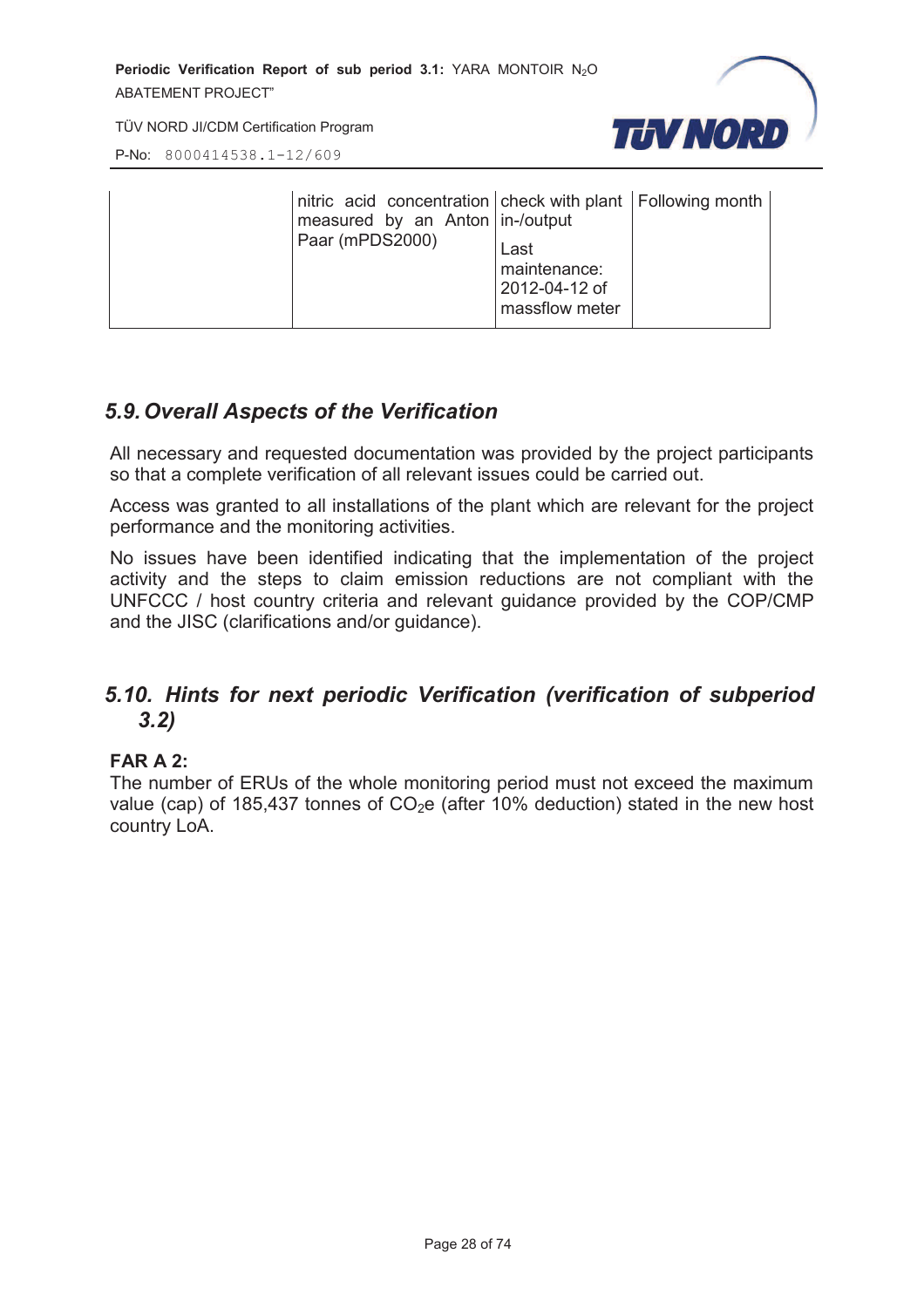TÜV NORD JI/CDM Certification Program

P-No: 8000414538.1-12/609



#### **6. VERIFICATION OPINION**

Yara Montoir Nitric Acid Plant has commissioned the TÜV NORD JI/CDM Certification Program to carry out the 3.1 periodic verification of the project: "*YARA MONTOIR N2O ABATEMENT PROJECT*", with regard to the relevant requirements for JI project activities. The project reduces GHG emissions due to the reduction of  $N_2$ O emissions from the production of nitric acid with secondary  $N_2$ O abatement technology (secondary catalyst). This verification covers the period from 2012-02-01 to 2012-11-14 (including both days).

In the course of the verification 3 Corrective Action Requests (CAR) and 1 Clarification Requests (CL) were raised and successfully closed. Furthermore 1 FAR has been raised. The verification is based on the draft monitoring report, revised monitoring report, and the monitoring plan as set out in the registered PDD, the determination report, emission reduction calculation spreadsheet and supporting documents made available to the TÜV NORD JI/CDM CP by the project participant.

As a result of this verification, the verifier confirms that:

- · all operations of the project are implemented and installed as planned and described in the project design document.
- the monitoring plan is in accordance with the applied country specific methodology: Méthode pour les Projets Domestiques: "Réduction catalytique du N2O dans des usines d'acide nitrique".
- · the installed equipment essential for measuring parameters required for calculating emission reductions are calibrated appropriately.
- the monitoring system is in place and functional. The project has generated GHG emission reductions.

As the result of the 3.1 subperiodic verification, the verifier confirms that the GHG emission reductions are calculated without material misstatements in a conservative and appropriate manner. TÜV NORD JI/CDM CP herewith confirms that the project has achieved emission reductions in the above mentioned reporting period as follows:

Emission reductions: **58,513** t CO<sub>2</sub>e

Essen, 2013-01-11 Essen, 2013-01-11

Rainer Winter TÜV NORD JI/CDM CP Verification Team Leader

Eric Krupp TÜV NORD JI/CDM CP Final Approval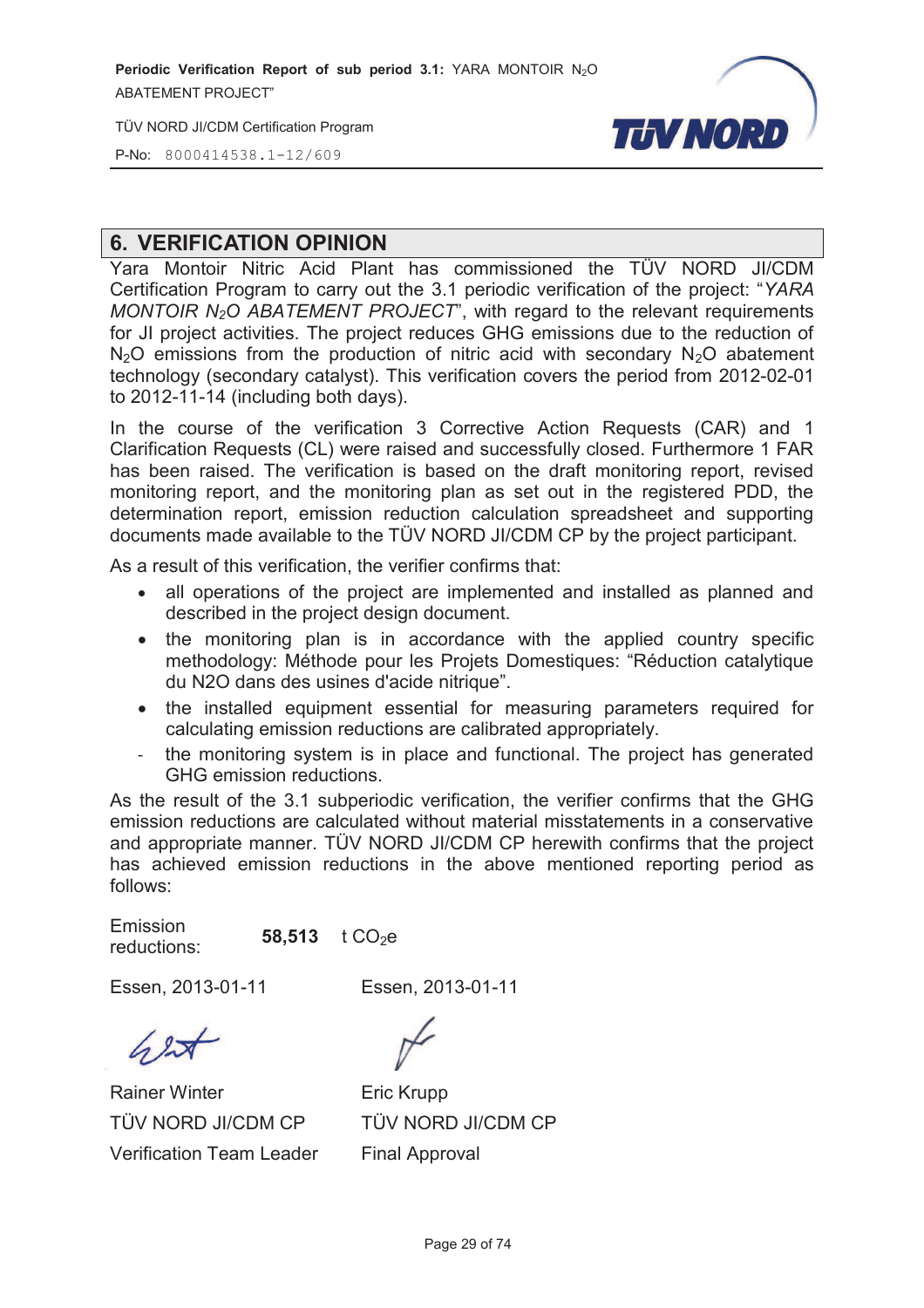

P-No: 8000414538.1-12/609

#### **7. REFERENCES**

#### **Table 7-1:** Documents provided by the project participant(s)

| <b>Reference</b>               | <b>Document</b>                                                                                                                                                                                                                                                                                                                                                     |  |  |
|--------------------------------|---------------------------------------------------------------------------------------------------------------------------------------------------------------------------------------------------------------------------------------------------------------------------------------------------------------------------------------------------------------------|--|--|
| <b>APPI</b>                    | Application for approval of a first track JI project activity.                                                                                                                                                                                                                                                                                                      |  |  |
| <b>/ARRETE</b><br>$\mathsf{L}$ | Letter concerning 'Arrêté Préfectoral' issued by the Prefecture de Loire<br>- Atlantique on 2010-03-31 regarding max. Emission from Nitric Acid<br>plant. (Regulatory Emissions factor according to the 'arrêté préféctoral'<br>issued by the Préfet de la Loire-Atlantique in 2003 and applicable from<br>01/09/2005 (1.2 kgN <sub>2</sub> O/tHNO <sub>3</sub> )). |  |  |
| <b>/ARRETE/</b>                | 'Arrêté préféctoral' issued by the Préfet de la Loire-Atlantique in 2003<br>regarding max. Emission from Nitric Acid plant (Yara Montoir,<br>applicable from 2005-09-01 (1.2 $kgN_2O/tHNO_3$ ).                                                                                                                                                                     |  |  |
| <b>/AST/</b>                   | Annual Surveillance Tests (AST) performed by Müller-BBM on 2011-<br>09-07, Report No. M95 281/1.                                                                                                                                                                                                                                                                    |  |  |
| <b>/BOTTLE/</b>                | Test gas bottles $(N_2O)$ supplied by Messer Griesheim and stored at<br>the lab-hood on the plant.                                                                                                                                                                                                                                                                  |  |  |
| /CERT/                         | ISO 9001:2000 and ISO 14001:2004 Certificates, issued by DNV,<br>dated 2010-01-13, valid until 2013-01-03 (Certificate No. 70529-2010-<br>AQFRA).                                                                                                                                                                                                                   |  |  |
| /CUSUM/                        | Cusum Control Sheet acc. DIN EN 14181 regarding drift of AMS.                                                                                                                                                                                                                                                                                                       |  |  |
| /DRAW/                         | Technical drawing of stack including outer diameter and steel<br>thickness of walling.                                                                                                                                                                                                                                                                              |  |  |
| /FG/                           | Announcement in the German Federal Gazette regarding the<br>suitability of the AMS Dr. Foedisch MCA 04.                                                                                                                                                                                                                                                             |  |  |
| /FLOWS/                        | Flow-sheet of nitric acid process.                                                                                                                                                                                                                                                                                                                                  |  |  |
| /FOED-<br><b>MAIN/</b>         | by<br>AMS-Service-company<br>Foedisch<br><b>Documents</b><br>issued<br>Dr.<br>Umweltmesstechnik GmbH:<br>Maintenance Protocol Remote Maintenance, dated 2011-09-26<br>$\bullet$                                                                                                                                                                                     |  |  |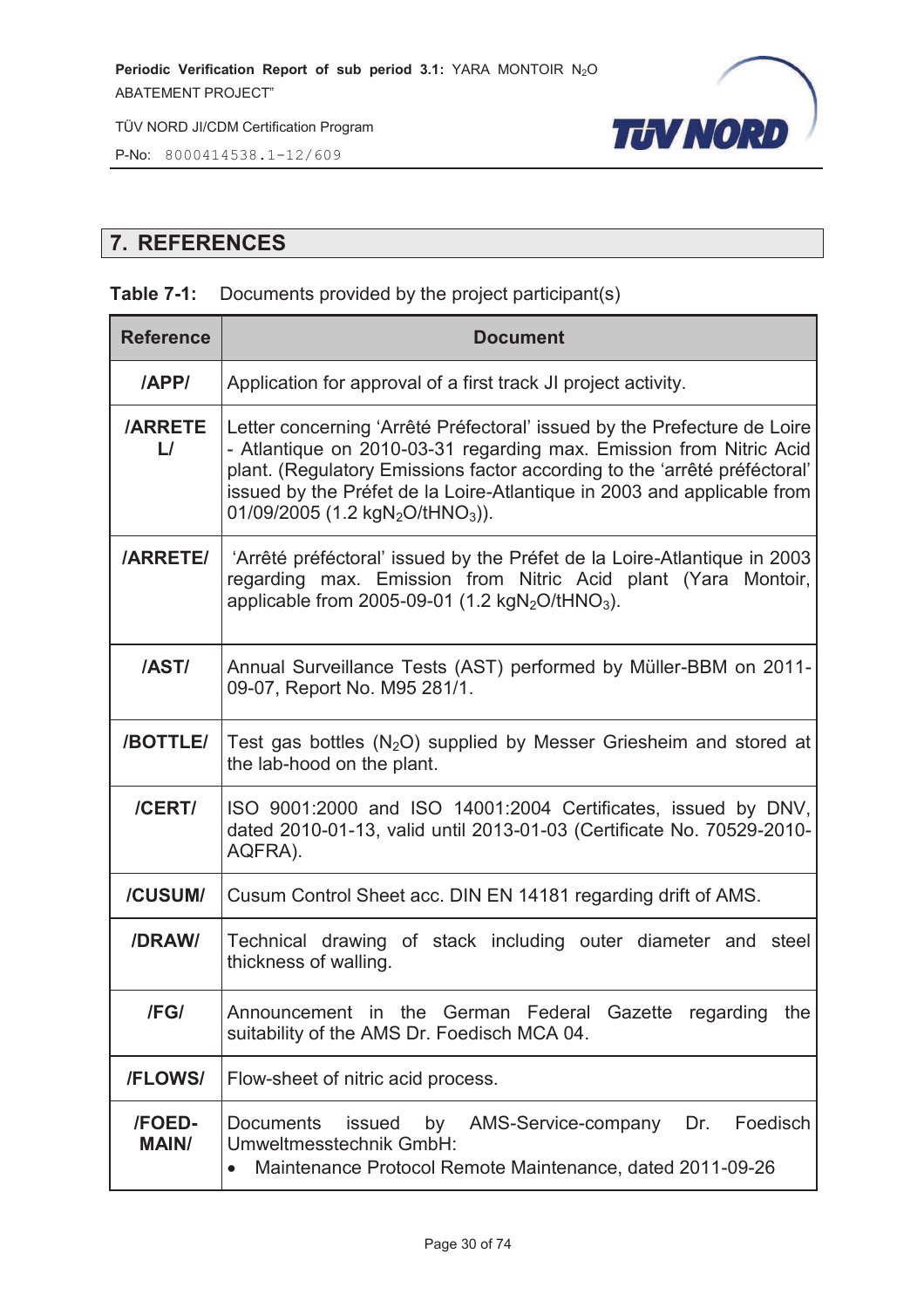TÜV NORD JI/CDM Certification Program

**TUV NORD** 

| <b>Reference</b>      | <b>Document</b>                                                                                                                                                                                                                                                                                                                                                                                                                                                                                                                                                                |  |  |  |
|-----------------------|--------------------------------------------------------------------------------------------------------------------------------------------------------------------------------------------------------------------------------------------------------------------------------------------------------------------------------------------------------------------------------------------------------------------------------------------------------------------------------------------------------------------------------------------------------------------------------|--|--|--|
|                       | Assembly-, Maintenance and Service-Protocol Nr. 0009, dated<br>2011-02-02 (proof of work)<br>Maintenance Protocol dated 2011-02-02                                                                                                                                                                                                                                                                                                                                                                                                                                             |  |  |  |
| <b>/NAP-XLS/</b>      | Shift NAP concentration Montoir 21.06 to 21.07 2011: List od Nitric<br>Acid production figures to implement a substitution value                                                                                                                                                                                                                                                                                                                                                                                                                                               |  |  |  |
| /LOA/                 | Revised LoA (host country) issued by the French "Ministère de<br>$\bullet$<br>l'Écologie, de l'Énergie, du Développement Durable et de la Mer,<br>en charge des Technologies vertes et des Négociations sur le<br>climat" on 2012-11-13.<br>LoA (host country) issued by the French "Ministère de l'Écologie,<br>de l'Énergie, du Développement Durable et de la Mer, en charge<br>des Technologies vertes et des Négociations sur le climat" on<br>2010-12-30, Ref.-No.: 100010022280.                                                                                        |  |  |  |
|                       | LoA issued by the Belgian Designated Focal Point (DFP), National<br>Climate Commission of Belgium on 2011-04-04, DFP Ref-No.:<br>NKC/FP/6.                                                                                                                                                                                                                                                                                                                                                                                                                                     |  |  |  |
| /LOG/                 | Parameterisation log of the AMS (VSG-data), provided by Foedisch,<br>dated 2011-03-11                                                                                                                                                                                                                                                                                                                                                                                                                                                                                          |  |  |  |
| /MR/                  | 1. Draft Monitoring report of GHGs emission reductions (2012-02-<br>01 - 2012-11-18) "Yara Montoir N <sub>2</sub> O Abatement project" dated<br>2012-11-09, Ver. 01, issued by N.serve.<br>2. Draft Monitoring report of GHGs emission reductions (2012-02-<br>01 - 2012-11-18) "Yara Montoir N <sub>2</sub> O Abatement project" dated<br>2012-11-09, Ver. 03, issued by N. serve.<br>3. Final Monitoring report of GHGs emission reductions (2012-02-<br>01 - 2012-11-14) "Yara Montoir N <sub>2</sub> O Abatement project" dated<br>2012-12-05, Ver. 03, issued by N.serve. |  |  |  |
| /PARA-<br><b>N2O/</b> | Parameter configuration of the PHD Honeywell system, plot.                                                                                                                                                                                                                                                                                                                                                                                                                                                                                                                     |  |  |  |
| /PLOT/                | Plot of NAP in verification period.<br>Plot of N <sub>2</sub> O-Concentrations in verification period (Source: XLS).                                                                                                                                                                                                                                                                                                                                                                                                                                                           |  |  |  |
| /QAL1A/               | QAL1 Certificate 0000025929 dated 2010-03-10 regarding suitability<br>of the AMS MCA 04 according to DIN EN 14181:2004 issued by TÜV                                                                                                                                                                                                                                                                                                                                                                                                                                           |  |  |  |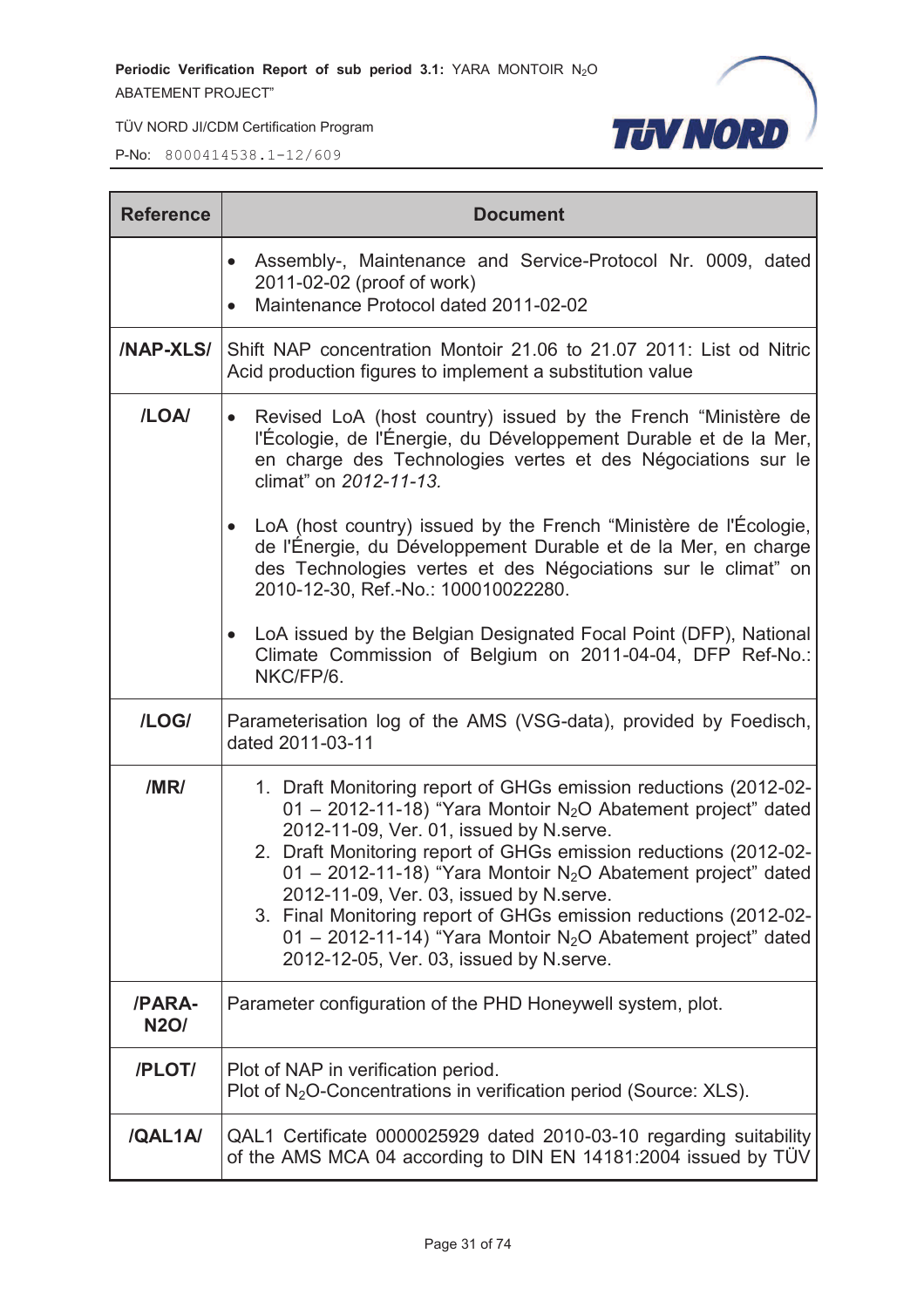

TÜV NORD JI/CDM Certification Program

| <b>Reference</b>       | <b>Document</b>                                                                                                                                                                                                                                                                                                                                    |
|------------------------|----------------------------------------------------------------------------------------------------------------------------------------------------------------------------------------------------------------------------------------------------------------------------------------------------------------------------------------------------|
|                        | Rheinland.<br>QAL1 Certificate 0000025929 1 dated 2010-08-02 regarding<br>suitability of the AMS MCA 04 according to DIN EN 14181:2004<br>issued by TÜV Rheinland.<br>(i.a. with extended calibration periods: 3 months).                                                                                                                          |
| /QAL1V/                | QAL1 Certificate No: 936/808005/C 2000-04-10 regarding FMD 99<br>Volumeter, English, issued by TÜV Rheinland.<br>QAL1 Certificate No: 936/808005/C 2000-04-10 regarding FMD 99<br>Volumeter, German.                                                                                                                                               |
| <b>/QAL2CALI</b><br>B/ | Report on performance tests and calibration of the AMS according to<br>EN 14181, Report No. M82 450/2 and M82 450/4, issued by Müller<br>BBM (28 to 30/09/2009).<br>Report on performance tests and calibration of the AMS according to<br>EN 14181, Report No. M101194/01, issued by Müller BBM (25-<br>27/09/2012).                              |
| <b>/QPROCE/</b>        | Etalonnage et verification de l'analysateur Cheminée (Quality<br>procedures and instrument verification: "Procedure for calibration and<br>management of maintenance of AMS), No.: HAE-043831, dated 2011-<br>02-25, Ver. 00.                                                                                                                      |
| /QPROCI/               | Quality document: Internal Instruction: Gestion du<br>systéme<br>automatique de mesure (AMS) dans le cadre du project de réduction<br>des émissions de N2O (Management of the AMS in the context of the<br>project activity), No.: HAE-043829, dated 2012-03-12 Rev-00-A<br>Including data management and data storage in the Honeywell-<br>server |
| <b>/QPROCM</b><br>P/   | Quality document: Internal instruction: Contróle visuel sur site de<br>analyseur cheminée 05AT4901 de l'atelier Nitrique (Check of<br>displayed information of strategies in case of failure), No.: HAE-<br>043830, Ver. 00, dated 2011-02-25.                                                                                                     |
| <b>NRI</b>             | Verification report of the first period, issued by TÜV NORD CERT<br>GmbH<br>Verification report of the sec. period, issued by TÜV NORD CERT<br>GmbH                                                                                                                                                                                                |
| <b>IXLSI</b>           | <b>ERU Excel calculation spreadsheet</b>                                                                                                                                                                                                                                                                                                           |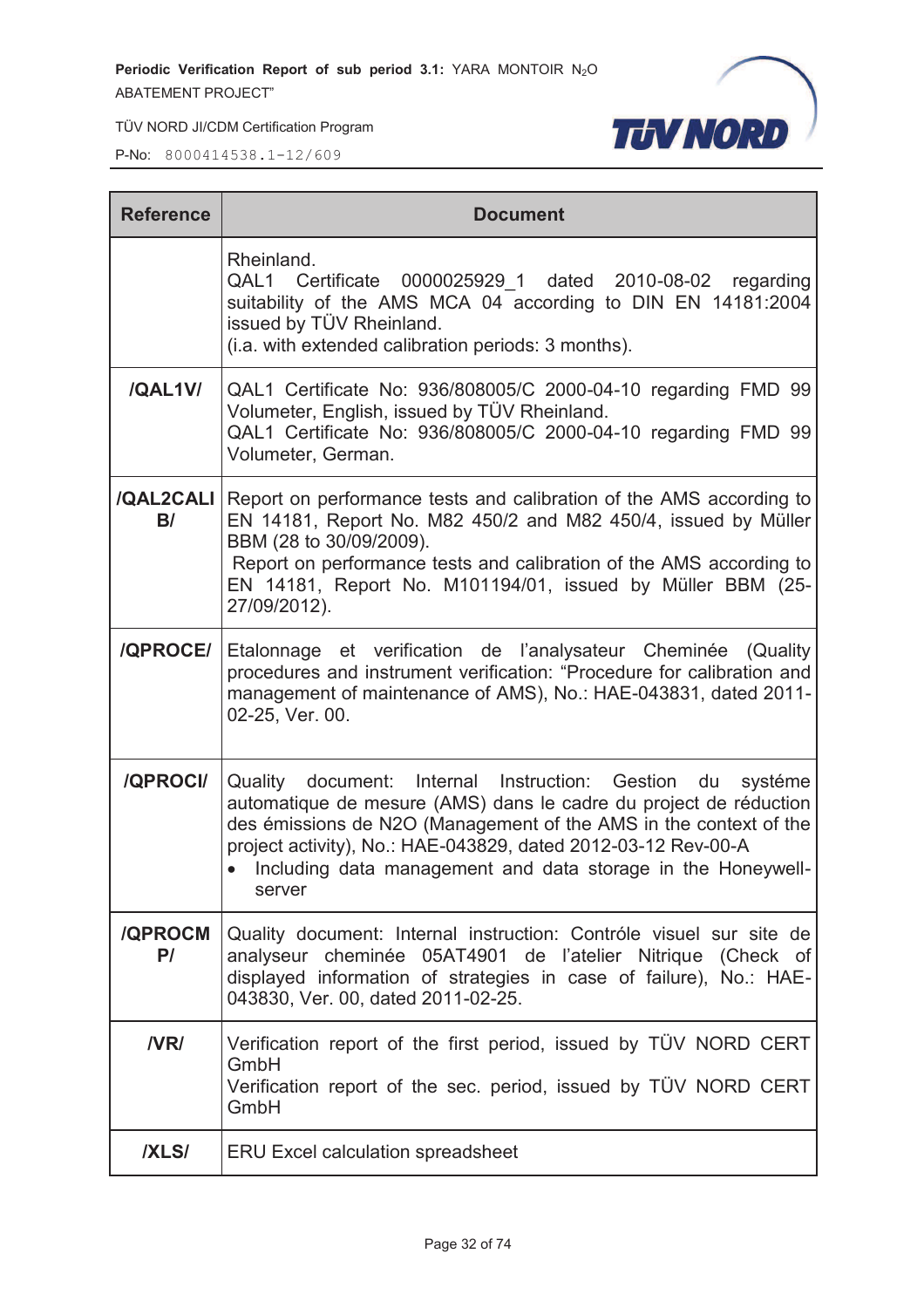

TÜV NORD JI/CDM Certification Program

P-No: 8000414538.1-12/609

| <b>Reference</b> | <b>Document</b>                                                                                                          |  |  |
|------------------|--------------------------------------------------------------------------------------------------------------------------|--|--|
|                  | (Initial version) Calc N03 V01 YARA Montoir 20121108 MS.xls<br>(final version) Calc N03 V03 YARA Montoir 20121122 MS.xls |  |  |

#### **Table 7-2:** Background investigation and assessment documents

| <b>Reference</b> | <b>Document</b>                                                                                                                                                                                                   |
|------------------|-------------------------------------------------------------------------------------------------------------------------------------------------------------------------------------------------------------------|
| /14181/          | European Standard DIN EN 14181: "Stationary source emissions -<br>Quality assurance of automated measuring systems                                                                                                |
| /AM0034/         | Approved baseline and monitoring methodology AM0034: "Catalytic<br>reduction of $N_2O$ inside the ammonia burner of nitric acid plants",<br>version 3.4                                                           |
| /AR/             | Arrêté du 2 mars 2007 of the 'Ministère de l'écologie et du<br>développement durable (Implementation of the JI-Guidelines in<br>France)                                                                           |
| /BACK/           | Background paper: "N <sub>2</sub> O EMISSIONS FROM ADIPIC ACID AND<br>NITRIC ACID PRODUCTION", Good Practice Guidance and<br>Uncertainty Management in National Greenhouse Gas Inventories<br>issued by the NGGIP |
| /BELGIUM/        | Rules established by the National Climate Commission for the<br>submission of an application for approval for a project activity                                                                                  |
| <b>/BREF/</b>    | Reference Document on Best Available Techniques for the<br>Manufacture of<br>Large Volume Inorganic Chemicals - Ammonia, Acids and Fertilisers                                                                    |
| /CPM/            | TÜV NORD JI / CDM CP Manual (incl. CP procedures and forms)                                                                                                                                                       |
| /DET/            | Determination Report of the JI track 1 project:<br>Yara Montoir N2O Abatement Project, Report No.: 600500307, dated<br>2011-01-18, issued by TÜV Sued.                                                            |
| /DVM/            | <b>JI Determination and Verification Manual</b>                                                                                                                                                                   |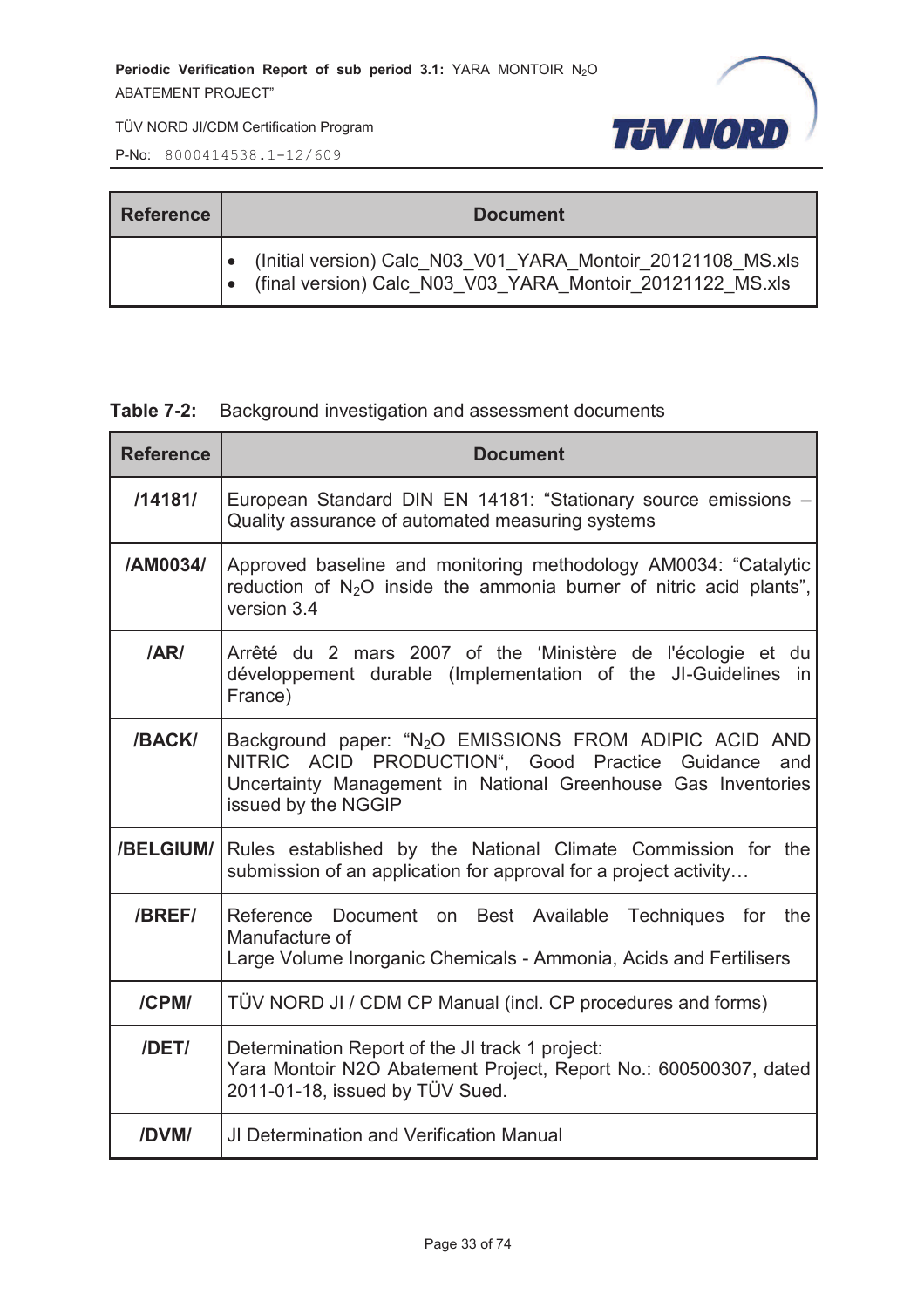

TÜV NORD JI/CDM Certification Program

P-No: 8000414538.1-12/609

| <b>Reference</b> | <b>Document</b>                                                                                                                                                                                                                                                                                                   |  |  |
|------------------|-------------------------------------------------------------------------------------------------------------------------------------------------------------------------------------------------------------------------------------------------------------------------------------------------------------------|--|--|
| /GUIDE/          | Guidance: Developing a CDM or JI project to reduce greenhouse gas<br>emissions, issued by the:<br>French Ministry for Economy, Industry and Employment<br>French Ministry for Ecology, Energy, Sustainable Development and<br>$\bullet$<br>Town and Country Planning<br><b>French Global Environment Facility</b> |  |  |
| /IPCC/           | 1. 1996 IPCC Guidelines for National Greenhouse Gas Inventories:<br>work book<br>2. 2006 IPCC Guidelines for National Greenhouse Gas Inventories:<br>work book                                                                                                                                                    |  |  |
| /KPI             | Kyoto Protocol (1997)                                                                                                                                                                                                                                                                                             |  |  |
| /MA/             | Decision 3/CMP. 1 (Marrakesh - Accords)                                                                                                                                                                                                                                                                           |  |  |
| /METH/           | Méthode pour les Projets Domestiques<br>Réduction catalytique du N <sub>2</sub> O dans des usines d'acide nitrique<br>(Projet Domestique Methodology: Catalytic reduction of N <sub>2</sub> O at nitric<br>acid plants)                                                                                           |  |  |
| /METHE/          | Projet Domestique Methodology<br>Catalytic reduction of $N_2O$ at nitric acid plants (Translation of $^{/METH/}$ )                                                                                                                                                                                                |  |  |
| /PDD/            | Project Design Document Version 06 dated 10.08.2010 "YARA<br>Montoir N <sub>2</sub> O abatement project"                                                                                                                                                                                                          |  |  |
| /SAFE/           | Safety data sheet, YARA N2O Abatement Catalyst 58-Y1, 58-Y1-S in<br>accordance with EU REACH regulation                                                                                                                                                                                                           |  |  |

#### **Table 7-3:** Websites used

| <b>Reference</b> | Link                                                                  | <b>Organisation</b>        |  |
|------------------|-----------------------------------------------------------------------|----------------------------|--|
| /belgium/        | http://www.cnc-<br>nkc.be/KLIMAATPLAN/EN/<br>Home/Focalpoint/Approval | Website of the Belgian DFP |  |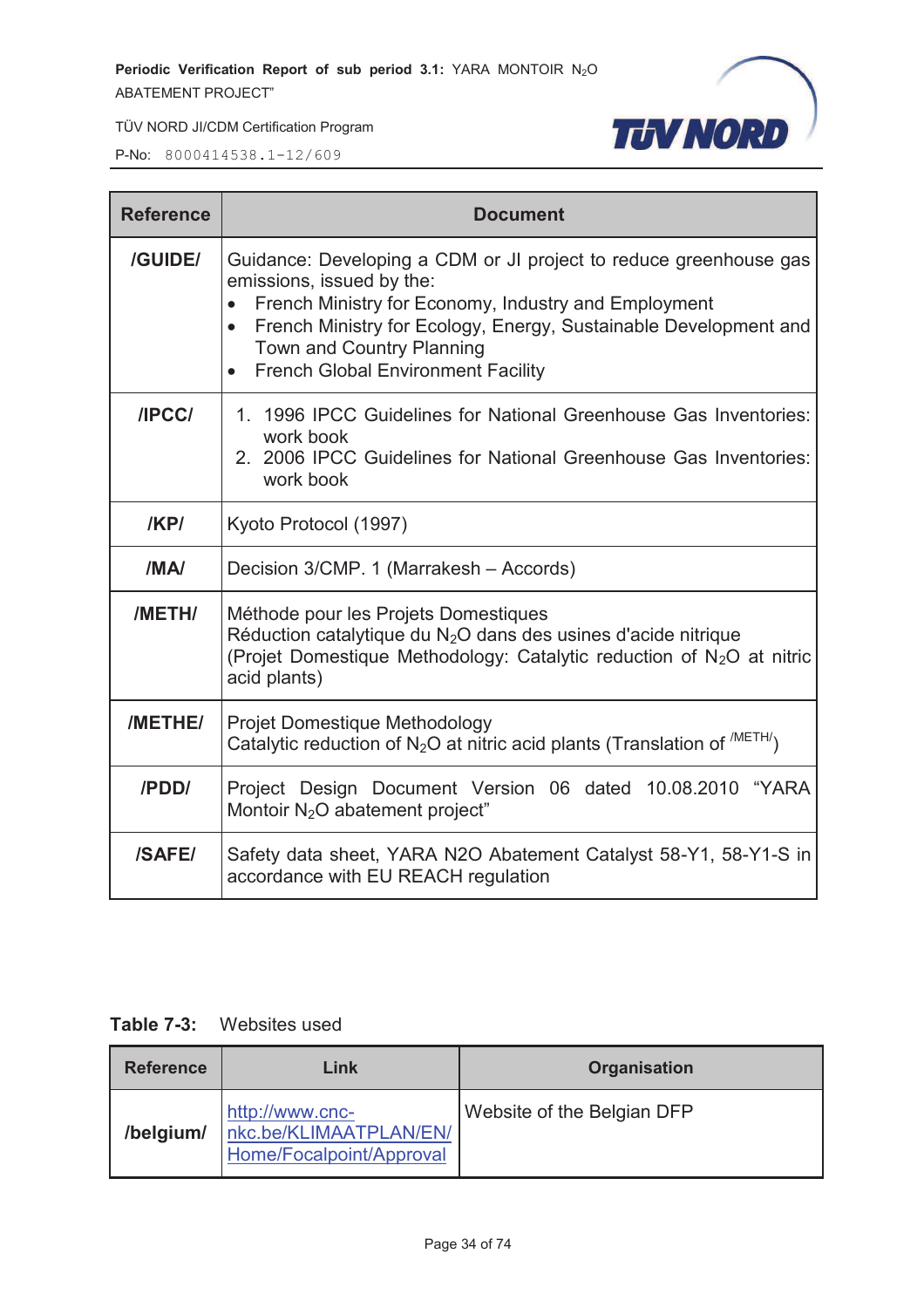

| <b>Reference</b> | Link                                                              | <b>Organisation</b>                                                                                                                                                                 |  |  |
|------------------|-------------------------------------------------------------------|-------------------------------------------------------------------------------------------------------------------------------------------------------------------------------------|--|--|
|                  | NCC/                                                              |                                                                                                                                                                                     |  |  |
| /bref/           | http://eippcb.jrc.ec.europa.<br>eu/reference/                     | Website of the European Commission,<br>Research<br>Centre,<br>Institute<br>Joint<br>for<br>Prospective<br>Technological<br><b>Studies</b><br>(Provision of BAT-Reference documents) |  |  |
| /dehst/          | http://www.dehst.de                                               | Emissions Trading<br>Authority<br>German<br>Federal Environment<br>(DEHSt)<br>the<br>at<br>Agency                                                                                   |  |  |
| /dfp/            | http://www.developpement-<br>durable.gouv.fr/                     | Ministère de l'Écologie, de l'Énergie, du<br>Développement Durable et de la Mer, en<br>charge des Technologies vertes et des<br>Négociations sur le climat                          |  |  |
| /douane/         | http://www.douane.gouv.fr/<br>data/file/6146.pdf                  | Web-file regarding $N_2O$ emission taxation.                                                                                                                                        |  |  |
| /gw/             | http://www.global-<br>warming.de/                                 | TÜV Nord platform hosting projects open<br>for comments at the determination stage                                                                                                  |  |  |
| /ipcc/           | www.ipcc-nggip.iges.or.jp                                         | <b>IPCC</b> publications                                                                                                                                                            |  |  |
| $/$  f/          | http://www.legifrance.gouv.<br>fr/                                | Site of the Legifrance (La service public de<br>la diffusion du droit)                                                                                                              |  |  |
| /mist/           | http://www.ecologie.gouv.fr<br>/Methodologies-de-<br>projets.html | Ministère de l'Écologie, de l'Énergie, du<br>Développement durable et de la Mer<br>(Ministry of ecology and sustainable<br>development)                                             |  |  |
| /nfg/            | http://www.effet-de-<br>serre.gouv.fr/accueil                     | Mission interministérielle sur l'effet de<br>serre<br>(French<br>Inter-Ministry<br>Mission on<br>the<br>Greenhouse Effect)                                                          |  |  |
| /qal1/           | http://qal1.de/de/hersteller/f<br>oedisch.htm                     | www-database of federal environment<br>agency for QAL 1 certified AMS                                                                                                               |  |  |
| /unfccc/         | http://ji.unfccc.int                                              | JI-FC                                                                                                                                                                               |  |  |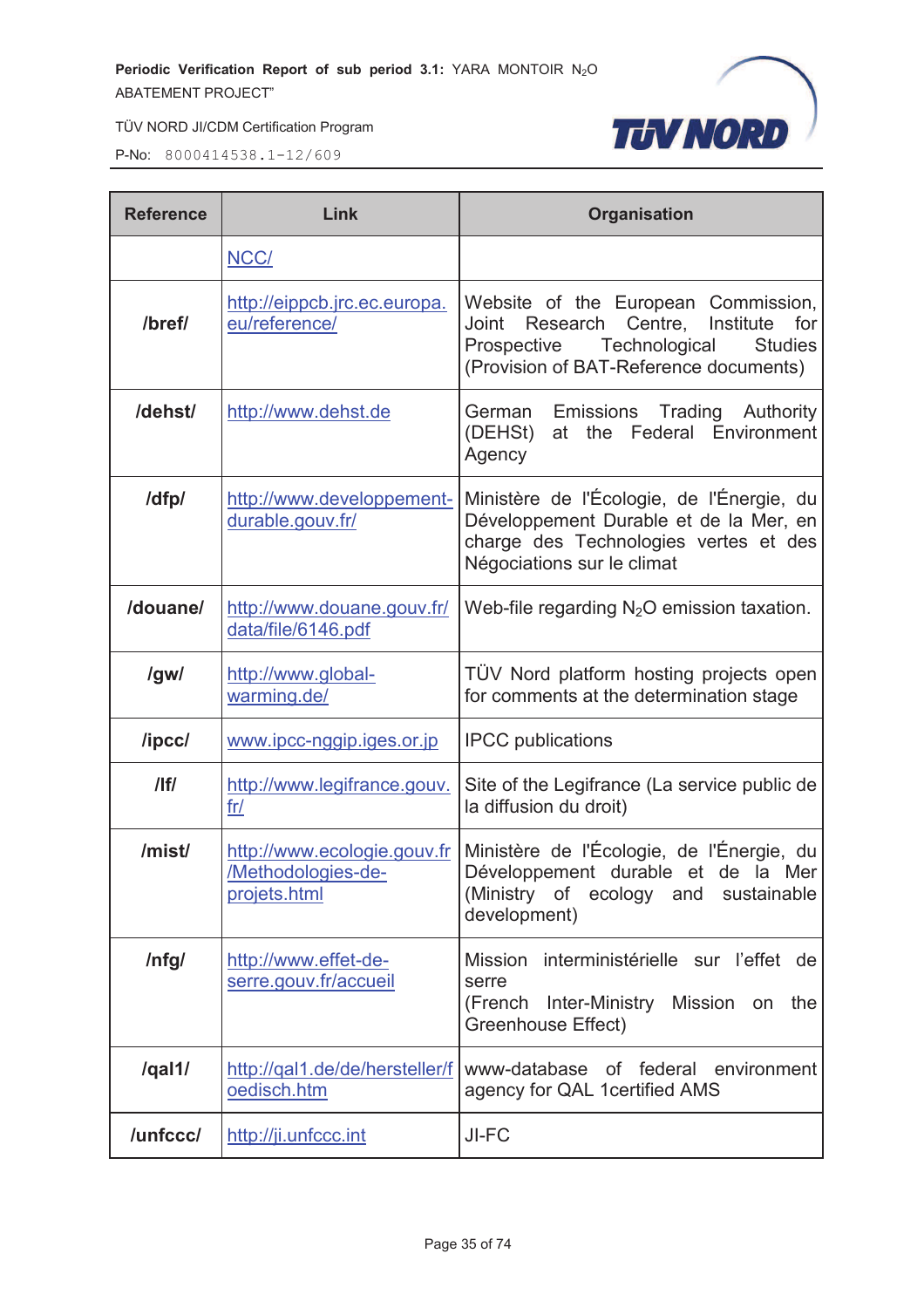

P-No: 8000414538.1-12/609

| <b>Table 7-4:</b> | List of interviewed persons |
|-------------------|-----------------------------|
|-------------------|-----------------------------|

| <b>Reference</b> | Mol <sup>1</sup> |            | <b>Name</b>          | <b>Organisation / Function</b>                          |
|------------------|------------------|------------|----------------------|---------------------------------------------------------|
| /IM01/           | V                | Mr.<br>Ms  | J. Manuel Lizon      | Yara Montoir Nitric Acid Plant<br>(Production Manager)  |
| /IM01/           | V                | Mr.<br>Ms  | <b>Marc Gres</b>     | Yara Montoir Nitric Acid Plant<br>(Process Manager)     |
| /IM01/           | V                | Mr.<br>Ms. | Denis Barthouet      | Yara Montoir Nitric Acid Plant<br>(Maintenance Manager) |
| /IM02/           | V                | Mr.<br>Ms. | Martin Stilkenbäumer | N.serve<br>(Monitoring Expert)                          |

1) Means of Interview: (**T**elephone, **E**-Mail, **V**isit)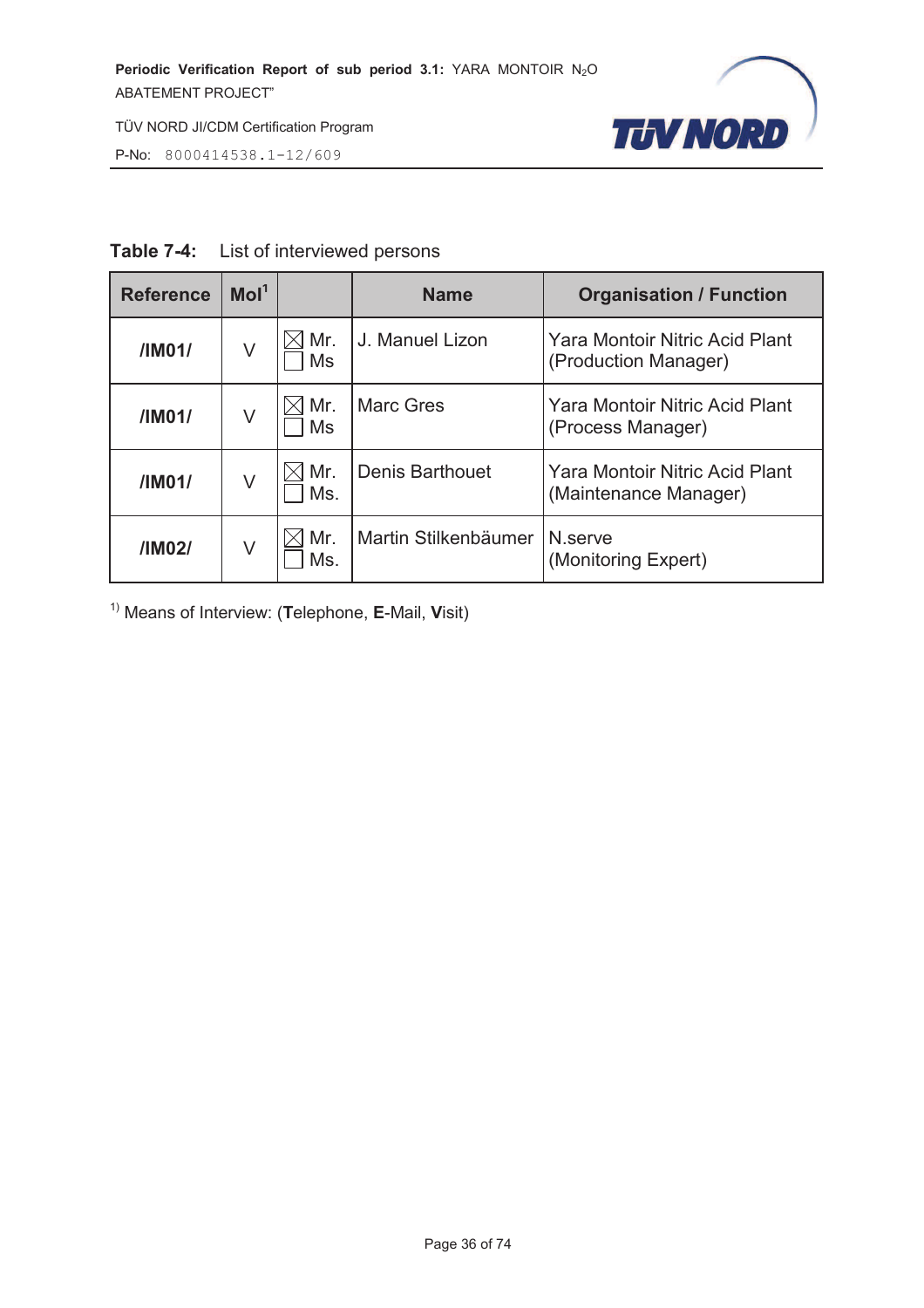TÜV NORD JI/CDM Certification Program

P-No: 8000414538.1-12/609



## **ANNEX**

## **A1:** Verification Protocol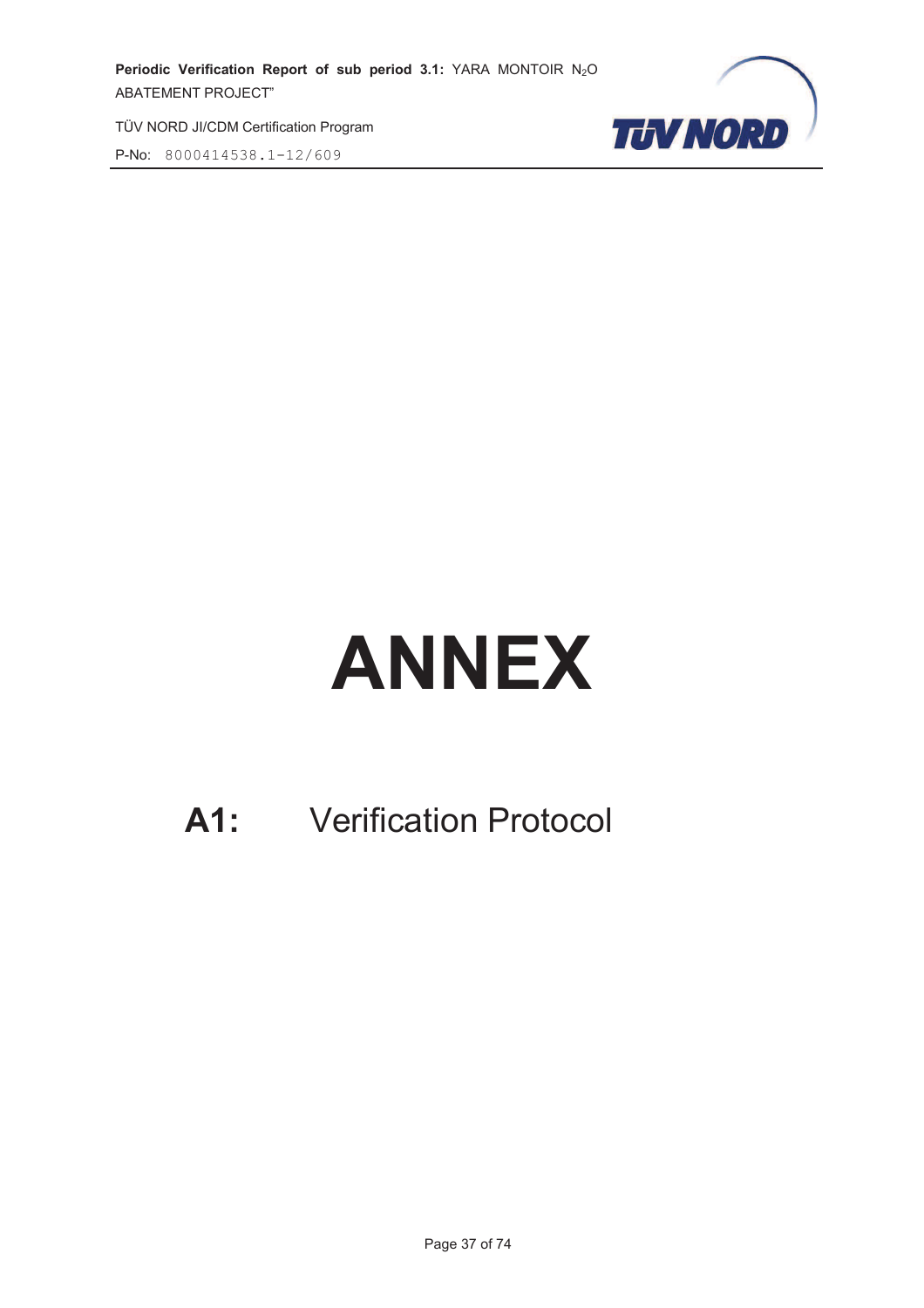TÜV NORD JI/CDM Certification Program TÜV NORD JI/CDM Certification Program

P-No: 8000414538.1-12/609 P-No: 8000414538.1-12/609

## **TEVAYORD**

## **ANNEX 1: VERIFICATION PROTOCOL ANNEX 1: VERIFICATION PROTOCOL**

**Table A-1:** GHG calculation procedures and management control testing / detailed audit testing of residual risk areas and random GHG calculation procedures and management control testing / detailed audit testing of residual risk areas and random testing Table A-1:

|                 | potential reporting risk<br>Identification of | <u>ທ</u><br>assessment and testing<br>of management control<br>Identification, | Areas of residual risks       | <b>Additional verification</b><br>testing | including Forward)<br>Conclusions and<br><b>Action Requests)</b><br>Areas Requiring<br>Improvement |
|-----------------|-----------------------------------------------|--------------------------------------------------------------------------------|-------------------------------|-------------------------------------------|----------------------------------------------------------------------------------------------------|
|                 |                                               |                                                                                | Raw data generation           |                                           |                                                                                                    |
| Installation of |                                               | modern<br>Installation of                                                      | installation<br>· Inadequate  | Site - visit (maintenance                 | • See Table A-2                                                                                    |
|                 | measuring equipment                           | Та<br>the<br>ð<br>and state                                                    | operation of the monitoring   | dept., gas supplier)                      |                                                                                                    |
|                 | Dysfunction of                                | equipment                                                                      | equipment                     | Check of equipment                        |                                                                                                    |
|                 | installed equipment                           | control<br>Process                                                             | đ<br>exchange<br>· Inadequate | Check of technical data                   |                                                                                                    |
|                 | Maloperation by                               | automation                                                                     | equipment                     | sheets                                    |                                                                                                    |
|                 | operational personnel                         | Internal data review                                                           | Change of personnel           | · Check of suppliers                      |                                                                                                    |
| Downtimes of    |                                               | Regular visual inspect-                                                        | measurement<br>Undetected     | information / guarantees                  |                                                                                                    |
| equipment       |                                               | <u>غ</u><br>ions of installed equi                                             | errors                        | calibration<br>Check of                   |                                                                                                    |
| Exchange of     |                                               | ment                                                                           | ð<br>Inappropriateness        | records, if applicable                    |                                                                                                    |
| equipment       |                                               | Only skilled and trained                                                       | system<br>Management          | . Check of maintenance                    |                                                                                                    |
| Change of       |                                               | e<br>P<br>personnel operates t                                                 | procedures w.r.t. monitoring  | records                                   |                                                                                                    |
| measurement     |                                               | relevant equipment                                                             | plan requirements (e.g.       | · Counter-check of raw                    |                                                                                                    |
| equipment       |                                               | Daily raw data checks                                                          | substitute value strategies)  | data and commercial                       |                                                                                                    |
| characteristic  |                                               | ৳<br>Immediate exchange                                                        | ৳<br>· Non-application        | data                                      |                                                                                                    |
|                 | Insufficient accuracy                         | dysfunctional                                                                  | system<br>management          | · Check of JI manage-                     |                                                                                                    |
| Change of       |                                               | equipment                                                                      | procedures                    | ment system                               |                                                                                                    |

Page 38 of 74 Page 38 of 74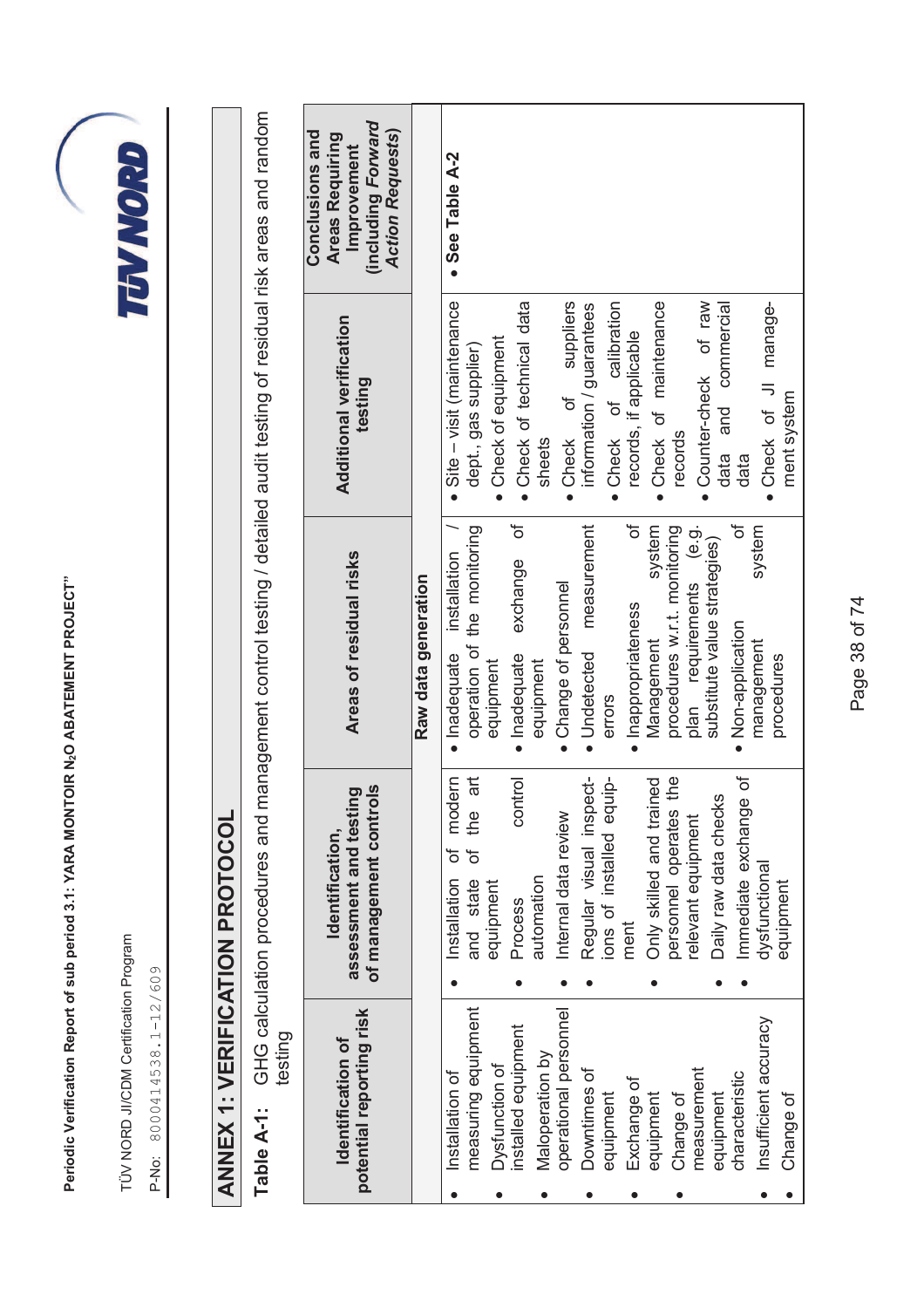TÜV NORD JI/CDM Certification Program TÜV NORD JI/CDM Certification Program

P-No: 8000414538.1-12/609 P-No: 8000414538.1-12/609

| (including Forward<br><b>Action Requests)</b><br>Conclusions and<br><b>Areas Requiring</b><br>Improvement |                                                                                                                                                                                                                                                                            |                                          | • See Table A-2<br>data                                                                                                                                                                                                                                                     |
|-----------------------------------------------------------------------------------------------------------|----------------------------------------------------------------------------------------------------------------------------------------------------------------------------------------------------------------------------------------------------------------------------|------------------------------------------|-----------------------------------------------------------------------------------------------------------------------------------------------------------------------------------------------------------------------------------------------------------------------------|
| Additional verification<br>testing                                                                        | documentation / eviden-<br>QA/QC<br>related<br>system<br>ces of involved Third<br>• Check of responsibilities<br>• Check of trainings<br>ট<br>$\overline{\phantom{1}}$<br>ð<br>management<br>procedures<br>procedures<br>Application<br>đ<br>• Check<br>Parties<br>• Check |                                          | Check of management<br>means of graphical data<br>of specific performance<br>• Data integrity checks by<br>analysis and calculation<br>Counter-calculation<br>system certification<br>aggregation steps<br>৳<br>figures<br>· Check                                          |
| Areas of residual risks                                                                                   | QA/QC<br>measures of Third Parties<br>· Insufficient accuracy<br>· Inappropriate                                                                                                                                                                                           | Raw data collection and data aggregation | đ<br>đ<br>৳<br>system<br>$\frac{1}{\sqrt{2}}$<br>data that has been revised<br>· Incomplete documentation<br>· Unintended usage of<br>sources<br>corrections<br>· Non-application<br>management<br>· Ambiguous<br>procedures<br>information<br>$\bullet$ Ex-post<br>records |
| of management controls<br>ting<br>assessment and test<br>Identification,                                  | ð<br>$\overline{\omega}$<br>audit<br>$\sigma$<br>nvolved Third Parties<br>measures<br>check<br>duty<br>procedures<br>organized<br>Stand-by<br>Training<br>Internal<br>Internal<br>QA/QC                                                                                    |                                          | đ<br>৳<br>archiving<br>$\overline{\mathbf{z}}$<br>system<br>Plausibility checks<br>Cross-check of data<br>various parameters<br>allocation<br>đ<br>responsibilities<br>Management<br>Appropriate<br>procedures<br>Application<br>system<br>Clear                            |
| potential reporting risk<br><b>Identification of</b>                                                      | Accuracy of values<br>supplied by Third<br>technology<br>Parties                                                                                                                                                                                                           |                                          | from raw data to daily<br>aggregated reporting<br>Wrong data transfer<br>Spread sheet<br>programming<br>transmission<br>Manual data<br>and monthly<br>IT Systems<br>forms                                                                                                   |



Page 39 of 74 Page 39 of 74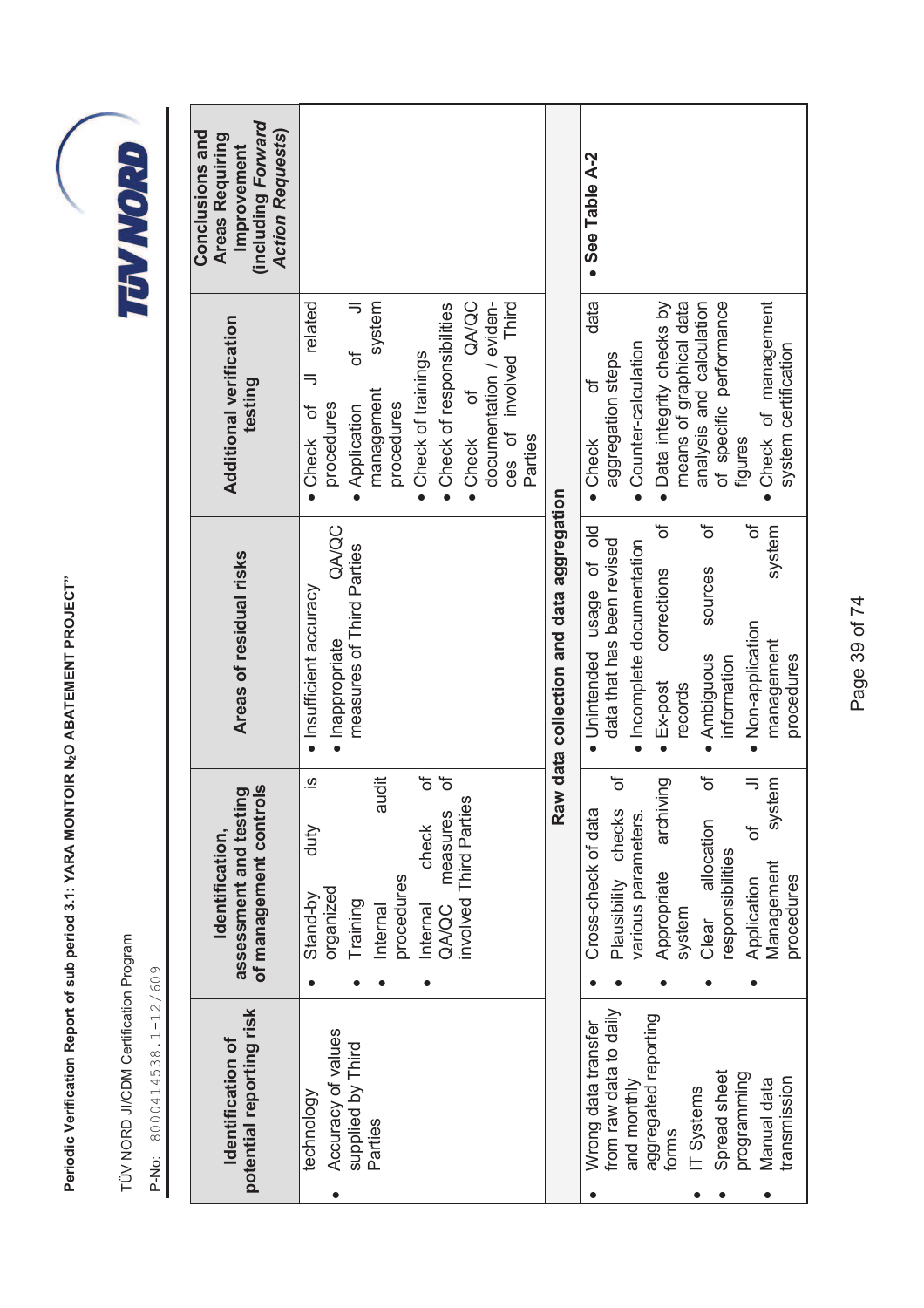TÜV NORD JI/CDM Certification Program TÜV NORD JI/CDM Certification Program

P-No: 8000414538.1-12/609 P-No: 8000414538.1-12/609



 $\mathsf{L}$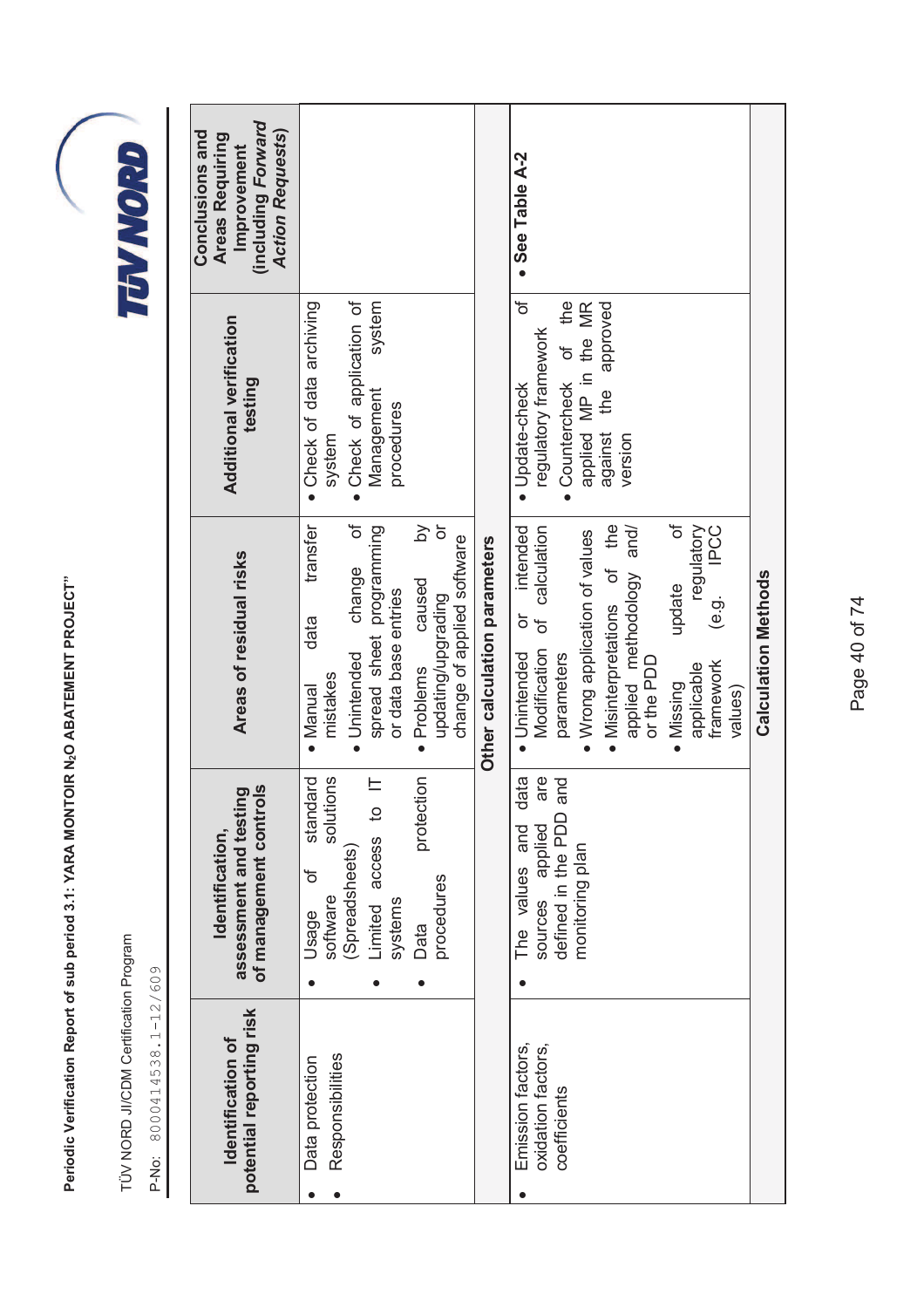|                                                                       | Periodic Verification Report of sub period 3.1: YARA MONTOIR N2O ABATEMENT PROJECT"        |                                                                                     |                                                                |                                                                                                           |
|-----------------------------------------------------------------------|--------------------------------------------------------------------------------------------|-------------------------------------------------------------------------------------|----------------------------------------------------------------|-----------------------------------------------------------------------------------------------------------|
| TÜV NORD JI/CDM Certification Program<br>8000414538.1-12/609<br>P-No: |                                                                                            |                                                                                     |                                                                | TUVNORI                                                                                                   |
|                                                                       |                                                                                            |                                                                                     |                                                                |                                                                                                           |
| potential reporting risk<br>Identification of                         | assessment and testing<br>of management controls<br>Identification,                        | Areas of residual risks                                                             | Additional verification<br>testing                             | (including Forward<br><b>Action Requests)</b><br>Conclusions and<br><b>Areas Requiring</b><br>Improvement |
| Applied formulae<br>Miscalculation                                    | $\overline{5}$<br>calculati<br>and reporting tools<br>Advanced                             | miscal-<br>ed<br>De<br>only<br>đ<br>Can<br>danger<br>culation<br>$\blacksquare$ The | the<br>basis of own calculation.<br>Sp<br>· Countercheck       | • See Table A-2                                                                                           |
| Mistakes in spread-<br>sheet calculation                              | $\equiv$<br>charge of the JI related<br>A JI coordinator is<br>calculations                | minimized                                                                           | walk-<br>· Plausibility checks<br>sheet<br>· Spread<br>trough. |                                                                                                           |
|                                                                       | Excel<br>Usage of tested<br>counterchecked<br>spreadsheets                                 |                                                                                     | • Check of plots                                               |                                                                                                           |
|                                                                       | Involvement of external<br>consultants                                                     |                                                                                     |                                                                |                                                                                                           |
|                                                                       |                                                                                            | Monitoring reporting                                                                |                                                                |                                                                                                           |
| Data transfer to the<br>monitoring report<br>author of the            | $\equiv$<br>$\overline{\omega}$<br>ğ<br>experienced<br>responsible<br>consultant<br>Հ<br>Հ | • The danger of data transfer<br><u>be</u><br>only<br>can<br>minimized<br>mistakes  | with<br>evidences provided<br>check<br>• Counter               | • See Table A-2                                                                                           |
| Data transfer to the<br>monitoring report                             | JI QMS procedures are<br>monitoring reporting.                                             | · Inappropriate application of<br>QMS procedures                                    | procedure<br>ð<br>application<br>• Audit                       |                                                                                                           |
| Unintended use of<br>outdated versions                                | defined                                                                                    |                                                                                     |                                                                |                                                                                                           |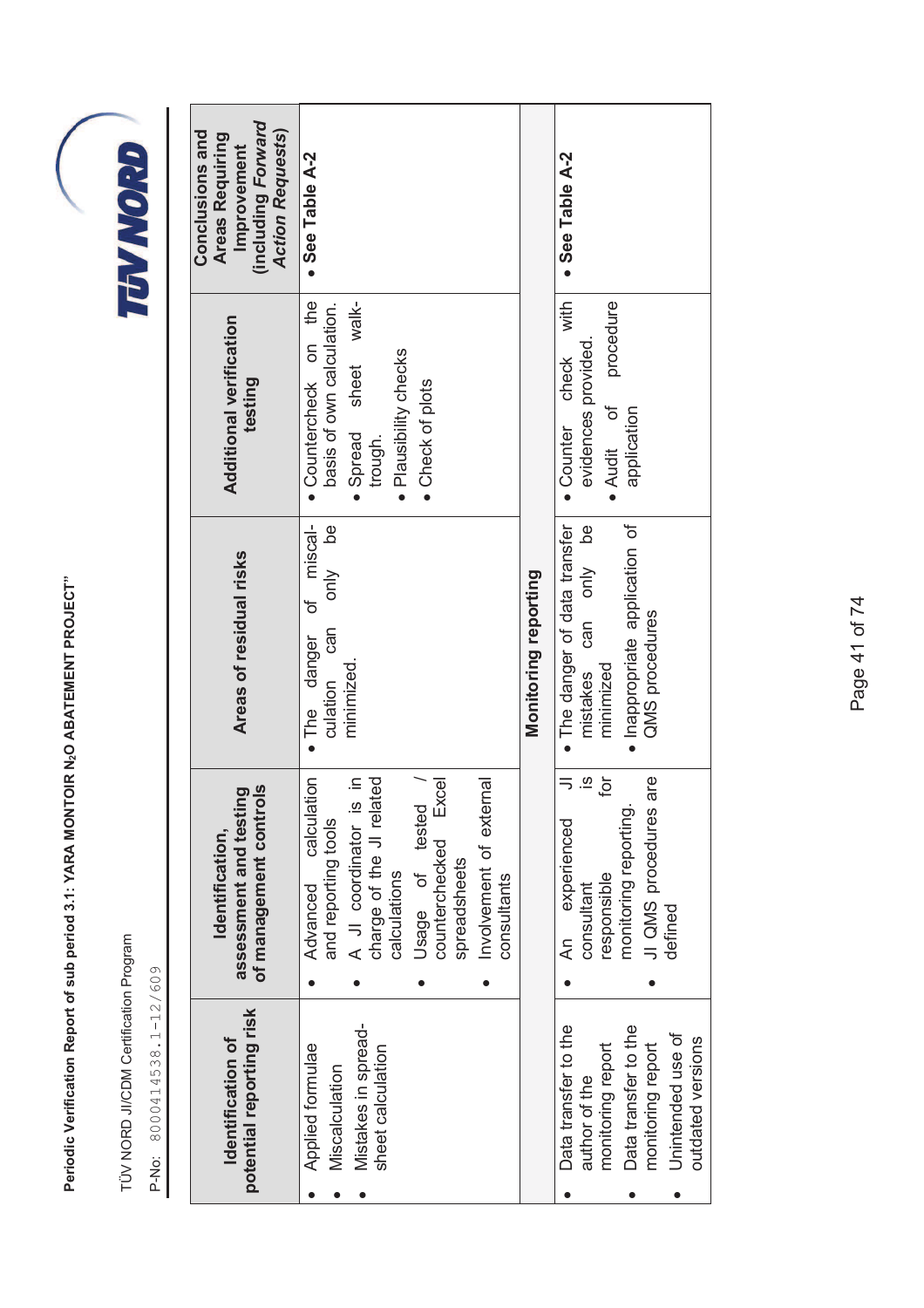TÜV NORD JI/CDM Certification Program TÜV NORD JI/CDM Certification Program

P-No: 8000414538.1-12/609 P-No: 8000414538.1-12/609

TUVNORD

| i                              |
|--------------------------------|
| <b>1222-122456-1225</b><br>, " |
| ı                              |
|                                |
| Ĺ<br>I                         |
| Ŭ<br>I<br>$\frac{1}{2}$        |

| o<br>Z       | (incl. guidance for the determination<br>DVM <sup>3</sup> paragraph /<br>Checklist<br>Item<br>team)                                                                                                                                                                                                                                           | (Means and results of assessment)<br>Initial Finding                                                                                                                                                                                                                                                                                                                                                                                                                                                                                                                                                                                                                                                                                                     | Ref.                            | requested<br>(CAR, CL,<br>Action<br>to PP <sub>S</sub><br>FAR) | of PP's<br>Review<br>action | Con-<br>$clu-$<br>sion |
|--------------|-----------------------------------------------------------------------------------------------------------------------------------------------------------------------------------------------------------------------------------------------------------------------------------------------------------------------------------------------|----------------------------------------------------------------------------------------------------------------------------------------------------------------------------------------------------------------------------------------------------------------------------------------------------------------------------------------------------------------------------------------------------------------------------------------------------------------------------------------------------------------------------------------------------------------------------------------------------------------------------------------------------------------------------------------------------------------------------------------------------------|---------------------------------|----------------------------------------------------------------|-----------------------------|------------------------|
| ∢            | <b>Project Approvals by Parties involved</b>                                                                                                                                                                                                                                                                                                  |                                                                                                                                                                                                                                                                                                                                                                                                                                                                                                                                                                                                                                                                                                                                                          |                                 |                                                                |                             |                        |
| $\lambda$ -1 | Party involved, other than the<br>approval when<br>Fried the first verification<br>submitting the first verification<br>report to the secretariat for<br>Has the DFPs of at least one<br>publication in accordance with<br>host Party, issued a written<br>38 of the<br>guidelines, at the latest?<br>paragraph<br><b>DVW § 90</b><br>project | According to the French LoA issued on 2010-12-30, Ref.-<br>No.: 100010022280, the number of ERUs of the whole<br>monitoring period must not exceed the maximum value<br>The report will be submitted directly to the DFP by the<br>Conclusion: Criteria is not fulfilled and further clarification is<br>(cap) of 117.571 tCO <sub>2</sub> e (after 10% deduction). Further<br>n the project database on the DFP- and<br>Means of determination: DFP-website, LoA, Unfccc-website,<br>CAR A1: The "new" host country LoA, based on the re-<br>Written approvals from host and investor countries are<br>PP because it is a track 1 project.<br>determination, is pending.<br>UNFCCC-webpage.<br>available<br>Description:<br>requested:<br>$\frac{R}{2}$ | /unfccc/<br><b>NOV</b><br>/dfp/ | CAR A1                                                         |                             | ă                      |

<sup>3</sup> JISC 19 Annex 4 3 JISC 19 Annex 4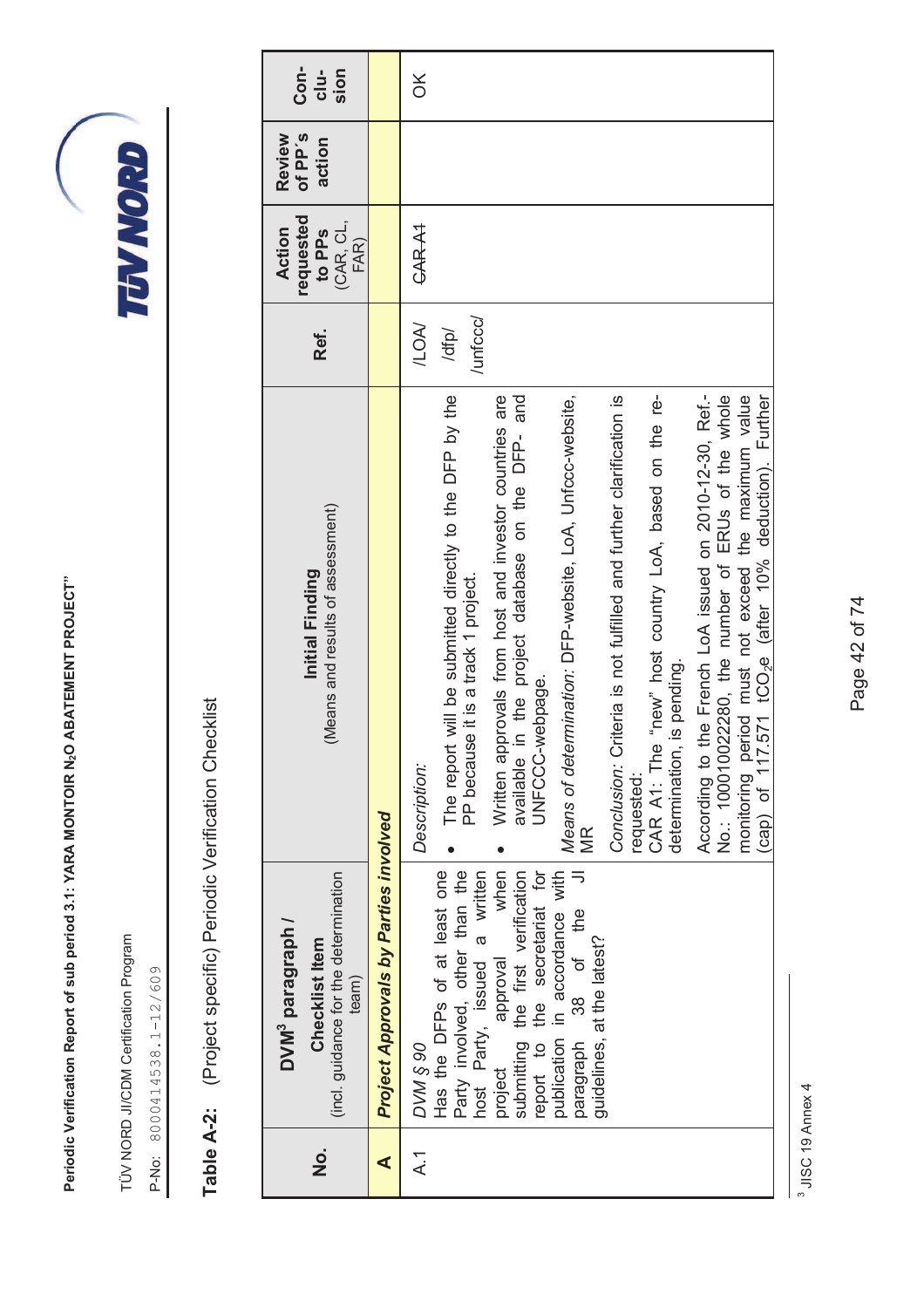TÜV NORD JI/CDM Certification Program TÜV NORD JI/CDM Certification Program

| (incl. guidance for the determination<br>DVM <sup>3</sup> paragraph /<br>Checklist Item<br>team) | (Means and results of assessment)<br>Initial Finding                                                                                                                                          | Ref.                         | requested<br>(CAR, CL,<br>Action<br>to PP <sub>S</sub><br>FAR) | of PP's<br>Review<br>action          | Con-<br>$clu-$<br>sion |
|--------------------------------------------------------------------------------------------------|-----------------------------------------------------------------------------------------------------------------------------------------------------------------------------------------------|------------------------------|----------------------------------------------------------------|--------------------------------------|------------------------|
|                                                                                                  | clarification is requested.                                                                                                                                                                   |                              |                                                                |                                      |                        |
| approvals by Parties involved<br>Are all the written project<br><b>DVM § 91</b>                  | Description: The new host country LoA is pending. The old<br>French LoA has two conditions, which need to be taken into<br>account:                                                           | <b>ARRET</b><br><b>ARRET</b> | FAR A2<br>CAR A1                                               | Chapter<br><b>CAR A1</b><br>PIs. see | FAR<br>$\lambda$       |
| unconditional?                                                                                   | period shall be claimed by the PP. The ERU quantity<br>this report already takes into account the 10%<br>% of the verified emission reductions of one<br>deduction.<br>stated in t<br>Only 90 | <b>IMETH/</b><br><b>ILOA</b> |                                                                | 4                                    |                        |
|                                                                                                  | amount of verified emission reductions until<br>$2012-12-31$ is limited to 130,634 tonnes $CO2e$ before 10<br>% deduction and 117.571 tonnes after deduction.<br>The total                    | /PDD/<br>XLS/                |                                                                |                                      |                        |
|                                                                                                  | As reference scenario, the benchmark values of the<br>methodology or maximum emission limits set by the<br>government must be used.                                                           | /unfccc/<br>/MR/<br>/dfp/    |                                                                |                                      |                        |
|                                                                                                  | Means of determination: French Method, plant specific<br>"Arrêté Préfectoral", LoA, PDD, MR, and XLS-spreadsheet.                                                                             | $N$ R1/<br>/AP/              |                                                                |                                      |                        |
|                                                                                                  | CAR A1: The "new" host country LoA, based on the re-<br>determination, is pending.<br>Conclusion:                                                                                             |                              |                                                                |                                      |                        |
|                                                                                                  | According to the French LoA issued on 2010-12-30, Ref.-<br>monitoring period must not exceed the maximum value<br>No.: 100010022280, the number of ERUs of the whole                          |                              |                                                                |                                      |                        |

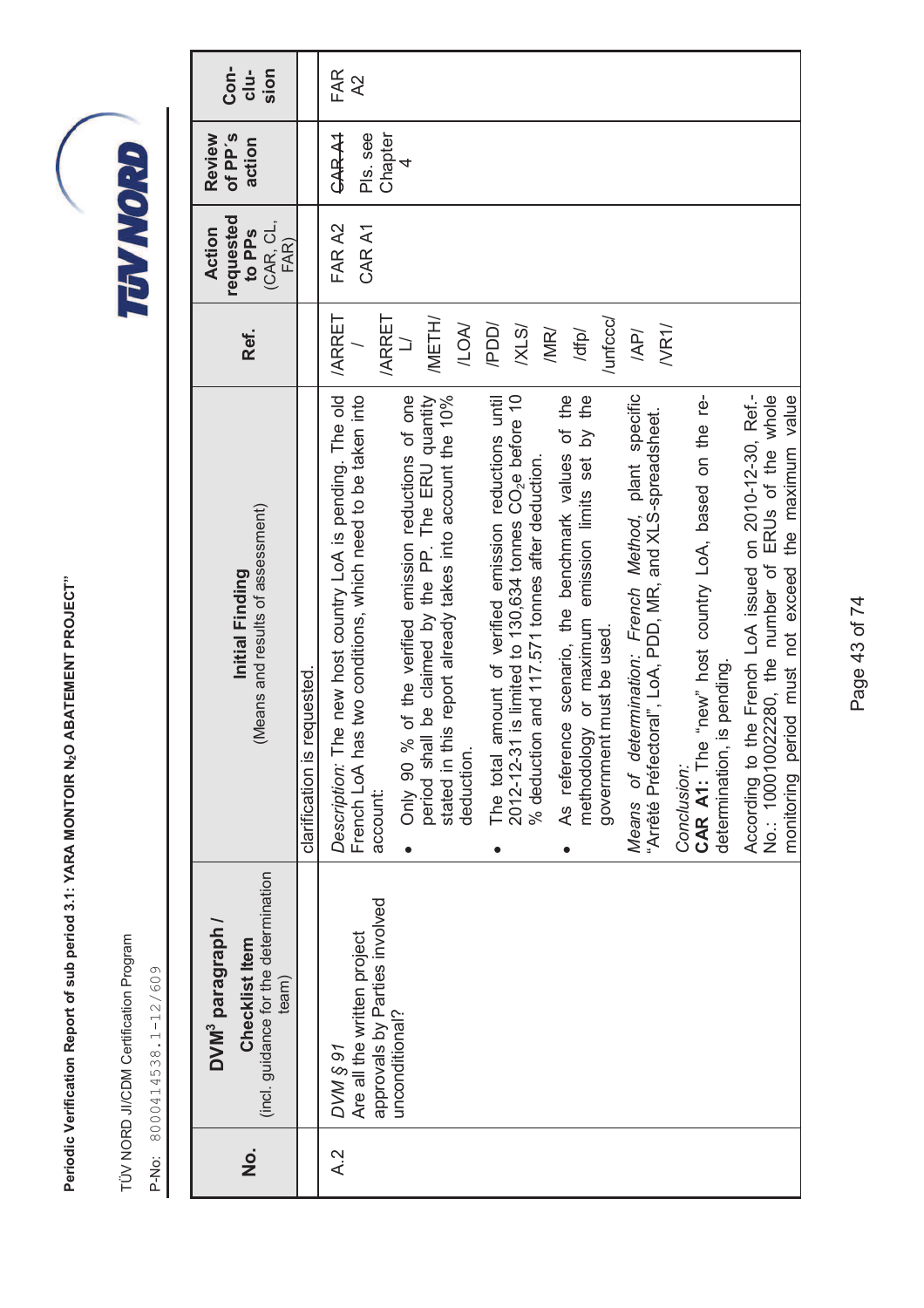TÜV NORD JI/CDM Certification Program TÜV NORD JI/CDM Certification Program

P-No: 8000414538.1-12/609 P-No: 8000414538.1-12/609

| o<br>Z            | (incl. guidance for the determination<br>DVM <sup>3</sup> paragraph /<br>Checklist Item<br>team)                                                                                                             | (Means and results of assessment)<br>Initial Finding                                                                                                                                                                                                                                                                                                                                                                                                                                                                                                                                                                                                                                                                                                                                                                      | Ref.                                                                                               | requested<br>(CAR, CL,<br>Action<br>to PP <sub>S</sub><br>FAR) | of PP's<br>Review<br>action | Con-<br>$clu-$<br>sion |
|-------------------|--------------------------------------------------------------------------------------------------------------------------------------------------------------------------------------------------------------|---------------------------------------------------------------------------------------------------------------------------------------------------------------------------------------------------------------------------------------------------------------------------------------------------------------------------------------------------------------------------------------------------------------------------------------------------------------------------------------------------------------------------------------------------------------------------------------------------------------------------------------------------------------------------------------------------------------------------------------------------------------------------------------------------------------------------|----------------------------------------------------------------------------------------------------|----------------------------------------------------------------|-----------------------------|------------------------|
|                   |                                                                                                                                                                                                              | (cap) of 117.571 tCO <sub>2</sub> e (after 10% deduction). (also FAR<br>A2 of the next verification): The number of ERUs of the<br>whole monitoring period must not exceed the maximum<br>value (cap) of stated in revised French LoA.                                                                                                                                                                                                                                                                                                                                                                                                                                                                                                                                                                                    |                                                                                                    |                                                                |                             |                        |
|                   |                                                                                                                                                                                                              | The applicable benchmark value set by the French<br>government is higher than the emission level set by the local<br>Remark:                                                                                                                                                                                                                                                                                                                                                                                                                                                                                                                                                                                                                                                                                              |                                                                                                    |                                                                |                             |                        |
|                   |                                                                                                                                                                                                              | government (specific regulatory Emissions Factor according<br>to plant specific "Arrêté Préfectoral").                                                                                                                                                                                                                                                                                                                                                                                                                                                                                                                                                                                                                                                                                                                    |                                                                                                    |                                                                |                             |                        |
| m                 | <b>Project implementation</b>                                                                                                                                                                                |                                                                                                                                                                                                                                                                                                                                                                                                                                                                                                                                                                                                                                                                                                                                                                                                                           |                                                                                                    |                                                                |                             |                        |
| $\overline{B}$ .1 | mented in accordance with the<br>Has the project been imple-<br>the<br>determination has been deemed<br>final and is so listed on the<br>PDD regarding which<br><b>UNFCCC JI website?</b><br><b>DVM § 92</b> | monitoring system is in line with the PDD: The description of<br>checked by the verification team and compared with the<br>abatement technology. In April 2012, the plant operator<br>improved the basket design and added additional basket<br>material for a deeper catalyst bed.<br>Nithin the project, N <sub>2</sub> O emissions from the<br>description given in the registered and re-determinated<br>PDD. The installation of the abatement catalyst and<br>nstallations (Abatement catalyst, AMS) were<br>The technology and know-how used in the project activity is<br>nitric acid at the Montoir Nitric acid plant will<br>by installation of a secondary YARA N <sub>2</sub> O<br>the project activity is complete, accurate and correct.<br>The project in<br>Description: \<br>production of<br>be reduced | /QAL1A/<br>/QAL1V/<br>/QAL2IN<br>CALIB/<br><b>VOOD</b><br>/QAL2<br>/1002/<br>/IM01/<br>/MR/<br>ST/ |                                                                |                             | $\frac{X}{0}$          |

Page 44 of 74 Page 44 of 74

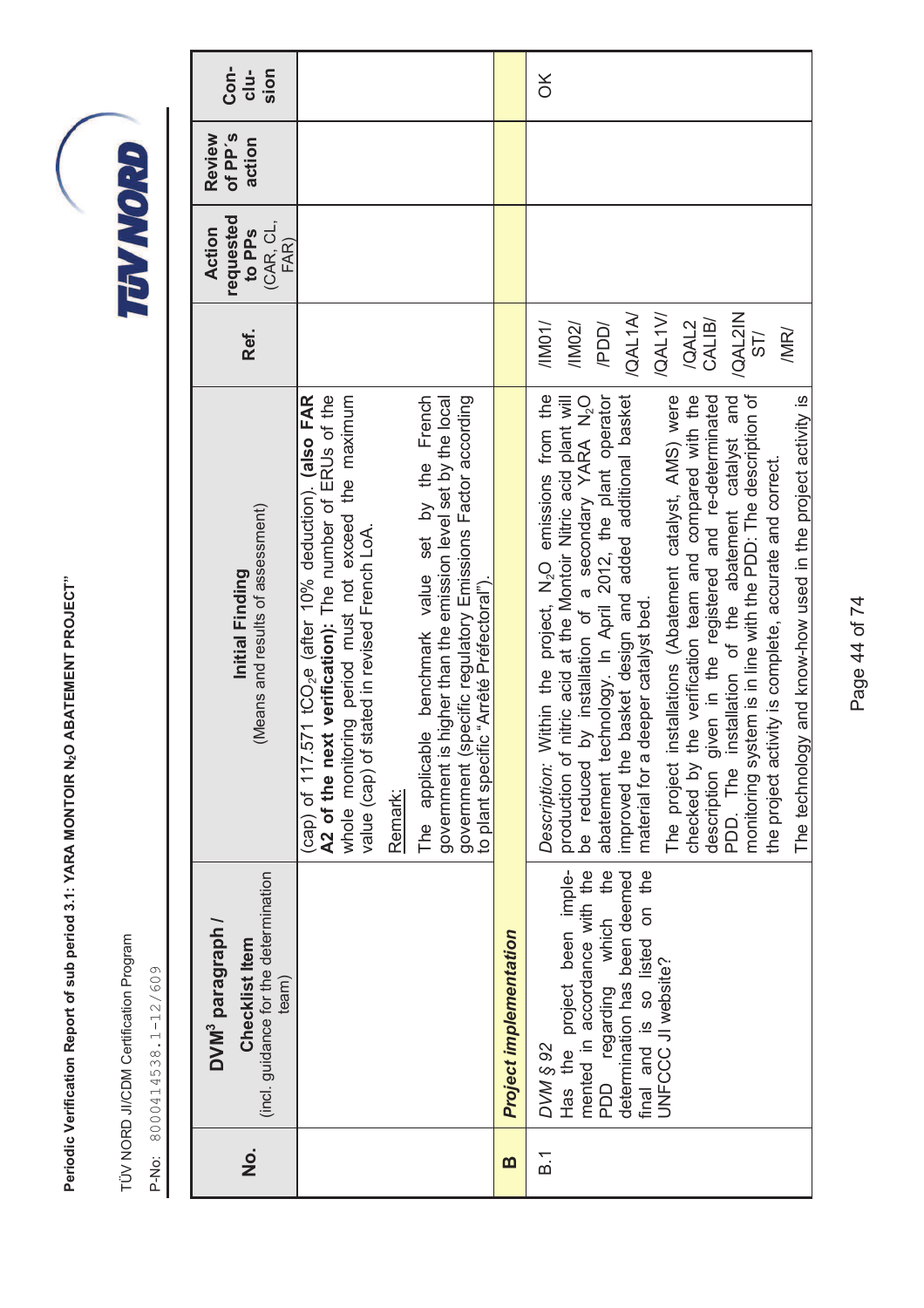TÜV NORD JI/CDM Certification Program TÜV NORD JI/CDM Certification Program

| <b>Con-</b><br>sion<br>cl <sub>u</sub>                                                           |                                                                                                                                                                                                                                                                                                                                                                                                                                                                                                                                                                                                                                                                                                                                                                                                                                                                                                                                                                                                                                                                            | $\frac{1}{\sqrt{2}}$                                                                                                                                                      |
|--------------------------------------------------------------------------------------------------|----------------------------------------------------------------------------------------------------------------------------------------------------------------------------------------------------------------------------------------------------------------------------------------------------------------------------------------------------------------------------------------------------------------------------------------------------------------------------------------------------------------------------------------------------------------------------------------------------------------------------------------------------------------------------------------------------------------------------------------------------------------------------------------------------------------------------------------------------------------------------------------------------------------------------------------------------------------------------------------------------------------------------------------------------------------------------|---------------------------------------------------------------------------------------------------------------------------------------------------------------------------|
| of PP's<br>Review<br>action                                                                      |                                                                                                                                                                                                                                                                                                                                                                                                                                                                                                                                                                                                                                                                                                                                                                                                                                                                                                                                                                                                                                                                            |                                                                                                                                                                           |
| requested<br>(CAR, CL,<br>Action<br>to PP <sub>S</sub><br>FAR)                                   |                                                                                                                                                                                                                                                                                                                                                                                                                                                                                                                                                                                                                                                                                                                                                                                                                                                                                                                                                                                                                                                                            |                                                                                                                                                                           |
| Ref.                                                                                             | /DRAW/<br>/14181/<br>/QPRO<br>/QPRO<br>/QPRO<br>CMP/<br>/AST/<br>CE/<br>$\vec{c}$                                                                                                                                                                                                                                                                                                                                                                                                                                                                                                                                                                                                                                                                                                                                                                                                                                                                                                                                                                                          | /IM01/<br>/11002/                                                                                                                                                         |
| (Means and results of assessment)<br>Initial Finding                                             | verification,<br>gas flow meter, both have QAL1 approval as specified by<br>EN ISO 14956. According to EN 14181 the most recent<br>project implementation and can confirm that the project runs<br>QAL2 test was conducted by the service company Müller-<br>has been implemented in accordance with the<br>PDD, certificates<br>The verification team has checked during the onsite visit the<br>maintenance and malfunction is implemented in<br>The Dr. Födisch MCA 04 Gas Analyzer and FMD 99 stack<br>and the Annual Surveillance Tests (AST) was<br>PDD regarding which the determination has been deemed<br>the QM system as electronic control cards (SAP) <sup>(0A/</sup><br>performed by Müller-BBM in 2011 and is still valid.<br>be environmentally safe and sound.<br>final and is so listed on the UNFCCC JI website.<br>Documentation of inspection, calibration,<br>determination: Interviews,<br>provided by the PP, on-site visit<br>according to the PDD<br><b>BBM</b> in 2012<br>(preventive)<br>The project<br>assessed to<br>Conclusion:<br>Means of | according to the<br>Means of determination: Calculation sheets annexed to the<br>description provided in the re-determined PDD.<br>The project is running<br>Description: |
| (incl. guidance for the determination<br>DVM <sup>3</sup> paragraph /<br>Checklist Item<br>team) |                                                                                                                                                                                                                                                                                                                                                                                                                                                                                                                                                                                                                                                                                                                                                                                                                                                                                                                                                                                                                                                                            | the<br>What is the status of operation<br>during<br>project<br><b>DVM § 93</b><br>of the                                                                                  |
| $\frac{\dot{\mathsf{o}}}{\mathsf{z}}$                                                            |                                                                                                                                                                                                                                                                                                                                                                                                                                                                                                                                                                                                                                                                                                                                                                                                                                                                                                                                                                                                                                                                            | is a                                                                                                                                                                      |

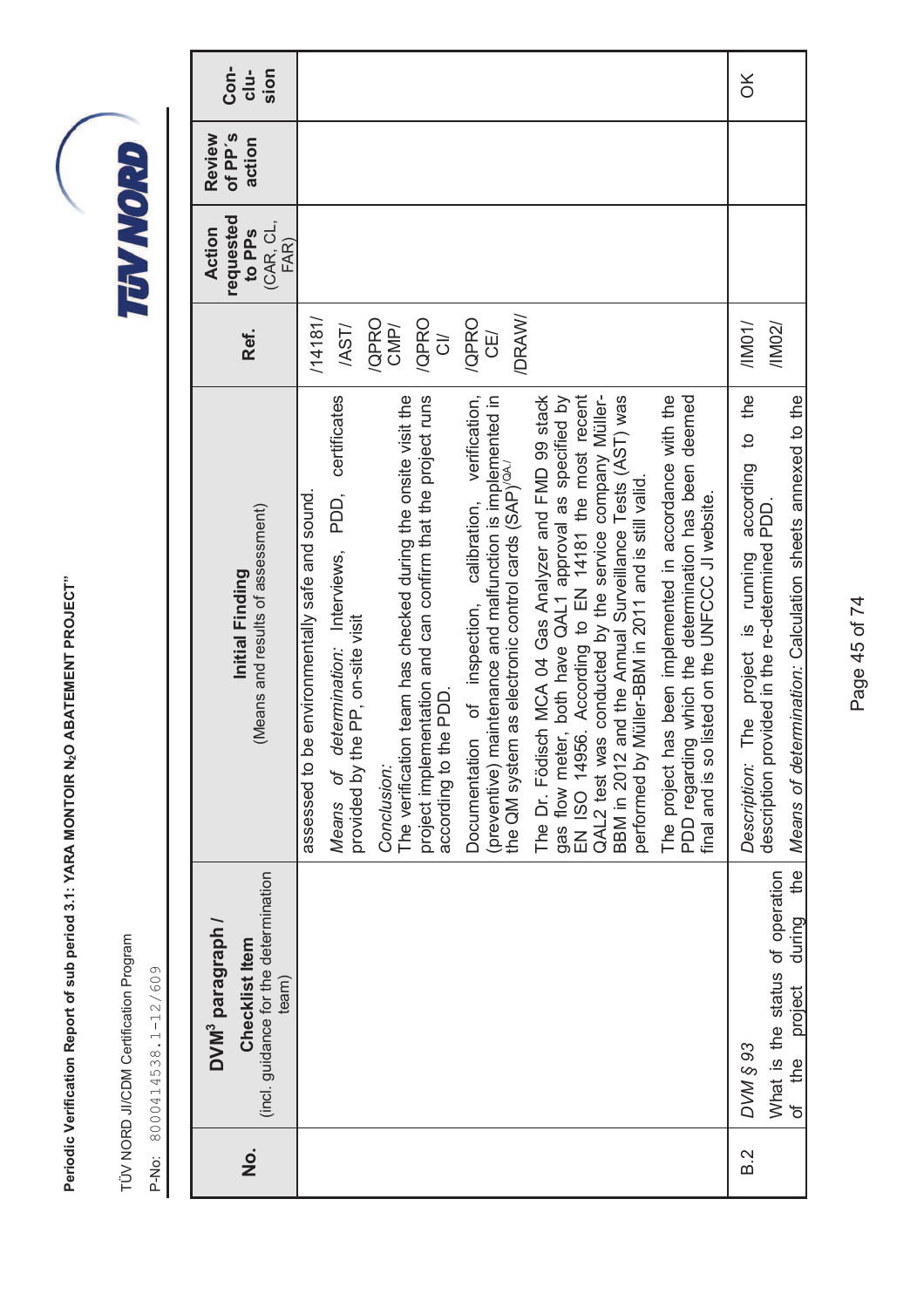TÜV NORD JI/CDM Certification Program TÜV NORD JI/CDM Certification Program

| $\frac{\dot{\mathsf{o}}}{\mathsf{z}}$ | (incl. guidance for the determination<br>DVM <sup>3</sup> paragraph /<br><b>Checklist Item</b><br>team)                                                                                                        | (Means and results of assessment)<br>Initial Finding                                                                                                                                                                                                                                                                                                                                                                                                                                               | Ref.                                                                                             | requested<br>(CAR, CL,<br>Action<br>to PP <sub>S</sub><br>FAR) | of PP's<br>Review<br>action | Con-<br>$clu-$<br>sion |
|---------------------------------------|----------------------------------------------------------------------------------------------------------------------------------------------------------------------------------------------------------------|----------------------------------------------------------------------------------------------------------------------------------------------------------------------------------------------------------------------------------------------------------------------------------------------------------------------------------------------------------------------------------------------------------------------------------------------------------------------------------------------------|--------------------------------------------------------------------------------------------------|----------------------------------------------------------------|-----------------------------|------------------------|
|                                       | monitoring period?                                                                                                                                                                                             | and every other<br>The project is in accordance to the description<br>requirement mentioned in all sections of the<br>and<br>visit<br>$on-site$<br>the re-determined PDD<br>interviews,<br>implementations.<br>PDD,<br>eport,<br>stipulation or<br>methodology.<br>inspection of<br>provided in<br>Conclusion:<br>monitoring                                                                                                                                                                       | /PDD/<br>XLSI<br>/MR/                                                                            |                                                                |                             |                        |
| $\mathbf C$                           | Compliance with monitoring plan                                                                                                                                                                                |                                                                                                                                                                                                                                                                                                                                                                                                                                                                                                    |                                                                                                  |                                                                |                             |                        |
| $\tilde{c}$                           | <b>DVM § 94</b>                                                                                                                                                                                                | Description:                                                                                                                                                                                                                                                                                                                                                                                                                                                                                       | /PDD/                                                                                            |                                                                |                             | $\frac{1}{2}$          |
|                                       | accordance with the monitoring<br>Did the monitoring occur in<br>plan included in the PDD<br>the<br>determination has been deemed<br>final and is so listed on the<br>which<br>UNFCCC JI website?<br>regarding | N <sub>2</sub> O concentration in the tail gas during project<br>to the methodology and the registered PDD) used for<br>Monitored parameter and parameter (according<br>Continuous emissions N <sub>2</sub> O analyser (part of AMS)<br>Hourly value based on continuous monitoring<br>[mg N <sub>2</sub> O/Nm <sup>3</sup> ]<br>Measurement frequency:<br>Verification Period n.<br>Storage frequency:<br>calculation are:<br>Meaning:<br>Description:<br>Average<br>NCSG <sub>n</sub><br>Source: | <b>ARRET</b><br><b>ARRET</b><br>/14181/<br>$MR-1/$<br>/DET/<br>$\Box$<br>$\overline{\mathbb{D}}$ |                                                                |                             |                        |

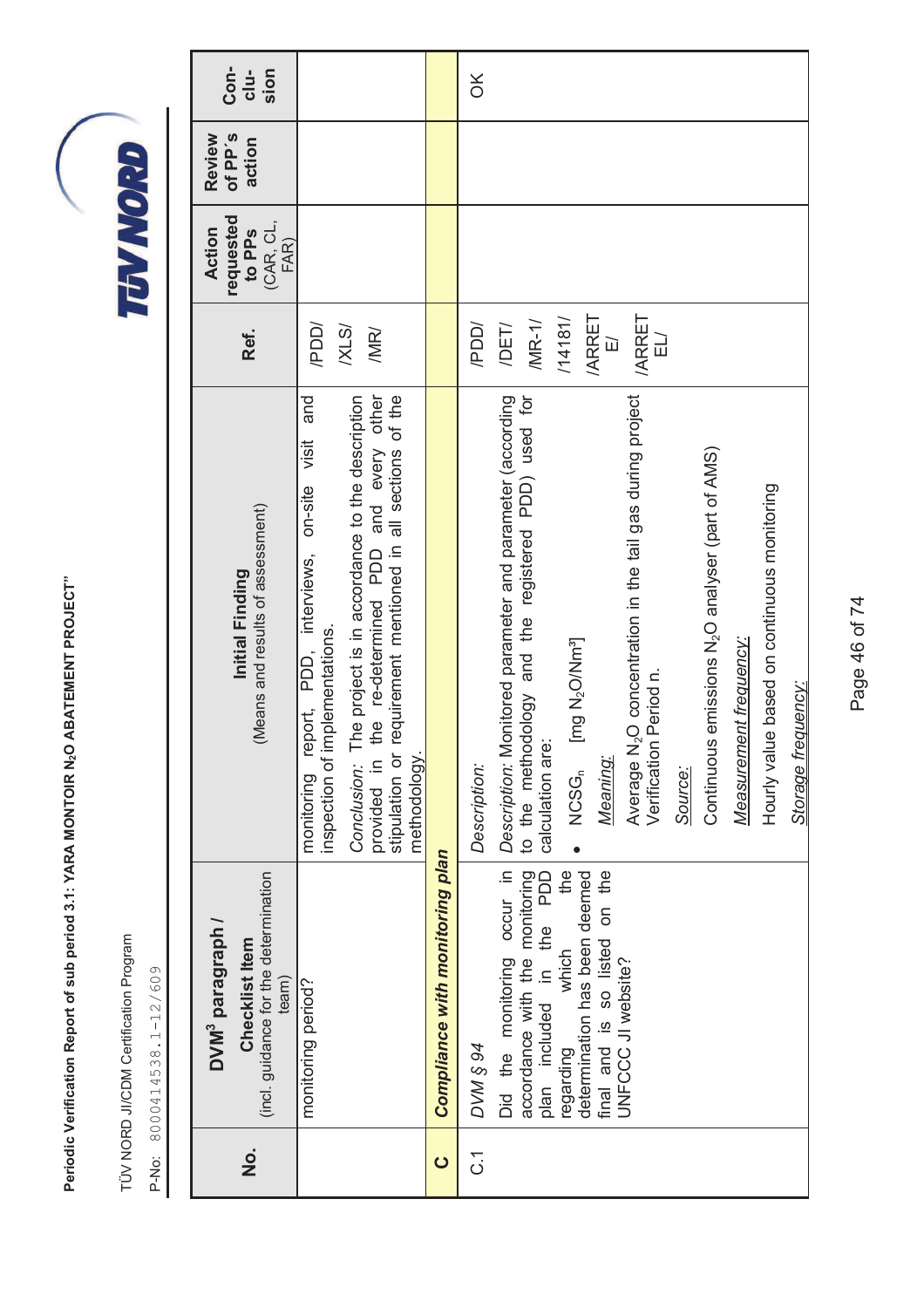TÜV NORD JI/CDM Certification Program TÜV NORD JI/CDM Certification Program

P-No: 8000414538.1-12/609 P-No: 8000414538.1-12/609

| Con-<br>$clu-$<br>sion                                                                                      |        |                                          |          |                                                                                      |         |                                     |                        |                                                                                                             |                    |        |                   |          |                                                                  |         |                                  |                        |
|-------------------------------------------------------------------------------------------------------------|--------|------------------------------------------|----------|--------------------------------------------------------------------------------------|---------|-------------------------------------|------------------------|-------------------------------------------------------------------------------------------------------------|--------------------|--------|-------------------|----------|------------------------------------------------------------------|---------|----------------------------------|------------------------|
| of PP's<br>Review<br>action                                                                                 |        |                                          |          |                                                                                      |         |                                     |                        |                                                                                                             |                    |        |                   |          |                                                                  |         |                                  |                        |
| requested<br>$\begin{array}{c} \text{(CAR, CL,} \\ \text{FAR)} \end{array}$<br>Action<br>to PP <sub>S</sub> |        |                                          |          |                                                                                      |         |                                     |                        |                                                                                                             |                    |        |                   |          |                                                                  |         |                                  |                        |
| Ref.                                                                                                        |        |                                          |          |                                                                                      |         |                                     |                        |                                                                                                             |                    |        |                   |          |                                                                  |         |                                  |                        |
| (Means and results of assessment)<br>Initial Finding                                                        | 10 sec | [Nm <sup>3</sup> /h]<br>VSG <sub>n</sub> | Meaning: | Average Volume flow rate of the tail gas during project<br>Period n.<br>Verification | Source: | Gas volume flow meter (part of AMS) | Measurement frequency: | $rac{1}{\sqrt{1}}$<br>monitoring<br>continuous<br>$\overline{5}$<br>Hourly value based<br>second frequency) | Storage frequency: | 10 sec | [kgN2O]<br>$PE_n$ | Meaning: | N <sub>2</sub> O emissions during project Verification Period n. | Source: | from measured data<br>Calculated | Measurement frequency: |
| (incl. guidance for the determination<br>DVM <sup>3</sup> paragraph /<br>Checklist Item<br>team)            |        |                                          |          |                                                                                      |         |                                     |                        |                                                                                                             |                    |        |                   |          |                                                                  |         |                                  |                        |
| <u>o</u>                                                                                                    |        |                                          |          |                                                                                      |         |                                     |                        |                                                                                                             |                    |        |                   |          |                                                                  |         |                                  |                        |

Page 47 of 74 Page 47 of 74

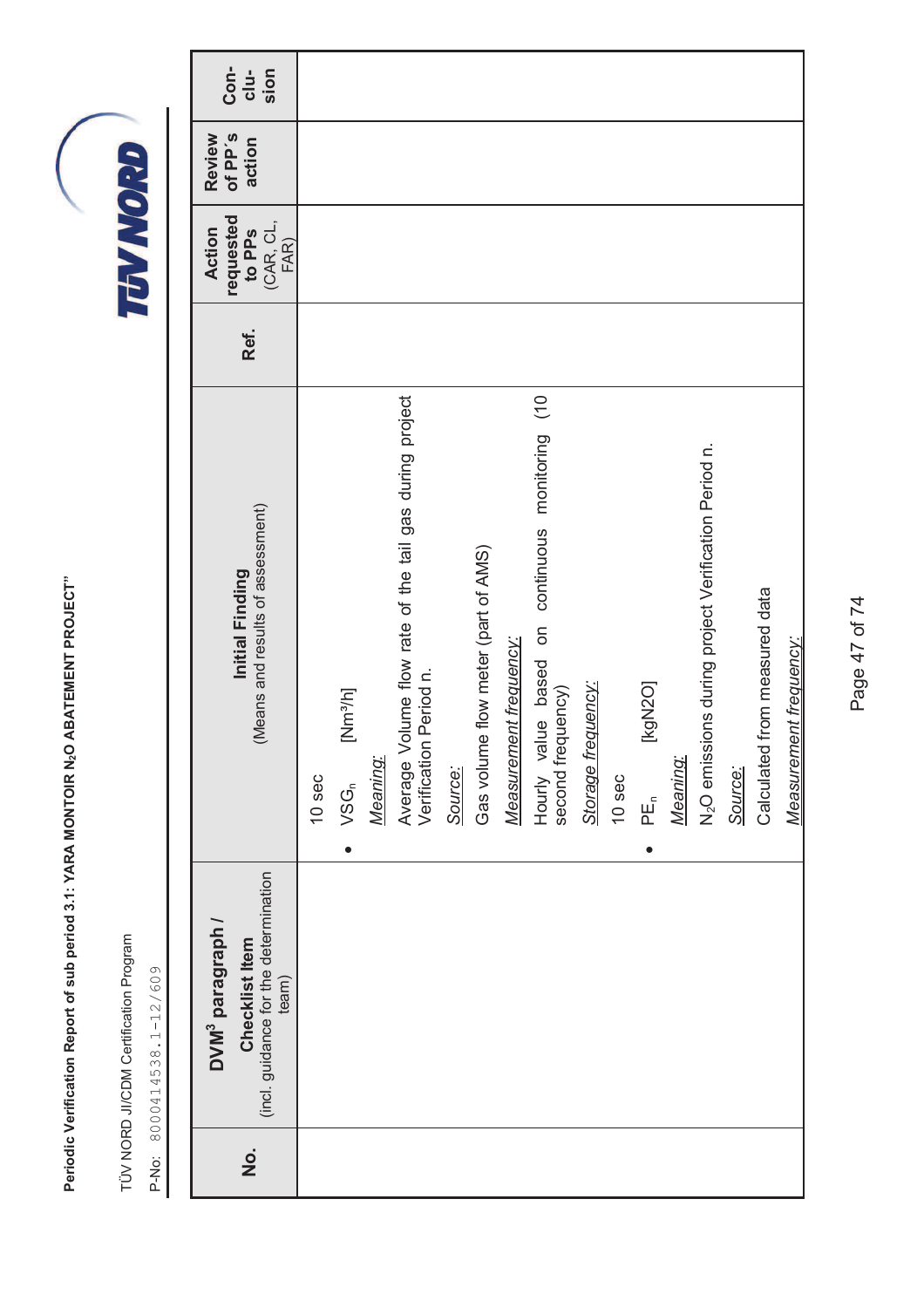TÜV NORD JI/CDM Certification Program TÜV NORD JI/CDM Certification Program

| <u>o</u><br>Z | (incl. guidance for the determination<br>DVM <sup>3</sup> paragraph /<br>Checklist Item<br>team) | (Means and results of assessment)<br>Initial Finding                                                                                                                                                 | Ref. | requested<br>(CAR, CL,<br>Action<br>to PP <sub>S</sub><br>FAR) | of PP's<br>Review<br>action | Con-<br>$clu-$<br>sion |
|---------------|--------------------------------------------------------------------------------------------------|------------------------------------------------------------------------------------------------------------------------------------------------------------------------------------------------------|------|----------------------------------------------------------------|-----------------------------|------------------------|
|               |                                                                                                  | after each Verification Period<br>Calculated                                                                                                                                                         |      |                                                                |                             |                        |
|               |                                                                                                  | <b>Applied value:</b>                                                                                                                                                                                |      |                                                                |                             |                        |
|               |                                                                                                  | according to the methodology:<br>Calculated                                                                                                                                                          |      |                                                                |                             |                        |
|               |                                                                                                  | $PEn = VSGn * NCSGn * OHn * 10-6$                                                                                                                                                                    |      |                                                                |                             |                        |
|               |                                                                                                  | Ξ<br>$\overline{d}$                                                                                                                                                                                  |      |                                                                |                             |                        |
|               |                                                                                                  | Meaning:                                                                                                                                                                                             |      |                                                                |                             |                        |
|               |                                                                                                  | Total operating hours of Verification Period n.                                                                                                                                                      |      |                                                                |                             |                        |
|               |                                                                                                  | Source:                                                                                                                                                                                              |      |                                                                |                             |                        |
|               |                                                                                                  | thermocouple in the ammonia burner). In the case the<br>OT will leave the range of trip points, a plant stop will be<br>Derived from OT (oxidation temperature determined by a<br>forced by the PCS. |      |                                                                |                             |                        |
|               |                                                                                                  | Measurement frequency:                                                                                                                                                                               |      |                                                                |                             |                        |
|               |                                                                                                  | Continuous                                                                                                                                                                                           |      |                                                                |                             |                        |
|               |                                                                                                  | [tHNO <sub>3</sub> ]<br>$\overline{R}_{\overline{A}}^{\overline{P}_{\overline{C}}}$                                                                                                                  |      |                                                                |                             |                        |
|               |                                                                                                  | Meaning:                                                                                                                                                                                             |      |                                                                |                             |                        |
|               |                                                                                                  | Metric tonnes of 100% concentrated nitric acid during<br>any Verification Period n.                                                                                                                  |      |                                                                |                             |                        |

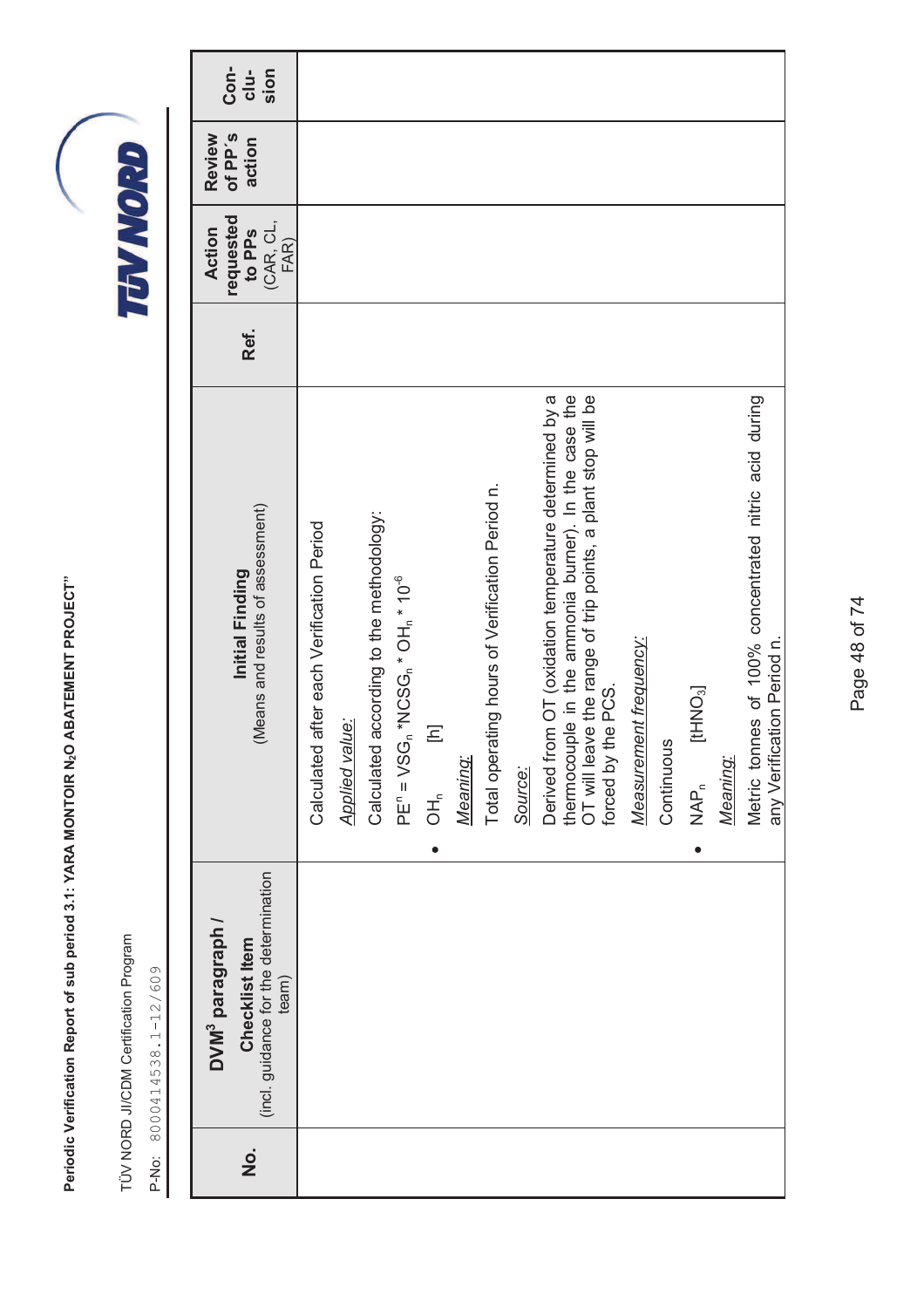TÜV NORD JI/CDM Certification Program TÜV NORD JI/CDM Certification Program

| $\frac{\dot{\mathsf{o}}}{\mathsf{z}}$ | (incl. guidance for the determination<br>DVM <sup>3</sup> paragraph /<br>Checklist Item<br>team) | (Means and results of assessment)<br>Initial Finding                                                                                                                                                                                                                                                                                                                                                                                                                                                                                                                                                                                                                                                                                                                  | Ref. | requested<br>(CAR, CL,<br><b>Action</b><br>to PP <sub>S</sub><br>FAR) | of PP's<br>Review<br>action | Con-<br>$clu-$<br>sion |
|---------------------------------------|--------------------------------------------------------------------------------------------------|-----------------------------------------------------------------------------------------------------------------------------------------------------------------------------------------------------------------------------------------------------------------------------------------------------------------------------------------------------------------------------------------------------------------------------------------------------------------------------------------------------------------------------------------------------------------------------------------------------------------------------------------------------------------------------------------------------------------------------------------------------------------------|------|-----------------------------------------------------------------------|-----------------------------|------------------------|
|                                       |                                                                                                  | flow meter with mass flow and concentration<br>measurements. In case of malfunction of automatic<br>3 thermocouples inside the AOR. If two out of three are<br>thermocouple located at the same place is used for<br>registration of OT. If this device detects a temperature<br>nents the manual log of the plant shift was<br>temperature in the ammonia oxidation reactor<br>which is in the specification, the plant is considered to be<br>outside the trip points, the plant stops. An additional<br>Continuously throughout the Verification Period n.<br>Measurement frequency:<br>Measurement frequency:<br>[°C]<br>in operation.<br>Nitric acid<br>measurem<br>Meaning:<br>Oxidation<br>Source:<br>Source:<br>(AOR).<br>used<br>$\overline{C}$<br>$\bullet$ |      |                                                                       |                             |                        |
|                                       |                                                                                                  | Hourly average value based on continuous monitoring                                                                                                                                                                                                                                                                                                                                                                                                                                                                                                                                                                                                                                                                                                                   |      |                                                                       |                             |                        |

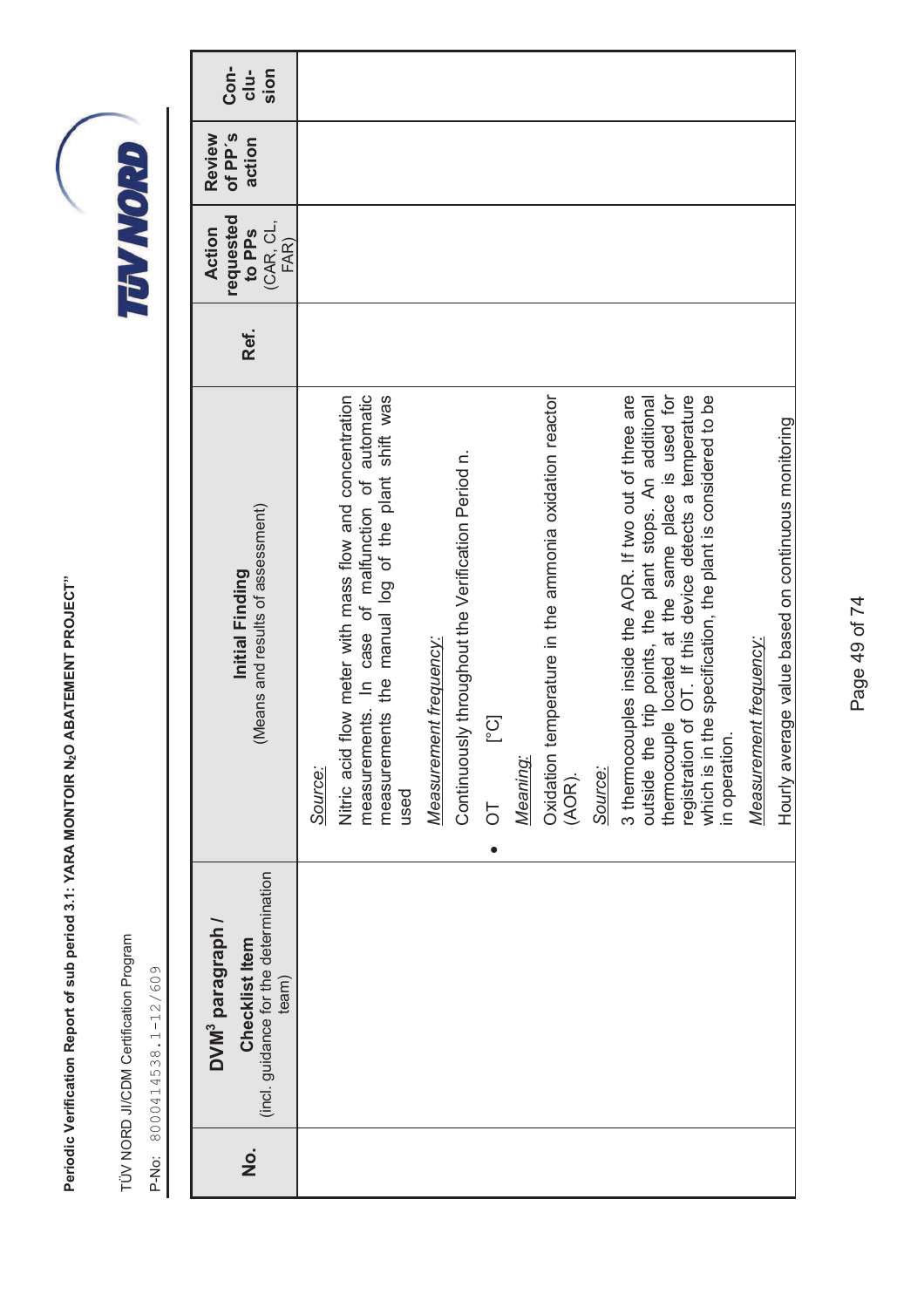TÜV NORD JI/CDM Certification Program TÜV NORD JI/CDM Certification Program

P-No: 8000414538.1-12/609 P-No: 8000414538.1-12/609

| (incl. guidance for the determination<br>DVM <sup>3</sup> paragraph /<br>Checklist Item<br>team) | (Means and results of assessment)<br>Initial Finding                                                                                       | Ref. | requested<br>(CAR, CL,<br>Action<br>to PP <sub>S</sub><br>FAR) | of PP's<br>Review<br>action | Con-<br>cl <sub>u</sub><br>sion |  |
|--------------------------------------------------------------------------------------------------|--------------------------------------------------------------------------------------------------------------------------------------------|------|----------------------------------------------------------------|-----------------------------|---------------------------------|--|
|                                                                                                  | [Bar]<br>$\overline{0}$                                                                                                                    |      |                                                                |                             |                                 |  |
|                                                                                                  | Meaning:                                                                                                                                   |      |                                                                |                             |                                 |  |
|                                                                                                  | nside the ammonia oxidation reactor (AOR).<br>Pressure i                                                                                   |      |                                                                |                             |                                 |  |
|                                                                                                  | Source:                                                                                                                                    |      |                                                                |                             |                                 |  |
|                                                                                                  | Pressure probes at the AOR inlet (Ammonia/Air mixture).                                                                                    |      |                                                                |                             |                                 |  |
|                                                                                                  | point is 3.5 bar but the maximum possible<br>The trip                                                                                      |      |                                                                |                             |                                 |  |
|                                                                                                  | pressure in the AOR is 3 bars according to the compressor performance. The max. Pressure measured<br>period is below 3 bar.<br>during this |      |                                                                |                             |                                 |  |
|                                                                                                  | Measurement frequency:                                                                                                                     |      |                                                                |                             |                                 |  |
|                                                                                                  | Hourly average value based on continuous monitoring                                                                                        |      |                                                                |                             |                                 |  |
|                                                                                                  | $[N^e$ HN°MH $^e$<br><b>AFR</b><br>$\bullet$                                                                                               |      |                                                                |                             |                                 |  |
|                                                                                                  | Meaning:                                                                                                                                   |      |                                                                |                             |                                 |  |
|                                                                                                  | Flow rate to the ammonia oxidation reactor<br>Ammonia<br>(AOR)                                                                             |      |                                                                |                             |                                 |  |
|                                                                                                  | Source:                                                                                                                                    |      |                                                                |                             |                                 |  |
|                                                                                                  | Continuous emissions ammonia flow meter                                                                                                    |      |                                                                |                             |                                 |  |
|                                                                                                  | <b>Measurement frequency:</b>                                                                                                              |      |                                                                |                             |                                 |  |
|                                                                                                  | Hourly average value based on continuous monitoring                                                                                        |      |                                                                |                             |                                 |  |

Page 50 of 74 Page 50 of 74

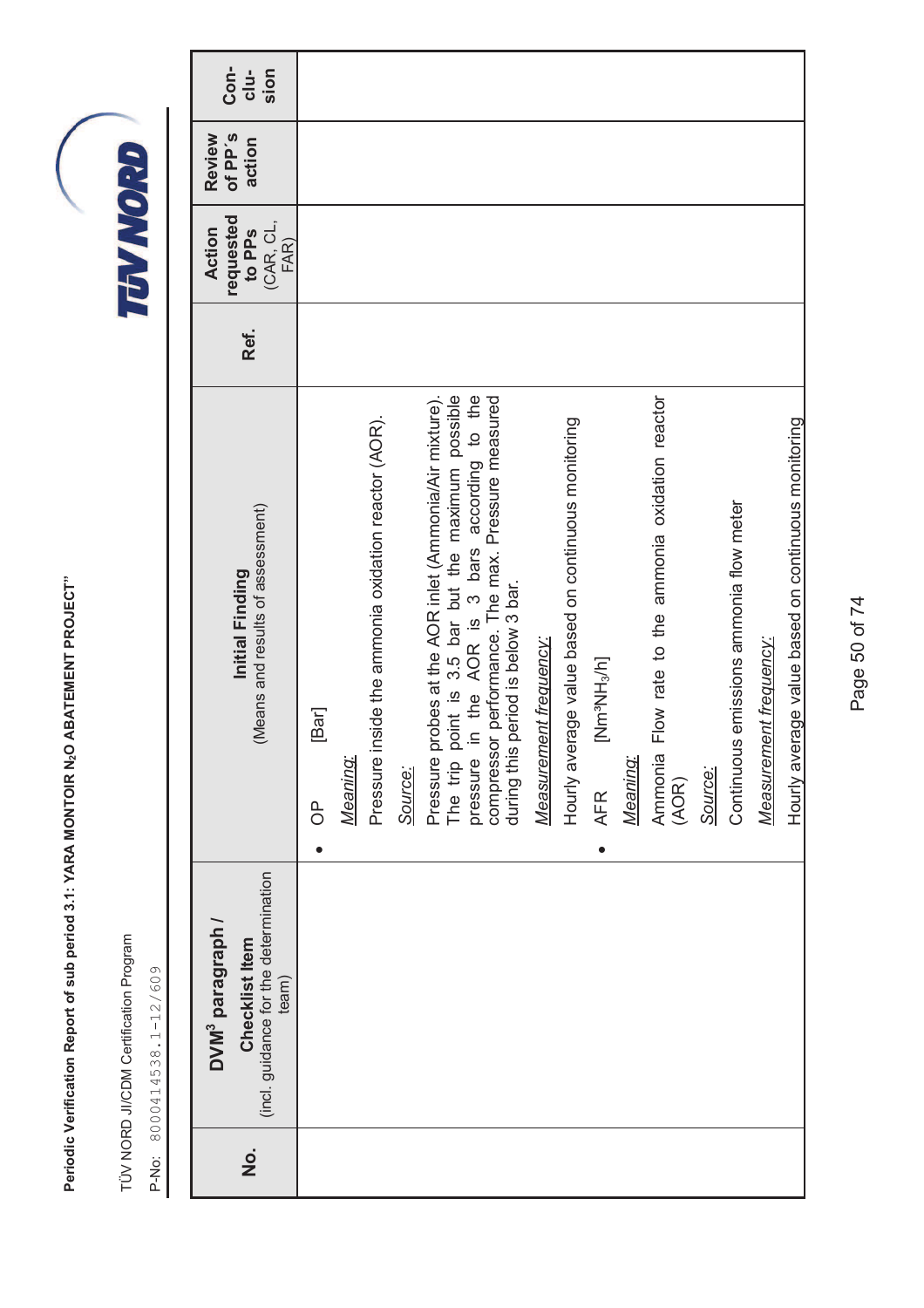TÜV NORD JI/CDM Certification Program TÜV NORD JI/CDM Certification Program

P-No: 8000414538.1-12/609 P-No: 8000414538.1-12/609

| Con-<br>$clu-$<br>sion                                                                           |                                                                                                                                                                                                                                                                                   |          |                                        |         |                           |                        |                                                     |                                   |          |                          |         |                                            |                        |                                                     |                                                          |          |                       |
|--------------------------------------------------------------------------------------------------|-----------------------------------------------------------------------------------------------------------------------------------------------------------------------------------------------------------------------------------------------------------------------------------|----------|----------------------------------------|---------|---------------------------|------------------------|-----------------------------------------------------|-----------------------------------|----------|--------------------------|---------|--------------------------------------------|------------------------|-----------------------------------------------------|----------------------------------------------------------|----------|-----------------------|
| of PP's<br>Review<br>action                                                                      |                                                                                                                                                                                                                                                                                   |          |                                        |         |                           |                        |                                                     |                                   |          |                          |         |                                            |                        |                                                     |                                                          |          |                       |
| requested<br>(CAR, CL, FAR)<br>Action<br>to PPs                                                  |                                                                                                                                                                                                                                                                                   |          |                                        |         |                           |                        |                                                     |                                   |          |                          |         |                                            |                        |                                                     |                                                          |          |                       |
| Ref.                                                                                             |                                                                                                                                                                                                                                                                                   |          |                                        |         |                           |                        |                                                     |                                   |          |                          |         |                                            |                        |                                                     |                                                          |          |                       |
| (Means and results of assessment)<br>Initial Finding                                             | $[%] \centering% \includegraphics[width=1.0\textwidth]{images/TrDiC-Architecture.png} \caption{The 3D (top) and the 4D (bottom) of the 3D (bottom) and the 4D (bottom) of the 3D (bottom) and the 4D (bottom) of the 3D (bottom).} \label{fig:TrDiC-Architecture}$<br><b>AIFR</b> | Meaning: | to air ratio into the AOR<br>Ammonia 1 | Source: | Ammonia & Air flow meters | Measurement frequency: | Hourly average value based on continuous monitoring | $[{\rm C}^{\circ}]$<br><b>TSG</b> | Meaning: | Temperature of stack gas | Source: | Probe (part of the gas volume flow meter). | Measurement frequency: | Hourly average value based on continuous monitoring | $\mathbb{P}$ ā $\overline{a}$<br><b>PSG</b><br>$\bullet$ | Meaning: | Pressure of stack gas |
| (incl. guidance for the determination<br>DVM <sup>3</sup> paragraph /<br>Checklist Item<br>team) |                                                                                                                                                                                                                                                                                   |          |                                        |         |                           |                        |                                                     |                                   |          |                          |         |                                            |                        |                                                     |                                                          |          |                       |
| $\frac{\dot{\mathsf{o}}}{\mathsf{z}}$                                                            |                                                                                                                                                                                                                                                                                   |          |                                        |         |                           |                        |                                                     |                                   |          |                          |         |                                            |                        |                                                     |                                                          |          |                       |

Page 51 of 74 Page 51 of 74

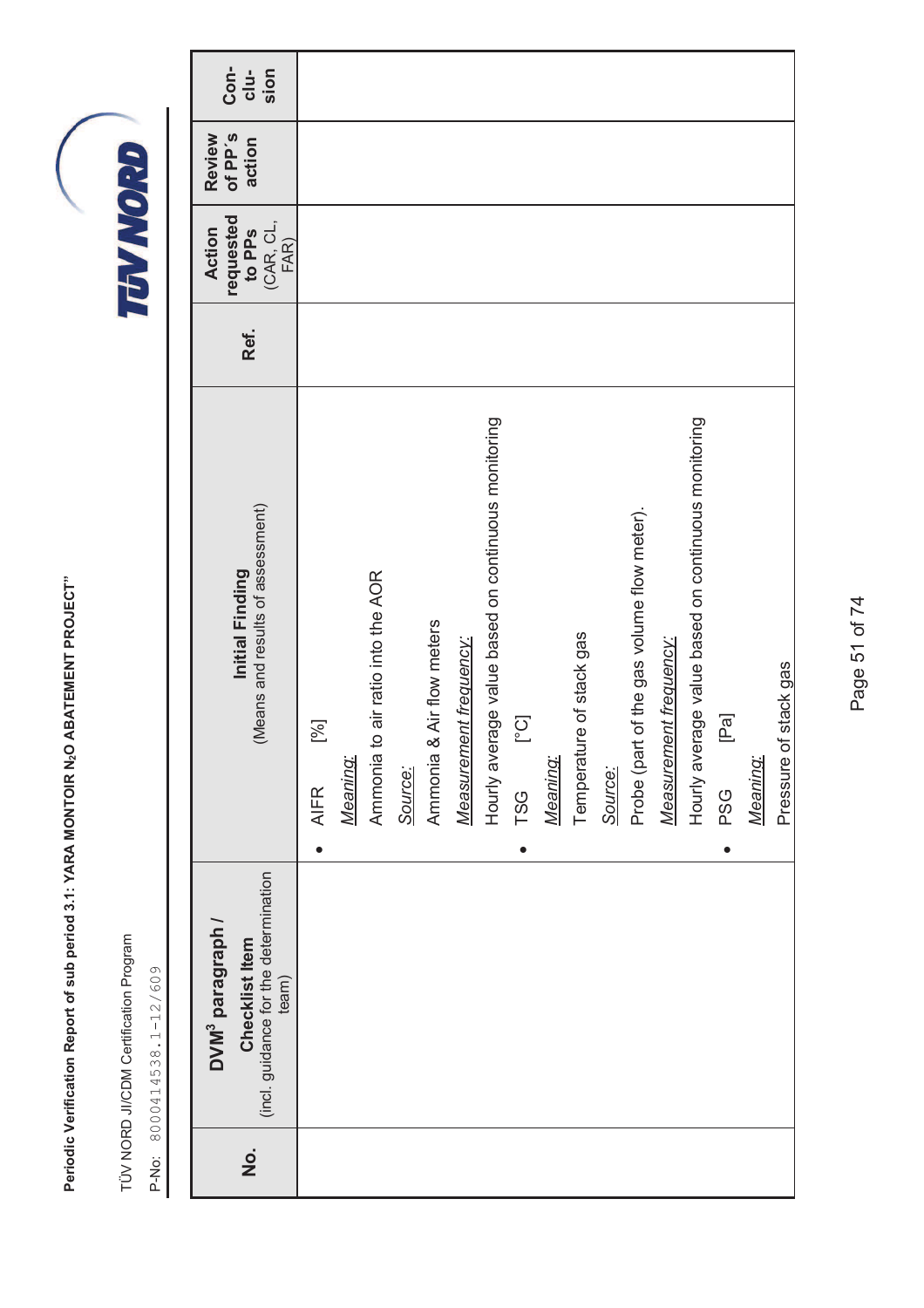TÜV NORD JI/CDM Certification Program TÜV NORD JI/CDM Certification Program

| o<br>Z | (incl. guidance for the determination<br>DVM <sup>3</sup> paragraph /<br>Checklist Item<br>team) | (Means and results of assessment)<br>Initial Finding                                                                     | Ref. | requested<br>(CAR, CL,<br>Action<br>to PP <sub>S</sub><br>FAR) | of PP's<br>Review<br>action | Con-<br>$clu-$<br>sion |
|--------|--------------------------------------------------------------------------------------------------|--------------------------------------------------------------------------------------------------------------------------|------|----------------------------------------------------------------|-----------------------------|------------------------|
|        |                                                                                                  | Source:                                                                                                                  |      |                                                                |                             |                        |
|        |                                                                                                  | Probe (part of the gas volume flow meter).                                                                               |      |                                                                |                             |                        |
|        |                                                                                                  | Measurement frequency:                                                                                                   |      |                                                                |                             |                        |
|        |                                                                                                  | Hourly average value based on continuous monitoring                                                                      |      |                                                                |                             |                        |
|        |                                                                                                  | [kgN <sub>2</sub> O/tHNO <sub>3</sub> ]<br>EF <sub>c</sub>                                                               |      |                                                                |                             |                        |
|        |                                                                                                  | Meaning:                                                                                                                 |      |                                                                |                             |                        |
|        |                                                                                                  | project Verification<br>factor calculated for<br>Emissions<br>Period n.                                                  |      |                                                                |                             |                        |
|        |                                                                                                  | Source:                                                                                                                  |      |                                                                |                             |                        |
|        |                                                                                                  | from measured data<br>Calculated                                                                                         |      |                                                                |                             |                        |
|        |                                                                                                  | [kgN2O/tHNO <sub>3</sub> ]<br>$EF_{reg}$                                                                                 |      |                                                                |                             |                        |
|        |                                                                                                  | Meaning:                                                                                                                 |      |                                                                |                             |                        |
|        |                                                                                                  | cap for N <sub>2</sub> O from nitric acid production set by<br>government/local regulation.<br>Emissions                 |      |                                                                |                             |                        |
|        |                                                                                                  | Source:                                                                                                                  |      |                                                                |                             |                        |
|        |                                                                                                  | National or local N <sub>2</sub> O emissions legislation <sup>"/AP/</sup>                                                |      |                                                                |                             |                        |
|        |                                                                                                  | In this case, the regulatory limit is lower than the<br>benchmark emissions factor, thus EF <sub>reg</sub><br>applicable |      |                                                                |                             |                        |

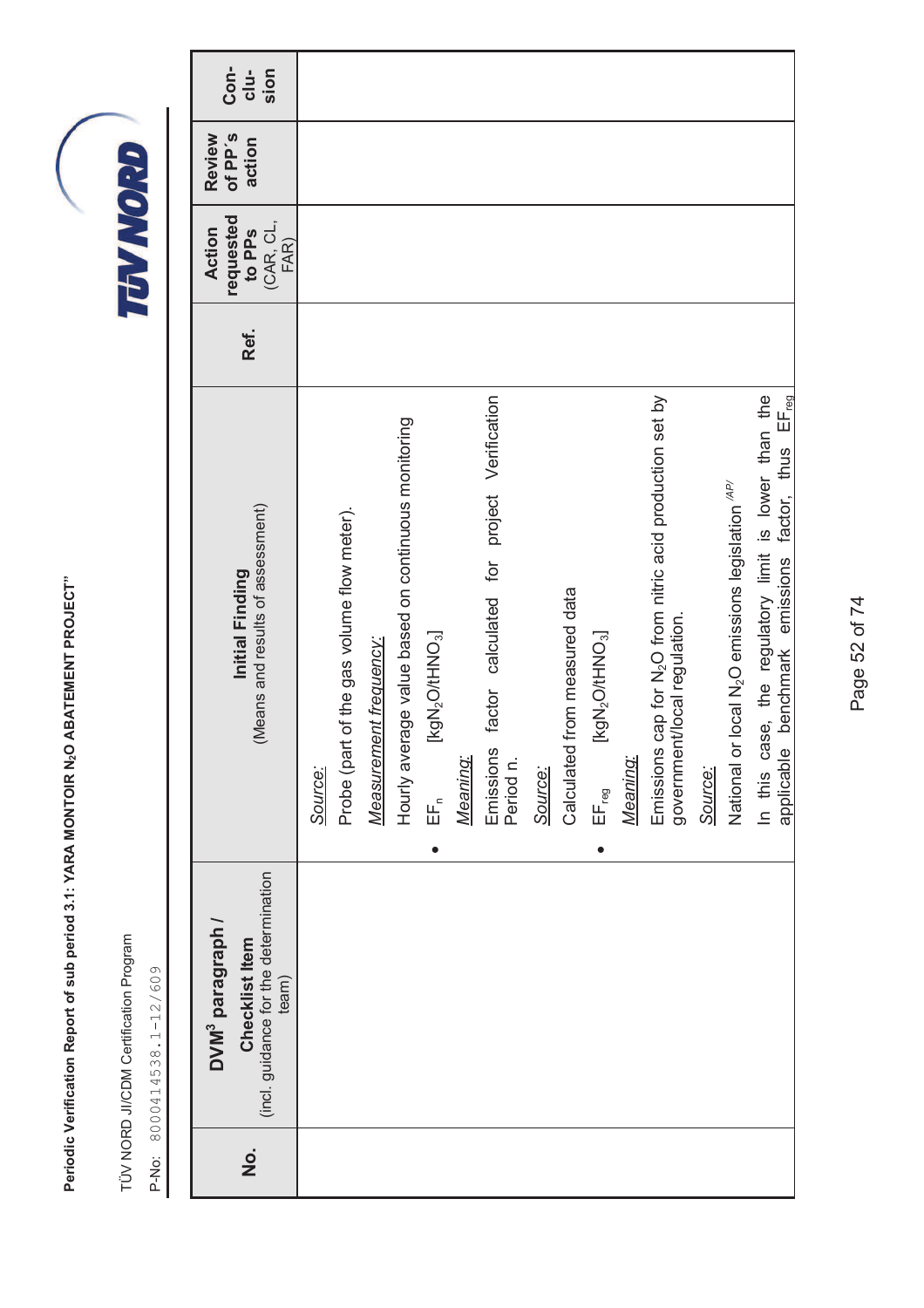TÜV NORD JI/CDM Certification Program TÜV NORD JI/CDM Certification Program

| $\dot{\mathbf{z}}$ | (incl. guidance for the determination<br>DVM <sup>3</sup> paragraph /<br>Checklist Item<br>team) | (Means and results of assessment)<br>Initial Finding                                                                                                                                                                  | Ref. | requested<br>(CAR, CL,<br>Action<br>to PP <sub>S</sub><br>FAR) | of PP's<br>Review<br>action | Con-<br>$clu-$<br>sion |
|--------------------|--------------------------------------------------------------------------------------------------|-----------------------------------------------------------------------------------------------------------------------------------------------------------------------------------------------------------------------|------|----------------------------------------------------------------|-----------------------------|------------------------|
|                    |                                                                                                  | replaces EF <sub>BM</sub> in the calculation of ERUs.                                                                                                                                                                 |      |                                                                |                             |                        |
|                    |                                                                                                  | [kgN <sub>2</sub> O/HNO <sub>3</sub> ]<br>EF <sub>BM</sub>                                                                                                                                                            |      |                                                                |                             |                        |
|                    |                                                                                                  | Meaning:                                                                                                                                                                                                              |      |                                                                |                             |                        |
|                    |                                                                                                  | Specific reference value (benchmark emission factor)<br>that will be applied to calculate the emissions reductions<br>from a specific Verification Period (not applicable in this<br>project).                        |      |                                                                |                             |                        |
|                    |                                                                                                  | Source:                                                                                                                                                                                                               |      |                                                                |                             |                        |
|                    |                                                                                                  | n the French Methodology<br>Included in                                                                                                                                                                               |      |                                                                |                             |                        |
|                    |                                                                                                  | QA/QS:                                                                                                                                                                                                                |      |                                                                |                             |                        |
|                    |                                                                                                  | equipment and<br>The PP refers to the project European standard 14181<br>regarding implementation of monitoring<br>procedures.<br>maintenance                                                                         |      |                                                                |                             |                        |
|                    |                                                                                                  | Means of determination: PDD, Monitoring report, ERU-<br>calculation, DIN EN 14181, methodology, quality related<br>procedures provided by the plant staff, on-site inspections<br>and interviews with involved staff. |      |                                                                |                             |                        |
|                    |                                                                                                  | The verification team can confirm that the<br>monitoring of the relevant parameter implemented in the<br>project and the referenced standards are in accordance with<br>Conclusion:                                   |      |                                                                |                             |                        |
|                    |                                                                                                  | the monitoring plan of the final PDD. Matter of detailed                                                                                                                                                              |      |                                                                |                             |                        |

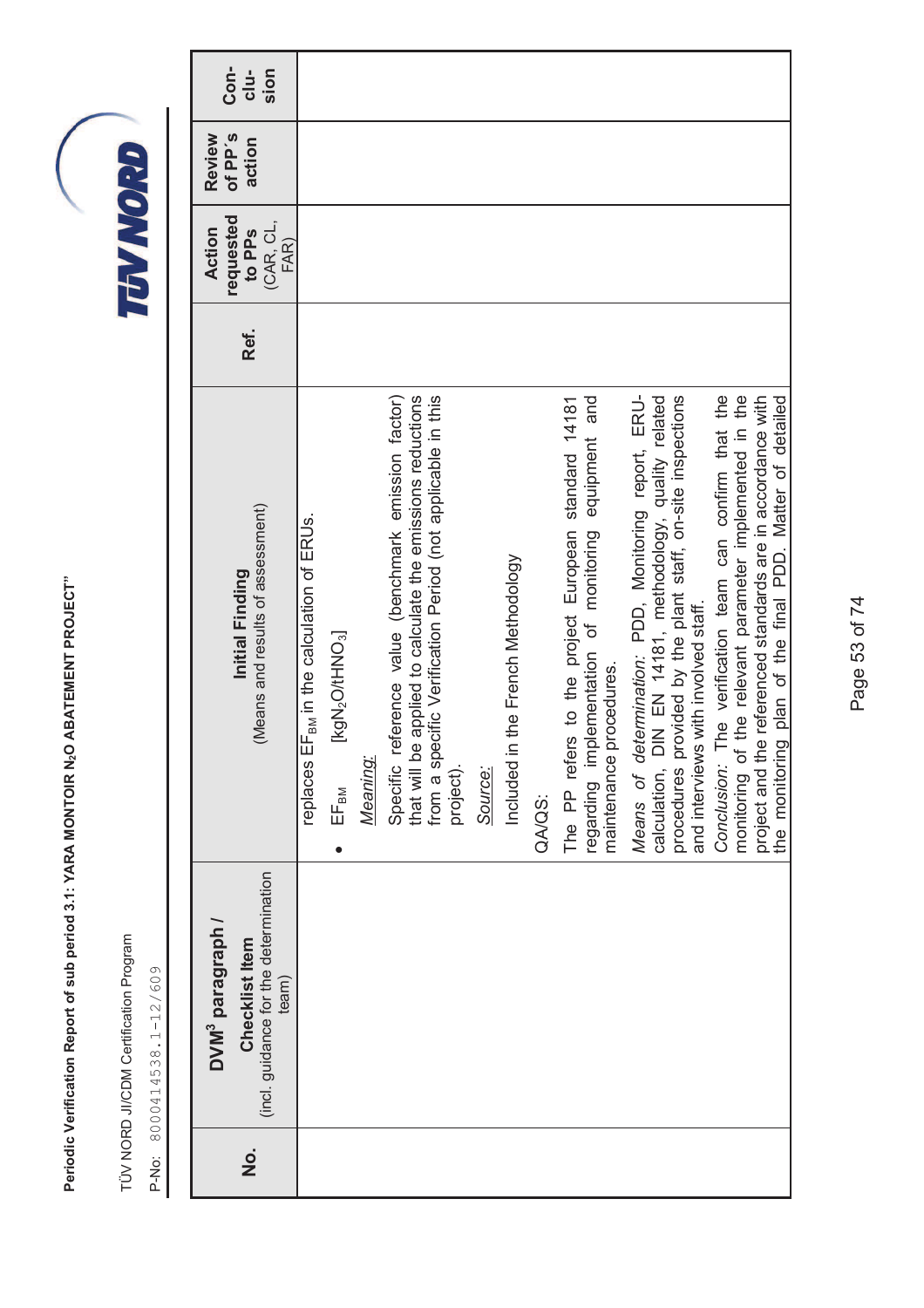TÜV NORD JI/CDM Certification Program TÜV NORD JI/CDM Certification Program

P-No: 8000414538.1-12/609 P-No: 8000414538.1-12/609

| $\dot{\mathbf{z}}$ | (incl. guidance for the determination<br>DVM <sup>3</sup> paragraph /<br>Checklist Item<br>team)                                                                                                                                                                                                                                                                                            | (Means and results of assessment)<br>Initial Finding                                                                                                                                                                                                                                                                                                                                                                                                                                                                                                                                                                                                                                                                                                                          | Ref.                                                                  | requested<br>(CAR, CL,<br>Action<br>to PP <sub>S</sub><br>FAR) | of PP's<br>Review<br>action | <b>Con-</b><br>$clu-$<br>sion |
|--------------------|---------------------------------------------------------------------------------------------------------------------------------------------------------------------------------------------------------------------------------------------------------------------------------------------------------------------------------------------------------------------------------------------|-------------------------------------------------------------------------------------------------------------------------------------------------------------------------------------------------------------------------------------------------------------------------------------------------------------------------------------------------------------------------------------------------------------------------------------------------------------------------------------------------------------------------------------------------------------------------------------------------------------------------------------------------------------------------------------------------------------------------------------------------------------------------------|-----------------------------------------------------------------------|----------------------------------------------------------------|-----------------------------|-------------------------------|
|                    |                                                                                                                                                                                                                                                                                                                                                                                             | Data handling, storage and processing<br>Measurement procedures<br>Measurement frequency<br>Quality procedures<br>Measuring points<br>Cross checks<br>checks were i.e.:<br>Data source                                                                                                                                                                                                                                                                                                                                                                                                                                                                                                                                                                                        |                                                                       |                                                                |                             |                               |
| 2.0                | and the emissions or removals<br>For calculating the emission<br>reductions or enhancements of<br>emissions or net removals and<br>the activity level of the project<br>as well as risks associated with<br>e.g. those listed in 23 (b) (i)-(vii)<br>above, influencing the baseline<br>net removals, were key factors,<br>the project taken into account,<br>as appropriate?<br>DVM § 95a) | Description: Project baselines are set by default values in<br>the French methodology which was issued by the French<br>government are the key factors, which influences the<br>DFP. Default values are expressed in benchmark values [kg<br>value is limited lower than the nationwide benchmark<br>accountable emission<br>For Yara Montoir Nitric acid plant the applicable benchmark<br>emissions factors. The specific regulatory Emissions Factor<br>This benchmark factor resp. Emission limitation by local<br>according to plant specific "Arrêté Préfectoral" is:<br>baseline scenario and reduces the<br>2012<br>1.85<br>2011<br>2.5<br>$\bullet$ 1.2 kgN <sub>2</sub> O/tHNO <sub>3</sub> .<br>N <sub>2</sub> O/t HNO <sub>3</sub> ]:<br>Year: 2010<br>Value: 2.5 | <b>IMETH/</b><br><b>IDVM/</b><br><b>IDVM/</b><br>10M<br>/PDD/<br>/AP/ |                                                                |                             | $\aleph$                      |

Page 54 of 74 Page 54 of 74

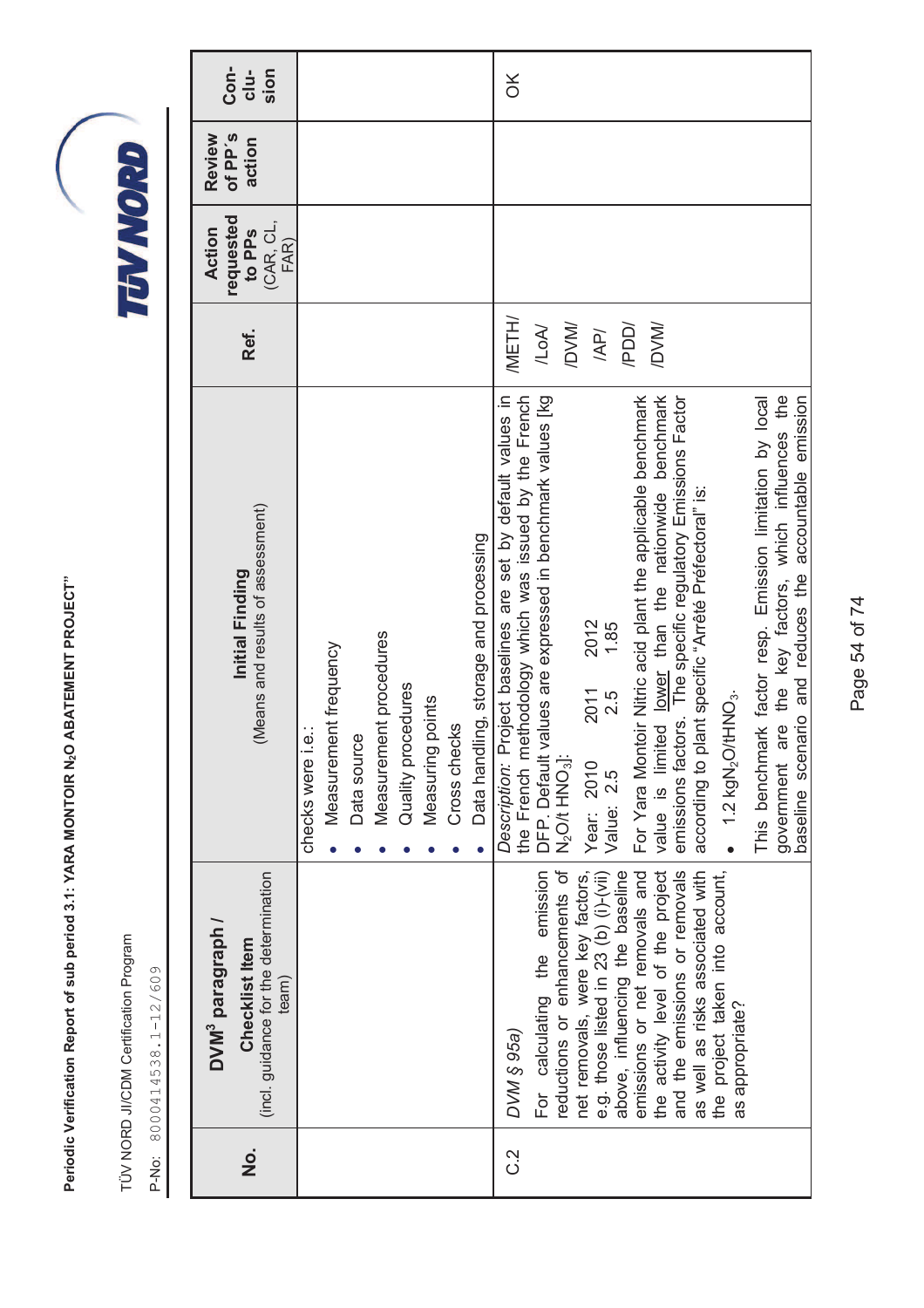TÜV NORD JI/CDM Certification Program TÜV NORD JI/CDM Certification Program

P-No: 8000414538.1-12/609 P-No: 8000414538.1-12/609

| Con-<br>sion<br>cl <sub>u</sub>                                                                  |                                                                                   |                                                                                                                                                                                                                                                                        |                                                                                              |                                                                                                                                                                                                                |                                                                                                                                            | XO                                                   |                                                                 |                                                          |                                                       |                                       |
|--------------------------------------------------------------------------------------------------|-----------------------------------------------------------------------------------|------------------------------------------------------------------------------------------------------------------------------------------------------------------------------------------------------------------------------------------------------------------------|----------------------------------------------------------------------------------------------|----------------------------------------------------------------------------------------------------------------------------------------------------------------------------------------------------------------|--------------------------------------------------------------------------------------------------------------------------------------------|------------------------------------------------------|-----------------------------------------------------------------|----------------------------------------------------------|-------------------------------------------------------|---------------------------------------|
| of PP's<br>Review<br>action                                                                      |                                                                                   |                                                                                                                                                                                                                                                                        |                                                                                              |                                                                                                                                                                                                                |                                                                                                                                            |                                                      |                                                                 |                                                          |                                                       |                                       |
| requested<br>to PPs<br>(CAR, CL,<br>Action<br>FAR)                                               |                                                                                   |                                                                                                                                                                                                                                                                        |                                                                                              |                                                                                                                                                                                                                |                                                                                                                                            |                                                      |                                                                 |                                                          |                                                       |                                       |
| Ref.                                                                                             |                                                                                   |                                                                                                                                                                                                                                                                        |                                                                                              |                                                                                                                                                                                                                |                                                                                                                                            | /PDD/                                                | <b>IMETH/</b>                                                   | <b>/PDD/</b>                                             | MRT1/                                                 | XLS                                   |
| (Means and results of assessment)<br>Initial Finding                                             | above<br>reductions from realistic baseline emissions to the<br>mentioned values. | of risk assessment are extensive measures to<br>prevent a bypass of process gases in the catalyst bed since<br>catalyst efficiency was identified as most important project<br>this will lead to a reduction of catalyst efficiency. Decreasing<br>The results<br>risk | Means of determination: plant specific "Arrêté Préfectoral",<br>French methodology, LoA, PDD | in the calculation of baseline emissions and take into<br>account the sectoral reform policies and legislation (point 23<br>Conclusion: The benchmark values are correctly considered<br>(b) $(i)$ of $DVM$ ). | The verification team can confirm, that the result of risk<br>(risks associated with the project) was taken<br>into account.<br>assessment | Description: Parameter and related data sources are: | NCSG <sub>n</sub> [mg N <sub>2</sub> O/m <sup>a</sup> ]         | Dr. Födisch MCA 04 Continuous Emissions N <sub>2</sub> O | Analyser (part of the AMS)                            | VSG <sub>n</sub> [Nm <sup>3</sup> /h] |
| (incl. guidance for the determination<br>DVM <sup>3</sup> paragraph /<br>Checklist Item<br>team) |                                                                                   |                                                                                                                                                                                                                                                                        |                                                                                              |                                                                                                                                                                                                                |                                                                                                                                            | DVM § 95b)                                           | sources used for<br>calculating emission reductions<br>Are data | or enhancements of net remo-                             | vals clearly identified, reliable<br>and transparent? |                                       |
| $\dot{\mathbf{z}}$                                                                               |                                                                                   |                                                                                                                                                                                                                                                                        |                                                                                              |                                                                                                                                                                                                                |                                                                                                                                            | ာ                                                    |                                                                 |                                                          |                                                       |                                       |

Page 55 of 74 Page 55 of 74

TEVNORD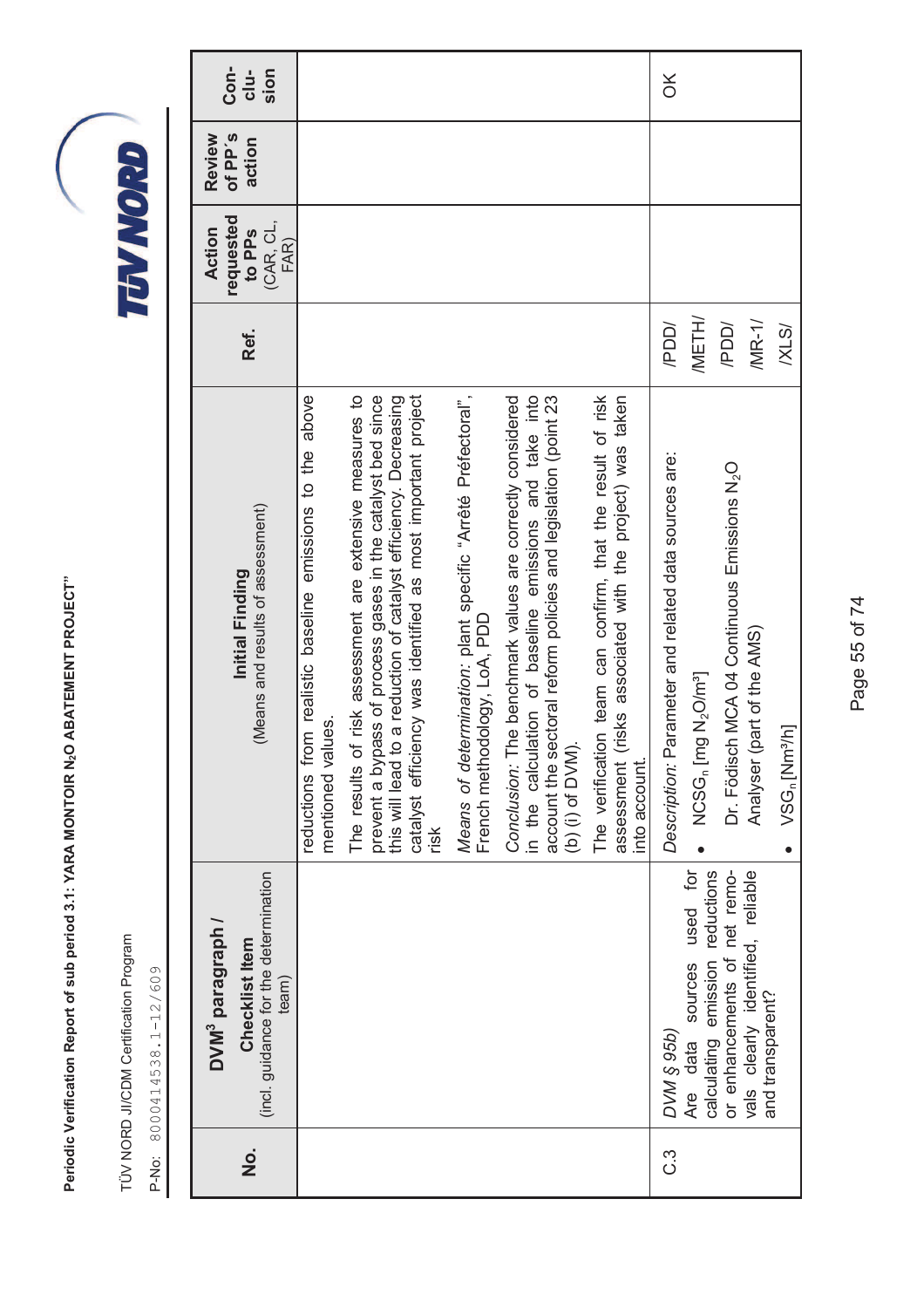TÜV NORD JI/CDM Certification Program TÜV NORD JI/CDM Certification Program

| Con-<br>$clu-$<br>sion<br>of PP's<br>Review<br>action                                            |                                                                                                 |                                     |                                |                       |                                                                                                                             |                 |                                |          |             |          |                 |                                                                      |                                                                                                                  |
|--------------------------------------------------------------------------------------------------|-------------------------------------------------------------------------------------------------|-------------------------------------|--------------------------------|-----------------------|-----------------------------------------------------------------------------------------------------------------------------|-----------------|--------------------------------|----------|-------------|----------|-----------------|----------------------------------------------------------------------|------------------------------------------------------------------------------------------------------------------|
|                                                                                                  |                                                                                                 |                                     |                                |                       |                                                                                                                             |                 |                                |          |             |          |                 |                                                                      |                                                                                                                  |
| requested<br>(CAR, CL,<br>FAR)<br>to PP <sub>S</sub><br>Action                                   |                                                                                                 |                                     |                                |                       |                                                                                                                             |                 |                                |          |             |          |                 |                                                                      |                                                                                                                  |
| Ref.                                                                                             | /IMD1/<br>/11002/                                                                               | /DRAW/                              | /LOG                           | FOED-<br><b>MAIN/</b> |                                                                                                                             |                 |                                |          |             |          |                 |                                                                      |                                                                                                                  |
| (Means and results of assessment)<br>Initial Finding                                             | Dr. Födisch FMD 99 gas volume flow meter (differential<br>pressure sensor is a part of the AMS) | PE <sub>n</sub> [kgN <sub>2</sub> O | Calculation from measured data | OH <sub>n</sub> [h]   | Production Log - taking into account: plant status signal,<br>status signal, trip point parameters<br>NH <sub>3</sub> valve | <b>AIFR</b> [%] | and Air flow meters<br>Ammonia | TSG [°C] | Part of AMS | PSG [Pa] | Part of the AMS | EF <sub>n</sub> [kgN <sub>2</sub> O/tHNO <sub>3</sub> ]<br>$\bullet$ | For the verification period n the emission factor is: EF <sub>n</sub> =<br>(PE <sub>n</sub> / NAP <sub>n</sub> ) |
| (incl. guidance for the determination<br>DVM <sup>3</sup> paragraph /<br>Checklist Item<br>team) |                                                                                                 |                                     |                                |                       |                                                                                                                             |                 |                                |          |             |          |                 |                                                                      |                                                                                                                  |
| $\frac{\dot{\mathsf{o}}}{\mathsf{z}}$                                                            |                                                                                                 |                                     |                                |                       |                                                                                                                             |                 |                                |          |             |          |                 |                                                                      |                                                                                                                  |

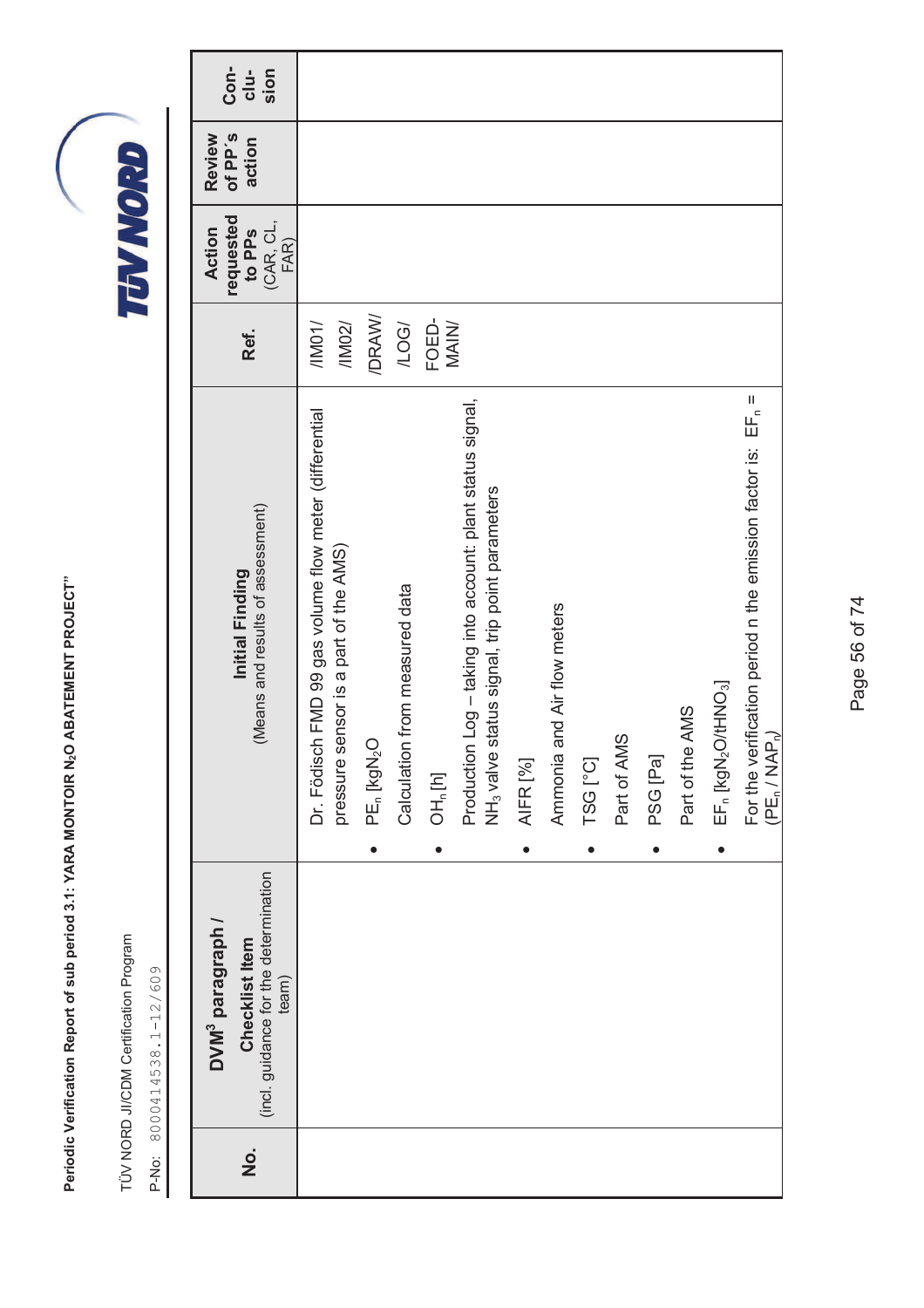TÜV NORD JI/CDM Certification Program TÜV NORD JI/CDM Certification Program

| o<br>N | (incl. guidance for the determination<br>DVM <sup>3</sup> paragraph /<br>Checklist Item<br>team) | (Means and results of assessment)<br>Initial Finding                                                                                                                                               | Ref. | requested<br>(CAR, CL,<br>Action<br>to PP <sub>S</sub><br>FAR) | of PP's<br>Review<br>action | Con-<br>$clu-$<br>sion |
|--------|--------------------------------------------------------------------------------------------------|----------------------------------------------------------------------------------------------------------------------------------------------------------------------------------------------------|------|----------------------------------------------------------------|-----------------------------|------------------------|
|        |                                                                                                  | $EF_{reg}$ [kgN <sub>2</sub> O/tHNO <sub>3</sub> ]<br>$\bullet$                                                                                                                                    |      |                                                                |                             |                        |
|        |                                                                                                  | government as: 1.2 kg for the complete monitoring<br>N <sub>2</sub> O-emissions are set by the local<br>The max.<br>period                                                                         |      |                                                                |                             |                        |
|        |                                                                                                  | Uncertainty of AMS (max.: 7.5 %)<br>$\bullet$                                                                                                                                                      |      |                                                                |                             |                        |
|        |                                                                                                  | uncertainty, the project emissions must be increased<br>Established uncertainty [%] - Permitted uncertainty<br>exceeding the limit of 7.5 % overall<br>$[%] =$<br>In case of<br>(Increase<br>(7.5) |      |                                                                |                             |                        |
|        |                                                                                                  | A corresponding deduction must not be applied to the<br>calculation in this period.                                                                                                                |      |                                                                |                             |                        |
|        |                                                                                                  | NAP <sub>n</sub> [tHNO <sub>3</sub> ]<br>$\bullet$                                                                                                                                                 |      |                                                                |                             |                        |
|        |                                                                                                  | Nitric acid flow meter and density of nitric acid<br>(cumulated)                                                                                                                                   |      |                                                                |                             |                        |
|        |                                                                                                  | GWP <sub>N20</sub> [tCO <sub>2</sub> e/tN <sub>2</sub> O]                                                                                                                                          |      |                                                                |                             |                        |
|        |                                                                                                  | Climate Change 1995, The Science of Climate Change:<br>for Policymakers and Technical Summary of<br>Summary                                                                                        |      |                                                                |                             |                        |

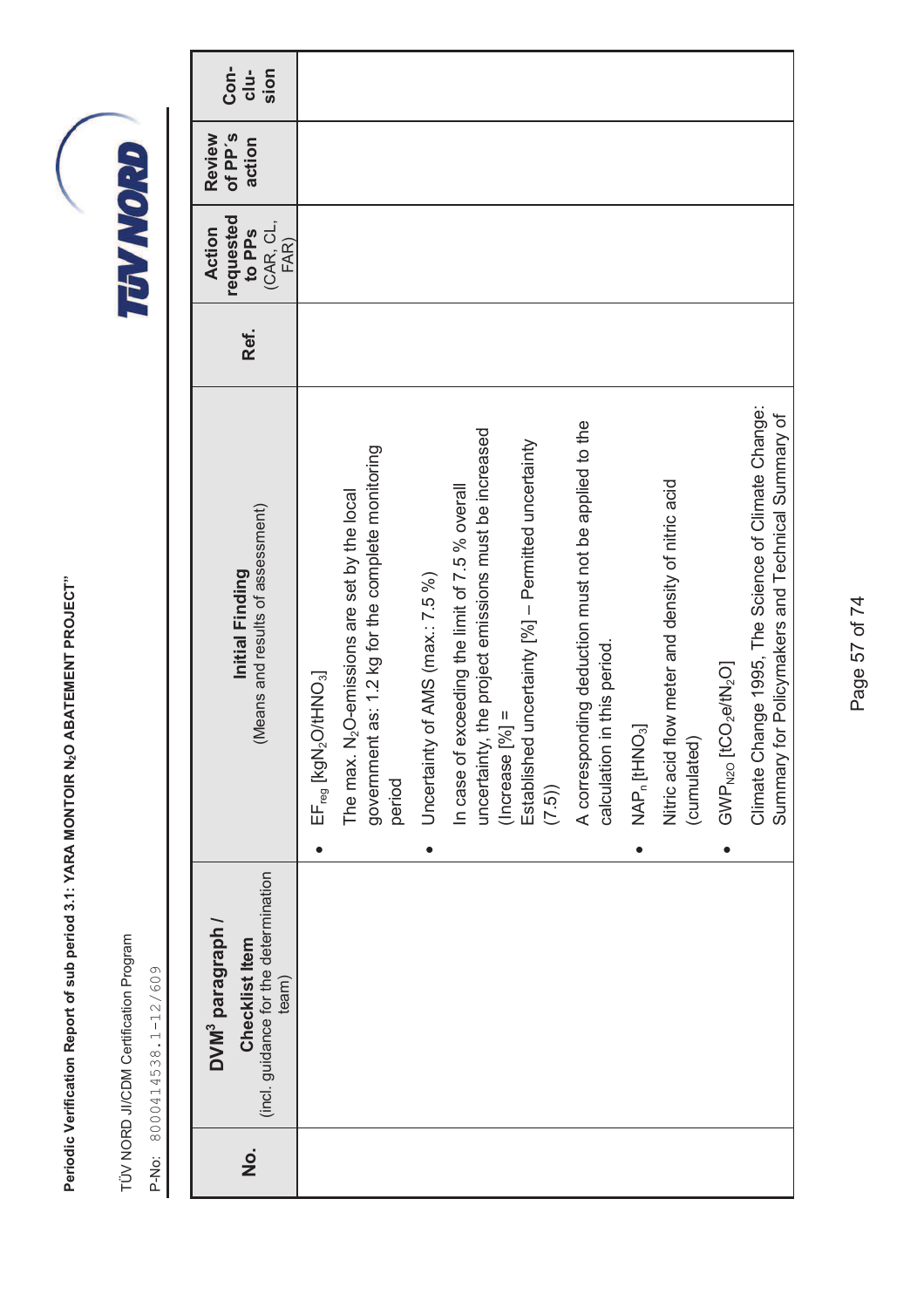TÜV NORD JI/CDM Certification Program TÜV NORD JI/CDM Certification Program

P-No: 8000414538.1-12/609 P-No: 8000414538.1-12/609

| Con-<br>sion<br>$clu-$                                                                           |                                                                                                                                                                                                                                                                                                                                                                                                                                                                                                                                                                                                                                | $\frac{X}{C}$                                                                                                                                                                                                                                                                                                                                                                                                                                       |
|--------------------------------------------------------------------------------------------------|--------------------------------------------------------------------------------------------------------------------------------------------------------------------------------------------------------------------------------------------------------------------------------------------------------------------------------------------------------------------------------------------------------------------------------------------------------------------------------------------------------------------------------------------------------------------------------------------------------------------------------|-----------------------------------------------------------------------------------------------------------------------------------------------------------------------------------------------------------------------------------------------------------------------------------------------------------------------------------------------------------------------------------------------------------------------------------------------------|
| of PP's<br>Review<br>action                                                                      |                                                                                                                                                                                                                                                                                                                                                                                                                                                                                                                                                                                                                                |                                                                                                                                                                                                                                                                                                                                                                                                                                                     |
| requested<br>(CAR, CL,<br>Action<br>to PP <sub>S</sub><br>FAR)                                   |                                                                                                                                                                                                                                                                                                                                                                                                                                                                                                                                                                                                                                |                                                                                                                                                                                                                                                                                                                                                                                                                                                     |
| Ref.                                                                                             |                                                                                                                                                                                                                                                                                                                                                                                                                                                                                                                                                                                                                                | <b>/ARETE/</b><br><b>ARETE</b><br><b>IMETH/</b><br>/PDD/<br>/MR/                                                                                                                                                                                                                                                                                                                                                                                    |
| (Means and results of assessment)<br>Initial Finding                                             | Means of determination: PDD, methodology, monitoring<br>The PP could demonstrate that data sources are mainly<br>clearly identified, reliable and transparent. The monitoring<br>occurs in accordance with the monitoring plan included in<br>The ERU-calculation was carried out according to the<br>$ERU = (EFBM - EFn)/1000 \times NAP \times GWPN20) * 0.9$<br>report, on-site visit of plant, PCS and data server<br>formula described in the methodology:<br>the Working Group I Report, page 22.<br>No findings were raised in this context.<br>ERU [ERUs (tCO <sub>2</sub> e)]<br>Conclusion:<br>the PDD.<br>$\bullet$ | Description: As described under C.2., the French DFP sets<br>specific applicable benchmark value (specific<br>regulatory Emissions Factor) at Montoir according to "Arrêté<br>emission factors as benchmark values [kg N <sub>2</sub> O/t HNO <sub>3</sub> ]:<br>Préfectoral" is limited to a lower value of<br>1.85<br>2012<br>1.2 kgN <sub>2</sub> O/tHNO <sub>3</sub> .<br>2011<br>2.5<br>But the plant<br>Year: 2010<br>Value: 2.5<br>$\bullet$ |
| (incl. guidance for the determination<br>DVM <sup>3</sup> paragraph /<br>Checklist Item<br>team) |                                                                                                                                                                                                                                                                                                                                                                                                                                                                                                                                                                                                                                | $\delta$<br>reductions or enhancements of<br>for calculating the emission<br>and<br>Are emission factors, including<br>carefully balancing accuracy and<br>default emission factors, if used<br>selected<br>reasonableness,<br>net removals,<br>DVM § 95c)                                                                                                                                                                                          |
| o<br>Z                                                                                           |                                                                                                                                                                                                                                                                                                                                                                                                                                                                                                                                                                                                                                | ب<br>ن                                                                                                                                                                                                                                                                                                                                                                                                                                              |

Page 58 of 74 Page 58 of 74

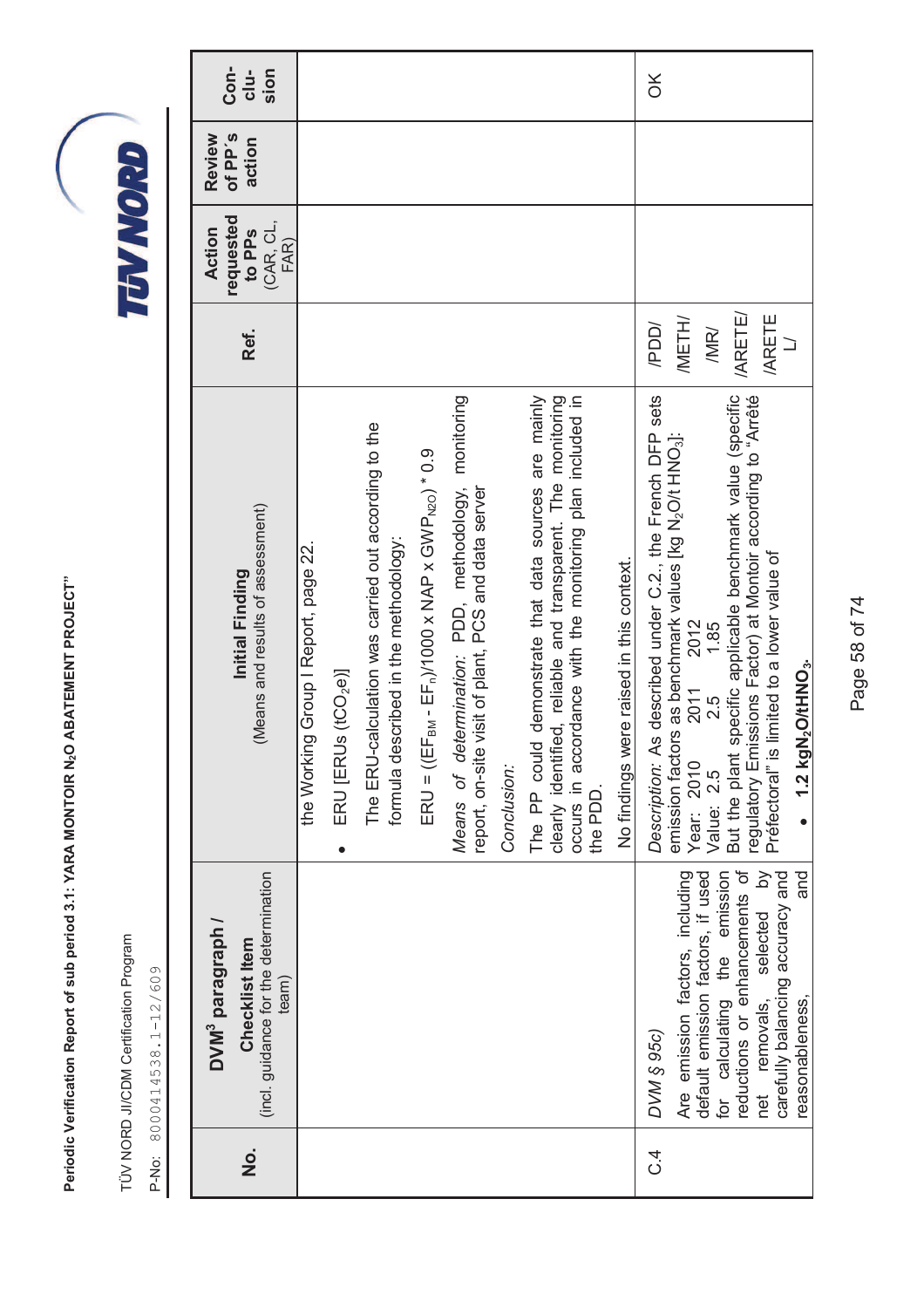TÜV NORD JI/CDM Certification Program TÜV NORD JI/CDM Certification Program

| $\dot{\mathbf{z}}$ | (incl. guidance for the determination<br>DVM <sup>3</sup> paragraph /<br>Checklist Item<br>team)                       | (Means and results of assessment)<br>Initial Finding                                                                                                                                                                                                                                        | Ref.                                          | requested<br>(CAR, CL,<br>Action<br>to PP <sub>S</sub><br>FAR) | of PP's<br>Review<br>action | Con-<br>$clu-$<br>sion |
|--------------------|------------------------------------------------------------------------------------------------------------------------|---------------------------------------------------------------------------------------------------------------------------------------------------------------------------------------------------------------------------------------------------------------------------------------------|-----------------------------------------------|----------------------------------------------------------------|-----------------------------|------------------------|
|                    | the<br>đ<br>appropriately justified<br>choice?                                                                         | Means of determination: "Arrêté Préfectoral", Methodology,<br>Monitoring report, XLS calculation spreadsheet.                                                                                                                                                                               | XLSI                                          |                                                                |                             |                        |
|                    |                                                                                                                        | The benchmark value, as set by the Prefecture<br>de Loire-Atlantique was correctly included in the emission<br>reduction calculation. The stack gas concentration, which<br>correlates with the emission factor, was mentioned in the<br>report as required per methodology.<br>Conclusion: |                                               |                                                                |                             |                        |
| ى<br>ن             | Is the calculation of emission<br>reductions or enhancements of<br>net removals calculated based<br>DVM § 95d)         | of emission<br>reduction follows the methodology described in the PDD. All<br>is based on measurements, therefore no<br>The transparent calculation<br>assumptions are used.<br>Description:<br>data used                                                                                   | <b>ARETE/</b><br><b>IMETH/</b><br>/PDD/       |                                                                |                             | $\frac{X}{C}$          |
|                    | transparent<br>on conservative assumptions<br>and the most plausible<br>most<br>$\sigma$<br>≘.<br>scenarios<br>manner? | The calculation includes: A deduction in baseline emission<br>Means of determination: "Arrêté Préfectoral", Methodology,<br>1.2 kg N <sub>2</sub> O/t HNO <sub>3</sub> (benchmark values) and a<br>10% reduction of the verified emission reductions.<br>scenario to<br>PDD, XLS            | <b>ARETE</b><br>XLSI<br>/MR/<br>$\frac{1}{2}$ |                                                                |                             |                        |
|                    |                                                                                                                        | The used methodology, data processing,<br>implementation of the benchmark values and 10% reduction<br>is a conservative approach.<br>Conclusion:                                                                                                                                            |                                               |                                                                |                             |                        |
|                    | Applicable to JI SSC projects only                                                                                     |                                                                                                                                                                                                                                                                                             |                                               |                                                                |                             |                        |
| ە<br>ن             | <b>DVM § 96</b>                                                                                                        | Description: The project is classified as large-scale project.                                                                                                                                                                                                                              |                                               |                                                                |                             |                        |

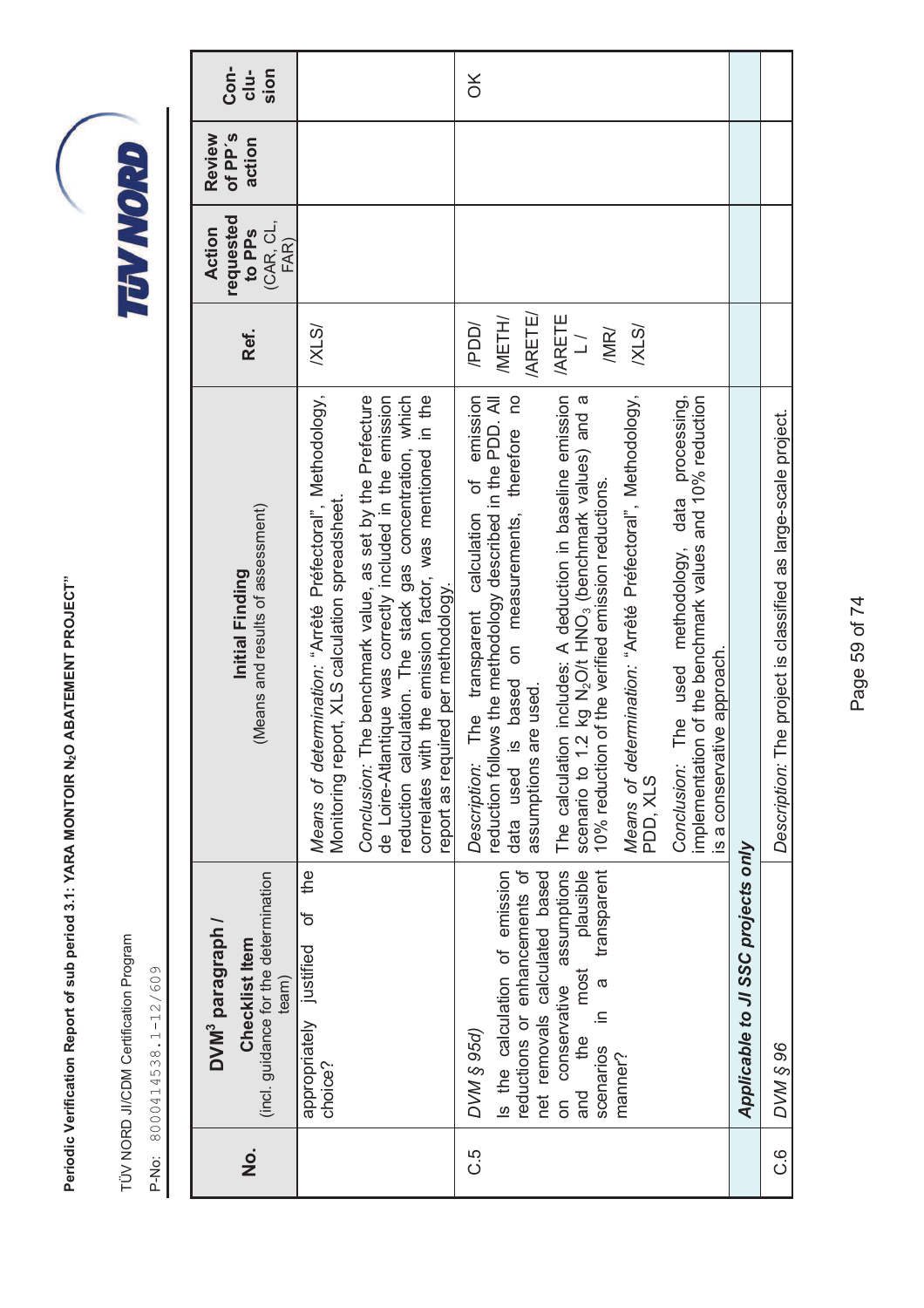TÜV NORD JI/CDM Certification Program TÜV NORD JI/CDM Certification Program

P-No: 8000414538.1-12/609 P-No: 8000414538.1-12/609

| o<br>Z | (incl. guidance for the determination<br>DVM <sup>3</sup> paragraph /<br>Checklist Item<br>team)                                                                                           | (Means and results of assessment)<br>Initial Finding               | Ref. | requested<br>to PPS<br>(CAR, CL,<br>Action | of PP's<br>Review<br>action | Con-<br>sion<br>$clu-$ |
|--------|--------------------------------------------------------------------------------------------------------------------------------------------------------------------------------------------|--------------------------------------------------------------------|------|--------------------------------------------|-----------------------------|------------------------|
|        | Is the relevant threshold to be<br>classified as JI SSC project not<br>exceeded during the monitoring<br>period on an annual average<br>basis?                                             | Means of determination: PDD<br>Conclusion: N/A.                    |      | FAR)                                       |                             |                        |
|        | If the threshold is exceeded, is<br>reduction level estimated in the<br>emission<br>PDD for the JI SSC project or<br>the bundle for the monitoring<br>period determined?<br>maximum<br>the |                                                                    |      |                                            |                             |                        |
|        | Applicable to bundled JI SSC projects only                                                                                                                                                 |                                                                    |      |                                            |                             |                        |
| ر<br>ن | Has the composition of the<br>bundle not changed from that is<br>stated in F-JI-SSCBUNDLE?<br>DVM § 97a)                                                                                   | Means of determination: N/A<br>Description: N/A<br>Conclusion: N/A |      |                                            |                             |                        |
| .<br>ပ | DVM § 97b)                                                                                                                                                                                 | Description: N/A                                                   |      |                                            |                             |                        |
|        | was<br>conducted on the basis of an<br>overall monitoring plan, have the<br>project participants submitted a<br>common monitoring report?<br>determination<br>If the                       | Means of determination: N/A<br>Conclusion: N/A                     |      |                                            |                             |                        |

Page 60 of 74 Page 60 of 74

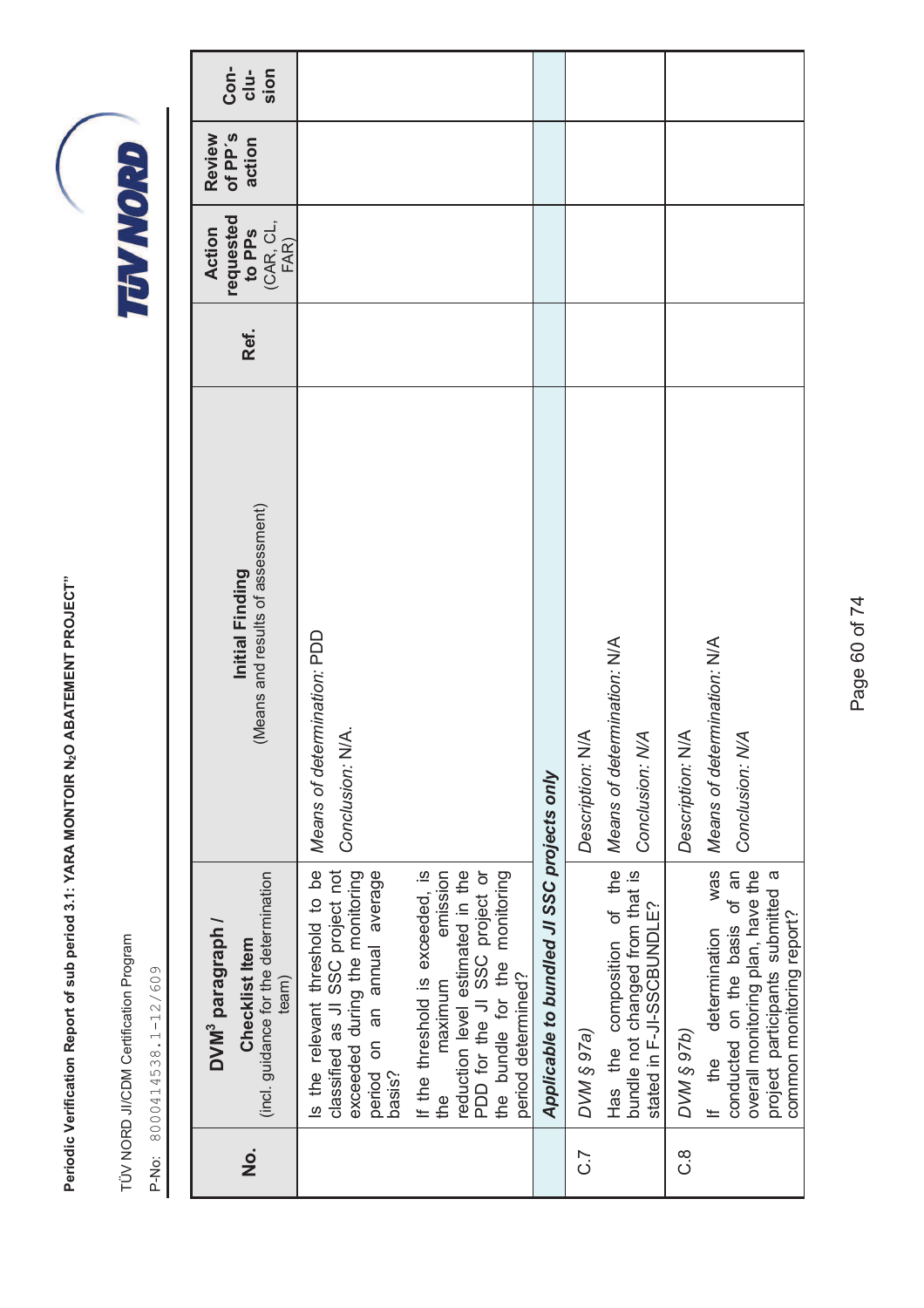|                   | Periodic Verification Report of sub period 3.1: YARA MONTOIR N <sub>2</sub> O                                                  | ABATEMENT PROJECT"                                                    |      |                                                     |                             |                        |
|-------------------|--------------------------------------------------------------------------------------------------------------------------------|-----------------------------------------------------------------------|------|-----------------------------------------------------|-----------------------------|------------------------|
| p-No:             | TÜV NORD JI/CDM Certification Program<br>8000414538.1-12/609                                                                   |                                                                       |      | TUWORD                                              |                             |                        |
|                   |                                                                                                                                |                                                                       |      |                                                     |                             |                        |
| $\frac{1}{2}$     | (incl. guidance for the determination<br>DVM <sup>3</sup> paragraph /<br>Checklist Item<br>team)                               | (Means and results of assessment)<br>Initial Finding                  | Ref. | requested<br>to PPs<br>$(AR, CL,$<br>Action<br>FAR) | of PP's<br>Review<br>action | Con-<br>$clu-$<br>sion |
| ပ္ပ               | <b>S6 8 M/Q</b>                                                                                                                | Description: N/A                                                      |      |                                                     |                             |                        |
|                   | monitoring plan that provides for<br>If the monitoring is based on a<br>overlapping monitoring periods,                        | Means of determination: N/A<br>Conclusion: N/A                        |      |                                                     |                             |                        |
|                   | Are the monitoring periods per<br>component of the project clearly<br>monitoring<br>in the<br>specified<br>report?             |                                                                       |      |                                                     |                             |                        |
|                   | Do the monitoring periods not<br>overlap with those for which<br>already<br>deemed final in the past?<br>were<br>verifications |                                                                       |      |                                                     |                             |                        |
| $\blacksquare$    | Revision of monitoring plan                                                                                                    |                                                                       |      |                                                     |                             |                        |
|                   |                                                                                                                                | Applicable only if monitoring plan is revised by project participants |      |                                                     |                             |                        |
| $\overline{D}$ .  | DVM § 99a)                                                                                                                     | Description: N/A                                                      |      |                                                     |                             |                        |
|                   | participants<br>appropriate<br>proposed<br>the<br>project<br>ίğι<br>Μ<br>justification<br>Did the<br>revision?<br>provide      | Means of determination: N/A<br>Conclusion: N/A                        |      |                                                     |                             |                        |
| $\overline{D}$ .2 | <b>OVM § 99b)</b>                                                                                                              | Description: N/A                                                      |      |                                                     |                             |                        |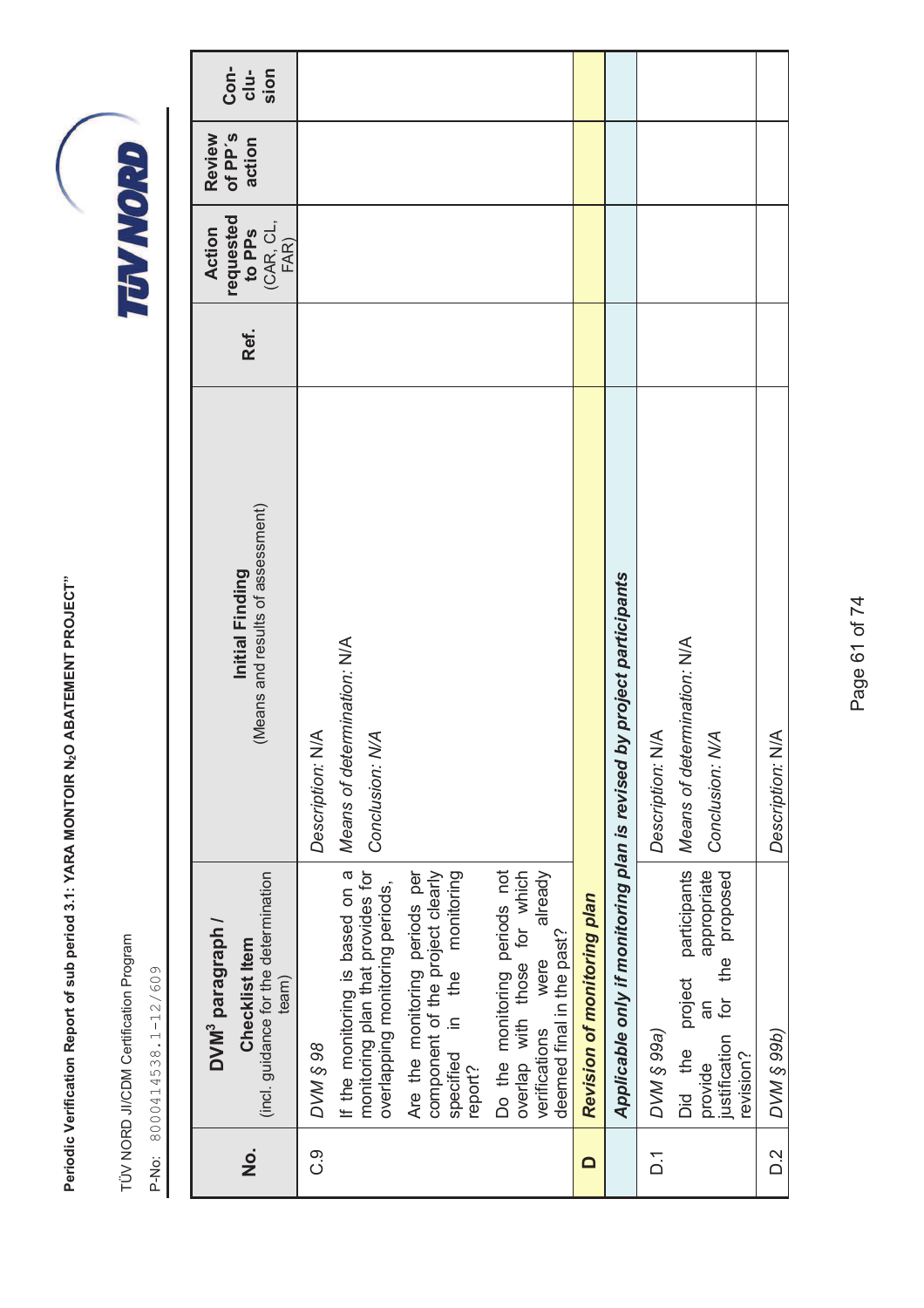TÜV NORD JI/CDM Certification Program TÜV NORD JI/CDM Certification Program

P-No: 8000414538.1-12/609 P-No: 8000414538.1-12/609

| o<br>Z      | (incl. guidance for the determination<br>DVM <sup>3</sup> paragraph /<br>Checklist Item<br>team)                                                                                                                                                                                 | (Means and results of assessment)<br>Initial Finding                                                                                                                                                                                                                                                                                                                                                                                                                                                                                                                                                                                                                                                                                                                                                                | Ref.                                                                                                              | requested<br>(CAR, CL,<br>Action<br>to PPs<br>FAR) | of PP's<br>Review<br>action                          | Con-<br>sion<br>$clu-$ |
|-------------|----------------------------------------------------------------------------------------------------------------------------------------------------------------------------------------------------------------------------------------------------------------------------------|---------------------------------------------------------------------------------------------------------------------------------------------------------------------------------------------------------------------------------------------------------------------------------------------------------------------------------------------------------------------------------------------------------------------------------------------------------------------------------------------------------------------------------------------------------------------------------------------------------------------------------------------------------------------------------------------------------------------------------------------------------------------------------------------------------------------|-------------------------------------------------------------------------------------------------------------------|----------------------------------------------------|------------------------------------------------------|------------------------|
|             | Does the proposed revision<br>improve the accuracy and/or<br>applicability of information<br>compared to the<br>original monitoring plan without<br>changing conformity with the<br>relevant rules and regulations<br>for the establishment of<br>monitoring plans?<br>collected | Means of determination: N/A<br>Conclusion: N/A                                                                                                                                                                                                                                                                                                                                                                                                                                                                                                                                                                                                                                                                                                                                                                      |                                                                                                                   |                                                    |                                                      |                        |
| ш           | Data management                                                                                                                                                                                                                                                                  |                                                                                                                                                                                                                                                                                                                                                                                                                                                                                                                                                                                                                                                                                                                                                                                                                     |                                                                                                                   |                                                    |                                                      |                        |
| $\tilde{E}$ | Is the implementation of data<br>collection procedures in<br>accordance with the monitoring<br>assurance<br>plan, including the quality control<br>quality<br>DVM § 101a)<br>procedures?<br>and                                                                                  | are negative or clearly out of the range of<br>Data collection procedures, quality control and quality<br>For all N <sub>2</sub> O data sets a plausibility check is conducted. All<br>Data collection is in accordance with the<br>The monitoring system measures<br>continuously and stores every 10 seconds. The responsible<br>project manager extracts hourly averages for monitored<br>plausibility check to N.serve, which is responsible for correct<br>data sets containing implausible values are eliminated from<br>the calculation of the average values. Implausible values are<br>parameters and necessary plant data and sent this after<br>analysis of the delivered data and calculation of ERUs.<br>assurance are implemented as follows:<br>$J$ an.<br>those which<br>Description:<br>monitoring | /EN1418<br><b>IMETH/</b><br>/QPRO<br>/11002/<br><b>IDVM/</b><br>/PDD/<br>/IMD1/<br>XLS/<br>/MR/<br>$\overline{5}$ | CAR E2<br>CAR E1<br>CL E3                          | CAR E2<br>Pls. see<br>Chapter<br>CAR E1<br>GLEB<br>4 | $\frac{X}{0}$          |

Page 62 of 74 Page 62 of 74

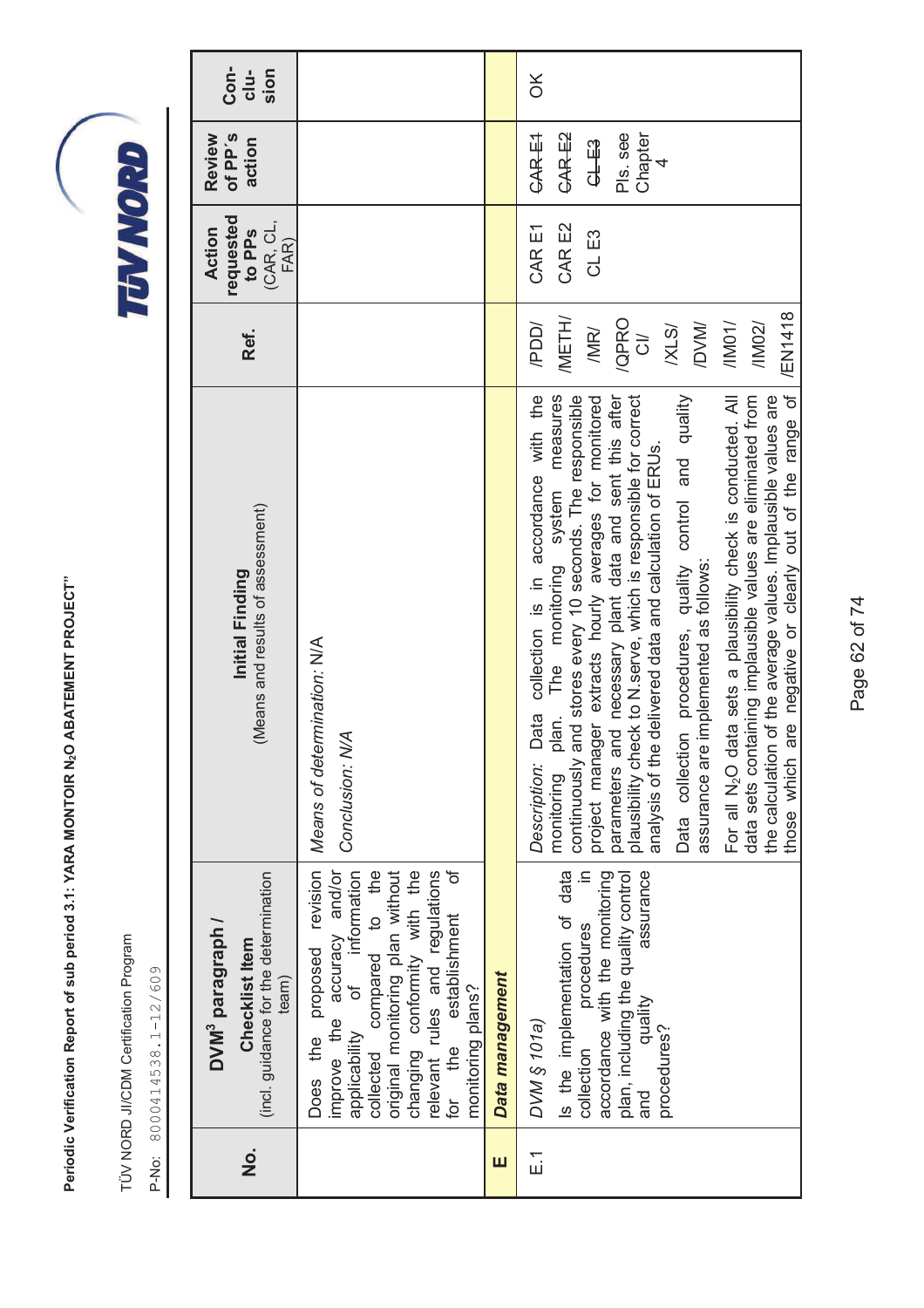TÜV NORD JI/CDM Certification Program TÜV NORD JI/CDM Certification Program

TEVNORD

P-No: 8000414538.1-12/609 P-No: 8000414538.1-12/609

| o<br>No | (incl. guidance for the determination<br>DVM <sup>3</sup> paragraph /<br>Checklist Item<br>team) | (Means and results of assessment)<br>Initial Finding                                                                                  | Ref.               | requested<br>(CAR, CL,<br><b>Action</b><br>to PP <sub>S</sub><br>FAR) | of PP's<br>Review<br>action | Con-<br>sion<br>$clu-$ |
|---------|--------------------------------------------------------------------------------------------------|---------------------------------------------------------------------------------------------------------------------------------------|--------------------|-----------------------------------------------------------------------|-----------------------------|------------------------|
|         |                                                                                                  | inormal operating conditions".                                                                                                        | $\overline{1}$     |                                                                       |                             |                        |
|         |                                                                                                  | Measured values were generated by local measurement<br>and monitoring devices, stored in plant automatic data                         | /QPRO<br>CMP/      |                                                                       |                             |                        |
|         |                                                                                                  | server (Honeywell PHD data collection and<br>storage system).<br>management                                                           | /PARA<br>N2O/      |                                                                       |                             |                        |
|         |                                                                                                  | processing, measured values were evaluated<br>During data processing, measu<br>according to statistical methods.                      | VON.               |                                                                       |                             |                        |
|         |                                                                                                  | The PP chooses a monitoring standard that requires the<br>of a calibration curve according to the<br>establishment                    | /QPRO<br>$\vec{c}$ |                                                                       |                             |                        |
|         |                                                                                                  | standard EN14181. The correction factors<br>this calibration curve during the QAL2 audit are<br>derived from t<br>international       | /QPRO<br>CE/       |                                                                       |                             |                        |
|         |                                                                                                  | applied onto both VSG and NCSG-determination.                                                                                         | /QAL2              |                                                                       |                             |                        |
|         |                                                                                                  | applied in the calculations until 27/09/2012                                                                                          | CALIB/             |                                                                       |                             |                        |
|         |                                                                                                  | 0.98<br>0.99<br>NCSG: QAL2 correction factor:<br>TSG: QAL2 correction factor:<br>QAL2 correction factor:<br>VSG: C                    | /AST/              |                                                                       |                             |                        |
|         |                                                                                                  | $\overline{1}$ .<br>$\frac{0}{1}$<br>QAL2 correction factor:<br>PSG: 0                                                                |                    |                                                                       |                             |                        |
|         |                                                                                                  | 0.9482<br>1.061<br>applied in the calculations since 28/09/2012<br>NCSG: QAL2 correction factor:<br>QAL2 correction factor:<br>VSG: 0 |                    |                                                                       |                             |                        |
|         |                                                                                                  | 1.022<br>$\frac{1}{2}$<br>QAL2 correction factor:<br>QAL2 correction factor:<br>TSG: C<br>PSG:                                        |                    |                                                                       |                             |                        |

Page 63 of 74 Page 63 of 74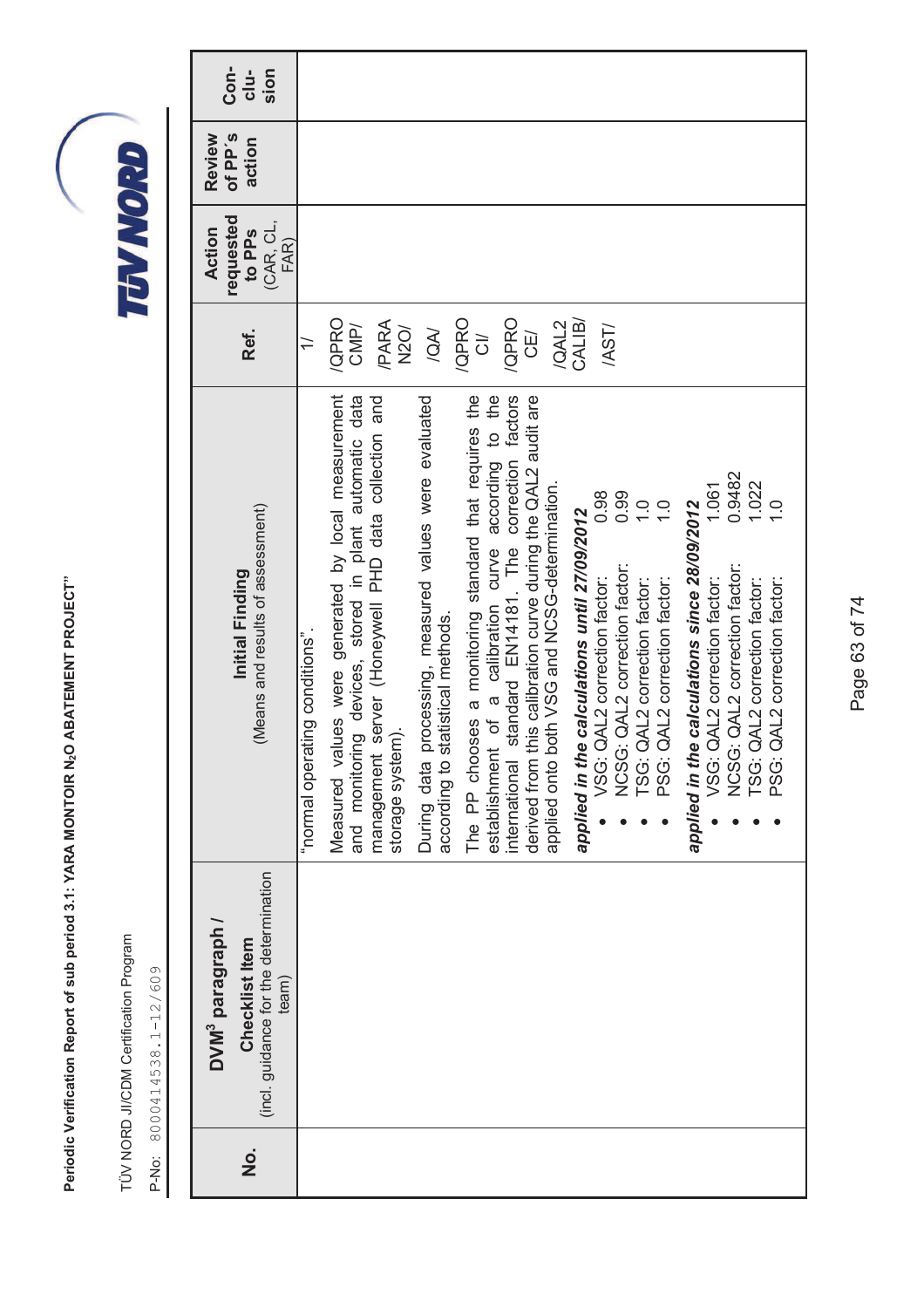TÜV NORD JI/CDM Certification Program TÜV NORD JI/CDM Certification Program

| $\dot{\mathbf{z}}$ | (incl. guidance for the determination<br>DVM <sup>3</sup> paragraph /<br>Checklist Item<br>team) | (Means and results of assessment)<br>Initial Finding                                                                                                                                                                                                                                                                                                                                                  | Ref. | requested<br>(CAR, CL,<br><b>Action</b><br>to PP <sub>S</sub><br>FAR) | of PP's<br>Review<br>action | Con-<br>$clu-$<br>sion |
|--------------------|--------------------------------------------------------------------------------------------------|-------------------------------------------------------------------------------------------------------------------------------------------------------------------------------------------------------------------------------------------------------------------------------------------------------------------------------------------------------------------------------------------------------|------|-----------------------------------------------------------------------|-----------------------------|------------------------|
|                    |                                                                                                  | 8g<br>27/09/2012 (new QAL 2 test) after 27/09/2012 is 5.98%.<br>Both values are below the permitted overall uncertainty of<br>calculated during the first QAL2 test is 2.93 % (since<br>27/09/2012 5.98%) for the lower range of the analyser (0 -<br>200ppm) and 3.43% for the upper range (to 1000ppm) until<br>measurement<br>mass flow<br>for N <sub>2</sub> O<br>The uncertainty<br>7.5%.        |      |                                                                       |                             |                        |
|                    |                                                                                                  | based on the remaining values for the rest of the hour in<br>question. If these remaining values account for less than<br>50% of the hourly data for one or more parameters, then this<br>methodology, downtimes of the AMS were<br>considered as following: The hourly average was calculated<br>hour was eliminated from the calculation and substitute<br>values were used instead.<br>Acc. to the |      |                                                                       |                             |                        |
|                    |                                                                                                  | plant incl. control room with data server. The<br>Means of determination: Methodology, Monitoring report,<br>from the data acquisition system sent to<br>original data (10 second cycle and 1 hour average) as excel<br>N serve by the plant operator were checked and compared<br>calculations developed as per the applied<br>on-.site visit of<br>file extracted<br>methodology.<br>with the ER    |      |                                                                       |                             |                        |
|                    |                                                                                                  | re as per the description in the determined<br>Conclusion: It has been confirmed that the data collection<br>procedures ar                                                                                                                                                                                                                                                                            |      |                                                                       |                             |                        |

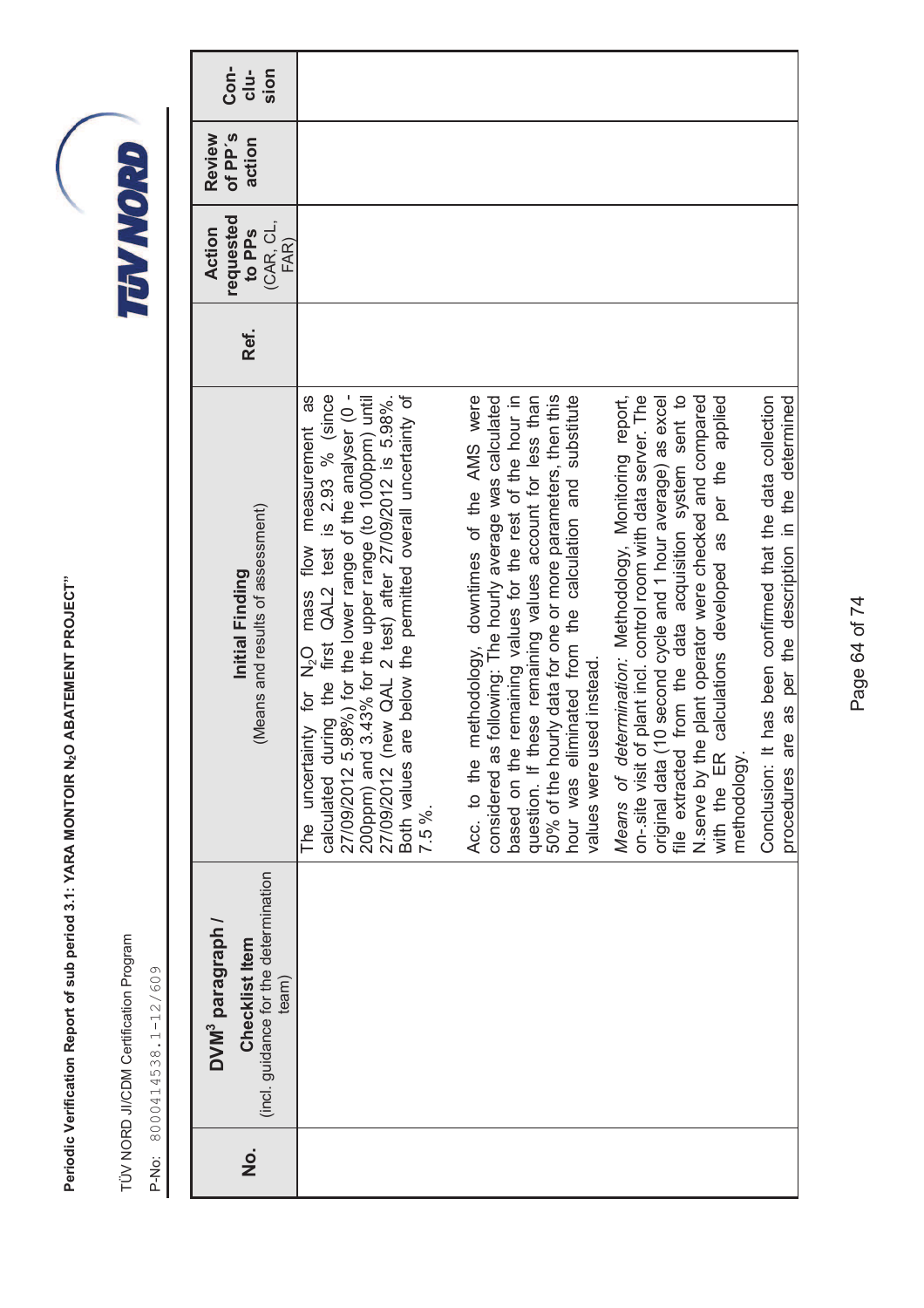TÜV NORD JI/CDM Certification Program TÜV NORD JI/CDM Certification Program

P-No: 8000414538.1-12/609 P-No: 8000414538.1-12/609

| Con-<br>$clu-$<br>sion                                                                                  |                                                                                                                                                                                                                                                                                                                                                                                                                                                                                                                                                                                        |                                                                                                                                                                                                                                                                                                                                                                                                                                                                                                                                                                                                                                                                                                          |
|---------------------------------------------------------------------------------------------------------|----------------------------------------------------------------------------------------------------------------------------------------------------------------------------------------------------------------------------------------------------------------------------------------------------------------------------------------------------------------------------------------------------------------------------------------------------------------------------------------------------------------------------------------------------------------------------------------|----------------------------------------------------------------------------------------------------------------------------------------------------------------------------------------------------------------------------------------------------------------------------------------------------------------------------------------------------------------------------------------------------------------------------------------------------------------------------------------------------------------------------------------------------------------------------------------------------------------------------------------------------------------------------------------------------------|
| of PP's<br>Review<br>action                                                                             |                                                                                                                                                                                                                                                                                                                                                                                                                                                                                                                                                                                        |                                                                                                                                                                                                                                                                                                                                                                                                                                                                                                                                                                                                                                                                                                          |
| requested<br>(CAR, CL,<br>Action<br>to PP <sub>S</sub><br>FAR)                                          |                                                                                                                                                                                                                                                                                                                                                                                                                                                                                                                                                                                        |                                                                                                                                                                                                                                                                                                                                                                                                                                                                                                                                                                                                                                                                                                          |
| Ref.                                                                                                    |                                                                                                                                                                                                                                                                                                                                                                                                                                                                                                                                                                                        |                                                                                                                                                                                                                                                                                                                                                                                                                                                                                                                                                                                                                                                                                                          |
| (Means and results of assessment)<br>Initial Finding                                                    | QAL2 factors for VSG were applied on the not<br>normalized values (flow in m <sup>3</sup> /h under operation<br>monitoring plan. But further need for clarification and issues<br>determined by Müller BBM based on normalized<br>figures (flow in Nm <sup>3</sup> /h). But in the ER calculation the<br>Correct dates related the new QAL 2 audit<br>a) QAL 2 factors for the volume flow (VSG) were<br>(performed during this monitoring period) shall be<br>have been identified in this regard:<br>CAR E1: QAL 2 factors:<br>reported in MR.<br>conditions).<br>$\widehat{\Omega}$ | now not more used for the normalisation,<br>changed the signal output parameter on<br>instrument but not in the DCS. The flow signal during 2012-<br>06-02 till 2012-06-14 was related to the velocity and not<br>Data for recalculate the "real" measured flow is available. It<br>Furthermore in the Excel file the temperature of the stack<br>1 a maintenance check of the stack gas flow<br>related to normalized volume flow as before. For the related<br>time the substitute value of VSG was used in the ER<br>2012-06-02 Dr Foedisch Umweltmesstechnik<br>should be clarified if therefore correction is possible.<br>AG performed<br>gas, which is<br>CAR E2: On<br>meter and<br>calculation. |
| (incl. guidance for the determination<br>DVM <sup>3</sup> paragraph /<br><b>Checklist Item</b><br>team) |                                                                                                                                                                                                                                                                                                                                                                                                                                                                                                                                                                                        |                                                                                                                                                                                                                                                                                                                                                                                                                                                                                                                                                                                                                                                                                                          |
| o<br>N                                                                                                  |                                                                                                                                                                                                                                                                                                                                                                                                                                                                                                                                                                                        |                                                                                                                                                                                                                                                                                                                                                                                                                                                                                                                                                                                                                                                                                                          |

Page 65 of 74 Page 65 of 74

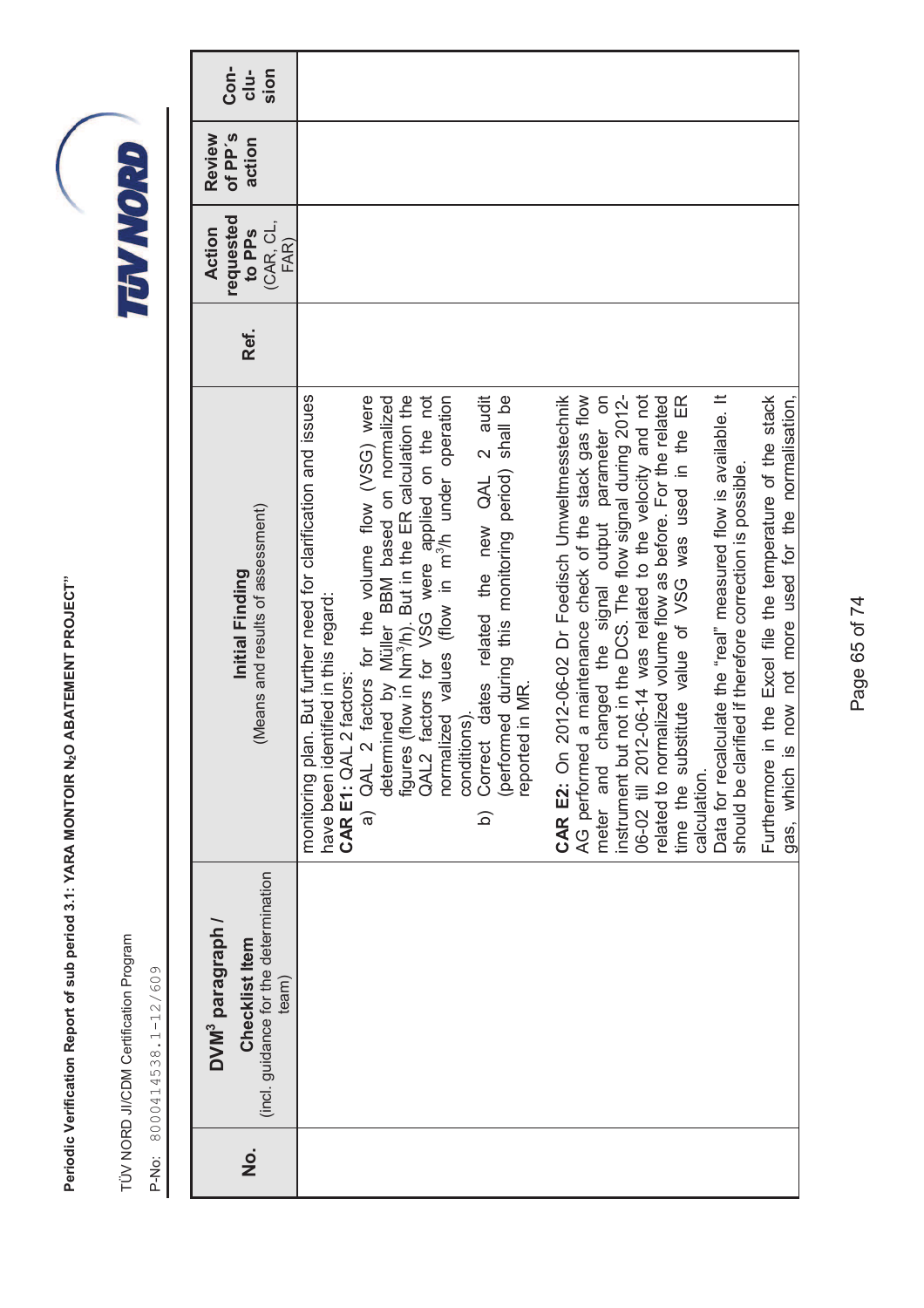TÜV NORD JI/CDM Certification Program TÜV NORD JI/CDM Certification Program

P-No: 8000414538.1-12/609 P-No: 8000414538.1-12/609

Page 66 of 74 Page 66 of 74

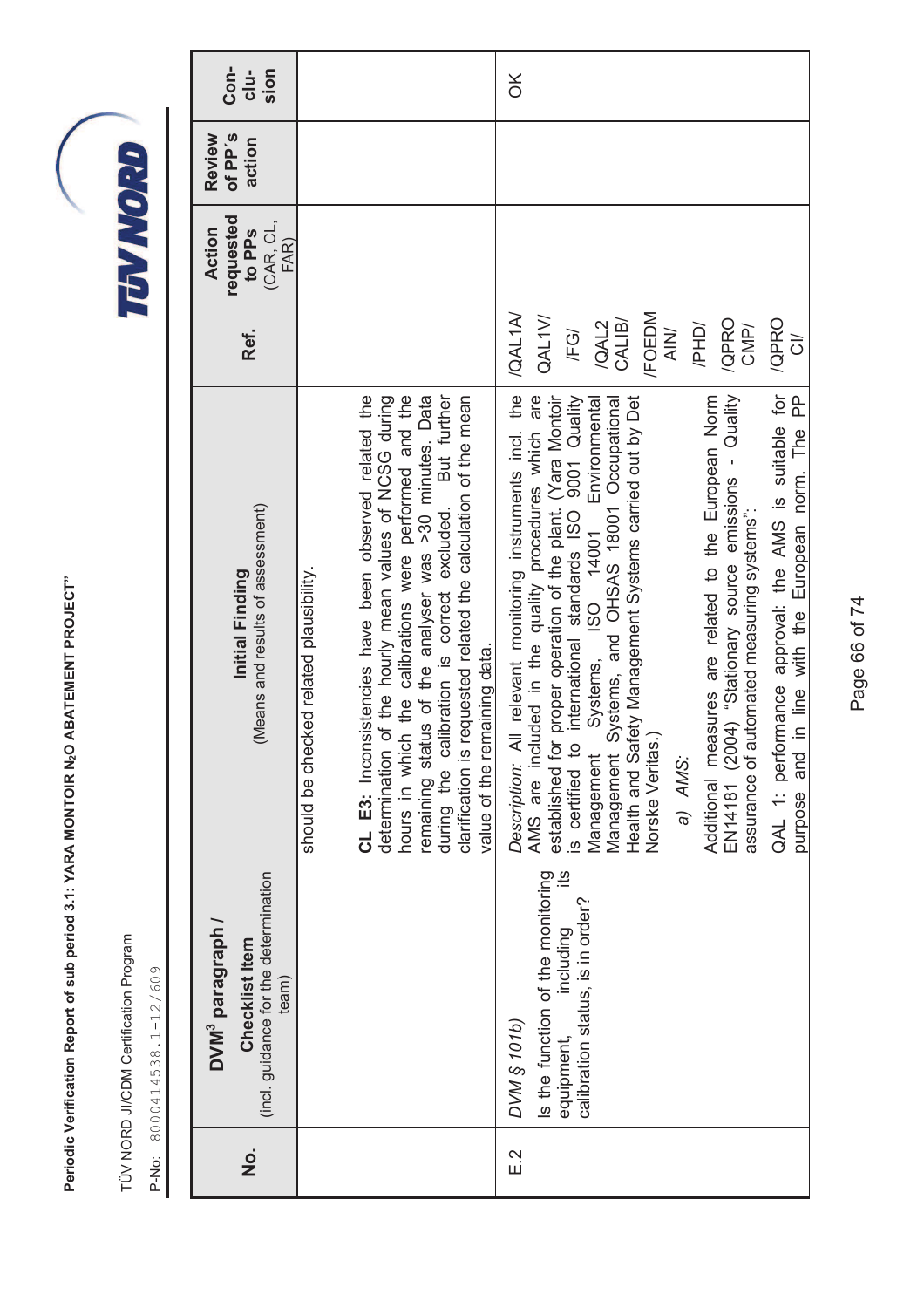TÜV NORD JI/CDM Certification Program TÜV NORD JI/CDM Certification Program

| <u>o</u><br>Z | (incl. guidance for the determination<br>DVM <sup>3</sup> paragraph /<br>Checklist Item<br>team) | (Means and results of assessment)<br>Initial Finding                                                                                              | Ref.                             | requested<br>(CAR, CL,<br><b>Action</b><br>to PP <sub>S</sub><br>FAR) | of PP's<br>Review<br>action | Con-<br>sion<br>$clu-$ |
|---------------|--------------------------------------------------------------------------------------------------|---------------------------------------------------------------------------------------------------------------------------------------------------|----------------------------------|-----------------------------------------------------------------------|-----------------------------|------------------------|
|               |                                                                                                  | Certificate 0000025929 dated 2010-03-10<br>according to DIN EN 14181:2004 issued by TUV Rheinland.<br>provides a QAL1                             | /QPRO<br>$\overline{5}$          |                                                                       |                             |                        |
|               |                                                                                                  | QAL 2: The Dr. Födisch MCA 04 Gas Analyzer and FMD 99<br>stack gas flow meter, both have QAL1 approval as specified                               | QPROC<br>$\overline{\mathbb{L}}$ |                                                                       |                             |                        |
|               |                                                                                                  | by EN ISO 14956. According to EN 14181 the first QAL2<br>test was conducted by Müller-BBM on 28 to 30/09/2009                                     | /CERT/<br>/1001/                 |                                                                       |                             |                        |
|               |                                                                                                  | (Report No. M82 450/2 and M82 450/4), with successful<br>approval of the AMS. A further successful QAL2 test was<br>carried out on 25-27/09/2012. | /11002/<br>/AST/                 |                                                                       |                             |                        |
|               |                                                                                                  | AST: The Annual Surveillance Tests (AST) has been<br>performed by Müller-BBM on 2011-09-07, Report No. M95<br>281/1.                              |                                  |                                                                       |                             |                        |
|               |                                                                                                  | QAL 3 (ongoing operation and maintenance) N <sub>2</sub> O-Analyzer<br>Zero Calibration is conducted automatically every 24 hours.                |                                  |                                                                       |                             |                        |
|               |                                                                                                  | calibrations are done with certified test gas at<br>Manual calibrations are done at least once per month.<br>Manual span                          |                                  |                                                                       |                             |                        |
|               |                                                                                                  | $\overline{\overline{a}}$<br>are<br>least once per month and the calibration results<br>documented as part of the QAL3 documentation.             |                                  |                                                                       |                             |                        |
|               |                                                                                                  | The flow meter FMD 99 itself does not need to be calibrated                                                                                       |                                  |                                                                       |                             |                        |
|               |                                                                                                  | since it is a physical device without drift. Physical inspection                                                                                  |                                  |                                                                       |                             |                        |
|               |                                                                                                  | of the condition (assembly/maintenance and service) is<br>checked/done by Dr. Födisch Umweltmesstechnik AG. In                                    |                                  |                                                                       |                             |                        |
|               |                                                                                                  | flow meter is checked during the QAL2 and<br>addition, the                                                                                        |                                  |                                                                       |                             |                        |

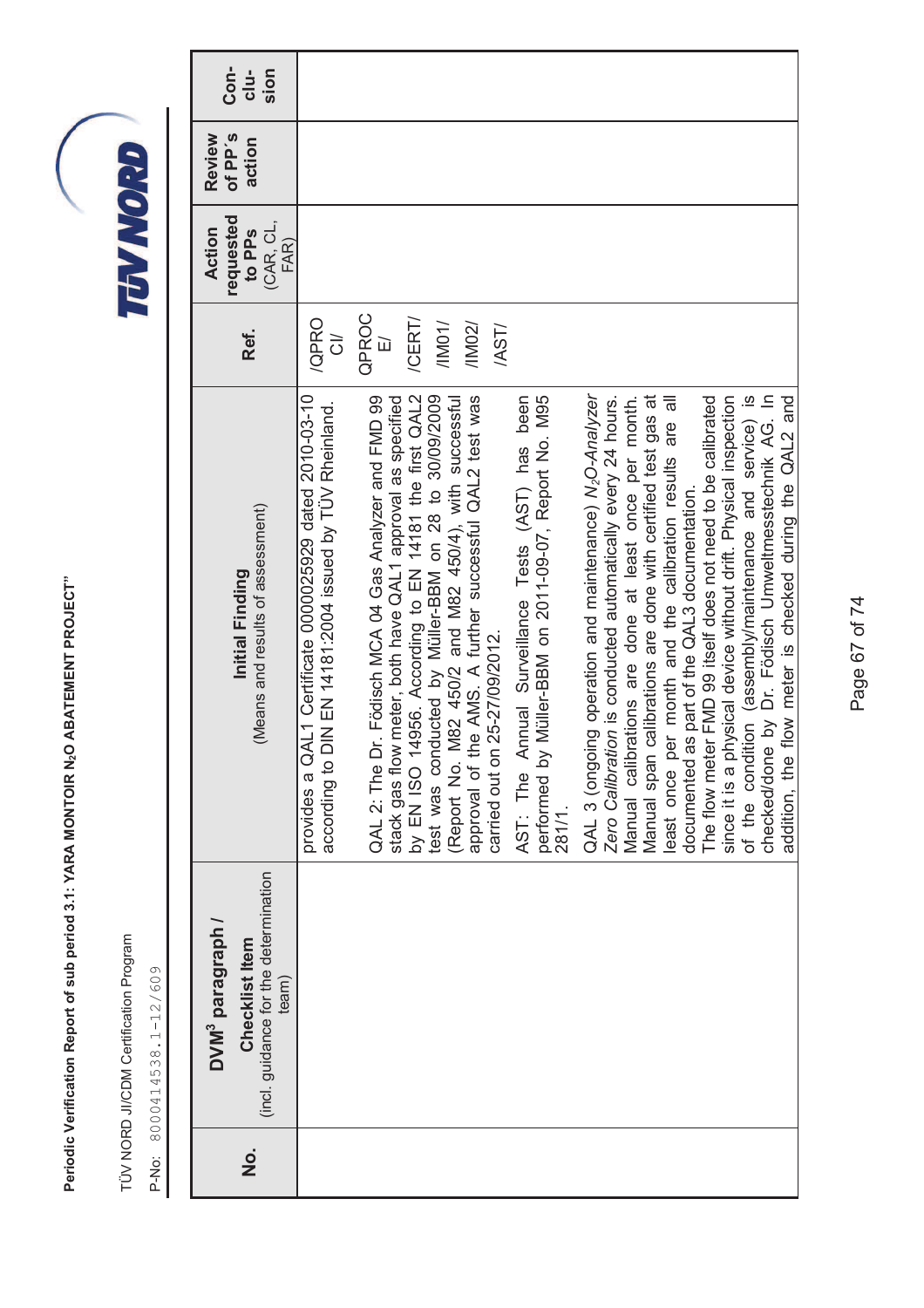TÜV NORD JI/CDM Certification Program TÜV NORD JI/CDM Certification Program

| <b>Con-</b><br>$clu-$<br>sion                                                                    |                                                                                                                                                                                                                                                                                                                                                        | $\frac{X}{0}$                                                                                                                                                                                                                                                                                                                                                                                                                                                                                                                                                                                                                                                                                                                                                                                                                                  |
|--------------------------------------------------------------------------------------------------|--------------------------------------------------------------------------------------------------------------------------------------------------------------------------------------------------------------------------------------------------------------------------------------------------------------------------------------------------------|------------------------------------------------------------------------------------------------------------------------------------------------------------------------------------------------------------------------------------------------------------------------------------------------------------------------------------------------------------------------------------------------------------------------------------------------------------------------------------------------------------------------------------------------------------------------------------------------------------------------------------------------------------------------------------------------------------------------------------------------------------------------------------------------------------------------------------------------|
| of PP's<br>Review<br>action                                                                      |                                                                                                                                                                                                                                                                                                                                                        |                                                                                                                                                                                                                                                                                                                                                                                                                                                                                                                                                                                                                                                                                                                                                                                                                                                |
| requested<br>(CAR, CL,<br>Action<br>to PP <sub>S</sub><br>FAR)                                   |                                                                                                                                                                                                                                                                                                                                                        |                                                                                                                                                                                                                                                                                                                                                                                                                                                                                                                                                                                                                                                                                                                                                                                                                                                |
| Ref.                                                                                             |                                                                                                                                                                                                                                                                                                                                                        | /PROCI/<br>XLSI                                                                                                                                                                                                                                                                                                                                                                                                                                                                                                                                                                                                                                                                                                                                                                                                                                |
| (Means and results of assessment)<br>Initial Finding                                             | equipment and<br>Operation maintenance and calibration intervals are carried<br>trained staff of the instrument<br>part of an<br>to the vendor's specification.<br>controlled and documented as<br>monitoring installations,<br>Müller-BBM<br>out by qualified and<br>according<br>devices<br>b) Other<br>Activities are<br>AST tests by<br>department | AMS and the NH <sub>3</sub> valve status signal from the nitric acid<br>system to prove the ongoing compliance of the AMS with<br>the norm. The most maintenance activities are monitored<br>and controlled as part of an electronic overall quality<br>Honeywell PHD data collection and storage system (DCS),<br>VSG, TSG, PSG, as well as different status signals of the<br>plant that defines whether or not the plant is in operation. All<br>A data extract of hourly mean values (excel) is reported to<br>The PP implemented a quality assurance<br>monitoring data are collected from plant on 10 second basis.<br>a<br>which records and stores all monitoring values for NCSG,<br>The nitric acid plant is equipped with<br>electronic overall quality assurance programme.<br>assurance programme.<br>Description:<br>Conclusion: |
| (incl. guidance for the determination<br>DVM <sup>3</sup> paragraph /<br>Checklist Item<br>team) |                                                                                                                                                                                                                                                                                                                                                        | Are the evidence and records<br>traceable<br>monitoring<br>ā<br>the<br>$\equiv$<br>DVM § 101c)<br>used for<br>maintained<br>manner?                                                                                                                                                                                                                                                                                                                                                                                                                                                                                                                                                                                                                                                                                                            |
| <u>o</u><br>Z                                                                                    |                                                                                                                                                                                                                                                                                                                                                        | Ξ.                                                                                                                                                                                                                                                                                                                                                                                                                                                                                                                                                                                                                                                                                                                                                                                                                                             |

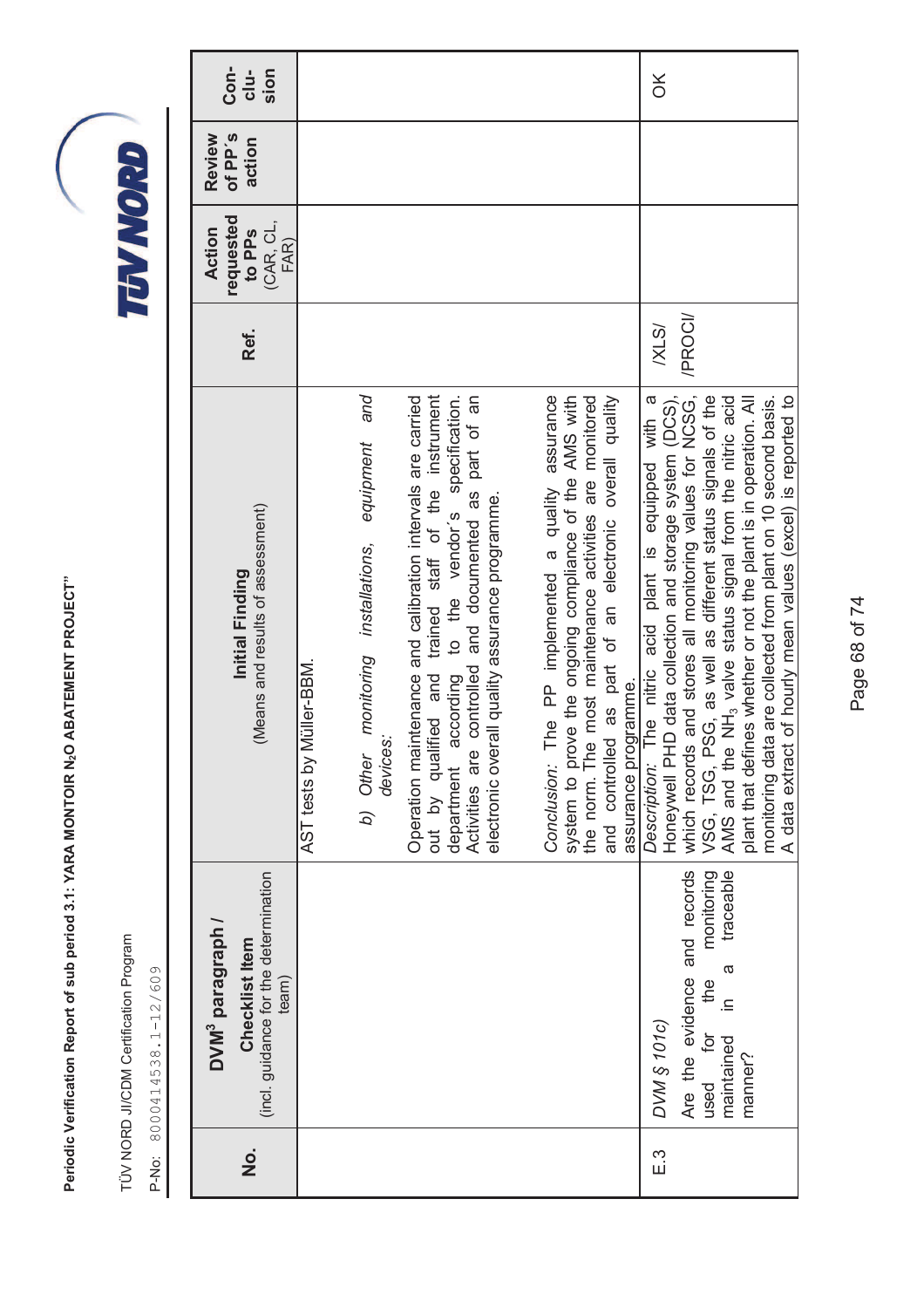TÜV NORD JI/CDM Certification Program TÜV NORD JI/CDM Certification Program

P-No: 8000414538.1-12/609 P-No: 8000414538.1-12/609

| o<br>Z    | (incl. guidance for the determination<br>DVM <sup>3</sup> paragraph /<br><b>Checklist Item</b><br>team)                                  | (Means and results of assessment)<br>Initial Finding                                                                                                                                                                                                                                                                                                | Ref.                          | requested<br>(CAR, CL,<br>Action<br>to PP <sub>S</sub><br>FAR) | of PP's<br>Review<br>action | Con-<br>$clu-$<br>sion |
|-----------|------------------------------------------------------------------------------------------------------------------------------------------|-----------------------------------------------------------------------------------------------------------------------------------------------------------------------------------------------------------------------------------------------------------------------------------------------------------------------------------------------------|-------------------------------|----------------------------------------------------------------|-----------------------------|------------------------|
|           |                                                                                                                                          | N.serve.                                                                                                                                                                                                                                                                                                                                            |                               |                                                                |                             |                        |
|           |                                                                                                                                          | was checked during the on-site visit (spot-check of single<br>Means of determination: The original spreadsheets created<br>by the DCS have been checked and the functioning of DCS<br>hours and days).                                                                                                                                              |                               |                                                                |                             |                        |
|           |                                                                                                                                          | are maintained in a traceable manner. The<br>The evidences and records used for the<br>from<br>confirm that all data are traceable<br>measurement-device to ER-calculation<br>verifier can<br>Conclusion:<br>monitoring                                                                                                                             |                               |                                                                |                             |                        |
| $\bar{4}$ | the<br>the<br>and<br>project in accordance with<br>management system for<br>collection<br>monitoring plan?<br>Is the data<br>DVM § 1010) | The data collection and the management<br>conducted as per the description in the<br>records the hourly average data which is sent to N.serve for<br>the quality and plausibility check, statistical analysis and<br>determined monitoring plan. The data acquisition system<br>final emission reduction calculation.<br>system are<br>Description: | /PHD/<br>/PDD/<br>/MR/<br>XLS |                                                                |                             | $\frac{1}{2}$          |
|           |                                                                                                                                          | Means of determination: by means of interview with the<br>lo further issues were found in this regard.<br>plant operator and N.serve representatives.<br>Conclusion: N                                                                                                                                                                              |                               |                                                                |                             |                        |
| щ         |                                                                                                                                          | Verification regarding programmes of activities (additional elements for assessment)                                                                                                                                                                                                                                                                |                               |                                                                |                             |                        |
| $F_{1}$   | DVM § 102                                                                                                                                | Description: N/A                                                                                                                                                                                                                                                                                                                                    |                               |                                                                |                             |                        |
|           | Is any JPA that has not been<br>added to the JI PoA not verified?                                                                        | Means of determination: N/A                                                                                                                                                                                                                                                                                                                         |                               |                                                                |                             |                        |

Page 69 of 74 Page 69 of 74

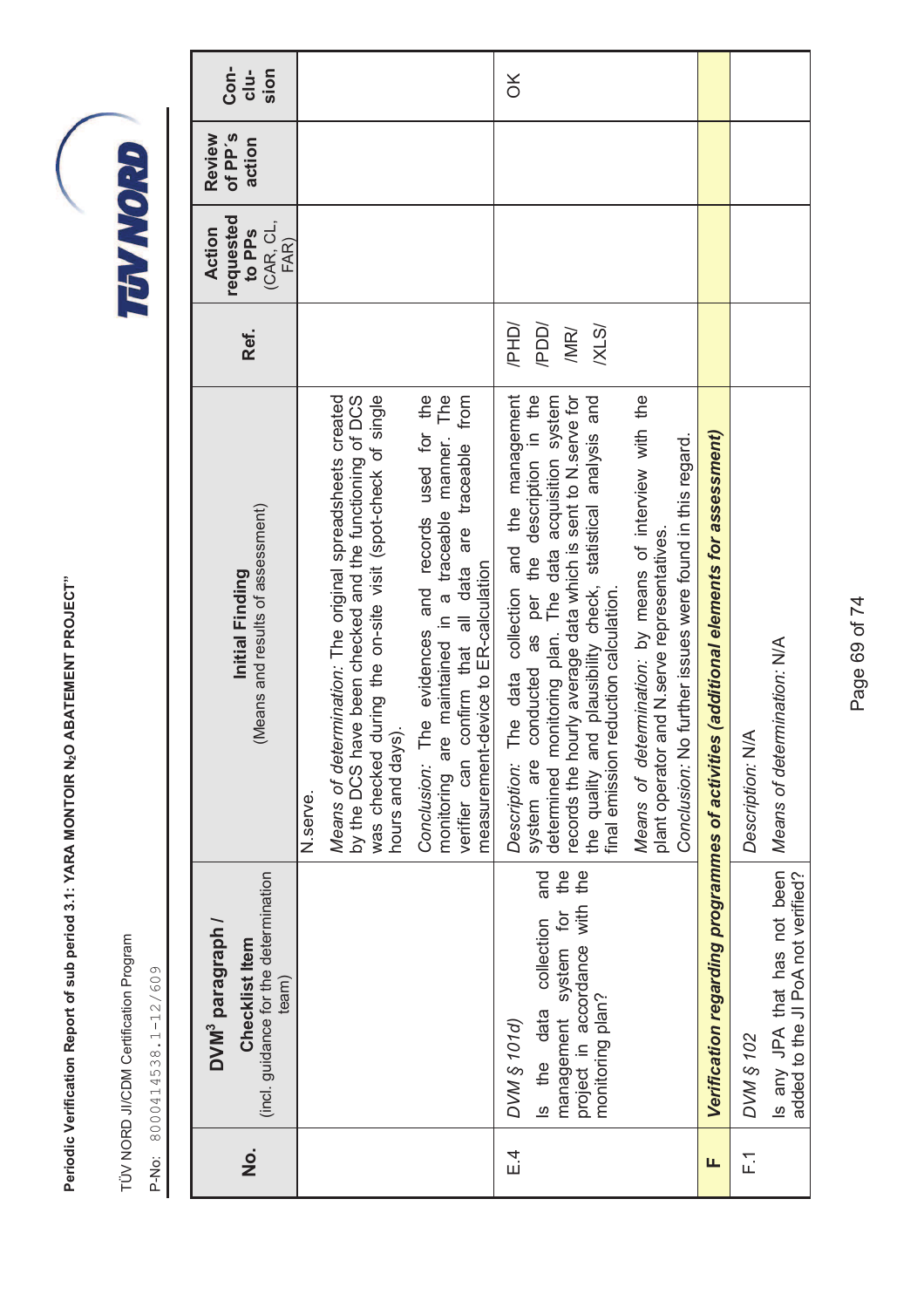TÜV NORD JI/CDM Certification Program TÜV NORD JI/CDM Certification Program

| <u>o</u><br>Z | (incl. guidance for the determination<br>DVM <sup>3</sup> paragraph /<br>Checklist Item<br>team)                                                         | (Means and results of assessment)<br>Initial Finding | Ref. | requested<br>(CAR, CL,<br>Action<br>to PP <sub>S</sub><br>FAR) | of PP's<br>Review<br>action | Con-<br>$clu-$<br>sion |
|---------------|----------------------------------------------------------------------------------------------------------------------------------------------------------|------------------------------------------------------|------|----------------------------------------------------------------|-----------------------------|------------------------|
|               |                                                                                                                                                          | Conclusion: N/A                                      |      |                                                                |                             |                        |
| F.2           | <b>DVM § 103</b>                                                                                                                                         | Description: N/A                                     |      |                                                                |                             |                        |
|               | Is the verification based on the<br>monitoring reports of all JPAs to<br>be verified?                                                                    | Means of determination: N/A<br>Conclusion: N/A       |      |                                                                |                             |                        |
| F.3           | <b>DVM § 103</b>                                                                                                                                         | Description: N/A                                     |      |                                                                |                             |                        |
|               | Does the verification ensure the<br>accuracy and conservativeness<br>of the emission reductions or<br>enhancements of removals<br>generated by each JPA? | Means of determination: N/A<br>Conclusion: N/A       |      |                                                                |                             |                        |
| F.            | DVM § 104                                                                                                                                                | Description: N/A                                     |      |                                                                |                             |                        |
|               | Does the monitoring period not<br>overlap with previous monitoring<br>periods?                                                                           | Means of determination: N/A<br>Conclusion: N/A       |      |                                                                |                             |                        |
| F.5           | <b>DVM § 105</b>                                                                                                                                         | Description: N/A                                     |      |                                                                |                             |                        |
|               | du<br>erroneously included JPA, has<br>the AIE informed the JISC of its<br>$\sigma$<br>If the AIE learns<br>findings in writing?                         | Means of determination: N/A<br>Conclusion: N/A       |      |                                                                |                             |                        |

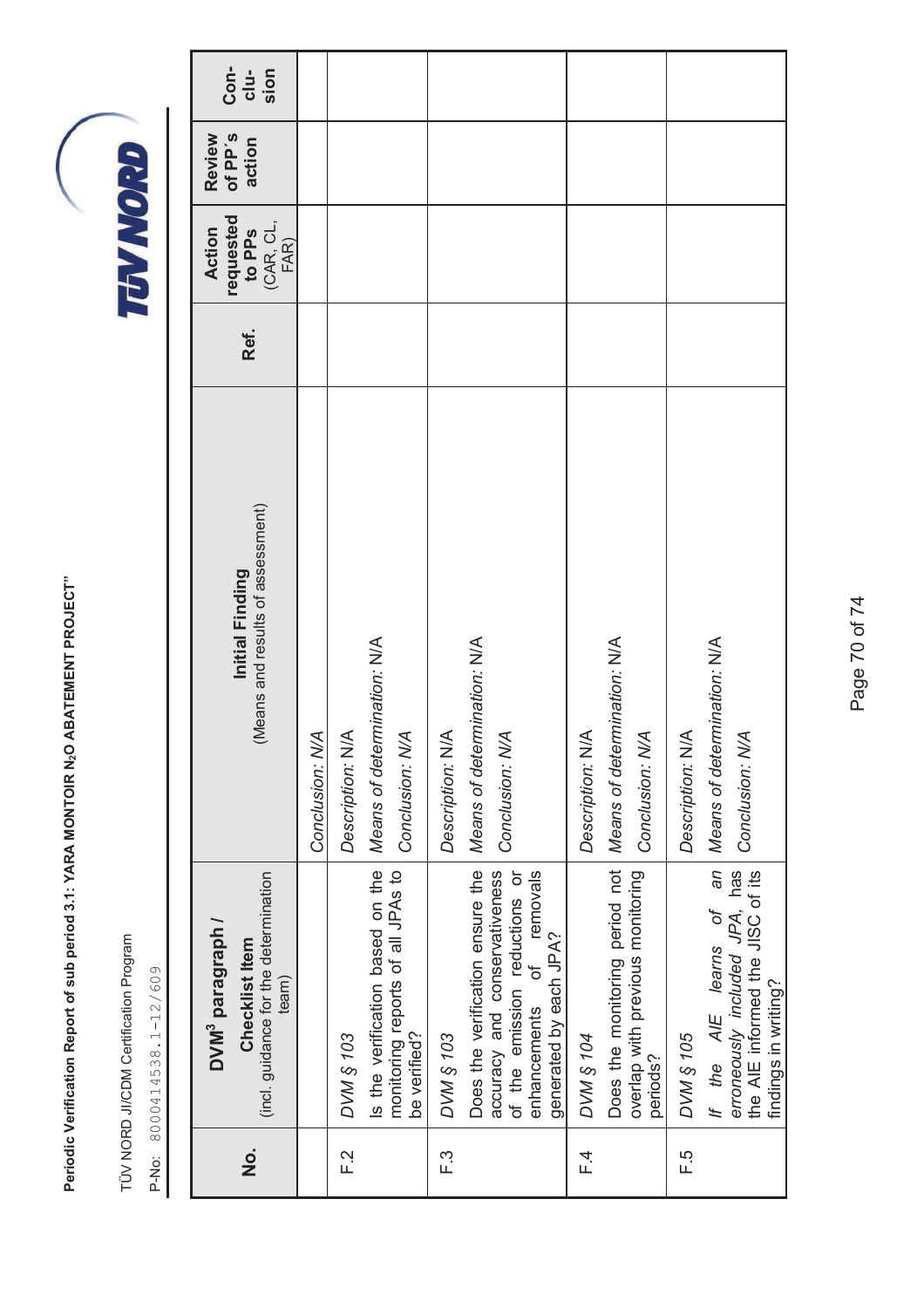TÜV NORD JI/CDM Certification Program TÜV NORD JI/CDM Certification Program

| $\dot{\mathbf{z}}$ | (incl. guidance for the determination<br>DVM <sup>3</sup> paragraph /<br>Checklist Item<br>team)                                                              | (Means and results of assessment)<br>Initial Finding  | Ref. | requested<br>to PPS<br>(CAR, CL,<br>Action<br>FAR) | of PP's<br>Review<br>action | Con-<br>clu-<br>sion |
|--------------------|---------------------------------------------------------------------------------------------------------------------------------------------------------------|-------------------------------------------------------|------|----------------------------------------------------|-----------------------------|----------------------|
|                    | Applicable to sample-based approach only                                                                                                                      |                                                       |      |                                                    |                             |                      |
| $\overline{F}$ .   | <b>DVM § 106</b>                                                                                                                                              | Description: N/A                                      |      |                                                    |                             |                      |
|                    | sampling<br>prepared by the AIE:<br>the<br>Does                                                                                                               | plan   Means of determination: N/A<br>Conclusion: N/A |      |                                                    |                             |                      |
|                    | account<br>sample<br>selection, taking into<br>its<br>Describe<br>that:<br>$\widehat{g}$                                                                      |                                                       |      |                                                    |                             |                      |
|                    | For each verification that<br>the sample selection shall be<br>sufficiently representative of the<br>uses a sample-based approach,                            |                                                       |      |                                                    |                             |                      |
|                    | the<br>JPAs in the JI PoA such<br>extrapolation to all JPAs<br>identified for that verification is<br>reasonable, taking into account<br>among<br>differences |                                                       |      |                                                    |                             |                      |
|                    | characteristics of JPAs, such as:<br>- The types of JPAs;                                                                                                     |                                                       |      |                                                    |                             |                      |
|                    | The complexity of the<br>applicable technologies and/or<br>measures used;                                                                                     |                                                       |      |                                                    |                             |                      |
|                    | The geographical location of<br>$\overline{1}$                                                                                                                |                                                       |      |                                                    |                             |                      |

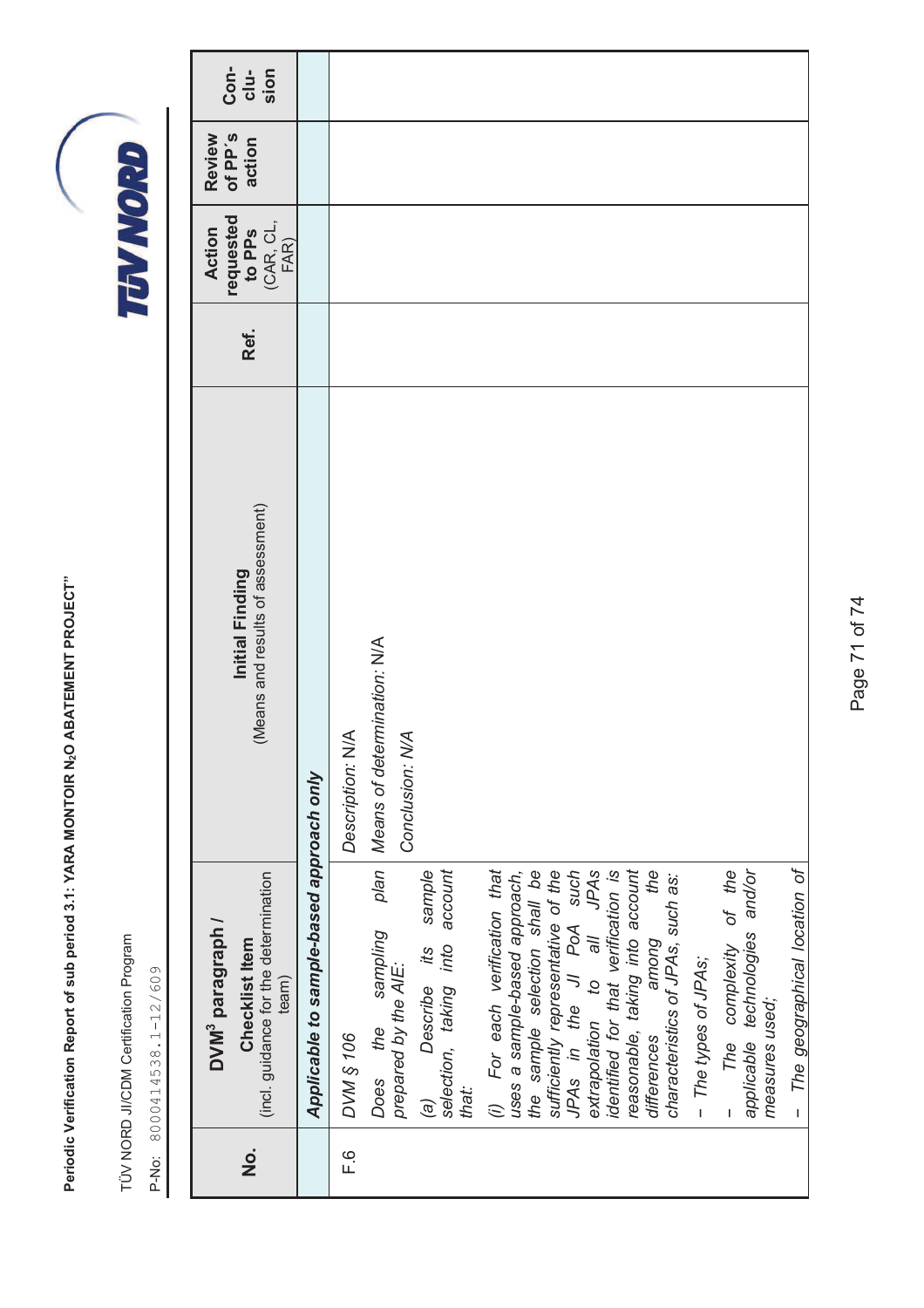TÜV NORD JI/CDM Certification Program TÜV NORD JI/CDM Certification Program

| Initial Finding<br>DVM <sup>3</sup> paragraph /<br>Checklist Item                                                                      |                                  |      | requested<br><b>Action</b>  | of PP's<br>Review |                      |
|----------------------------------------------------------------------------------------------------------------------------------------|----------------------------------|------|-----------------------------|-------------------|----------------------|
| (incl. guidance for the determination<br>team)                                                                                         | Means and results of assessment) | Ref. | to PPS<br>(CAR, CL,<br>FAR) | action            | Con-<br>clu-<br>sion |
| each JPA;                                                                                                                              |                                  |      |                             |                   |                      |
| The amounts of expected<br>emission reductions of the JPAs<br>being verified;<br>$\overline{1}$                                        |                                  |      |                             |                   |                      |
| - The number of JPAs for which<br>emission reductions are being<br>verified;                                                           |                                  |      |                             |                   |                      |
| - The length of monitoring<br>periods of the JPAs being<br>verified; and                                                               |                                  |      |                             |                   |                      |
| The samples selected for<br>prior verifications, if any?                                                                               |                                  |      |                             |                   |                      |
| AIE does not identify and take<br>into account such differences<br>(ii) If, in its sample selection, the                               |                                  |      |                             |                   |                      |
| among JPAs, then (does the<br>pue<br>$\omega$<br>sampling plan) provide<br>reasonable explanation a<br>justification for not doing so? |                                  |      |                             |                   |                      |
| (b) Provide a list of JPAs                                                                                                             |                                  |      |                             |                   |                      |

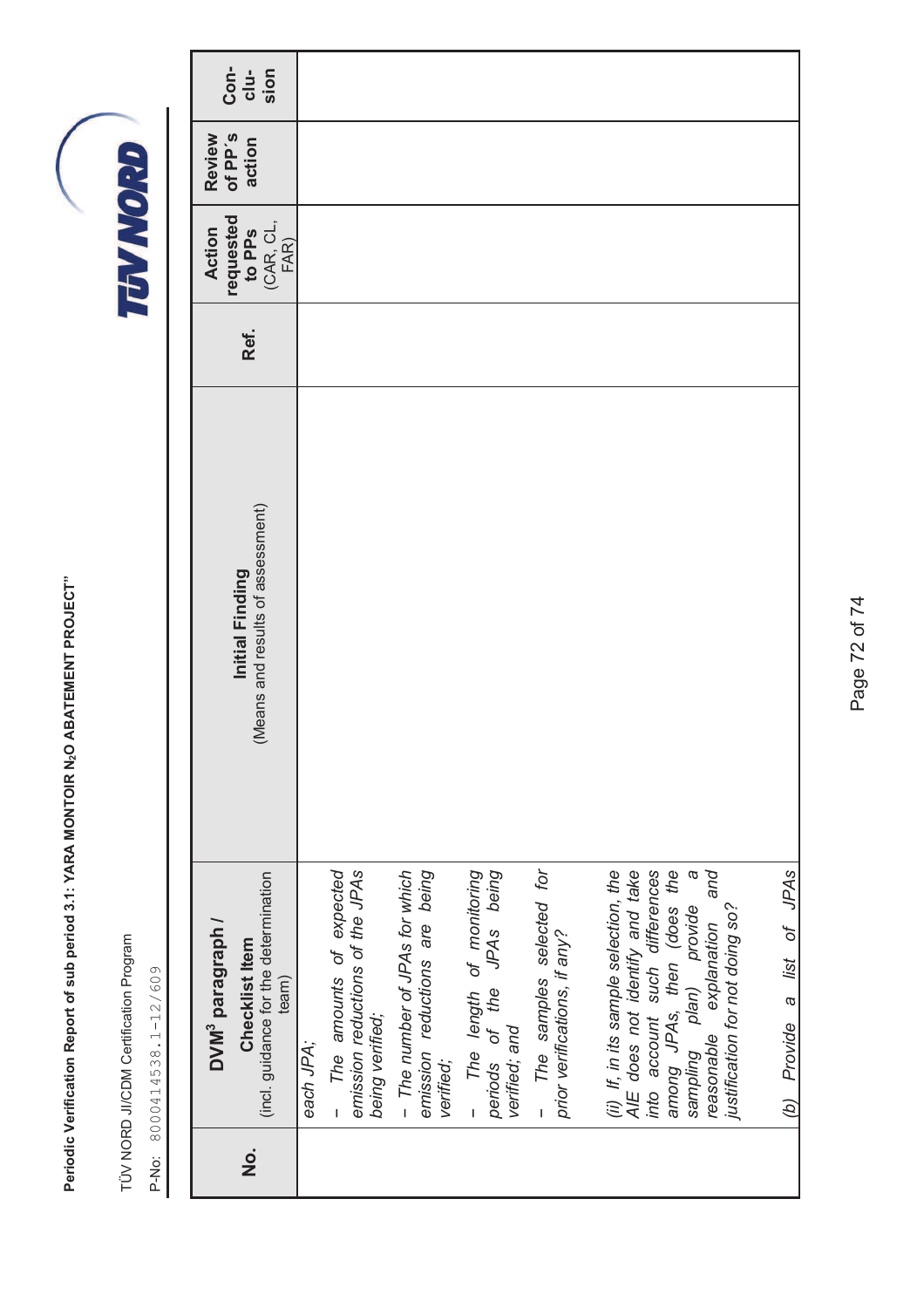Periodic Verification Report of sub period 3.1: YARA MONTOIR N2O ABATEMENT PROJECT" **Periodic Verification Report of sub period 3.1: YARA MONTOIR N O 2 ABATEMENT PROJECT"**

TÜV NORD JI/CDM Certification Program TÜV NORD JI/CDM Certification Program

P-No: 8000414538.1-12/609 P-No: 8000414538.1-12/609

|         | DVM <sup>3</sup> paragraph /                                                                                                                                                                                                                                                                                                                                              |                                                      |      | requested<br>Action                                                                                      | of PP's<br>Review |                      |
|---------|---------------------------------------------------------------------------------------------------------------------------------------------------------------------------------------------------------------------------------------------------------------------------------------------------------------------------------------------------------------------------|------------------------------------------------------|------|----------------------------------------------------------------------------------------------------------|-------------------|----------------------|
| o.<br>Z | (incl. guidance for the determination<br>Checklist Item<br>team)                                                                                                                                                                                                                                                                                                          | (Means and results of assessment)<br>Initial Finding | Ref. | $\begin{array}{c} \textbf{to } \textbf{PPs} \\ (\textbf{CAR}, \textbf{CL}, \\ \textbf{FAR}) \end{array}$ | action            | Con-<br>clu-<br>sion |
|         | based on a statistically sound<br>selection of sites for inspection<br>in accordance with the criteria<br>site inspections,<br>listed in (a) (i) above?<br>selected for                                                                                                                                                                                                   |                                                      |      |                                                                                                          |                   |                      |
| F.7     | DVM § 107                                                                                                                                                                                                                                                                                                                                                                 | Description: N/A                                     |      |                                                                                                          |                   |                      |
|         | Is the sampling plan ready for Means of determination: NIA<br>the<br>the<br>and<br>supporting documentation?<br>along with<br>through<br>report<br>publication<br>verification<br>secretariat                                                                                                                                                                             | Conclusion: N/A                                      |      |                                                                                                          |                   |                      |
| ©.<br>⊥ | <b>DVM § 108</b>                                                                                                                                                                                                                                                                                                                                                          | Description: N/A                                     |      |                                                                                                          |                   |                      |
|         | AIE made site<br>of at least the<br>square root of the number of<br>total JPAs, rounded to the upper<br>inspections than the square root<br>number, then does the AIE<br>whole number? If the AIE makes<br>no site inspections or fewer site<br>rounded to the upper whole<br>reasonable<br>of the number of total JPAs,<br>$\omega$<br>inspections<br>Has the<br>provide | Means of determination: N/A<br>Conclusion: N/A       |      |                                                                                                          |                   |                      |